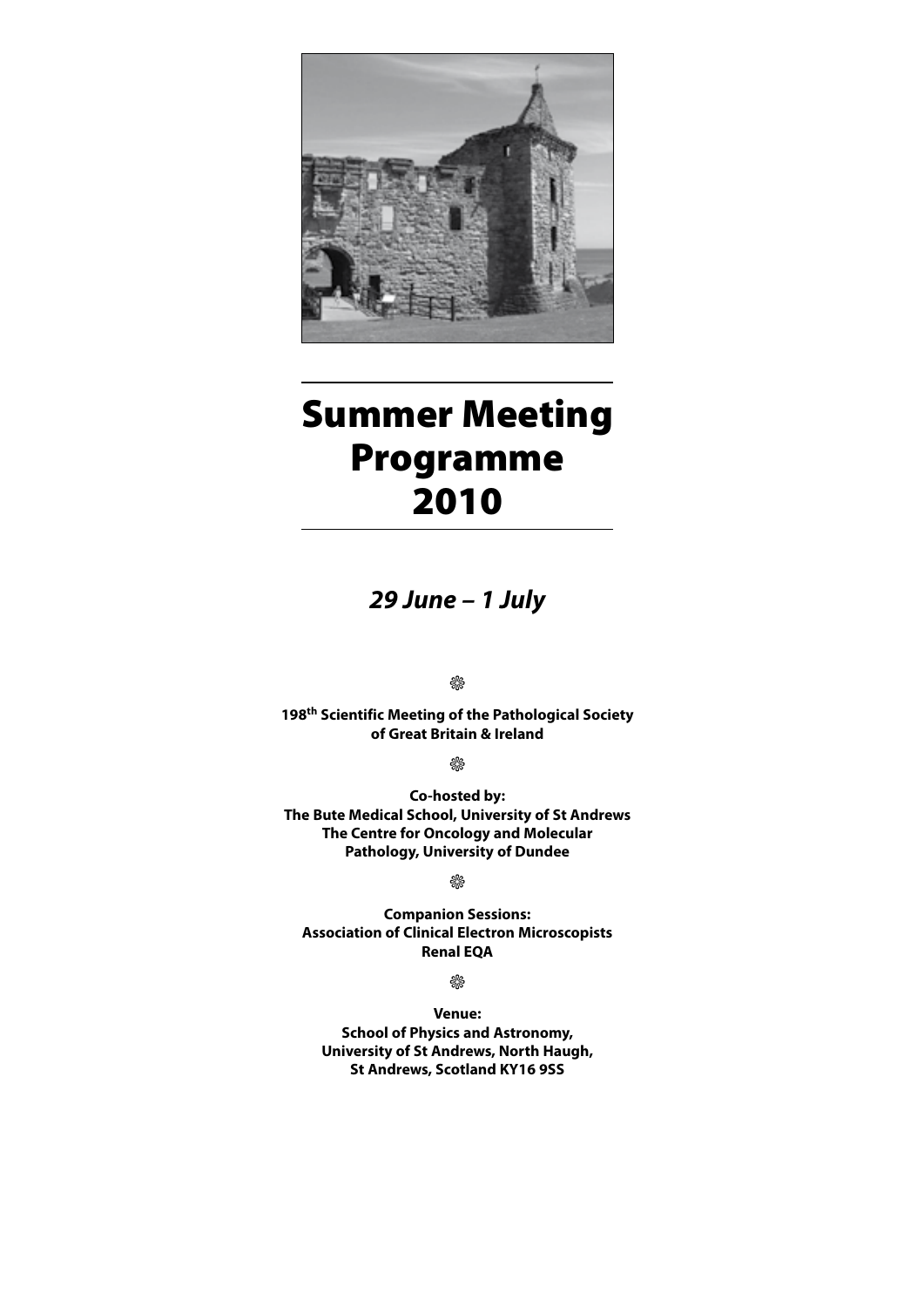#### **Programme acknowledgements**

This Programme is published by the Pathological Society of Great Britain & Ireland. © 2010 Photographs are reproduced with permission.

Designed, typeset and printed in England by Byte & Type Ltd · Birmingham B29 4NN T: 0333 666 4321 · www.bytetype.co.uk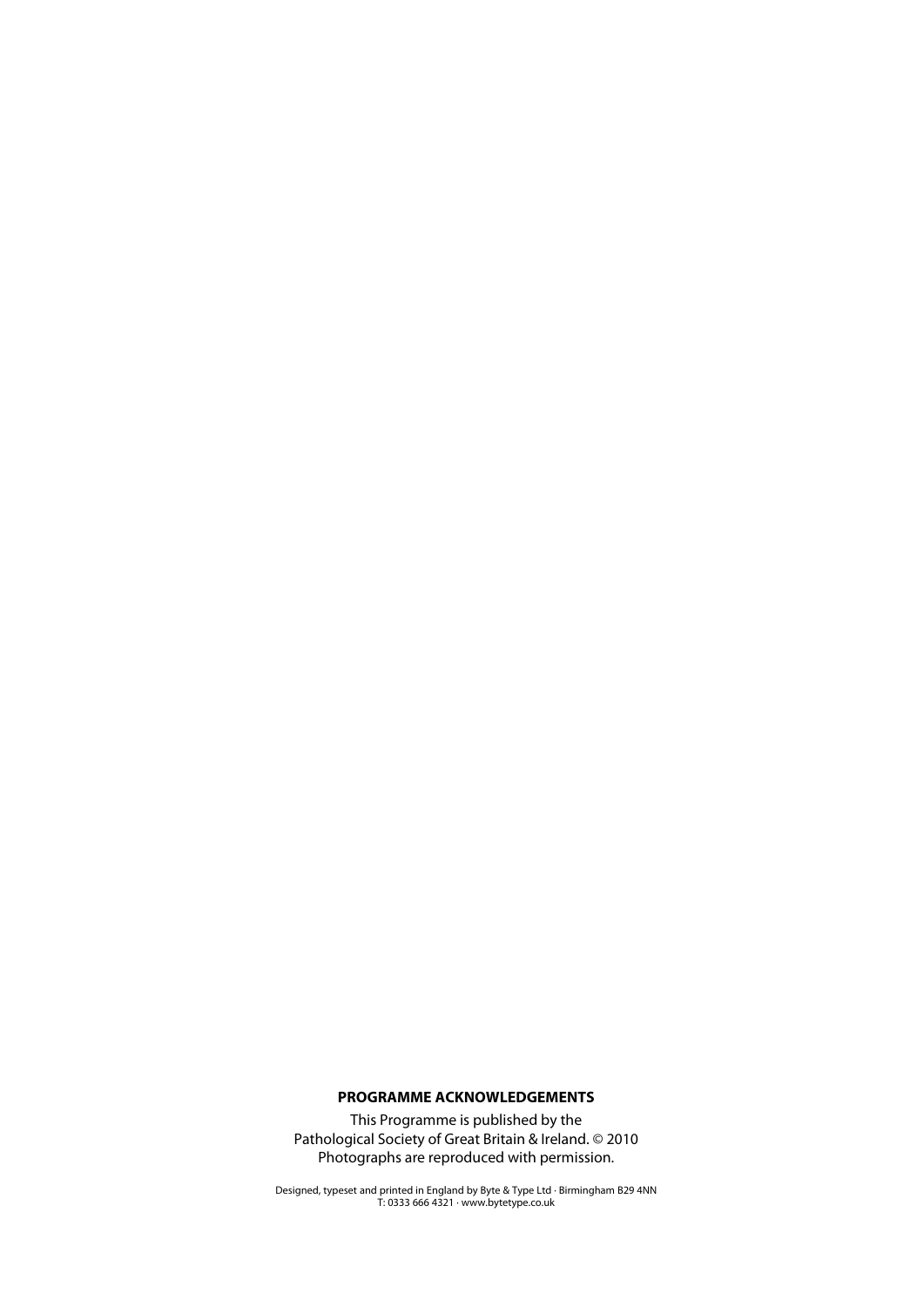| Programme Quick Reference Tables <b>Section Accord Programme Cuick</b>                                         | $\overline{4}$ |
|----------------------------------------------------------------------------------------------------------------|----------------|
|                                                                                                                |                |
|                                                                                                                | 8              |
| Fees and Registration <b>Executive Construction Figure 2</b> and <b>Registration</b>                           | 9              |
| General Arrangements and the contract of the contract of the contract of the contract of the contract of the c |                |
|                                                                                                                | 11             |
| <b>Detailed programme</b><br>See separate programme for the Association of Clinical Electron Microscopists     |                |
| Tuesday 29 June 2020 20 20 20 20 20 21 22                                                                      |                |
|                                                                                                                |                |
| Thursday 1 July 31                                                                                             |                |
| Acknowledgements (Trade Exhibition) 42                                                                         |                |
|                                                                                                                |                |
|                                                                                                                | 78             |
|                                                                                                                | 79             |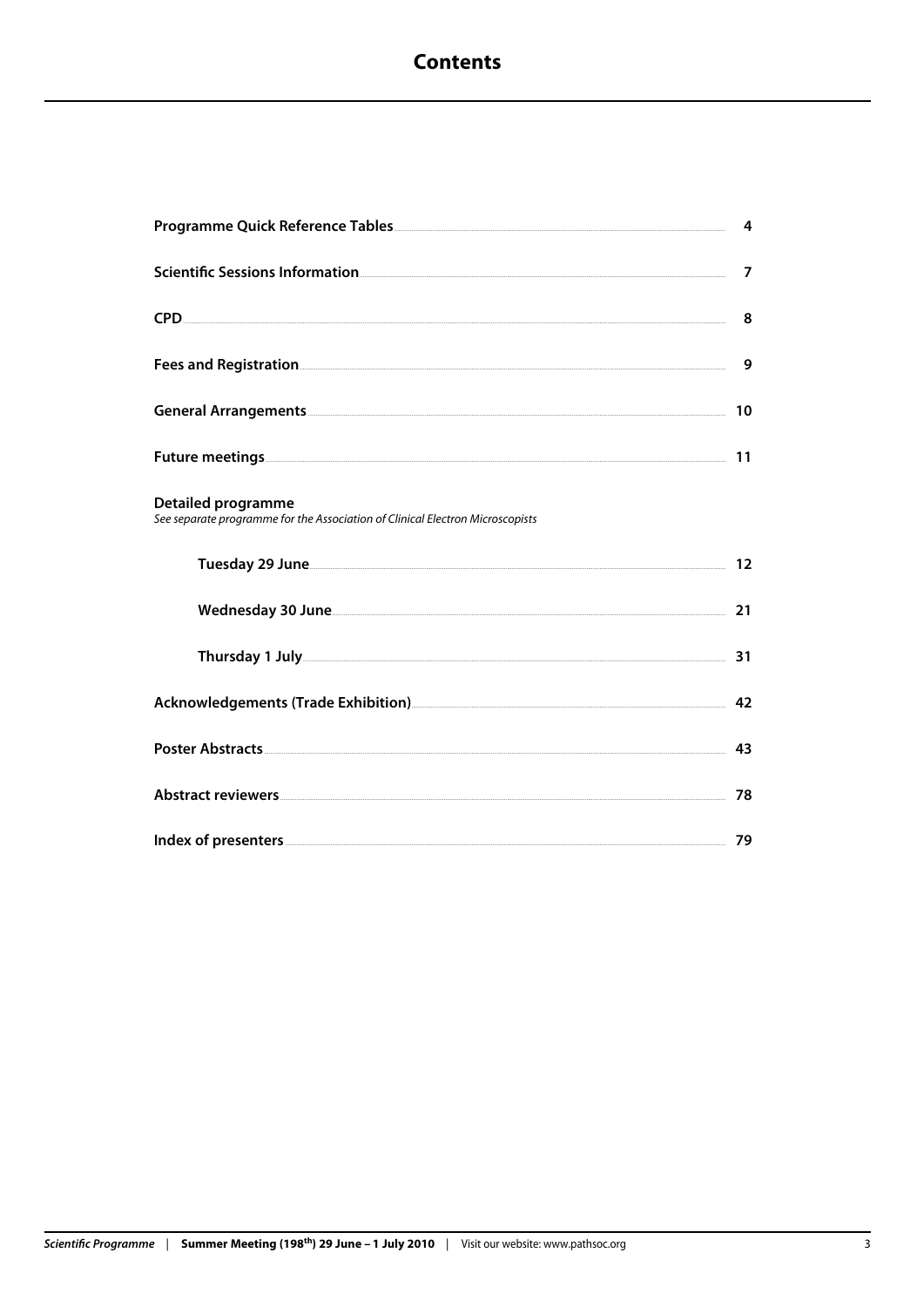| <b>TUESDAY 29 JUNE 2010</b> |  |  |  |  |
|-----------------------------|--|--|--|--|
|                             |  |  |  |  |

|                          | <u>I UESDAT ZY JUNE ZU IU</u>                                                                |                          |                                      |  |
|--------------------------|----------------------------------------------------------------------------------------------|--------------------------|--------------------------------------|--|
| <b>FOYER</b>             |                                                                                              |                          |                                      |  |
| 09.00                    | <b>Registration and Coffee</b>                                                               |                          |                                      |  |
|                          | <b>ROOM 235 (BETWEEN LECTURE THEATRES @ AND @) - Microscopes</b>                             |                          |                                      |  |
|                          | <b>COMPUTER ROOM (GROUND FLOOR)</b> - Virtual slides                                         |                          |                                      |  |
| $10.00 - 17.30$          | Slide Seminar Case Viewing: Head / Neck / Oral Pathology                                     |                          |                                      |  |
| <b>LECTURE THEATRE @</b> |                                                                                              |                          |                                      |  |
| $10.00 - 10.15$          | <b>Opening Ceremony</b>                                                                      |                          |                                      |  |
|                          | Chair: Prof CS Herrington, University of St Andrews and Prof S Fleming, University of Dundee |                          |                                      |  |
|                          | Speaker: Dr L Richardson, Principal, University of St Andrews                                |                          |                                      |  |
| $10.15 - 13.00$          | Symposium: Cell Signalling                                                                   |                          |                                      |  |
| 11.15-11.45              | Coffee [FOYER]                                                                               |                          |                                      |  |
| <b>FOYER</b>             | <b>LECTURE THEATRE @</b>                                                                     |                          |                                      |  |
| $13.00 - 14.30$          | Lunch and Trade Exhibition                                                                   | 13.30-14.30              | Trainees Session - Meet the Experts: |  |
|                          |                                                                                              |                          | <b>Renal Tumour Pathology</b>        |  |
| <b>FOYER</b>             |                                                                                              |                          |                                      |  |
| 14.30–15.30              | Poster Viewing / Rounds (including tea/coffee)                                               |                          |                                      |  |
| <b>LECTURE THEATRE @</b> |                                                                                              | <b>LECTURE THEATRE ®</b> |                                      |  |
| $15.30 - 17.30$          | <b>Oral Presentations</b>                                                                    | $15.30 - 17.30$          | <b>Oral Presentations</b>            |  |
| <b>LECTURE THEATRE @</b> |                                                                                              |                          |                                      |  |
| $17.30 - 18.30$          | <b>Public Lecture</b>                                                                        |                          |                                      |  |
|                          | Speaker: Prof J Ironside, CBE, University of Edinburgh, National CJD Surveillance Unit       |                          |                                      |  |
|                          | <b>PARLIAMENT HALL (University of St Andrews)</b>                                            |                          |                                      |  |
| 18.30-20.00              | <b>Welcome Reception</b>                                                                     |                          |                                      |  |

All details are subject to amendment Visit our website for further information and updates: **www.pathsoc.org**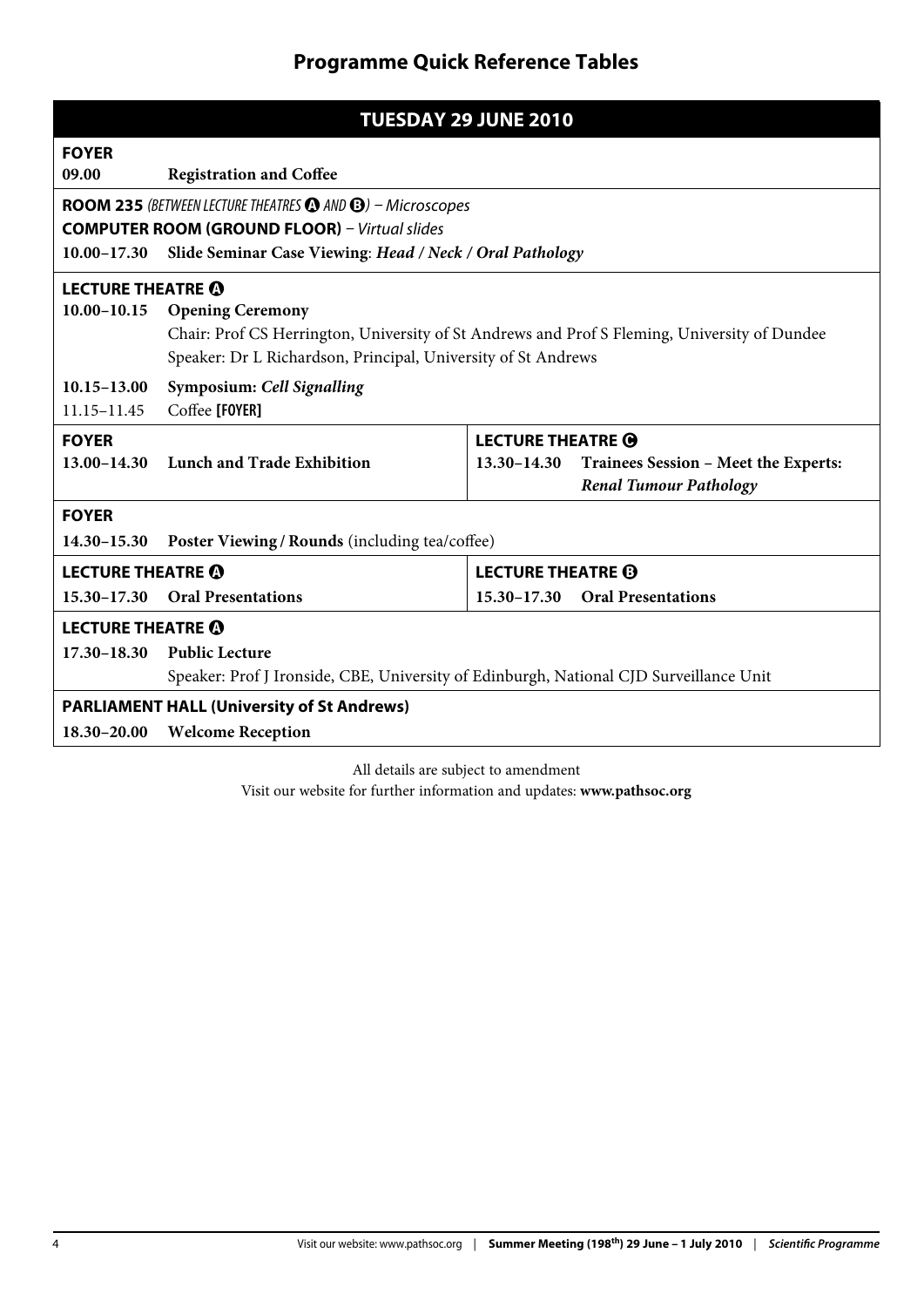## **Programme Quick Reference Tables**

|                          | <b>WEDNESDAY 30 JUNE 2010</b>                                                                                                             |                          |                                     |
|--------------------------|-------------------------------------------------------------------------------------------------------------------------------------------|--------------------------|-------------------------------------|
| <b>FOYER</b><br>08.00    | <b>Registration and Coffee</b>                                                                                                            |                          |                                     |
|                          | <b>ROOM 235</b> (BETWEEN LECTURE THEATRES $\bullet$ AND $\bullet$ ) - Microscopes<br><b>COMPUTER ROOM (GROUND FLOOR)</b> - Virtual slides |                          |                                     |
| $09.00 - 17.30$          | Slide Seminar Case Viewing: Head / Neck / Oral Pathology                                                                                  |                          |                                     |
| <b>LECTURE THEATRE @</b> |                                                                                                                                           | <b>LECTURE THEATRE @</b> |                                     |
| $09.00 - 12.00$          | <b>Oral Presentations</b>                                                                                                                 | $09.00 - 12.00$          | Trainees' Symposium:                |
|                          |                                                                                                                                           |                          | Molecular Pathology: What it is and |
|                          |                                                                                                                                           |                          | what can it tell us?                |
| $10.30 - 11.00$          | Coffee [FOYER]                                                                                                                            | $10.40 - 11.10$          | Coffee [FOYER]                      |
| <b>LECTURE THEATRE @</b> |                                                                                                                                           |                          |                                     |
| $12.00 - 13.00$          | Keynote Lecture: Colorectal Cancer Screening - Pilot to Progamme                                                                          |                          |                                     |
|                          | Speaker: Prof R Steele, University of Dundee                                                                                              |                          |                                     |
| <b>FOYER</b>             |                                                                                                                                           |                          |                                     |
| 13.00–14.00              | Lunch and Trade Exhibition                                                                                                                |                          |                                     |
| <b>FOYER</b>             |                                                                                                                                           | <b>LECTURE THEATRE @</b> |                                     |
| 14.00-15.00              | <b>Poster Viewing and Chairman's Rounds</b>                                                                                               | 14.00-15.00              | <b>Renal Pathology EQA</b>          |
| <b>LECTURE THEATRE @</b> |                                                                                                                                           | <b>LECTURE THEATRE ®</b> |                                     |
| $15.00 - 17.30$          | <b>Oral Presentations</b>                                                                                                                 | 15.00-17.00              | Symposium:                          |
|                          |                                                                                                                                           |                          | Pathology in the Developing World   |
|                          | Tea [FOYER]                                                                                                                               | $16.00 - 16.30$          | Tea [FOYER]                         |

All details are subject to amendment

Visit our website for further information and updates: **www.pathsoc.org**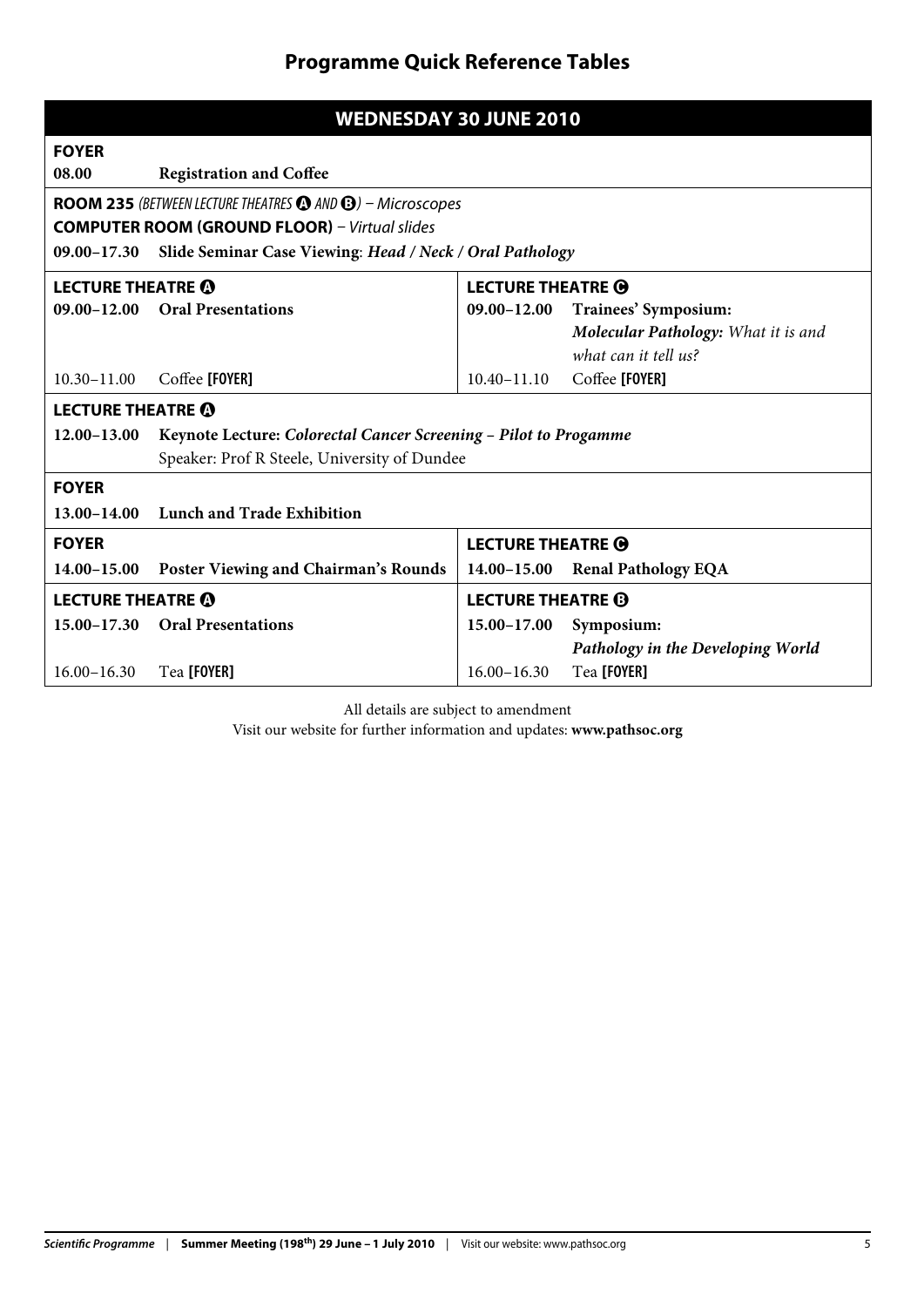|                                             |                                                                                                                                                                                      |                          | <b>THURSDAY 1 JULY 2010</b>                                          |                                             |                                                                 |
|---------------------------------------------|--------------------------------------------------------------------------------------------------------------------------------------------------------------------------------------|--------------------------|----------------------------------------------------------------------|---------------------------------------------|-----------------------------------------------------------------|
| <b>FOYER</b>                                |                                                                                                                                                                                      |                          |                                                                      |                                             |                                                                 |
| 07.30                                       | <b>Registration and Coffee</b>                                                                                                                                                       |                          |                                                                      |                                             |                                                                 |
| <b>LECTURE THEATRE @</b>                    |                                                                                                                                                                                      |                          |                                                                      |                                             |                                                                 |
| $07.45 - 09.00$                             | Trainees' Breakfast Session: Ovarian Cancer Pathology<br>(Breakfast will be served)                                                                                                  |                          |                                                                      |                                             |                                                                 |
| $09.00 - 17.30$                             | <b>ROOM 235 (BETWEEN LECTURE THEATRES @ AND @) - Microscopes</b><br><b>COMPUTER ROOM (GROUND FLOOR)</b> - Virtual slides<br>Slide Seminar Case Viewing: Head / Neck / Oral Pathology |                          |                                                                      |                                             |                                                                 |
|                                             |                                                                                                                                                                                      |                          |                                                                      |                                             |                                                                 |
| <b>LECTURE THEATRE @</b><br>$09.00 - 13.00$ | Symposium:<br><b>Viruses and Disease</b>                                                                                                                                             | <b>LECTURE THEATRE ®</b> | 09.00-13.00 Oral Presentations                                       | <b>LECTURE THEATRE @</b><br>$09.20 - 17.00$ | <b>Association of</b><br><b>Clinical Electron</b><br>Microscopy |
| $11.00 - 11.30$                             | Coffee                                                                                                                                                                               | 11.00-11.30 Coffee       |                                                                      | $10.30 - 11.00$                             | Coffee                                                          |
| <b>FOYER</b>                                |                                                                                                                                                                                      |                          |                                                                      |                                             |                                                                 |
| 13.00-14.00                                 | <b>Lunch and Trade Exhibition</b>                                                                                                                                                    |                          |                                                                      |                                             |                                                                 |
| <b>LECTURE THEATRE ®</b>                    |                                                                                                                                                                                      |                          |                                                                      |                                             |                                                                 |
| 13.30-14.30                                 | <b>Pathological Society Annual Business Meeting</b>                                                                                                                                  |                          |                                                                      |                                             |                                                                 |
| <b>FOYER</b>                                |                                                                                                                                                                                      |                          |                                                                      |                                             |                                                                 |
| 14.00-15.00                                 |                                                                                                                                                                                      |                          | Poster Viewing and Chairman's Rounds (tea/coffee will be served)     |                                             |                                                                 |
| <b>LECTURE THEATRE ®</b>                    |                                                                                                                                                                                      |                          |                                                                      |                                             |                                                                 |
| 15.00-16.00                                 | Slide Seminar Case Review: Head / Neck / Oral Pathology                                                                                                                              |                          |                                                                      |                                             |                                                                 |
| <b>LECTURE THEATRE @</b>                    |                                                                                                                                                                                      |                          |                                                                      |                                             |                                                                 |
| $16.00 - 17.30$                             | <b>Plenary Oral Presentations</b>                                                                                                                                                    |                          |                                                                      |                                             |                                                                 |
| $17.30 - 18.30$                             | Pathological Society's 7 <sup>th</sup> Doniach Lecture                                                                                                                               |                          |                                                                      |                                             |                                                                 |
|                                             |                                                                                                                                                                                      |                          | Speaker: Prof CJL Meijer, Vrije University Medical Centre, Amsterdam |                                             |                                                                 |
| <b>LOWER COLLEGE HALL</b>                   |                                                                                                                                                                                      |                          |                                                                      |                                             |                                                                 |
| 19.30-23.00                                 | <b>Society Dinner</b>                                                                                                                                                                |                          |                                                                      |                                             |                                                                 |

All details are subject to amendment Visit our website for further information and updates: **www.pathsoc.org**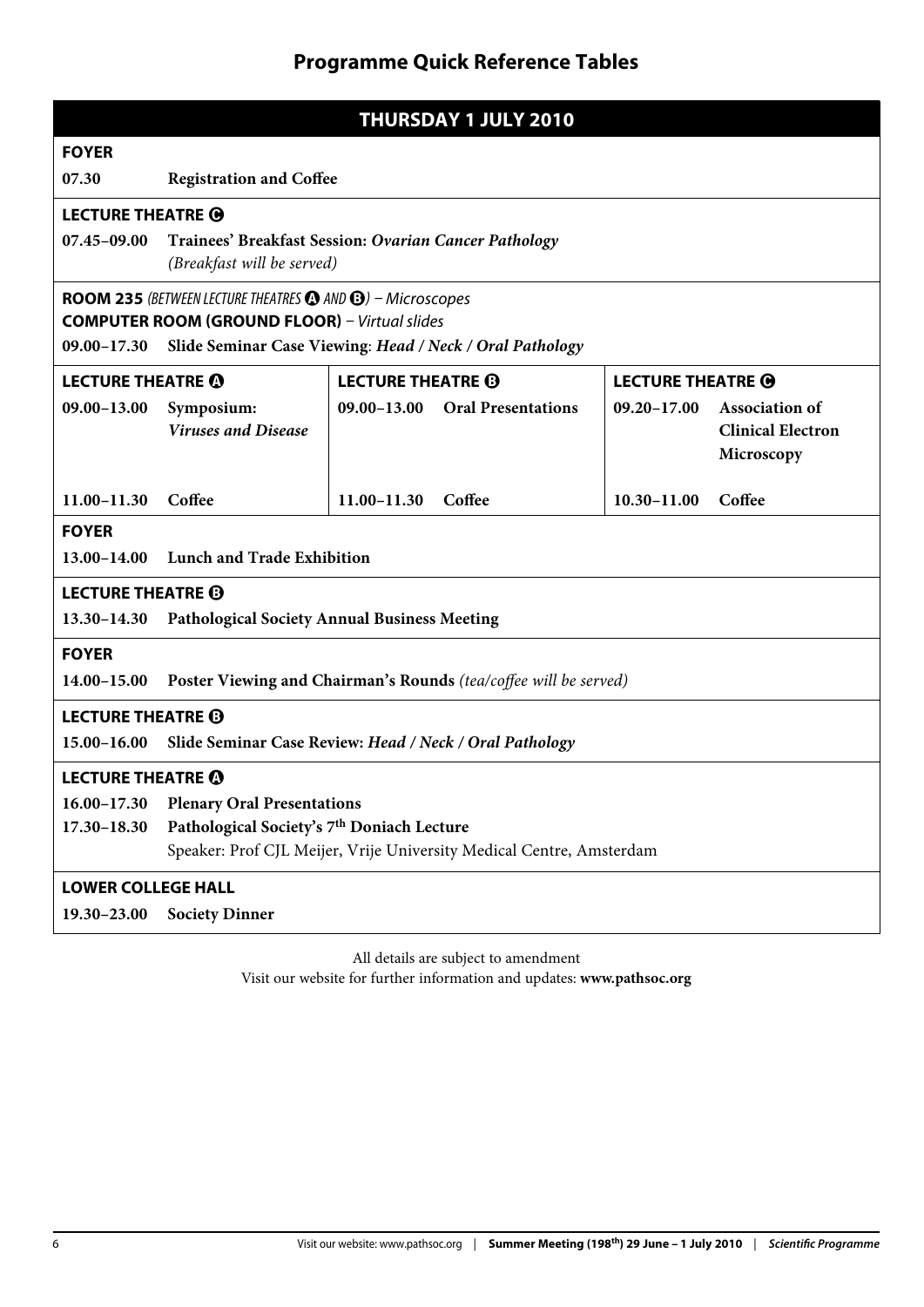## **COMPANION MEETINGS [LECTURE THEATRE @]**

- **Wednesday 30 June** 14.00–15.00 Renal Pathology EQA
- **Thursday 1 July** 09.20–17.00 Association of Clinical Electron Microscopists

## KEYNOTE AND NAMED LECTURES **[Lecture Theatre** A**]**

| Tuesday 29 June   | $17.30 - 18.30$ | Public Lecture: Brain Tissue Donation - a Unique Gift Essential for<br>Neuroscience Research?<br>Prof J Ironside, CBE, Edinburgh |
|-------------------|-----------------|----------------------------------------------------------------------------------------------------------------------------------|
| Wednesday 30 June | $12.00 - 13.00$ | Keynote Lecture: Colorectal Cancer Screening - Pilot to Programme<br>Prof R Steele, Dundee                                       |
| Thursday 1 July   | $17.30 - 18.30$ | Doniach Lecture: Back to the Future<br>Prof CJL Meijer, Amsterdam                                                                |

## ORAL COMMUNICATIONS

| Tuesday 29 June   | $15.30 - 17.30$ | [LECTURE THEATRE $\odot$ ] and [LECTURE THEATRE $\odot$ ] |
|-------------------|-----------------|-----------------------------------------------------------|
| Wednesday 30 June | $09.00 - 12.00$ | [LECTURE THEATRE $\odot$ ]                                |
|                   | $15.00 - 17.30$ | [LECTURE THEATRE $\odot$ ]                                |
| Thursday 1 July   | $09.00 - 13.00$ | [LECTURE THEATRE <sup>3</sup> ]                           |

#### **Note to presenters**

Speakers are reminded that no communication may exceed the time allocated on the programme without the consent of the meeting, obtained through the Chairman.

## **PLENARY ORAL SESSION** [LECTURE THEATRE  $\Omega$ ]

The six highest-ranked submitted oral abstracts will be presented on Thursday 1 July, 16.00–17.30.

### **Prize**

A prize for the best presentation, donated by the *Journal of Pathology* will be presented at the Society Dinner.

## POSTERS, VIEWING AND CHAIRMAN'S ROUNDS **[Foyer]**

#### **Poster Size**

Poster boards will be size 1m x 1m. Please *do not* exceed these dimensions. Velcro will be provided.

#### **Viewing and Rounds**

| Tuesday 29 June   | $14.30 - 15.30$ |
|-------------------|-----------------|
| Wednesday 30 June | $14.00 - 15.00$ |
| Thursday 1 July   | 14.00-15.00     |

#### **Prizes**

Poster round chairs will be circulating to select the winners of the Pathological Society's Sir Alastair Currie Prize and second and third poster prizes. Winners will be announced at the Society Dinner on 1 July.

#### **Note to presenters**

Posters should be in place by 09.00 hrs on the day of presentation and **must be removed by 17.00 on the same day**.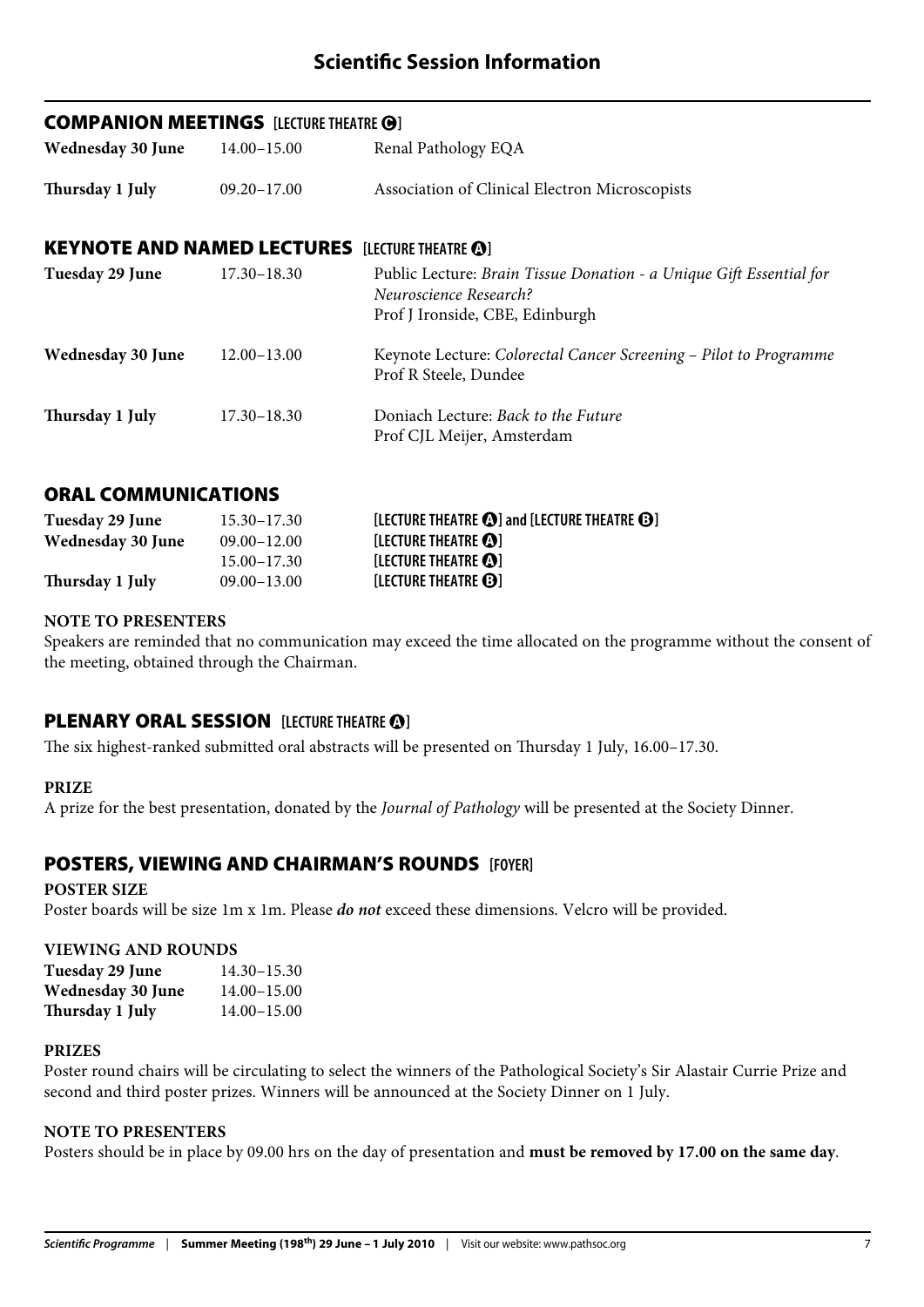### **Presentation**

The presenting author (or another contributor) must attend the meeting and present the poster during the allocated poster rounds in order for the abstract to be published in the *Journal of Pathology* on-line supplement after the meeting.

## SLIDE SEMINAR COMPETITION and REVIEW SESSION

*Head / Neck / Oral Pathology* 

| <b>VIEWING</b> |                                                                     |
|----------------|---------------------------------------------------------------------|
| Virtual slides | [COMPUTER ROOM - GROUND FLOOR]                                      |
| Microscopes    | <b>[Room 235</b> – between lecture theatres $\Omega$ and $\Theta$ ] |

## **Competition**

There will be a slide competition using slide images, which will be available during the following dates/times: **Tuesday 29 June** 10.00–17.30 **Wednesday 30 June** 09.00–17.30<br>**Thursday 1 July** 09.00–17.30 **Thursday 1 July** 09.00–17.30 *(competition closes at 15.00)*

### **Prize**

A case of champagne. The winner will be announced at the Society Dinner on Thursday 1 July. *At the discretion of the winner, by tradition, this is shared amongst those present at the dinner!*

| <b>DISCUSSION SESSION</b> |                 |                                |
|---------------------------|-----------------|--------------------------------|
| Thursday 1 July           | $15.00 - 16.00$ | [LECTURE THEATRE <sup>3]</sup> |

## SYMPOSIA

| Tuesday 29 June   | $10.15 - 13.00$ | Cell Signalling [LECTURE THEATRE <b>①</b> ]                        |
|-------------------|-----------------|--------------------------------------------------------------------|
| Wednesday 30 June | 15.00–17.00     | Pathology in the Developing World [LECTURE THEATRE <sup>1</sup> 9] |
| Thursday 1 July   | $09.00 - 13.00$ | Viruses and Disease [LECTURE THEATRE $\bigcirc$ ]                  |

## **TRAINEES' PROGRAMME** [LECTURE THEATRE  $\Theta$ ]

| Tuesday 29 June   | $13.30 - 14.30$ | Meet the Experts: Renal Tumour Pathology                            |
|-------------------|-----------------|---------------------------------------------------------------------|
| Wednesday 30 June | 09.00–12.00     | Symposium: Molecular Pathology: What it is and what can it tell us? |
| Thursday 1 July   | 07.45–09.00     | Breakfast meeting: Ovarian Cancer Pathology                         |

## CONTINUING PROFESSIONAL DEVELOPMENT **[CPD]**

This Meeting has been approved by the Royal College of Pathologists for the purpose of Continuing Professional Development. Credits can be accrued as follows:

|                   | <b>FULL DAY</b> | <b>HALF DAY</b> |
|-------------------|-----------------|-----------------|
| Tuesday 29 June   | 7 credits       | 3 credits       |
| Wednesday 30 June | 7 credits       | 3 credits       |
| Thursday 1 July   | 8 credits       | 4 credits       |

Delegates who are eligible for CPD points should complete the CPD Certificate Request form which will be provided in delegate packs at the meeting.

## TRADE EXHIBITION **[Foyer]**

Delegates are encouraged to visit the Trade Exhibition and are requested to support the companies represented there.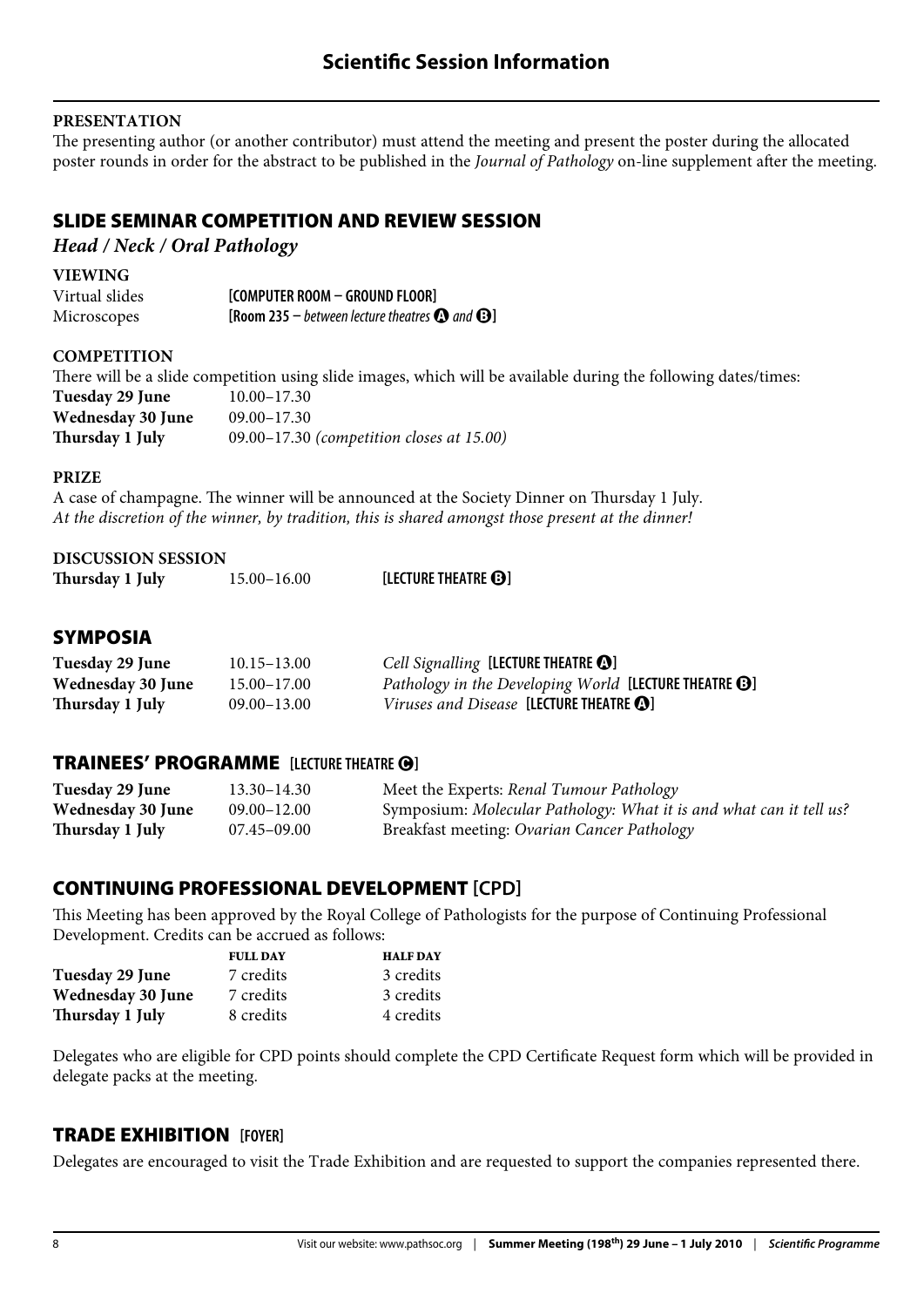## **Fees and Registration**

| <b>REGISTRATION FEES</b><br><b>FEES INCLUDE REFRESHMENTS AND LUNCH</b> |                                                                                                                                                                 |                                                            |                                    |                                 |  |
|------------------------------------------------------------------------|-----------------------------------------------------------------------------------------------------------------------------------------------------------------|------------------------------------------------------------|------------------------------------|---------------------------------|--|
|                                                                        |                                                                                                                                                                 | <b>DAY or PART DAY</b>                                     |                                    |                                 |  |
| <b>DELEGATE TYPE</b>                                                   | <b>FEE CATEGORIES</b>                                                                                                                                           | <b>UP TO AND</b><br><b>INCLUDING</b><br><b>7 JUNE 2010</b> | <b>AFTER</b><br><b>7 JUNE 2010</b> | <b>SOCIETY</b><br><b>DINNER</b> |  |
| <b>Pathological Society</b><br><b>Members</b>                          | <b>Ordinary Members,</b><br>Consultant and/or<br>equivalent position                                                                                            | £ 90                                                       | £140                               | £ 50                            |  |
| <b>Pathological Society</b><br><b>Concessionary Members</b>            | <b>Biomedical Scientists;</b><br><b>Honorary or Senior Members;</b><br><b>PhD Students;</b><br><b>Post-Doctoral Fellows,</b><br><b>Technicians and Trainees</b> | £ 30                                                       | £ 50                               | £ 50                            |  |
| Undergraduate<br>∗<br><b>Students</b>                                  |                                                                                                                                                                 | £ 30                                                       | £ 50                               | £ 50                            |  |
| <b>Non-Members</b>                                                     | Consultant and/or<br>equivalent position                                                                                                                        | £140                                                       | £ 200                              | £ 50                            |  |
| <b>Non-Members</b><br>∗<br>Concessionary                               | <b>Biomedical Scientists;</b><br><b>PhD Students;</b><br><b>Post-Doctoral Fellows,</b><br><b>Technicians and Trainees</b>                                       | £45                                                        | £ 70                               | £ 50                            |  |

## Advance Registration

Registration is via our on-line facility found on our website: **[www.pathsoc.org](http://www.pathsoc.org)  Advance registration will close at midnight on Wednesday 16 June 2010.**  Thereafter delegates may only register on-site on arrival at the meeting.

## **\* CONCESSIONS**

Delegates from categories:

Undergraduate Students

Non-Members Concessionary

must provide an identification document as proof of their student or trainee status, including NTN's where applicable. Proof must be by way of a statement from the Head of Department.

A template document is available on our website: **www.pathsoc.org**

Please e-mail documents to: **[julie@pathsoc.org](mailto:julie%40pathsoc.org?subject=Path%20Soc%20Summer%20Meeting%3A%20Fee%20Concession)** — or fax to: +44 (0)20 7930 2981.

## **CANCELLATIONS**

Please note that a cancellation fee of  $\text{\pounds}20$  will be deducted from any refund due for cancellations received in writing by Monday 7 June 2010. Thereafter a 25% charge will be made for cancellations received in writing before Monday 14 June 2010, thereafter no refunds will be made.

## **DELEGATE ENROLMENT** (AT THE MEETING)

Enrolment at the **Delegate Reception Desk** will take place on:

| Tuesday 29 June          | from 09.00   |
|--------------------------|--------------|
| <b>Wednesday 30 June</b> | from 08.00   |
| Thursday 1 July          | from $07.30$ |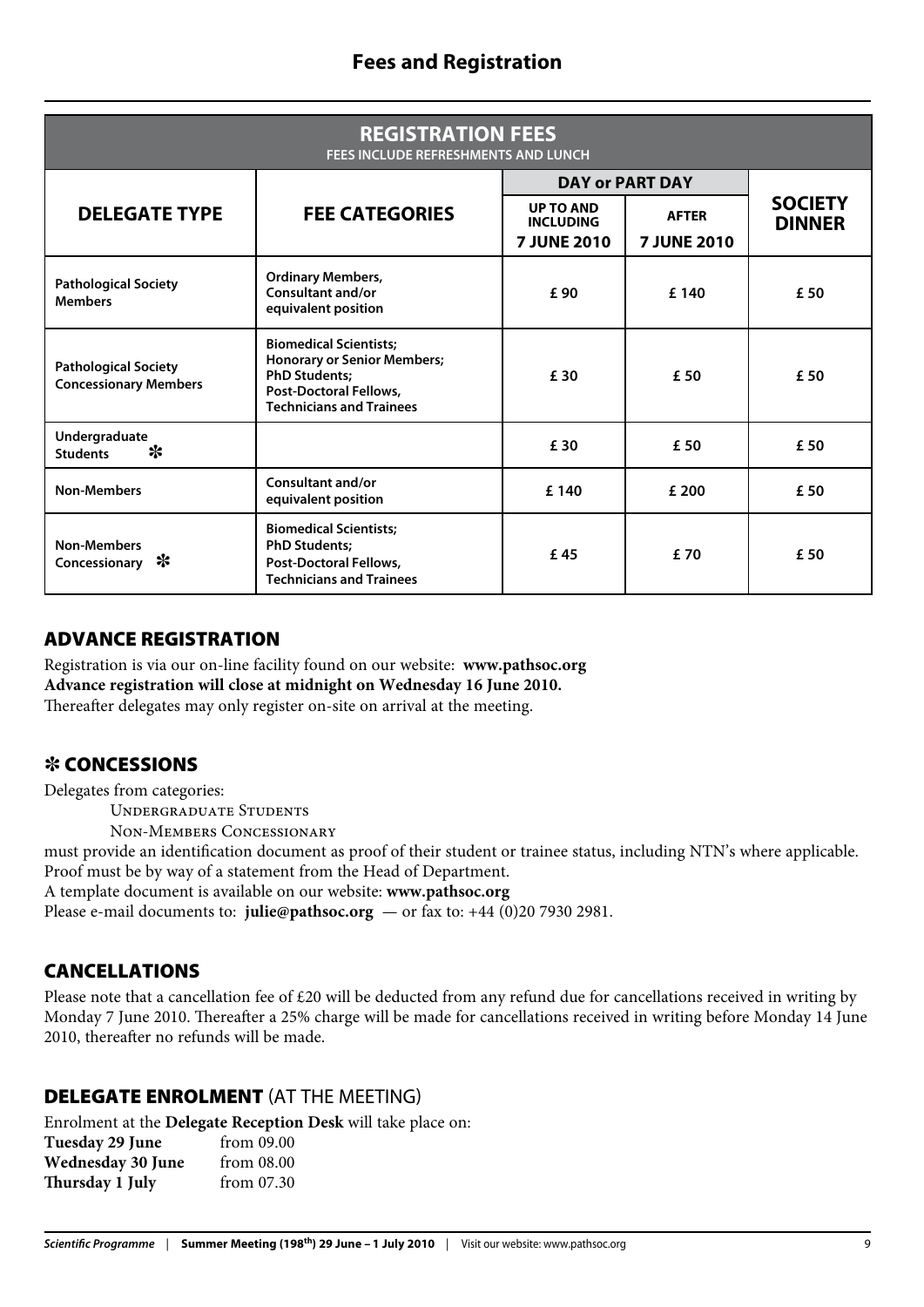## **PRESENTATIONS**

#### **Presentation Checking and Preview [Computer Room – Ground Floor]**

### **Oral Presentations/Lectures – Presentation format**

Powerpoint Only (must be PC compatible) Must be on memory sticks only *Presenters must attend their nominated lecture theatre 30 minutes before their presentation time*

## Internet Access **[Computer Room – Ground Floor]**

Internet access will be available.

## Messages

During the Meeting, messages for delegates may be left at the following telephone number: **(0)7818 640887** There will also be a message board located beside the Registration Desk.

### **REFRESHMENTS**

All refreshments will be served in the Foyer unless stated otherwise in the programme.

## **BADGES**

Delegates are requested to wear their badges **at all times**.

## Coats and Bags **[Location –** *to be arranged***]**

Secure facilities will be provided for coats and bags.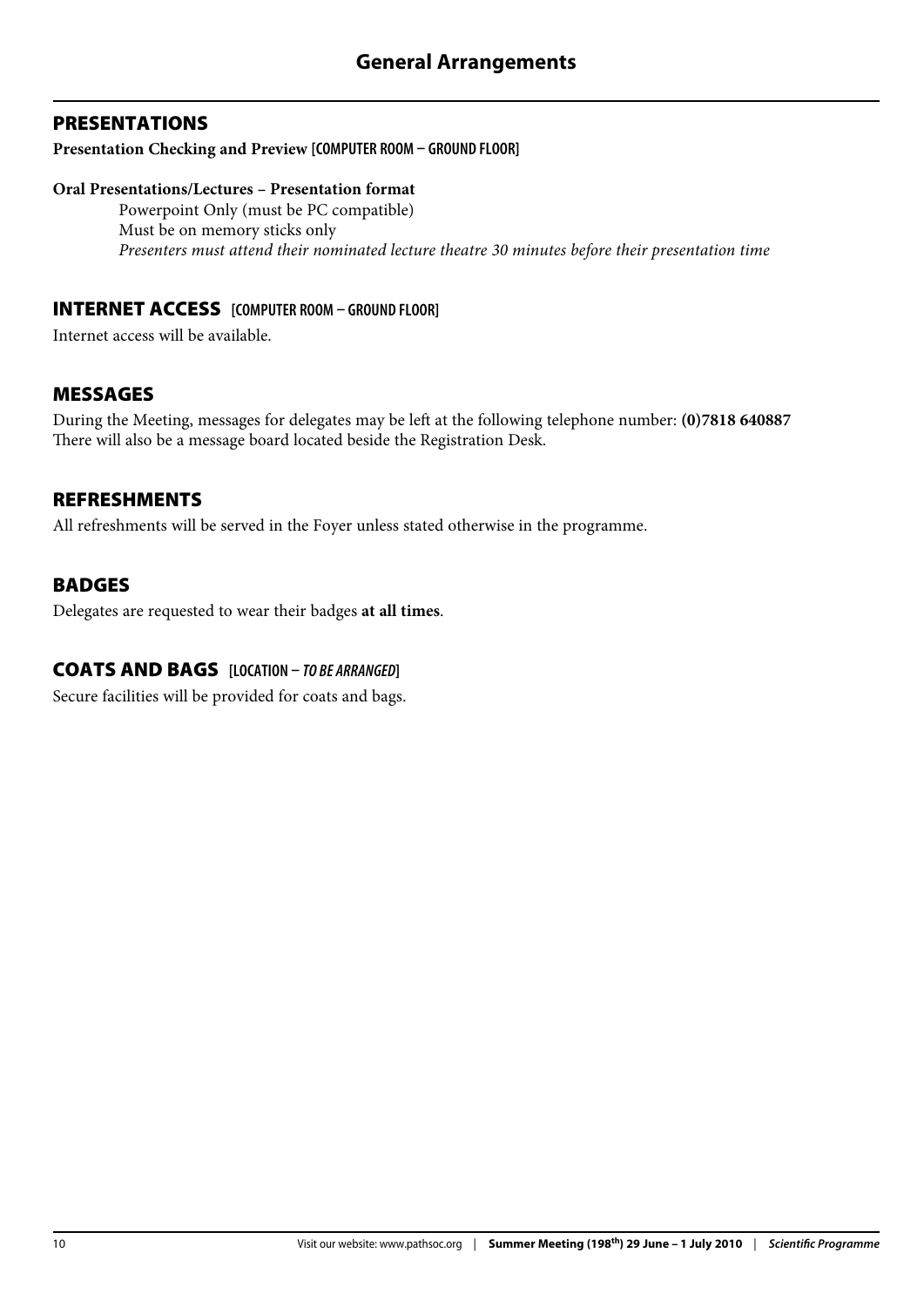## SOCIAL ACTIVITIES

| Tuesday 29 June | $18.30 - 20.00$ | <b>Welcome Reception</b><br>Parliament Hall, University of St Andrews.<br>Please reserve your free ticket when registering.                               |
|-----------------|-----------------|-----------------------------------------------------------------------------------------------------------------------------------------------------------|
| Thursday 1 July | $19.30 - 23.00$ | <b>Society Dinner</b><br>Lower College Hall, University of St Andrews.<br>Please reserve your ticket (cost $£50$ ) when registering - places are limited. |

### **Local Places of Interest**

Visit this website for information: **www.visit-standrews.co.uk**

## **DISCLAIMER**

The Pathological Society of Great Britain & Ireland cannot be held responsible for any injury or loss sustained during the Meeting.

## **ENQUIRIES**

Enquiries before the Meeting regarding administration should be directed to:

**Pathological Society of Great Britain & Ireland** 2 Carlton House Terrace, London, SW1Y 5AF Tel: +44 (0)20 7976 1260 Fax: +44 (0)20 7930 2981<br>Email: admin@pathsoc.org admin@pathsoc.org

## FUTURE MEETINGS

| 2010<br>$23-25$ August | Summer School: Institute of Cancer Research, London.<br>Topics in Molecular Pathology: Concepts, Methods and Applications<br>- Lessons from Breast Cancer     |
|------------------------|---------------------------------------------------------------------------------------------------------------------------------------------------------------|
| 17 November            | Educational Day, Royal College of Pathologists, London.<br>Molecular Pathology and Colorectal Neoplasia - What a diagnostic pathologist<br>should know and do |
| 2011                   |                                                                                                                                                               |
| 6-7 January            | <b>Winter Meeting, inc Trainees' Programme, Cambridge</b>                                                                                                     |
| $10-13$ May            | Ghent Pathology 2011, Joint Meeting of the British Division of the IAP<br>and the Pathological Society                                                        |
| 2012                   |                                                                                                                                                               |
| 5–6 January            | Winter Meeting, inc Trainees' Programme, London                                                                                                               |
| $3-6$ July             | Summer Meeting, including Trainees' Programme, Sheffield                                                                                                      |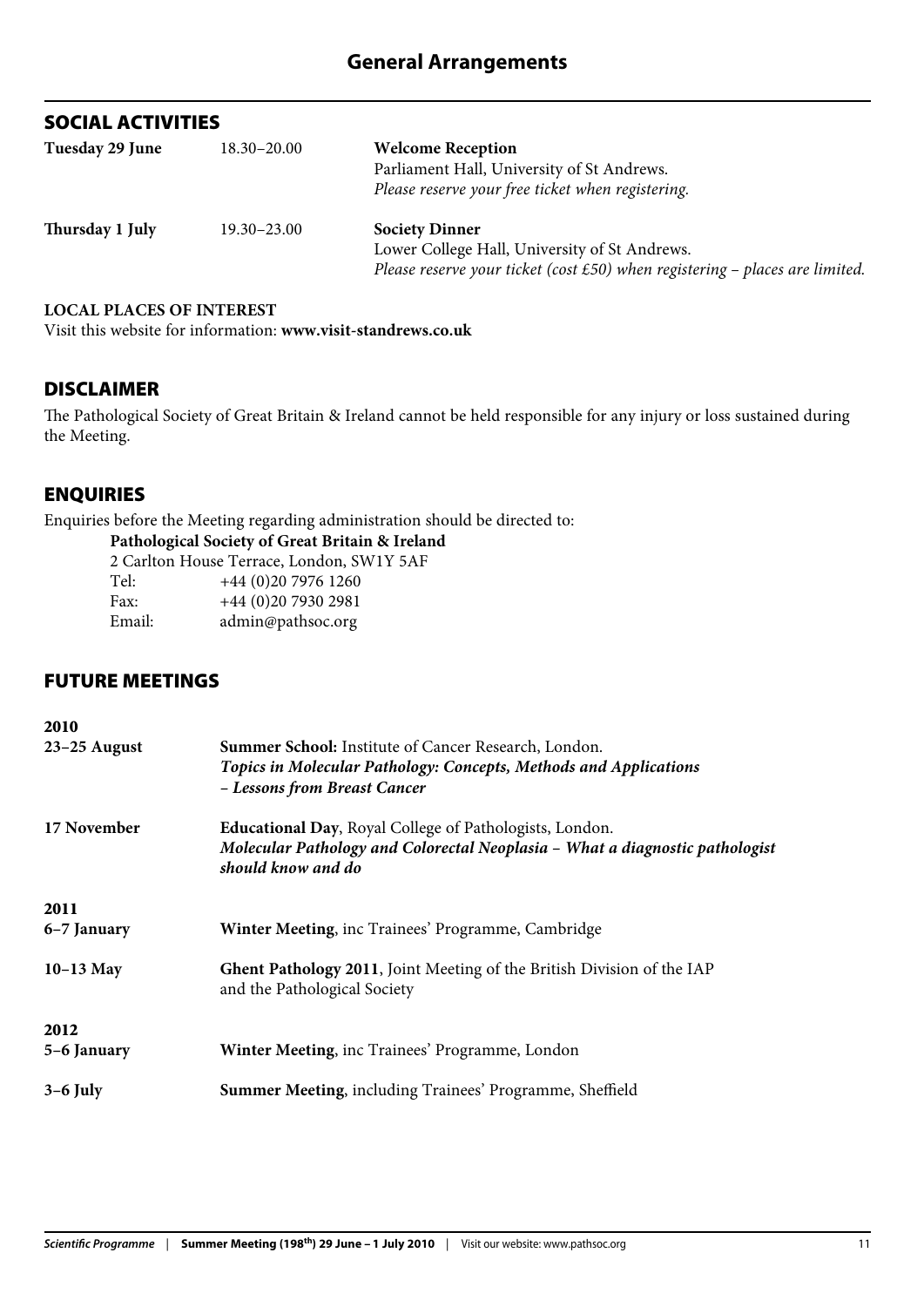Presenter =  $(P)$  · Abstract numbers are shown in bold and square brackets eg [S123]

#### **09.00 Foyer Registration and Coffee**

**COMPUTER ROOM – Ground Floor** *(for Virtual Slides)*  **ROOM 235 – BETWEEN LECTURE THEATRES @ AND <sup>G</sup> (for Microscope Slides)** 

**10.00–17.30 Slide seminar competition viewing:** *Head/Neck/Oral Pathology*

#### **LECTURE THEATRE @**

#### **10.00–10.15 Opening Ceremony**

Chair: Prof S Fleming, University of Dundee Prof CS Herrington, University of St Andrews Speaker: Dr L Richardson, Principal, University of St Andrews

#### **LECTURE THEATRE @**

#### **10.15–13.00 Symposium:** *Cell Signalling* Chair: Prof S Fleming, University of Dundee

10.15–10.45 [S1] *Hypoxia Signalling and Disease*

#### Prof P Ratcliffe, Nuffield Department of Medicine, University of Oxford

Studies of the dynamic regulation of the haematopoietic growth factor erythropoietin by oxygen led to the discovery of a widespread system of gene regulation by oxygen that is conserved throughout the animal kingdom. Responses are mediated by an α/β heterodimeric complex termed hypoxia inducible factor (HIF) that binds hypoxia response elements at target genes involved in angiogenesis, energy metabolism, matrix metabolism, pH regulation, cell survival and proliferation decisions. The oxygen sensitive signal that regulates HIF is generated by a series of non-haem Fe(II) and 2-oxoglutarate (2OG) dependent dioxygenases that catalyse the post-translational hydroxylation of specific prolyl and asparaginyl residues in HIF-alpha subunits. HIF prolyl hydroxylation promotes proteolytic destruction of HIF by the von Hippel-Lindau ubiquitin E3 ligase complex whereas HIF asparaginyl hydroxylation reduces HIF activity by blocking interaction with transcriptional co-activators. Since the HIF hydroxylases have an absolute requirement for dioxygen these processes are suppressed in hypoxia, allowing the HIF-α to escape destruction and activate transcription. Dependence on 2-OG, Fe(II) and ascorbate potentially enables the system to integrate hypoxic, redox and metabolic signals. The HIF system is activated in a wide range of human pathologies including neoplasia, ischaemic, hypoxic and inflammatory diseases. Micro-environmental hypoxia plays an important role in activation of HIF in solid tumours and regions of inflammation. The system is also activated even in the presence of oxygen by cross-talk with oncogenic and inflammatory pathways. Actions in the pathogenesis of disease and potential for therapeutic intervention will be discussed.

10.45–11.15 *Lipids, PPAR Signalling and Cancer*

Prof C Palmer, Biomedical Research Institute, University of Dundee

11.15–11.45 **Coffee [Foyer]**

#### 11.45–12.15 [S2] *Ras, Cell Signalling and Mouse Models of Cancer*

#### Dr MJ Arends, University of Cambridge, Addenbrooke's Hospital

Mutational activation of the K-ras oncogene occurs in ~30% of human adenocarcinomas, in particular in adenocarcinomas of lung (30%), pancreas (90%) and colon (40%). In colorectal carcinogenesis there is cellular transit through a spectrum of neoplastic changes, from microadenomas to adenomas with increasing dysplasia to adenocarcinoma. Some of the transitions are associated with characteristic genetic changes that occur at a relatively high frequency, including alterations to APC (~80%), K-ras (~40%), and the DNA mismatch repair (MSH2 or MLH1) genes (~15%), amongst others. K-ras mutations are found more often in adenomas with increasing size and dysplasia. Valine mutation at codon 12 of the K-ras gene is associated with a poorer prognosis for colorectal cancers, suggesting that it confers aggressive growth properties in carcinogenesis. Activating K-ras mutations at codons 12, 13 & 61 affect GAP-binding and reduce the protein's intrinsic GTPase activity, holding it in an active GTP-bound conformation that produces increased signalling to downstream effectors such as the RAF-MAPK and PI3K/Akt pathways and others. Mouse models with activation of expression of mutant K-ras in the small and large intestines have shown that K-rasV12 cooperates with either mutated Apc or inactivated Msh2 to accelerate intestinal adenoma formation and this involves activation of both the RAF-MAPK and PI3K/ Akt pathways. Similarly, a K-rasD12 conditional model recapitulates the premalignant changes of pancreatic and oral carcinogenesis. Knockout of K-ras exon 4A has provided new insights into the roles of the K-ras 4A and 4B isoforms in both lung and colonic tumour formation.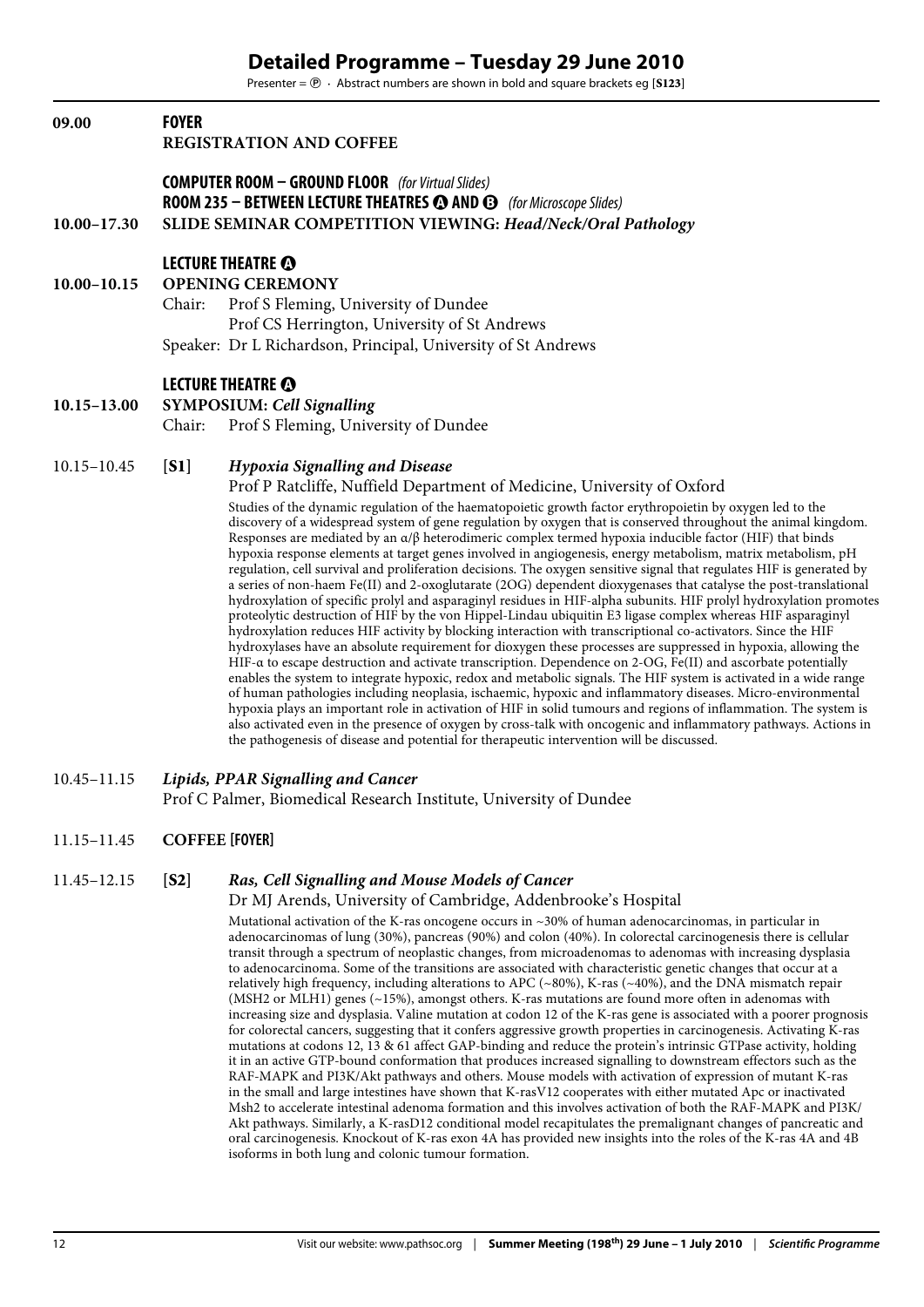Presenter =  $\circled{P}$  · Abstract numbers are shown in bold and square brackets eg [S123]

#### 12.15–12.45 [S3] *PTEN and Cancer*

#### Dr N Leslie, University of Dundee

The phosphoinositide 3-kinase (PI3K) signalling pathway plays an evolutionarily conserved role in controlling cell growth, proliferation and survival in many cell lineages. It seems likely that this is a key reason why a large proportion of all human tumours display increased activity of components of the PI3K signalling pathway. In particular, activating mutations in the PI3K catalytic subunit, p110alpha, and loss of function mutations of the opposing PTEN phosphatase are amongst the most frequent genetic changes in human cancers. Also, several novel candidate tumour suppressors and oncogenes have been identified recently which appear to affect tumour development principally via effects on PTEN. Our work aims to understand how loss of PTEN function and regulation contribute to tumour development. Currently, we are attempting to address the significance of PTEN's dual specificity for both phosphoinositide lipids and peptide substrates through the development and use of mutants that selectively metabolise either lipid or protein substrates. These experiments have been conducted using viral re-expression of PTEN at physiological levels in U87MG glioblastoma cells that lack the phosphatase. The data indicate that PTEN's protein phosphatase activity is not required for its control of total cellular levels of the PI3K product lipid, PIP3, or Akt signaling. However, both lipid and protein phosphatase activities appear to act together to affect several downstream responses that include the regulation of invasion and proliferation in 3D matrigel culture models of glioblastoma.

### 12.45–13.00 [S4] *Activation Status of Receptor Tyrosine Kinase Downstream Pathways in Primary Lung Adenocarcinoma with Reference of KRAS/EGFR Mutations and EML4-ALK Translocations.*

Dr Y Ishikawa, The Cancer Institute, Japan Institute for Cancer Research, Tokyo

Background: The activation status of signal transduction pathways involving receptor tyrosine kinases and its association with EGFR or KRAS mutations in lung cancer are still uncertain in primary tumours. In Japan, about half of lung adenocarcinomas harbor EGFR mutations and about 10% have KRAS mutations, both being mutually exclusive. Materials and methods: We immunohistochemically examined phosphorylated (p-) Akt, pERK and other downstream proteins using surgical samples of 193 primary lung adenocarcinomas (F:M=97:96). Also, TTF-1 expression as a cell lineage marker and mutation status of EGFR/KRAS genes and EML4-ALK translocation were examined. For histology, we employed such invasiveness criteria as pre-, minimally- and overt invasive.. Results: Histologically, 23% of tumours were pre- and minimally-invasive. Immunoreactivity of pAkt, pERK and TTF-1 were 38%, 36% and 80%, respectively. Mutation frequencies of EGFR and KRAS were 58% and 8%, respectively. Advanced tumour stages ( $p<0.001$ ), negative TTF-1 expression ( $p<0.001$ ) and Akt activation ( $p=0.015$ ) were independent and significant poor prognostic markers. TTF-1 expression was associated with never-smoker status (p=0.013), pre- or minimally-invasiveness (p<0.001) and EGFR mutations (p=0.004) as well as with pERK (p=0.039) expression. EGFR mutations did not correlated with pAkt and pERK expression, which was different from the results based on cultured cells, while KRAS mutations were solely and significantly linked to ERK activation (p=0.015). Results of EML4-ALK will be presented as well. Discussion: We revealed that the cell lineage was important in outcome estimation at any tumour stage while Akt activation was abnormally affected according to the tumour stage regardless of their cell origin. The signal proteins of primary tumours were differently related to EGFR and KRAS mutation status from cultured cells in lung adenocarcinoma.

#### **FOYER**

#### **13.00–14.30 Lunch and Trade Exhibition**

#### **LECTURE THEATRE**  $\Theta$

#### **13.30–14.30 Trainees' Session – Meet the Experts**

Chair: Dr I Proctor, University College London

#### [S5] *Renal Tumour Pathology*

#### Prof S Fleming, University of Dundee

The WHO 2004 classification of renal tumours built on the preceding Heidelberg-Rochester classification applying the principles of a morphological classification which was also soundly based on our understanding of the genetics of renal tumours. Since 2004 a number of new or variants forms of renal tumours have been recognised. These recent advances will be the subject of this seminar. It has become clear that several different types of renal tumour may be associated with mutation of the fumarate hydratase gene in the HLRCC syndrome. However, there are morphological features which should raise of suspicion of HLRCC. In previous classifications there has been recognition of a low grade form of the collecting duct carcinoma, this has now be reclassified as tubulocystic carcinoma although its relationship with collecting duct carcinoma remains to be explored fully. Papillary forms of oncocytic tumours have been convincingly shown to be a distinct entity. I will make recommendations for the use of immunocytochemistry and molecular or cytogenetic investigations in histopathology practice for renal tumour diagnosis. The diagnostic criteria and clinical significance of these new renal tumours will be presented in a discussion format.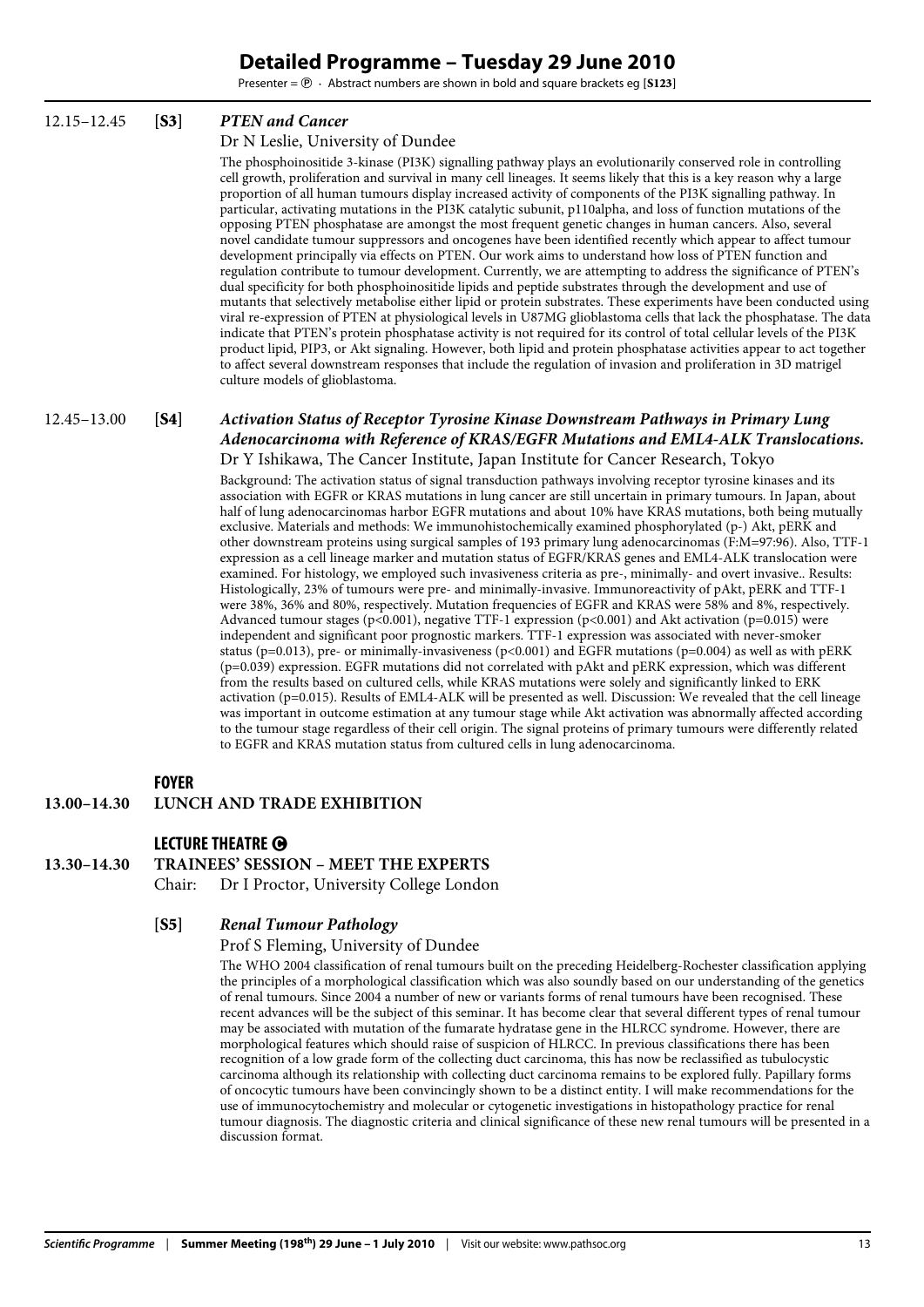Presenter =  $(P)$  · Abstract numbers are shown in bold and square brackets eg [S123]

#### **FOYER**

#### **14.30–15.30 Poster viewing and Chairman's Rounds**

| <b>CATEGORY</b>            | <b>POSTER NUMBERS</b>                        |
|----------------------------|----------------------------------------------|
| Autopsy & Forensic         | $P01 - P021$                                 |
| <b>Breast</b>              | $P03 - P09^2$                                |
| Cardiovascular/Pulmonary   | $P10-P131$                                   |
| Head & Neck                | $P14 - P173$                                 |
| Lymphoreticular            | $P18 - P26^3$                                |
| Neuropathology/Ophthalmic  | P27 <sup>4</sup>                             |
| Osteoarticular/Soft Tissue | P <sub>28</sub> -P <sub>29<sup>4</sup></sub> |
| Skin                       | P30-P354                                     |
| <b>Technical Advances</b>  | $P36 - P401$<br>(Note: P39 withdrawn)        |

#### Chair: <sup>1</sup> Prof K Kerr, Aberdeen and Prof GI Murray, Aberdeen

- ² Dr V Speirs, Leeds
- <sup>3</sup> Dr J Goodlad, Edinburgh
- <sup>4</sup> Dr N Kirkham, Newcastle-upon-Tyne

## **LECTURE THEATRE**  $\Omega$

#### **15.30–17.30 Oral Communications**

Chair: Dr JJ Going, University of Glasgow Dr V Speirs, Leeds Institute of Molecular Medicine, St James's University Hospital **Category: Breast**

#### 15.30–15.45 [O1] *SOX11 and PSMD3 Expression in HER2 Positive Breast Cancer*

 $\textcircled{P}$  Pang, Y<sup>1</sup>; Ball, G<sup>2</sup>; Rakha, E<sup>3</sup>; Powe, D<sup>3</sup>; Caldas, C<sup>4</sup>; Ellis, I<sup>3</sup>; Green, A<sup>1</sup> *1University of Nottingham, United Kingdom; 2Nottingham Trent University, United Kingdom; 3Nottingham University Hospitals, United Kingdom; 4CRUK Cambridge Research Institute, United Kingdom*

Human Epidermal Receptor 2 (HER2) positive have attracted attention as a poor prognostic class of breast cancer. However, HER2+ tumours appear to encompass biologically and clinically heterogeneous tumours. In order to refine HER2+ breast cancer, we analysed over 48,000 gene transcripts in 132 invasive breast carcinomas using Artificial Neural Network analysis and identified high expression of two novel genes (PSMD3 located 17q21.1; SOX11 located on 2p25.2,) significantly associated HER2+ positivity. Using a large invasive breast carcinoma cohort (n=1,298), prepared as tissue microarrays, we assessed the protein expression of these targets using immunohistochemistry and investigated their associations with clinicopathological variables, patients' outcome and ability to refine HER2+ classification. PSMD3 nuclear expression was observed in 219/942 (23%) of tumours and was significantly correlated to HER2 positivity  $(p=0.004)$ , tubule formation  $(p=0.047)$  and poor NPI ( $p=0.007$ ). PSMD3 expression conferred a strong trend towards a longer breast cancer specific survival in the whole series  $(p=0.065)$ . SOX11 nuclei staining was observed in 96/869 (3.8%) tumours and was significantly associated with PSMD3 nuclear (p<0.001) and ER positivity (p=0.006) and ck14 negativity (p=0.018) but not HER2. SOX11 expression did not predict patient clinical outcome in either the whole series or in the HER2+ tumours only. This study confirms the biological and clinical heterogeneity of HER2+ tumours and the difficulties in translating global gene expression data into routine practice using immunohistochemistry. We have identified two novel genes associated with HER2+ tumours and further studies analysing the role of PSMD3 expression in this important subtype is warranted.

#### 15.45–16.00 [O2] *Differential Expression of CD 151 in DCIS and LCIS: Implications for its Role in Disease Progression*

 $\textcircled{P}$  Romanska, H<sup>1</sup>; Chaudhri, S<sup>1</sup>; Dawoud, M<sup>2</sup>; Jones, L<sup>2</sup>; Potemski, P<sup>3</sup>; Connoly, C<sup>4</sup>; Novitskaya, V<sup>4</sup>; Berditchevski, F<sup>4</sup>

*1Department of Pathology, University of Birmingham, United Kingdom; 2Bart's and The London, Queen Mary's School of Medicine and Dentistry, United Kingdom; 3Department of Pathology and Chemotherapy Medical University of Łódź, Poland; 4Cancer Research UK Institute for Cancer Studies, United Kingdom*

Our recent experimental data suggest that tetraspanin CD151 controls in vivo and in vitro growth of human mammary epithelial cells. To establish physiological relevance of pro-proliferative and morphogenetic activities of CD151 we examined expression of this tetraspanin in breast carcinoma (BCa), with special emphasis on in situ BCa, a hyperpfoliferative precursor to its infiltrating form. We analysed 95 cases of BCa containing both in situ and invasive components (48 ductal and 47 lobular BCa) using immunohistochemistry (IHC). In ductal carcinoma in situ (DCIS), IHC for CD151 showed high immunoreactivity (IR) at the periphery but not in the centre of the duct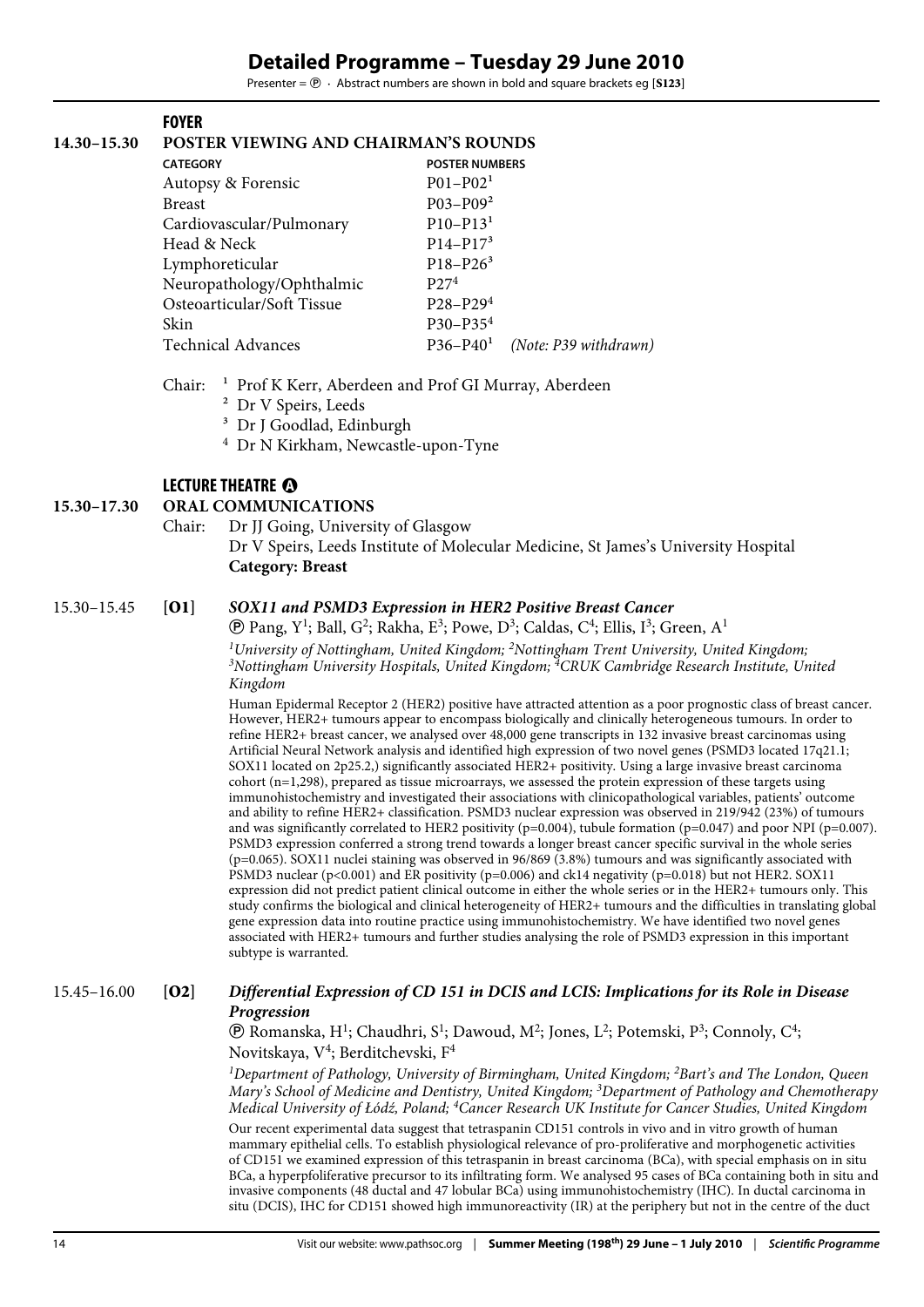Presenter =  $\circled{P}$  · Abstract numbers are shown in bold and square brackets eg [S123]

and there was a significant association between the level of CD151 expression and the grade of DCIS (p=0.004). In contrast, in lobular carcinoma in situ (LCIS), CD151 was strongly and uniformly expressed by all cells of the lesion, regardless of the tumour characteristics or its expression in the associated infiltrating component. As CD151 forms complexes with laminin-binding integrin α3β1 and via this association regulates tumour cell migration and invasion, we further examined expression of α3 integrin subunit in both LCIS and invasive (ILC) lobular carcinoma. The results demonstrated that there was a significant correlation (p=0.037) between the expression of α3β1 in ILC and in accompanying LCIS. Thus, co-expression of CD151 and integrin α3 in LCIS seems to be highly suggestive of the pattern of their expression in corresponding ILC. These results strongly imply that CD151 may play an important role in the development of hyperproliferative neoplastic diseases in the mammary gland.

#### 16.00–16.15 [O3] *Prognostic Significance of Delta-like Ligand 4 (Dll4) Expression in Breast Cancer*

 $\circled{P}$  Jubb, A<sup>1</sup>; Soilleux, E<sup>2</sup>; Turley, H<sup>2</sup>; Steers, G<sup>2</sup>; Parker, A<sup>3</sup>; Low, I<sup>3</sup>; Blades, J<sup>2</sup>; Li, J<sup>2</sup>; Allen, P<sup>3</sup>; Leek,  $R^2$ ; Noguera-Troise, I<sup>4</sup>; Gatter, K<sup>2</sup>; Thurston, G<sup>4</sup>; Harris, A<sup>2</sup>

*1University of Oxford, Department of Clinical Laboratory Sciences, United Kingdom; 2University of Oxford, United Kingdom; 3John Radcliffe Hospital, Oxford, United Kingdom; 4Regeneron Inc, Tarrytown, United States*

Purpose: Dll4 is a Notch ligand, predominantly expressed by endothelium. Evidence from xenografts suggests that Dll4 expression may confer resistance to anti-VEGF therapy and inhibiting Dll4 may overcome resistance to anti-VEGF therapy. The aims of this study were to characterize the expression of Dll4 in breast cancer and assess whether it is associated with inflammatory markers and prognosis. Experimental Design: Two hundred and ninety six breast adenocarcinomas and 38 ductal carcinoma in situ tissues were represented in tissue microarrays. Additional whole sections representing 10 breast adenocarcinomas, 10 normal breast tissues and 16 angiosarcomas were included. Immunohistochemistry was performed using validated antibodies against Dll4, CD68, CD14, DC-SIGN, CD123, neutrophil elastase, CD31 and carbonic anhydrase 9. Isotopic in situ hybridization was also performed on a subset of cases to validate Dll4 expression. Results: Dll4 was selectively expressed by tumourassociated endothelial cells in 73 to 100% of breast adenocarcinomas, 18% of in situ ductal carcinomas and all lactating breast cases, but not normal nonlactating breast. High intensity of endothelial Dll4 expression was a statistically significant adverse prognostic factor when compared to no expression of endothelial Dll4 in univariate (hazard ratio 2.29, 95% confidence intervals 1.37 to 3.82, p=0.002) and multivariate analyses (hazard ratio 1.55, 95% confidence intervals 1.05 to 2.29 p=0.03) of overall survival. The inflammatory markers were not significant prognostic factors in multivariate analyses of overall survival. Conclusions: Dll4 is expressed by tumour-associated endothelium. In these retrospective subset analyses, high intensity endothelial Dll4 expression was a statistically significant multivariate prognostic factor.

#### 16.15–16.30 [O4] *Translational Exploration of Akt Pathway Activation in Early Invasive Breast Cancer: Clinicopathologic and Molecular Correlations*

 $\textcircled{P}$  Aleskandarany, M<sup>1</sup>; Green, A<sup>1</sup>; Rakha, E<sup>2</sup>; Ahmed, M<sup>1</sup>; Powe, D<sup>1</sup>; Ellis, I<sup>1</sup> *1School of Molecular Medical Sciences, Nottingham, United Kingdom; 2Department of Pathology Nottingham University Hospitals NHS Trust, United Kingdom*

Akt/PKB serine/threonine kinase is a leading signalling mediator involved in the modulation of several cellular 1586649 / O4 processes including cell growth, proliferation, and survival. However, the complexity and diversity in the upstream/ downstream arms of Akt pathway, as reported in recent genetic studies, challenge considerably the clinical

| Correlations between pAkt expression and the expression of tissue markers        | Significance (p value) |
|----------------------------------------------------------------------------------|------------------------|
| ER                                                                               | 0.001                  |
| PgR                                                                              | 0.364                  |
| AR                                                                               | 0.003                  |
| HER <sub>2</sub>                                                                 | 0.226                  |
| <b>EGFR</b>                                                                      | 0.585                  |
| HER3                                                                             | 0.216                  |
| HER4                                                                             | 0.032                  |
| HER2/HER family combinatorial subgroups                                          | 0.220                  |
| p53                                                                              | 0.039                  |
| CK5/6                                                                            | 0.014                  |
| CK14                                                                             | 0.236                  |
| CK18                                                                             | < 0.001                |
| CK19                                                                             | < 0.001                |
| E-cad                                                                            | 0.432                  |
| P-cad                                                                            | 0.109                  |
| PIK3CA                                                                           | 0.006                  |
| MIB1                                                                             | 0.011                  |
| <b>PTEN</b>                                                                      | 0.033                  |
| p21                                                                              | 0.765                  |
| p27                                                                              | 0.089                  |
| $Bcl-2$                                                                          | 0.136                  |
| Mdm2                                                                             | 0.328                  |
| Molecular phenotype: Luminal-like, HER2 Positive, Triple Negaitve, Basal-like BC | < 0.001                |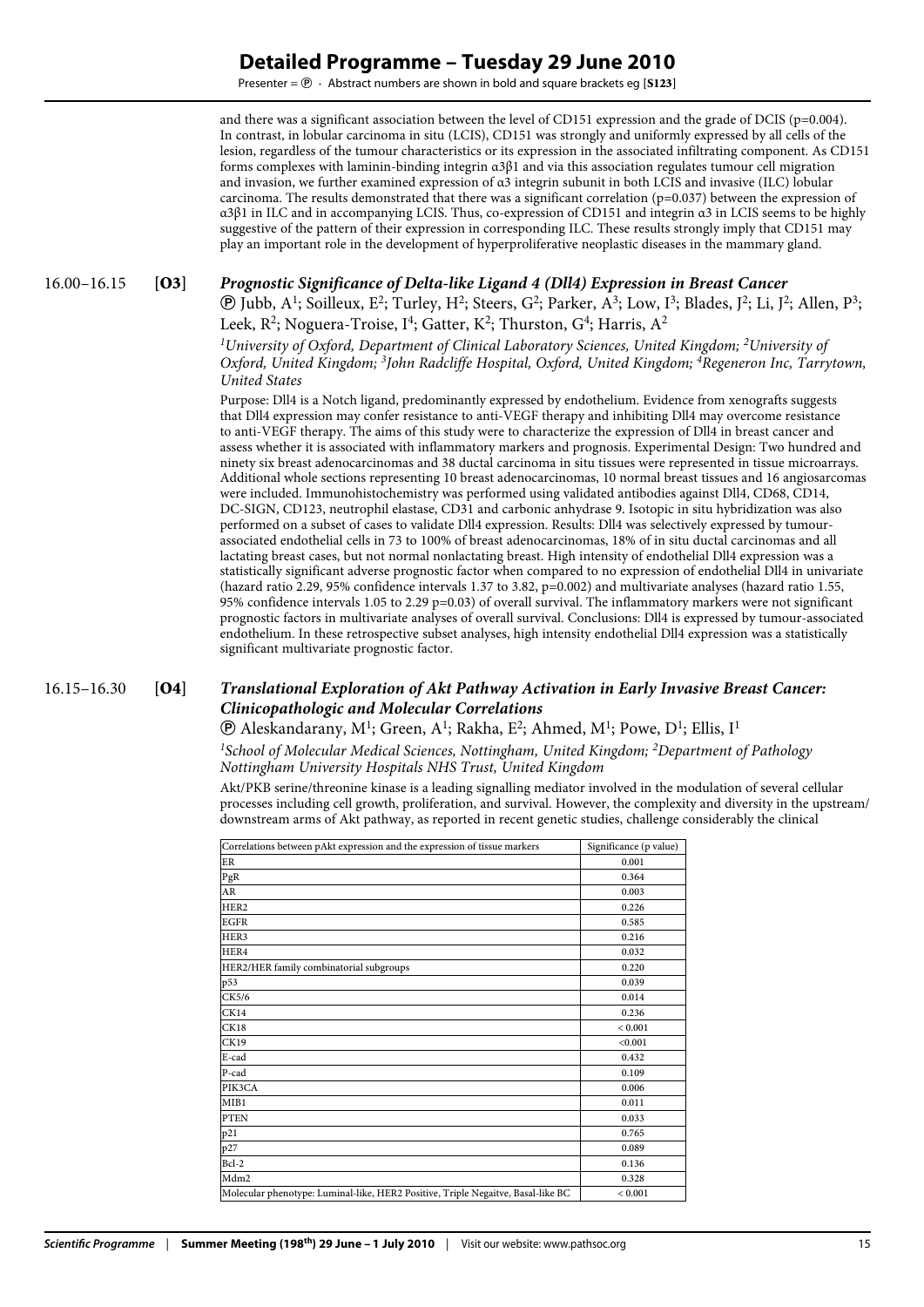Presenter =  $(P)$  · Abstract numbers are shown in bold and square brackets eg [S123]

evolvement of effective targeted therapies. This study aims to study the expression of phospho-Akt1 (pAkt) in breast cancer (BC), with respect to different component proteins upstream/downstream of Akt pathway activation, and its correlation with clinicopathologic parameters, and disease outcome. pAkt (ser473) was evaluated by immunohistochemistry, on tissue microarrays containing 1,202 early invasive BC, with long term follow-up. pAkt was overexpressed in 76% of BC and its expression was positively associated with estrogen and androgen receptors, PIK3CA, cytokeratin (CK)18, CK19 and PTEN expression. Loss of pAkt was correlated with higher grade, CK5/6, p53 and Ki-67 labelling index. Luminal-like tumours displayed more pAkt positivity than triple negative/basal-like subtypes. pAkt expression was not significantly associated with breast cancer specific (BCSS) or metastasis free survival (MFS). Interestingly, sustentative proportions of tumours were PIK3CA-/pAkt+ or PIK3CA+/pAkt- when its expression was considered in combination with PIK3CA, and the resulting 4 phenotypes were significantly associated with BCSS ( $p=0.001$ ) and MFS ( $p=0.002$ ). Although pAKT is an oncogene that correlated with poor prognostic variables, its expression is not a prognostic marker. Combinatorial phenotypic groups of PIK3CA/pAkt denoted functional complexity, at translational level, within the upstream and downstream arms of Akt activation with significant impact on patients' outcome. These findings may help determine more adequate therapeutic regimens for specific subgroups of this key cancer pathway.

#### 16.30–16.45 [O5] *Candidate Molecular Markers as Correlates of the Basal Phenotype in Breast Cancer*  $\textcircled{P}$  Baker, B<sup>1</sup>; Ball, G<sup>2</sup>; Rakha, E<sup>3</sup>; Powe, D<sup>3</sup>; Caldas, C<sup>4</sup>; Ellis, I<sup>3</sup>; Green, A<sup>1</sup>

*1University of Nottingham, United Kingdom; 2Nottingham Trent University, United Kingdom; 3Nottingham University Hospitals, United Kingdom; 4CRUK Cambridge Research Institute, United Kingdom*

Basal-like cancers (BP) have attracted attention as a poor prognostic class of breast cancer. However, BP appear to encompass biologically and clinically heterogeneous tumours. In order to refine BP definition, we analysed 48,000 gene transcripts in 132 invasive breast carcinomas using ANN analysis and identified two novel genes whose expression PPARα (positive) and GMPR2 (negative) was significantly associated with BP (cytokeratin(CK)5/6 and/or CK14 positive). Using a large invasive breast carcinoma cohort (n=1,200), prepared as TMAs, we assessed these targets immunohistochemically and investigated associations with clinicopathological variables, patients' outcome and ability to refine BP classification. Lack of PPARα and GMPR2 protein expression was associated with basal phenotype (p=0.023, p=0.001 respectively). Positive expression of both markers were associated ER and PgR positive status (p<0.05) and with the good prognostic NPI group (p=0.012, p<0.001 respectively). Lack of PPARα expression was associated with a shorter disease-free interval (p=0.047), and GMPR2 with a shorter breast cancer specific survival (p=0.007) but these were not independent of size, stage and grade. In this study, we have identified GMPR2 and PPARα as novel biomarkers which have anassociation with outcome, clinicopathological parameters and biomarkers of prognostic value in breast cancer. Negative expression of these markers is associated with BP and loss of their expression may play a role in carcinogenesis of this molecular subtype. Therefore further studies into their relevance in further classification of BP are warranted.

#### 16.45–17.00 [O6] *Impact of Exploratory Biomarkers on the Treatment Effect of Bevacizumab in Metastatic Breast Cancer*

#### $\Theta$  Jubb, A<sup>1</sup>; Hillan, K<sup>2</sup>; Koeppen, H<sup>2</sup>

#### *1University of Oxford, Department of Clinical Laboratory Sciences, United Kingdom; 2Genentech Inc, South San Francisco, United States*

Purpose: The addition of bevacizumab to chemotherapy has a proven progression-free survival (PFS) benefit in advanced/metastatic breast cancer (MBC). However, the addition of bevacizumab to capecitabine failed to demonstrate a survival benefit in patients with previously treated MBC (AVF2119g trial). The aim of these retrospective subset analyses was to evaluate the expression of novel putative biomarkers as predictors of benefit from bevacizumab. Patients and Methods: In the AVF2119g trial, 462 patients with MBC were randomly assigned to receive capecitabine or capecitabine plus bevacizumab. Primary tumour tissue and outcome data were available for 223 patients. Biomarker expression was assessed by in situ hybridization (VEGF-A, VEGF-B, thrombospondin-2 and Flt4) or immunohistochemistry (VEGF-C, PDGF-C, neuropilin-1, delta like ligand (Dll)4, Bv8, p53 and thymidine phosphorylase) on archival tissue. PFS was associated with these variables in retrospective subset analyses. Results: Patients with low scores for Dll4, VEGF-C, neuropilin-1 and thymidine phosphorylase showed trends towards improvement in PFS associated with the addition of bevacizumab to capecitabine (p values 0.01, 0.05, 0.05 and 0.07, respectively). However, the data were not statistically significant after correction for multiple hypothesis testing. Conclusion: These retrospective subset analyses, suggest that expression of angiogenesis factors may predict benefit from bevacizumab. Such observations are not conclusive, but warrant additional testing.

#### 17.00–17.15 [O7] *Molecular and Clinicopathological Correlates of Breast Cancer Growth*

P Wormall, A; Aleskandarany, M; Burell, H; Luck, A; Doyle, S; Powe, D; Ellis, I; Green, A; Rakha, A

*Nottingham University, United Kingdom*

Information on breast cancer (BC) growth rate has many medicolegal, biological and clinical implications contributing to patients' management decision. The growth rate of breast cancer (BC) in vivo is influenced mainly by primary tumour biological factors such as balance between growth fraction and apoptosis. This study aimed to assess the molecular and clinicopathological determinants of BC growth rate in vivo. The study group were BC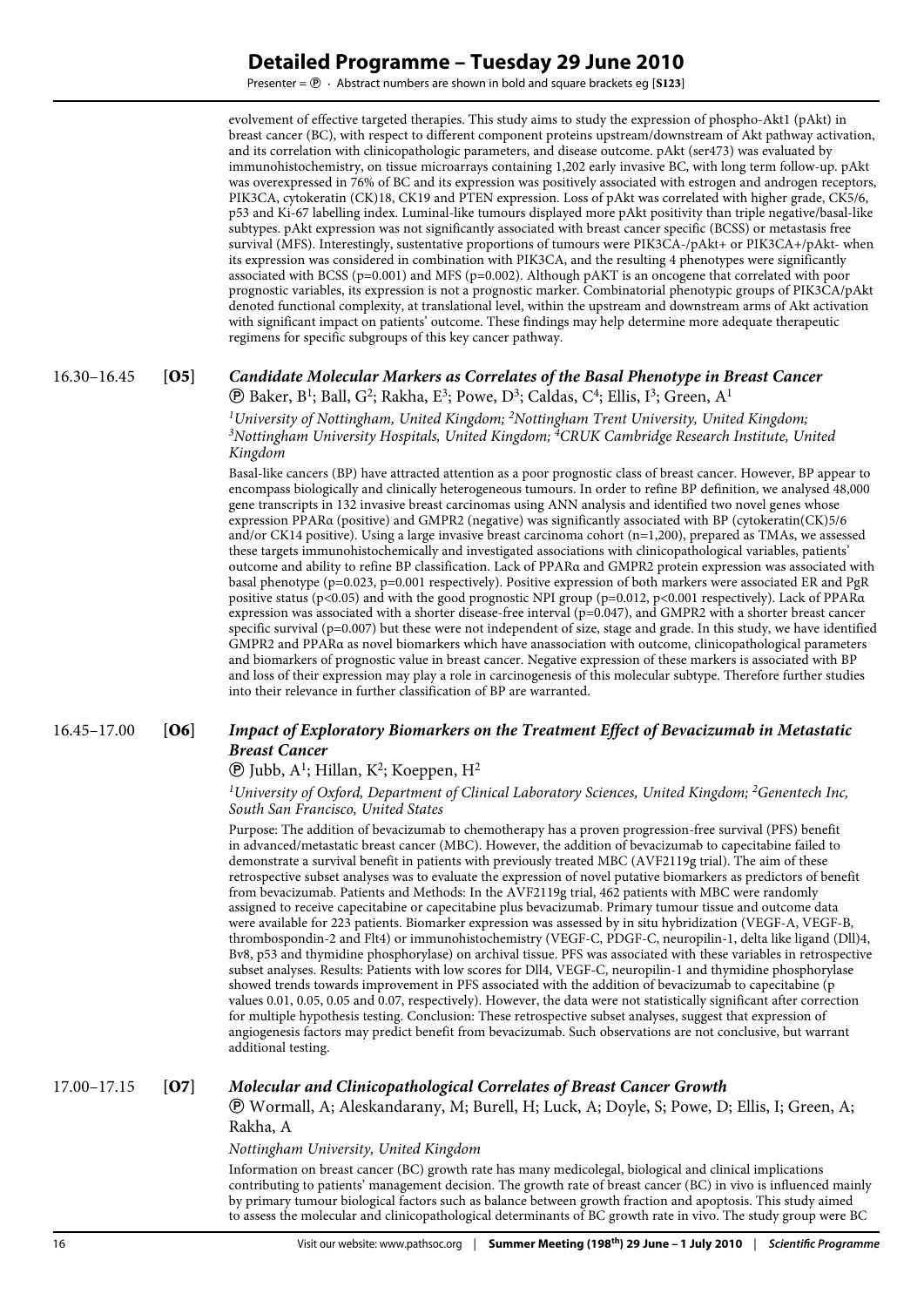Presenter =  $\circled{P}$  · Abstract numbers are shown in bold and square brackets eg [S123]

diagnosed in women who participated in a screening program with serial mammography available (n = 105). The growth rate, expressed as the tumour volume changes over specific time intervals was determined. Expression of the proliferation marker Ki67, apoptosis marker cleaved Caspase-3, ER, PgR, HER2 and the basal marker Cytokeratin 5/6 were determined by immunohistochemistry. Growth rate was correlated with these biomarkers and pathological parameters in order to determine the factors that influence BC growth rate. Results: Overall, change in size between screening and diagnosis in each patient varied significantly; 5 cases showed no change and one case showed tumour shrinkage. Growth rate ranged from -0.43-2.45 mm/month (mean=0.55, median=0.43mm/month). A highly significant correlation was found between higher tumour growth rate and tumour grade ( $p=0.012$ ), mitotic index (p<0.001), tumour size at the time of diagnosis (p<0.001), Ki67 expression (p=0.013) and presence of vascular invasion (p=0.014). There was no significant relationship between growth rate and LN stage, tumour size at the time of initial screening, or expression of ER, PgR, HER2, or caspase-3. Conclusion: Assessment of primary tumour histologic grade, mitotic counts and ki67 expression can be used as a predictor of in-vivo tumour growth rate. The role of proliferation rather than apoptosis seems to be the main determinant of breast cancer growth rate. Further confirmatory studies are warranted.

## 17.15–17.30 [O8] *Oestrogen Receptor Positive Breast Cancer: Prognostic and Biological Significance of Proliferation Assessed by Cyclin B1 and Thymidine Kinase 1 (TK1) Protein Expression*

 $\textcircled{P}$  Habashy, H<sup>1</sup>; Powe, D<sup>2</sup>; Ball, G<sup>3</sup>; Green, A<sup>4</sup>; Rakha, E<sup>2</sup>; Ellis, I<sup>4</sup>

*1Department of Pathology, School of Molecular Medical Sciences, University of Nottingham, Queen's Medical Centre, United Kingdom; 2Department of Cellular Pathology, Nottingham University Hospitals NHS Trust, United Kingdom; 3School of Science and Technology, Nottingham Trent University, United Kingdom; 4Department of Pathology, School of Molecular Medical Sciences, University of Nottingham, United Kingdom*

The importance of cellular proliferation in subclassifying breast cancer (BC) is recognised. We tested if cell cycle phase specific protein expression can identify BC prognostic subclasses especially in the oestrogen receptor (ER) positive luminal-like subtype. TK1 is an enzyme involved in the synthesis of thymidine triphosphate needed by the proliferating cells to enter S phase and Cyclin B1 is essential for the initiation of mitosis as it regulates the G2-M transition of the cell cycle. In this study, we explored the clinical and biological relevance of TK1 and Cyclin B1 protein expression in a large well-characterised series of patients presenting with operable stage I-III BC (n=1902) using tissue microarrays and immunohistochemistry. The data on other biomarkers with strong relevance to ER positive breast cancer were available. Expression of either TK1 or Cyclin B1 showed positive associations with markers of poor prognosis including high histologic grade, lymph node stage, development of distant metastasis and tumour recurrence. They also showed positive associations with the expression of p53, HER2, p-cadherin and the pan-proliferation marker MIB1. TK1 expression were inversely associated with steroid receptors, Bcl2 and luminal cytokeratins expression. In the luminal-like cohort, they showed some similar associations and were associated with shorter breast cancer specific survival and distant metastasis free interval (p<0.05). Patients co-expressed both markers showed shorter survival (p=0.006) than those expressing an individual protein. In conclusion, overexpression of Cyclin B1 and TK1 showed a correlation with more aggressive phenotype in BC particularly in the luminal-like cancers and has a potential use for stratifying this heterogeneous group. Our findings support previous studies that targeting their expression in high proliferative BC provides an important treatment approach.

#### **LECTURE THEATRE <sup>®</sup>**

**15.30–17.30 ORAL COMMUNICATIONS**

Chair: Dr J Goodlad, Western General Hospital, Edinburgh Dr P Johnston, Aberdeen Royal Infirmary  **Categories: Lymphoreticular; Osteoarticular/Soft Tissue; Autopsy/Forensic; Education and Audit**

#### 15.30–15.45 [O9] *Examination of a Panel of Tumour-Associated Macrophage Genes in DLBCL Indicates that LAIR-1 Expression Patterns are Associated with Outcome.*

 $\textcircled{P}$  Doig, T<sup>1</sup>; Sieniawski, M<sup>2</sup>; Freeman, T<sup>3</sup>; Gregory, C<sup>1</sup>; Goodlad, J<sup>4</sup>

*1Centre for Inflammation Research, Edinburgh, United Kingdom; 2Scottish and Newcastle Lymphoma Group, Newcastle, United Kingdom; 3The Roslin Institute, Edinburgh, United Kingdom; 4Lothian University NHS Trust, Edinburgh, United Kingdom*

Background: Tumour-associated macrophages are hypothesised to play key roles in tumour growth including immunosuppression, support of tumour growth, angiogenesis and promotion of metastasis. Data from large gene expression studies of Diffuse Large B cell lymphoma (DLBCL) suggest that genes expressed in the microenvironment are predictive of prognosis, but the role of the tumour-associated macrophage has not been elucidated. Methods: In this study a gene expression profile of tumour-associated macrophages in DLBCL was derived from a large human data set using the analysis tool BiolayoutExpress3D. A panel of markers of tumour– associated macrophages from this profile was selected and expression was assessed by immunohistochemistry in an independent cohort of 80 cases of DLBCL treated with CHOP, identified from the SNLG database, and effects on outcome examined. Results and conclusions: In this cohort, expression of TYMP, AIF1 and LGALS3BP by tumour associated macrophages did not predict outcome, but patients with low expression of LAIR1 showed higher rates of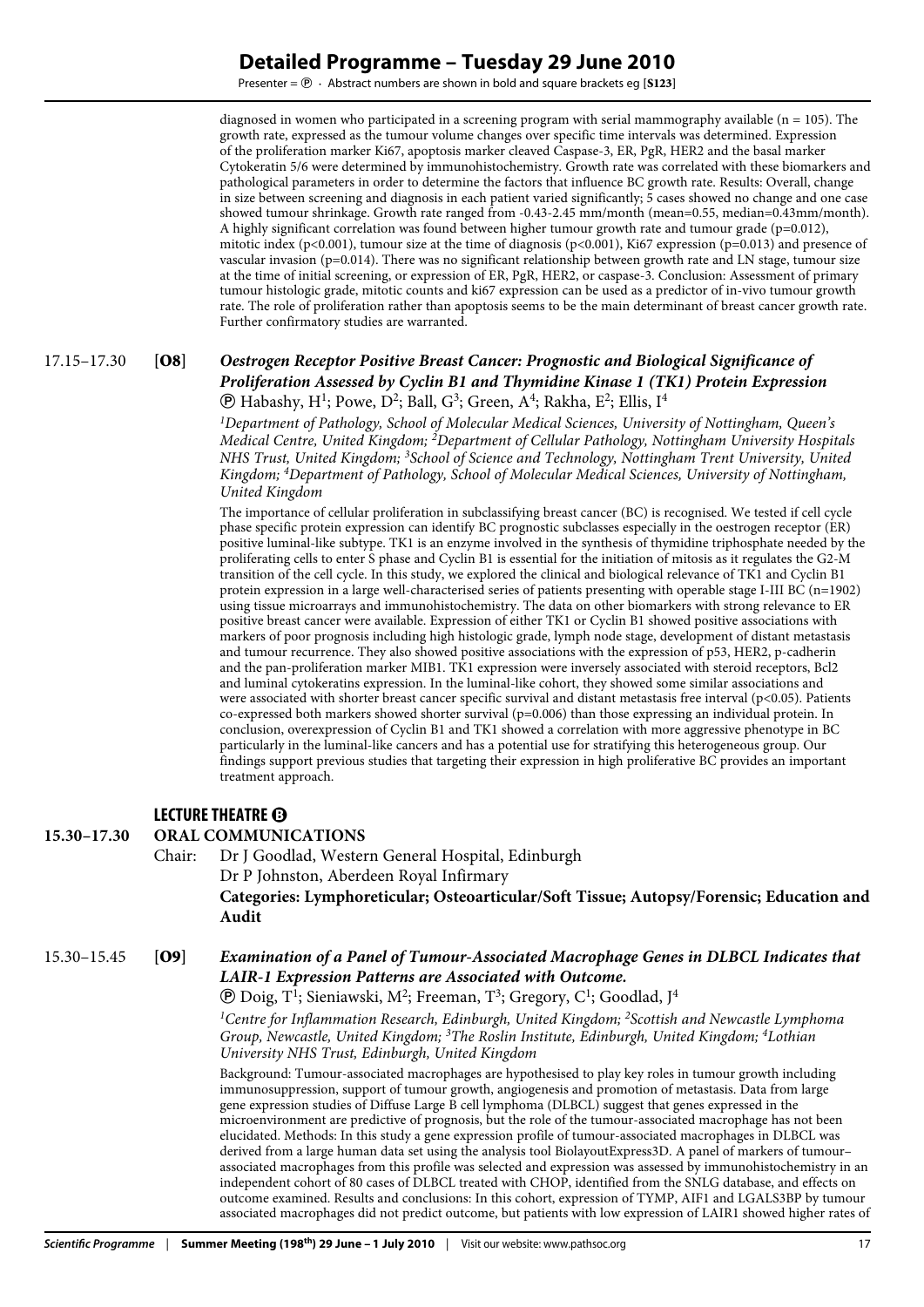Presenter =  $(P)$  · Abstract numbers are shown in bold and square brackets eg [S123]

overall survival compared to those with high expression levels (Chi-squared test, p<0.05). LAIR 1 is an inhibitory immunoglobulin-like molecule expressed widely in the immune system, which binds collagen in the extracellular matrix. The role of this molecule in the tumour microenvironment has not yet been studied and merits further investigation.

#### 15.45–16.00 [O10] *Identification of Pathological Markers of MYC Translocation in Large B-cell Lymphoma.*  $\overline{P}$  Kirkwood, K<sup>1</sup>; Hart, A<sup>2</sup>; Hendry, L<sup>3</sup>; Day, F<sup>3</sup>; Bauld, R<sup>3</sup>; Raffan, M<sup>3</sup>; Krajewski, A<sup>1</sup>; Goodlad,  $I^1$

*1Department of Pathology, Western General Hospital, Edinburgh, United Kingdom; 2Department of Haematology, Western General Hospital, Edinburgh, United Kingdom; 3South East Scotland Cytogenetics Laboratory, Western General Hospital, Edinburgh, United Kingdom*

B-cell lymphomas with large cell morphology constitute a heterogeneous group of disorders with varying responses to therapy. Most are currently classified as diffuse large B-cell lymphoma (DLBCL) on the basis of pathological examination. However, translocations involving the MYC gene identify certain large B-cell lymphomas (LBCL) with aggressive clinical behaviour. These MYC translocated tumours are currently considered for more aggressive chemotherapy regimens than typical DLBCL, but are often indistinguishable from them on the basis of routine examination. FISH analysis is a sensitive means of identifying specific translocations in formalin fixed tissues but is costly, time consuming and not yet part of routine practice. In this study we set out to determine whether we could identify any pathological features that correlated with the presence or absence MYC translocation, in order to facilitate future targeted practice.

FISH analysis was performed prospectively on 73 unselected cases LBCL using dual colour breakapart probes. Hybridization for MYC was done on all cases and, if positive, was followed by hybridization for BCL2 and BCL6. MYC rearrangement was found in 18 cases, 7 of which had a second abnormality. The presence of MYC translocation correlated positively with high Ki67 index (p<0.001), positive staining in tumour cells for CD10 (p=0.005) and tumour cell expression of Bcl6 (p=0.03). MYC rearrangement was not significantly associated with Bcl2, MUM1 or CD5. However, the proportion of cases expressing BCL2 protein was significantly lower in MYC only translocation cases compared to those with additional abnormalities  $(p<0.01)$ .

Pathological assessment for CD10, Bcl6 and Ki67 in cases of LBCL is quick, easy and may provide a relatively inexpensive method for indentifying cases which could benefit from further FISH analysis.

## 16.00–16.15 [O11] *Molecular Diagnosis of Mantle Cell Lymphoma in Formalin Fixed Paraffin Embedded Samples: A Comparison of FISH and PCR Techniques*

 $\textcircled{P}$  Majeed, W<sup>1</sup>; Diss, T<sup>2</sup>; Ye, H<sup>3</sup>; Ramsay, A<sup>2</sup>; Malagoli Rocha, R<sup>4</sup>

*1University College London Hospital, Histopathology Department, United Kingdom; 2University College London Hospital, United Kingdom; 3Royal National Orthopaedic Hospital, Stanmore, United Kingdom; 4A.C. Camargo, São Paulo, Brazil*

The diagnosis of mantle cell lymphoma (MCL) can be difficult using conventional microscopy and immunohistochemistry in a proportion of cases. These may be resolved using molecular techniques that target hallmark MCL chromosome translocation t(11;14) which has also been detected in plasmacytomas (PC). The most widely used techniques are fluorescence in-situ hybridisation (FISH) and polymerase chain reaction (PCR). However, these have not been fully evaluated in routine formalin fixed paraffin embedded (FFPE) tissue samples that may have relatively poor DNA preservation. 18 MCL, 15 PC and 19 follicular lymphomas (FL) were studied by FISH using break-apart CCND1 and dual fusion CCND1/IGH probes and by PCR amplification of the major translocation cluster/IGH region. PCR was performed using standardised Euroclonality/Biomed-2 primers, an in-house method designed to target smaller fragments, and a real-time PCR approach designed to improve sensitivity. DNA quality was assessed by multiplex PCR amplification of 100-400bp fragments. 17 of 18 (94%) MCL were positive using FISH with both break-apart and dual fusion probes. 1 PC and no FL were positive with FISH. Three cases of MCL (17%) were positive using PCR irrespective of primer set or methodology adopted. All PC and FL were negative by PCR. DNA quality was variable and generally poor with 31/52 cases unable to support amplification of fragments greater than 200bp. However PCR positivity was not related to better DNA quality. These data show that detection of t(11;14) in FFPE material is best carried out using FISH, which seems to be little compromised by poor DNA quality. The implementation of a range of PCR primer sets targeting the MTC region of CCND1 failed to improve detection rates, suggesting that breakpoints frequently occur outside the MTC.

### 16.15–16.30 [O12] *Apoptosis in Follicular Lymphoma Divided by t(14:18)(q32;q21) Status*

 $\textcircled{P}$  Doig, T<sup>1</sup>; Marjenberg, D<sup>2</sup>; Dunbar, D<sup>1</sup>; Sales, M<sup>3</sup>; Pratt, N<sup>3</sup>; Batstone, P<sup>4</sup>; Goodlad, J<sup>5</sup> *1Queen's Medical Research Institute, Edinburgh, United Kingdom; 2Agilent, Dundee, United Kingdom; 3Ninewells Hospital, Dundee, United Kingdom; 4Aberdeen Royal Infirmary, United Kingdom; 5Lothian University NHS Trust, Edinburgh, United Kingdom*

In follicular lymphoma, the characteristic  $t(14:18)(q32;q21)$  translocation resulting in deregulated expression of bcl-2 is seen in the majority of cases. A subset of cases, accounting for 10-15% of the total, lack this translocation suggesting factors other than a bcl-2-promoted resistance to apoptosis may play a role in these cases. A previous study demonstrated few genetic differences between follicular lymphoma with and without the translocation. We studied the expression of bcl-2 family proteins in these cases to establish whether the role of bcl-2 in inhibiting apoptosis is substituted for by another member of this family in t(14:18)(q32;q21) negative tumours.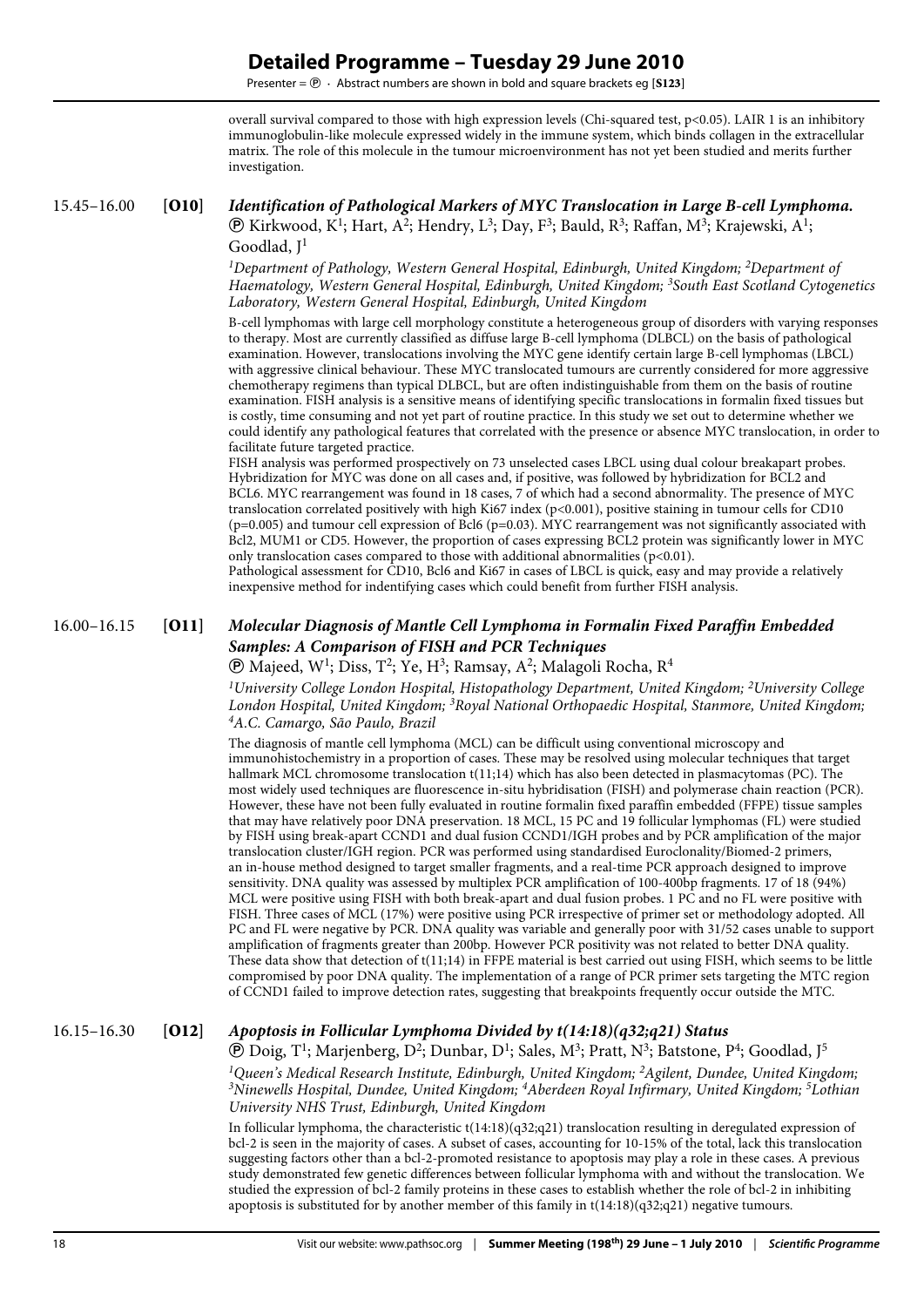Presenter =  $\circled{P}$   $\cdot$  Abstract numbers are shown in bold and square brackets eg [S123]

Methods: Expression of bcl-2 family members, proliferative index and apoptotic index were assessed by immunohistochemistry on a tissue microarray of follicular lymphoma (constructed by Tayside Tissue Bank). Results: Absence of the t(14:18) translocation was confirmed by classical cytogenetics, FISH and PCR in 11 of 93 (12%) cases of follicular lymphoma of grades 1-3A . The expression of bcl-2 was present in significantly more cases with the t(14:18) translocation than those without (ANOVA p=0.0001). There were no significant differences in expression of other bcl-2 family members analysed between subtypes (bcl-xl, bid, bax). Additionally, neither the proliferative index nor the apoptotic index differed significantly between subsets. Discussion: These findings show that bcl-2 protein was not expressed in most cases of follicular lymphoma of

grade 1-3A lacking the t(14;18) translocation and that there was no upregulation of other anti-apoptotic proteins to compensate since no differences were found in apoptotic index between t(14:18) negative and positive cases, suggesting that additional mechanisms other than bcl-2 mediated resistance to apoptosis may play a role in these tumours.

#### 16.30–16.45 [O13] *In Vivo and In Vitro Implications of the Transcription Factor T (Brachyury) in Pathogenesis of Sporadic Chordomas*

 $\Phi$  Shalaby, A<sup>1</sup>; Presneau, N<sup>2</sup>; Pillay, N<sup>2</sup>; Ye, H<sup>3</sup>; Idowu, B<sup>3</sup>; Halai, D<sup>2</sup>; Tirabosco, R<sup>3</sup>; Jacques,  $T^4$ ; Mertens, F<sup>5</sup>; Szuhai, K<sup>6</sup>; Kindblom, L<sup>7</sup>; Hogendoorn, P<sup>8</sup>; Flanagan, A<sup>3</sup>

*1Institute of Orthopaedics and Musculoskeletal Science, University College London, United Kingdom; 2Cancer Institute, University College London, United Kingdom; 3Department of Histopathology, Royal National Orthopaedic Hospital, United Kingdom; 4Neural Development Unit, UCL ICH and Department of Histopathology, G Ormond Street Hospital, United Kingdom; 5Department of Clinical Genetics, Lund University Hospital, Sweden; 6Department of Molecular Cell Biology, Leiden University Medical Center, Netherlands; 7Department of Musculoskeletal Pathology, Royal Orthopaedic Hospital, Stanmore, United Kingdom; 8Department of Pathology, Leiden University Medical Center, Netherlands*

Chordomas are rare primary malignant bone tumours that express brachyury, a gene uncommonly expressed in other tumours and crucial for notochord development. In a recent study of familial chordomas brachyury duplication was found to confer a major susceptibility in four of seven studied families. AIM: to investigate whether brachyury copy number was increased in sporadic chordomas and to study the effect of brachyury silencing on U-CH1 cell line, a bona fide chordoma-derived cell line with which we have established a xenograft showing typical chordoma morphology and immunophenotype. METHODS: A combination of quantitative-PCR, FISH and array-CGH were used to investigate a series of 156 chordomas (sacro-coccygeal (n=86), skull-based (n=58) and mobile spine (n=12)). A lentiviral vector expressing brachyury-targeting shRNA was used to knockdown brachyury in U-CH1 cells. RESULTS: 72 of 156 chordomas (46%) analysed by at least two technologies in most cases, revealed chromosomal abnormalities involving brachyury locus, none of which were germline. These included amplification (7/156, 4.5%, with one case showing further copy number gain on recurrence), chromosome 6 aneuploidy (49/153, 32%), and brachyury locus imbalance (15/138, 11%). One case showed aneuploidy in addition to insertion of the brachyury locus into chromosome 2q. The knockdown of brachyury revealed a marked decrease in cell proliferation and striking morphological changes consistent with premature senescence. CONCLUSION: Genetic abnormalities involving brachyury are common in sporadic chordomas and these along with our in vivo and in vitro data provide strong evidence that brachyury is crucial in the pathogenesis of this disease.

#### 16.45–17.00 [O14] *Epidermal Growth Factor Receptor as a Potential Therapeutic Target in Chordomas*

 $\overline{P}$  Shalaby, A<sup>1</sup>; Ye, H<sup>2</sup>; Diss, T<sup>3</sup>; Whitwell, D<sup>4</sup>; Jacques, T<sup>5</sup>; Tirabosco, R<sup>2</sup>; Presneau, N<sup>6</sup>; Flanagan,  $A^2$ 

*1Institute of Orthopaedics and Musculoskeletal Science, UCL, Middlesex, United Kingdom; 2Department of Histopathology, Royal National Orthopaedic Hospital, United Kingdom; 3Department of Histopathology, University College London Hospitals, United Kingdom; 4Nuffield Orthopaedic Centre, Oxford, United Kingdom; 5Neural Development Unit, UCL ICH and Department of Histopathology, Great Ormond Street Hospital, United Kingdom; 6Cancer Institute, University College London, United Kingdom*

Chordoma is a rare malignant bone tumour with a high risk of recurrence and considerable metastatic potential. Currently, chordoma has no effective drug therapy, although there is evidence that some patients respond to empirical use of EGFR antagonists.

AIM: to analyse the expression and genetic changes of epidermal growth factor receptor (EGFR) in chordomas and to determine the effect of EGFR inhibitors on U-CH1 chordoma-derived cell line.

METHODS AND RESULTS: Tissue microarrays of 50 non skull-based and 50 skull-based chordomas were analysed by immunohistochemistry and revealed EGFR expression in 66% and 62.5% respectively. FISH analysis failed to reveal EGFR amplification; however 45% of the cases and the U-CH1 cell line showed high level polysomy (more than or equal to 4 copies/cell in more than or equal to 40% of cells); 18% - low level polysomy (more than 2 copies/cell in less than or equal to 40% of cells or 3 copies/cell in more than or equal to 40% of cells); 38% - disomy (less than or equal to 2 copies in more than 90% of the cells). Phospho-RTK array membranes showed EGFR activation in U-CH1 cells and the three chordomas analysed. No mutations were detected by direct sequencing of exons (18-21) encoding the EGFR kinase domain in 23 cases. The EGFR inhibitor (AG1478) markedly inhibited the U-CH1 cell proliferation and diminished the EGFR phosphorylation in a dose-dependent manner (5-200 nmol/L) without affecting brachyury expression.

CONCLUSION: Successful treatment of chordomas with anti-EGFR agents may depend on the level of EGFR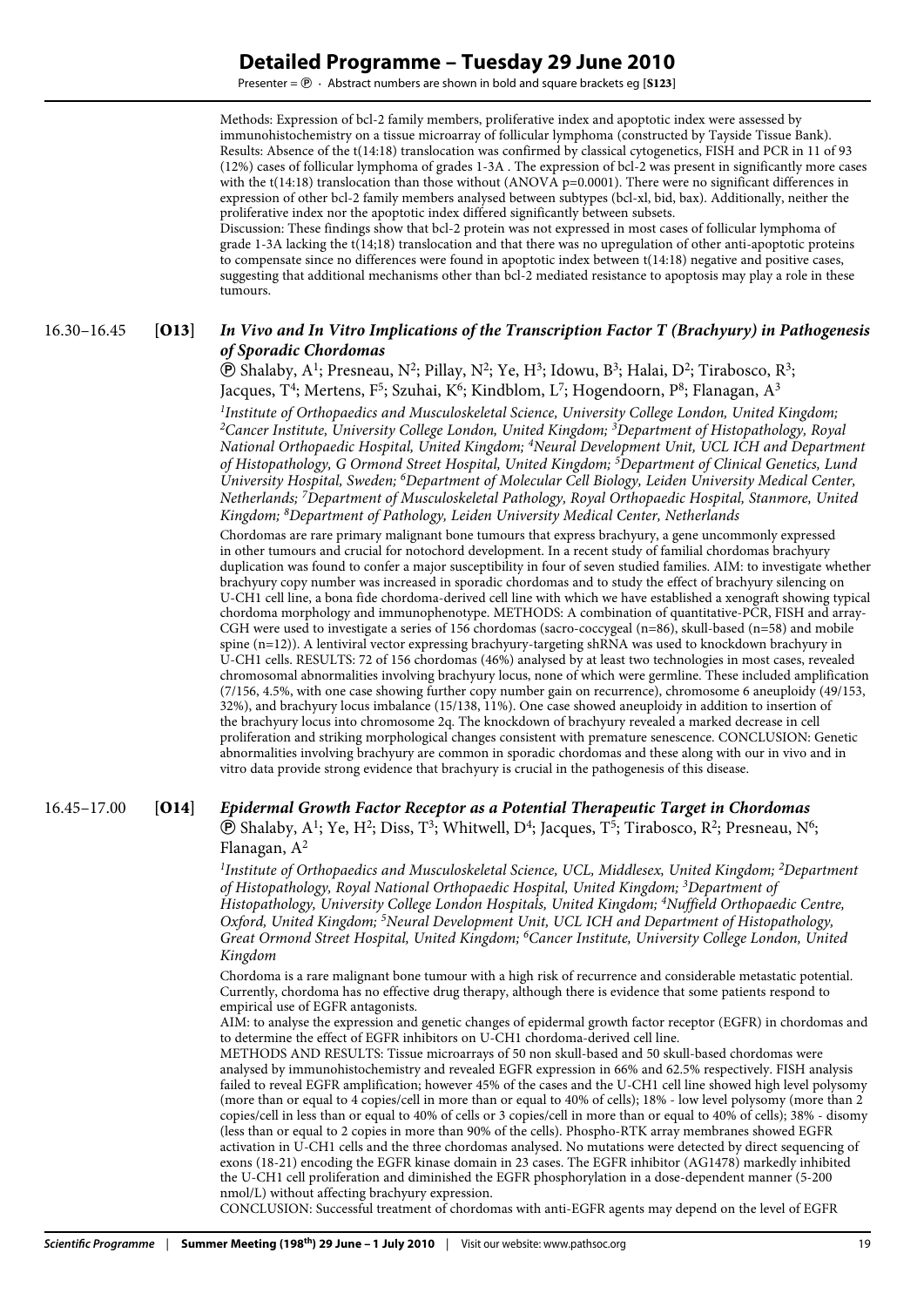Presenter =  $(P)$  · Abstract numbers are shown in bold and square brackets eg [S123]

aneusomy and warrants clinical testing. Failure of chordomas with high level aneusomy to respond to EGFR antagonists will warrant screening for mutations of the RAS-MAPkinase downstream of EGFR.

#### 17.00–17.15 [O15] *Rapidly Fatal CD8+ T-cell Encephalitis in African HIV+ve Patients on Effective Long-Term Combination Anti-Retroviral Therapy: a New Clinico-Pathological Entity in AIDS?* Lucas,  $S^1$ ;  $\overline{O}$  Bhagwat,  $P^2$ ; Bridges,  $L^2$ ; Mahadeva,  $U^3$

*1KCL School of Medicine, London, United Kingdom; 2St George's Hospital, London, United Kingdom; 3St Thomas' Hospital, London, United Kingdom*

Introduction. HIV brain pathology includes a specific HIV encephalitis (white matter multi-nucleate giant cell nodules, HIVp24 antigen positive). Since the introduction of combination anti-retroviral therapy (cART) in 1997, an immune reconstitution inflammatory syndrome (IRIS) has been recognised: the brain pathology is a pre-dominant CD8+ T-cell perivascular and parenchymal encephalitis, no HIVp24. We present a previously unreported pattern of CD8 brain disease in patients with effective long-term cART. Methods. Review of the HIV pathology files, 2002-10, selecting for CD8+ T-cell encephalitis (CD8TCE); review of the clinical, imaging, blood and CSF CD4 and HIV viral load data, cART treatment history. Results. 7 patients had florid CD8TCE, with no other infection demonstrated, nor HIVp24 antigen in the brain. None had DILS (diffuse infiltrative CD8 lymphocytosis syndrome). All were black African, 5 female, 2 male, median age = 43yrs (range 28-46). 6/7 suffered unexpected unresuscitatable collapse in hospital or community. For 5 patients (group A), the time on cART ranged from 4-13 yrs, with CD4 counts 200-750, and undetectable blood HIV viral loads; neuro-imaging prior to collapse in 4 patients showed diffuse or multi-focal white matter damage. In contrast, 2 patients (group B) had the same clinical pathology, but one was only 7 months on cART with final CD4 count 291 (=IRIS); the other had stopped cART and had a terminal viral load of 868,000 (=reactivation HIV CD8TCE). Conclusion. The five patients in group A do not fulfil the criteria for HIV encephalitis nor for cART IRIS (ie presenting within 6 months). But after years of chronic stable HIV disease, viral load undetectable, they present with encephalitic cerebral oedema and die rapidly, with an abnormal influx of CD8+ T-cells. This pathology is not directly drug-related. African ethnicity suggests a host factor is operating.

#### 17.15–17.30 [O16] *Audit of Lymph Node Yields from Axillary Clearance Specimens in a District General Hospital*

 $\circled{P}$  Jubb, A<sup>1</sup>; Chia, Y<sup>2</sup>

*1University of Oxford, Department of Clinical Laboratory Sciences, United Kingdom; 2Wycombe Hospital, High Wycombe, United Kingdom*

Purpose: The appraisal of lymph node involvement by breast adenocarcinoma has prognostic implications and influences patient management. For this reason the Association of Breast Surgery's minimum standard is a lymph node yield ≥10 in 90% of axillary clearances. The aim of this audit is to assess the lymph node yield from axillary clearance specimens for breast carcinoma at Wycombe Hospital in 2009 and to identify factors associated with poor yields. Methods: The WinPath database was queried using SNOMED codes to identify all axillary clearance specimens received in the Cellular Pathology Department between 01/01/2009 and 31/12/2009. Results: Fifty one axillary clearance specimens were reported in 2009, of which 22 were performed following a positive sentinel lymph node biopsy and 29 were performed at the time of excision of the primary cancer. A mean 15.2 lymph nodes were obtained from each specimen (standard deviation, 5.6; range, 2 to 27). Forty two of 51 specimens (82.4%) were reported to contain ≥10 lymph nodes. Of 9 specimens with <10 nodes, 7 were embedded in their entirety. The remaining 2 cases were both pN1 with yields of 9 nodes. Axillary clearances with node yields <10 had a significantly lower mean weight compared to those with yields ≥10 (26 vs 54 grams, p=0.006 T-test). Significant differences were observed in mean lymph node yields (p=0.045, T-test) and mean weights of axillary clearance (p=0.048) between surgical teams. Other factors (stage, grade, ER, PR, Her2, histological type, neoadjuvant therapy, type of excision, extracapsular spread and size of metastases) did not associate with lymph node yield. Significantly lower lymph node yields were also seen when cut-up was performed by registrars (compared to ST1s and consultants, p<0.05). Conclusions: The weight of the axillary clearance, determined, in part, by surgical techniques, is a significant factor in determining lymph node yields

#### **LECTURE THEATRE**

**17.30–18.30 PUBLIC LECTURE**

Chair: Prof S Fleming, University of Dundee *Brain Tissue Donation – a Unique Gift Essential for Neuroscience Research?* Prof J Ironside, CBE, National CJD Surveillance Unit, Western General Hospital, Edinburgh

### **PARLIAMENT HALL, UNIVERSITY OF ST ANDREWS**

**18.30–20.00 Welcome Reception**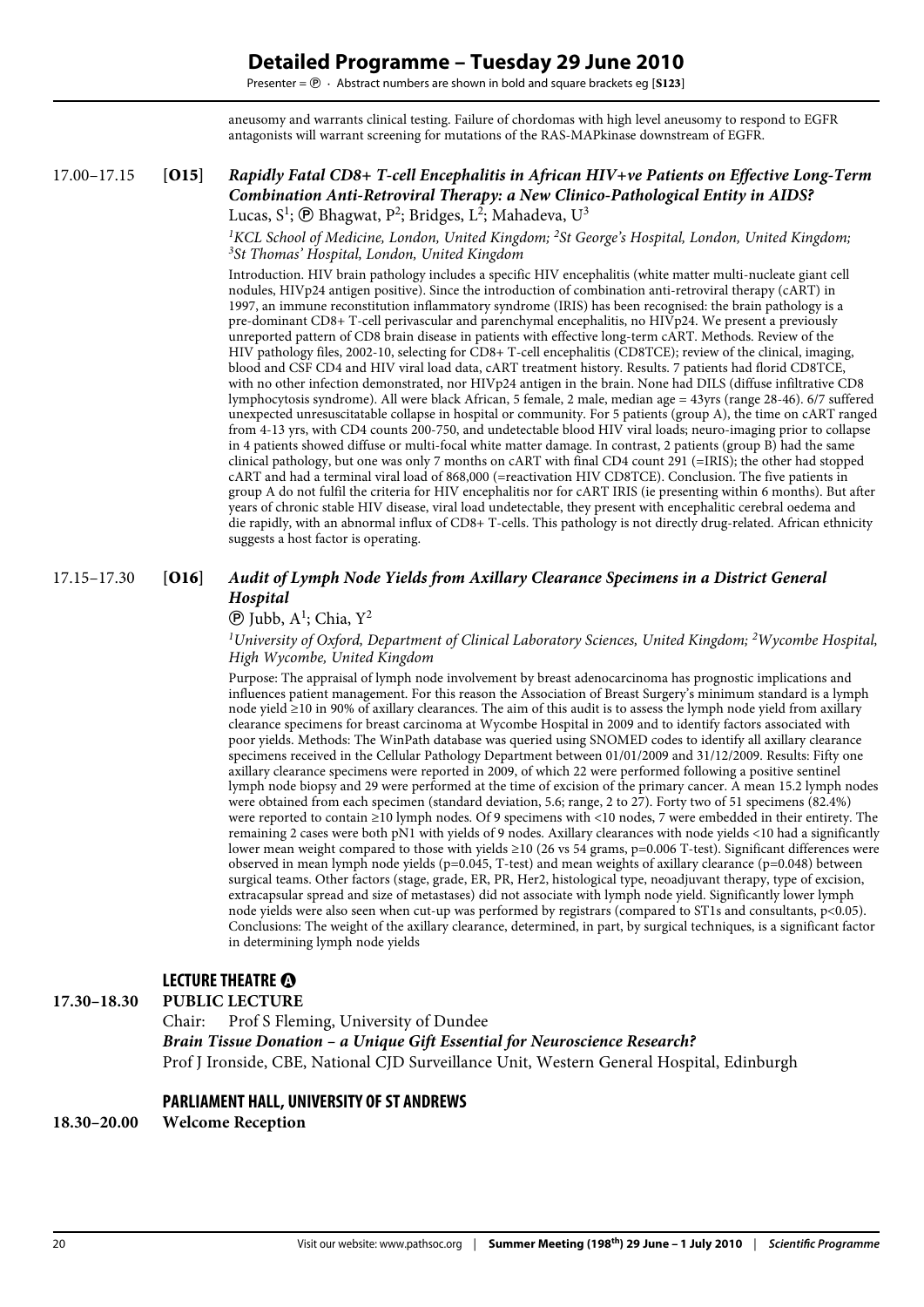Presenter =  $\circled{P}$  · Abstract numbers are shown in bold and square brackets eg [S123]

## **08.00 Foyer**

## **Registration and Coffee**

**COMPUTER ROOM – Ground Floor** *(for Virtual Slides)*  **ROOM 235 – BETWEEN LECTURE THEATRES @ AND <sup>G</sup> (for Microscope Slides)** 

**09.00–17.30 Slide seminar CASE competition viewing:** *Head/Neck/Oral Pathology*

#### **LECTURE THEATRE**  $\odot$

#### **09.00–12.00 ORAL COMMUNICATIONS**

Chair: Prof CS Herrington, University of St Andrews Dr JS Reis-Filho, Institute of Cancer Research, London **Categories: Breast; Gynaecological; Cellular/Molecular; Experimental Tumour Pathology** 

#### 09.00–09.15 [O17] *Epithelial Mesenchymal Transition in Invasive Breast Carcinoma: Molecular Pathways and Relation to Molecular Subtypes*

 $\mathcal{P}$  Aleskandarany, M<sup>1</sup>; Green, A<sup>1</sup>; Rakha, E<sup>2</sup>; Powe, D<sup>1</sup>; Ellis, I<sup>1</sup> *1School of Molecular Medical Sciences, Nottingham, United Kingdom; 2Department of Pathology Nottingham University Hospitals NHS Trust, Nottingham, United Kingdom* Epithelial Mesenchymal Transition (EMT), as defined by loss of epithelial characteristics and gain of a mesenchymal-like phenotype, has been reported in-vitro with much emphasis. However, in breast cancer (BC) there is a debate regarding the presence and occurrence of events defining EMT in-vivo. This study aims to explore the EMT portraits of BC with relevance to different molecular pathways and molecular subtypes. Hierarchical and k-means clustering analysis was performed on a well-defined cohort of invasive non-lobular BC (n=431), prepared as tissue microarray and a large panel of biomarkers including cadherins (cad), TGFβ1, PIK3CA, pAkt, cytokeratins, Erb-family members and hormone receptors. Within the resulting molecular subtypes (Luminal1&2, HER2+, and basal-like (BLBC)), there was differential expression of EMT markers. BLBC tended to express lower E-cad, higher P-cad, SMA and PIK3CA, relative to HER2+ BC that expressed highest levels of N-cad, TGF<β>1 and PIK3CA. Within the subdivisions of luminal tumours, expression of N-cad, TGFβ1, pAkt and PIK3CA expression levels differed considerably. Interestingly, N-cad contributed to cluster separation more than E-cad (F=13.14 & 1.68, respectively). Moreover, the E-cad/N-cad switch occurred more frequently in BLBC and HER2+ than in luminal tumours. Significant differences were observed between the four clusters for BCSS and DFS (log rank=33.27&21.03,respectively,p <0.001). Conclusion, both BLBC and HER2+ BC preferentially displayed EMT/ 1586691 / O17 cadherin switch than luminal BC that could explain the indigenous tendency of these subtypes for progression. In addition, EMT/cadherin switch programs in BC appear to occur in synergy with TGFβ1 and PIK3/Akt pathways activation. These data explain, at translational level, the molecular heterogeneity and varied clinical behaviour of BC molecular subtypes and could help developing targeted therapies against EMT- associated pathways.

| The final cluster centres and mean H-scores for each variable |                |                  |             |                  |
|---------------------------------------------------------------|----------------|------------------|-------------|------------------|
|                                                               | LUM1           | LUM <sub>2</sub> | <b>BLBC</b> | HER <sub>2</sub> |
| A: Markers of EMT/Cad Switch                                  |                |                  |             |                  |
| 1- N-Cadherin                                                 | 93             | 145              | 121         | 170              |
| 2- E-Cadherin                                                 | 123            | 131              | 109         | 126              |
| 3- P-Cadherin                                                 | 41             | 42               | 129         | 91               |
| 4- Smooth muscle actin                                        | 2              | 7                | 17          | 9                |
| <b>B: TGFBeta1</b>                                            | 81             | 143              | 116         | 143              |
| C: PIK3/Akt                                                   |                |                  |             |                  |
| 1- pAKT                                                       | 128            | 176              | 80          | 134              |
| $2-PIK3CA$                                                    | 78             | 195              | 208         | 226              |
| D: Erb family/Receptor tyrosine kinases                       |                |                  |             |                  |
| $1 - c$ -erb-B2                                               | 18             | 16               | 6           | 199              |
| 2- EGFR                                                       | $\overline{2}$ | 9                | 26          | 17               |
| 3-c-erb-B3                                                    | 99             | 198              | 135         | 195              |
| $4 - c$ -erb-B $4$                                            | 50             | 172              | 95          | 169              |
| E: Hormone Receptors                                          |                |                  |             |                  |
| $1 - ER$                                                      | 142            | 152              | 24          | 25               |
| $2 - PR$                                                      | 166            | 140              | 3           | 15               |
| F: Cytokeratins                                               |                |                  |             |                  |
| $1 - CK5/6$                                                   | $\overline{2}$ | $\mathbf{1}$     | 40          | 8                |
| 2- CK14                                                       | $\overline{c}$ | $\overline{2}$   | 24          | 6                |
| 3- CK18                                                       | 211            | 240              | 50          | 220              |
| 4- CK19                                                       | 200            | 223              | 108         | 192              |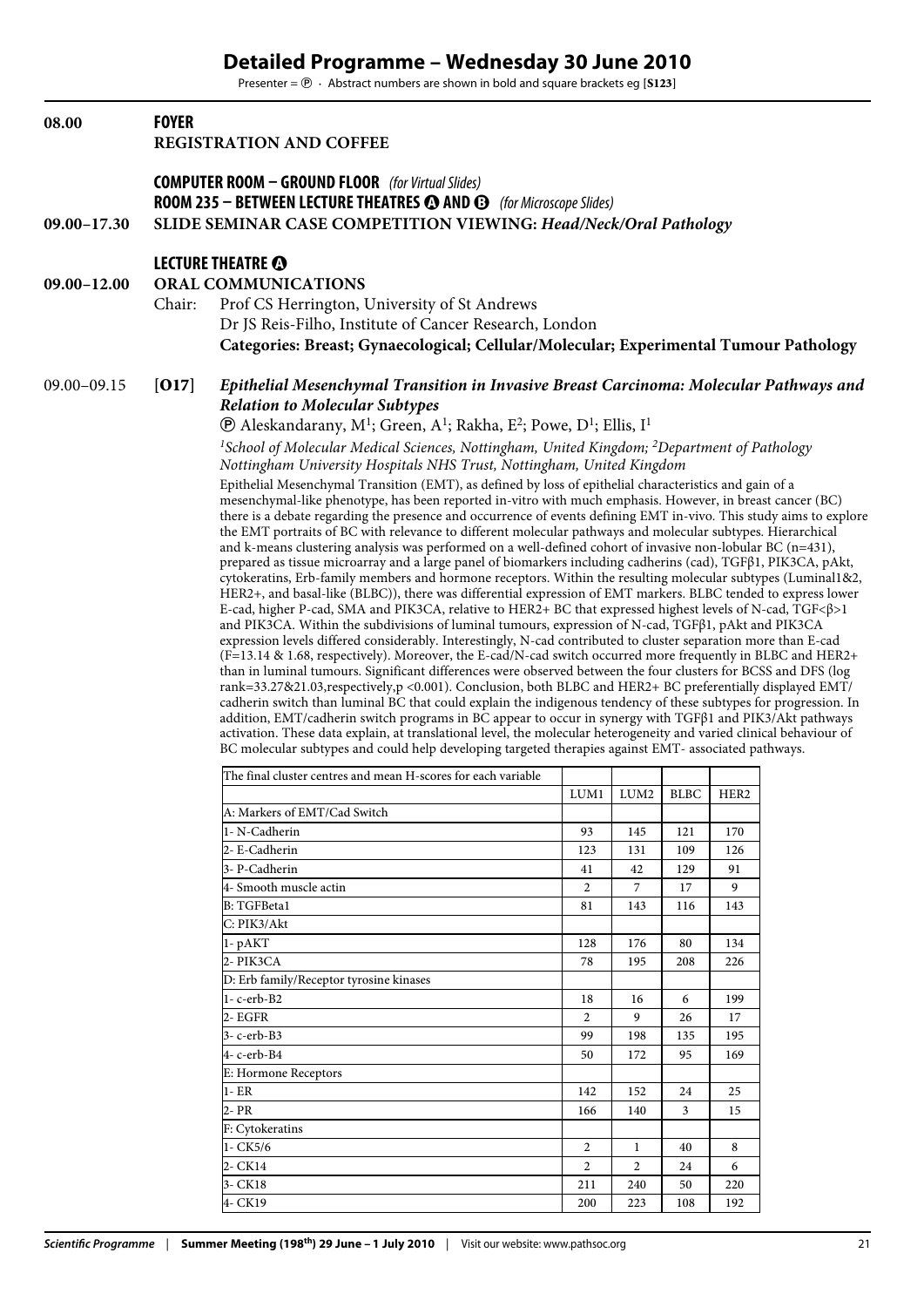Presenter =  $(P \cdot$  Abstract numbers are shown in bold and square brackets eg [S123]

#### 09.15–09.30 [O18] *PARP1 Expression in Hormone Estrogen Receptor Negative Breast Cancer: Preferential Expression in Basal-Like and HER2-Positive Tumours*

P Benhasouna, A; Green, A; Powe, D; Aleskandarany, M; Rakha, E; Ellis, I

#### *University of Nottingham, United Kingdom*

Nuclear poly (ADP-ribose) polymerases (PARPs) are a family of global monitor of chromatin structure and DNA damage repair. Chemical inhibitors of PARP have been explored as anticancer therapeutic agents in different solid cancers including breast cancer (BC) and in particular the basal-like class. However, the relative expression levels of PARP1 protein in estrogen receptor negative (ER-ve) BC remain unclear. Therefore the aim of this study was to investigate PARP1 protein expression in ER-ve BC with relevance to molecular subtypes and disease outcome. Methods: PARP1 protein expression was assessed, using immunohistochemistry, in a well-characterised series of ER-ve primary operable invasive BC cases (n=251) with long term clinical follow-up. Results were correlated with molecular and clinicopathological parameters and patients' outcome. Results: PARP1 nuclear expression was classified as high or low using a cut-off of 80 H-score, determined using X-Tile bio-informatics software. 135 (53.8%) of the informative cases were classified showing high expression. Significant positive correlation was found between PARP1 expression and BRCA1 expression (p=0.002) but no association was found with p53. High PARP1 expression was observed in both basal-like (HER2- and CK5/6 and or EGFR+) (60%) and HER2+ (64%) compared with triple negative (TN) non-basal BC classes (45%). PARP1 expression was significantly associated with BC specific survival (p=0.01). When analysis was assessed by the molecular subtype, the association of PARP1expression with improved survival was restricted to TN tumours. Conclusion: We have observed a positive correlation between PARP1 protein expression and BRCA1 expression. Although high PARP1 expression is seen in ER-/HER+ and HER- tumours, its association with survival was only found in the ER-/HER2- subtype. Thus, its targeted inhibition may particularly benefit patients with TN BC.

#### 09.30–09.45 [O19] *Male Versus Female Breast Cancer: Study of 523 Matched Cases Reveals Differences Behind Similarity*

 $\mathcal{P}$  Speirs, V<sup>1</sup>; Shabban, A<sup>1</sup>; Pollock, S<sup>1</sup>; Hanby, A<sup>1</sup>; Ball, G<sup>2</sup>; Male Breast Cancer Consortium, I.N.T.3

*1Leeds Institute of Molecular Medicine, United Kingdom; 2Nottingham Trent University, United Kingdom; 3c/o Leeds Institute of Molecular Medicine, United Kingdom*

Retrospective studies on male breast cancer (BC) have suffered from small numbers of cases available from any one centre. Using a co-ordinated multi-centre approach, we present the first large scale study to address the relevance of hormone receptor expression in male and female BC using immunohistochemistry combined with bioinformatics. TMAs were constructed from FFPE blocks from 260 male BCs and 263 female BCs and immunostained for ERα, ERβ1,-2, -5, totPR, PRA, PRB and AR and typed using CK5/6, 14, 18 and 19. Hierarchical clustering (HC) and principal component analysis (PCA) were conducted to determine the differential nature of influences and interactions between male and female BCs. Luminal A subgroup (ERα+ and/or PR+, HER2-) was the most common phenotype in both sexes. Luminal B (ERα+ and/or PR+, HER2+) was not seen in males, while basal-like tumours (ERα-, PR-, HER2-, CK5/6+) were infrequent in both. HC revealed common clusters between male and female BC including total PR-PRA-PRB and ERβ1/2 clusters. Strikingly, ERα occurred on distinct clusters between males and females. AR, ERβ1, -2 and -5 all existed on the same cluster but with a different sub structure particularly around the positioning of AR. ERα associated with this cluster in the male but not the female group. PCA confirmed that in both groups strong influences came from PR-PRA-PRB. In males strong influences additionally came from AR and ERβ1,-2,-5 whereas in females this came from ERα alone. In the largest comparison of male and female BC ever conducted, our data demonstrate that breast cancer is biologically different in males and females which could have implications for management. As male BC is rising, further understanding its biology is critical.

#### 09.45–10.00 [O20] *AGTR1 (Angiotensin II Receptor, Type 1) Expression and Its Prognostic Implications in the ER-Positive Luminal-Like Breast Cancer*

 $\textcircled{P}$  Habashy, H<sup>1</sup>; Powe, D<sup>2</sup>; Ball, G<sup>3</sup>; Green, A<sup>1</sup>; Rakha, E<sup>2</sup>; Ellis, I<sup>1</sup>

*1Department of Pathology, School of Molecular Medical Sciences, University of Nottingham, United Kingdom; 2Department of Cellular Pathology, Nottingham University Hospitals NHS Trust, United Kingdom; 3School of Science and Technology, Nottingham Trent University, United Kingdom*

Global gene expression and protein profiling studies suggest that oestrogen receptor (ER) positive breast contains distinct subgroups differing according to biology and clinical outcome. It has been reported that angiotensin II can mediate the growth of breast cancer via angiotensin II receptor, type 1 (AGTR1). Recently, it has been shown that AGTR1 overexpression defines a subset of ER+ breast cancer that can benefit from AGTR1 antagonists. In this study, Illumina gene expression data of 128 invasive breast carcinomas (BC) containing 47,293 transcripts were analysed by Artificial Neural Network (ANN) bioinformatics to identify biomarkers that best characterise the Luminal BC. ANN analysis identified AGTR1 as one of the best-ranked genes to differentiate between ER+ luminal (defined as ER+ and HER2/CK5/6/14 negative) and ER negative non-luminal cancers. Protein expression of AGTR1 was therefore assessed in a large series of consecutive patients (1902 patients) with long term follow up using immunohistochemistry and tissue microarray to evaluate the biological and prognostic significance of it expression in BC. AGTR1 showed an association with younger age (p=0.03) and development of distant metastasis. In the ER+ tumours, AGTR1 expression was correlated with higher mitotic counts (p=0.029) and MIB1 index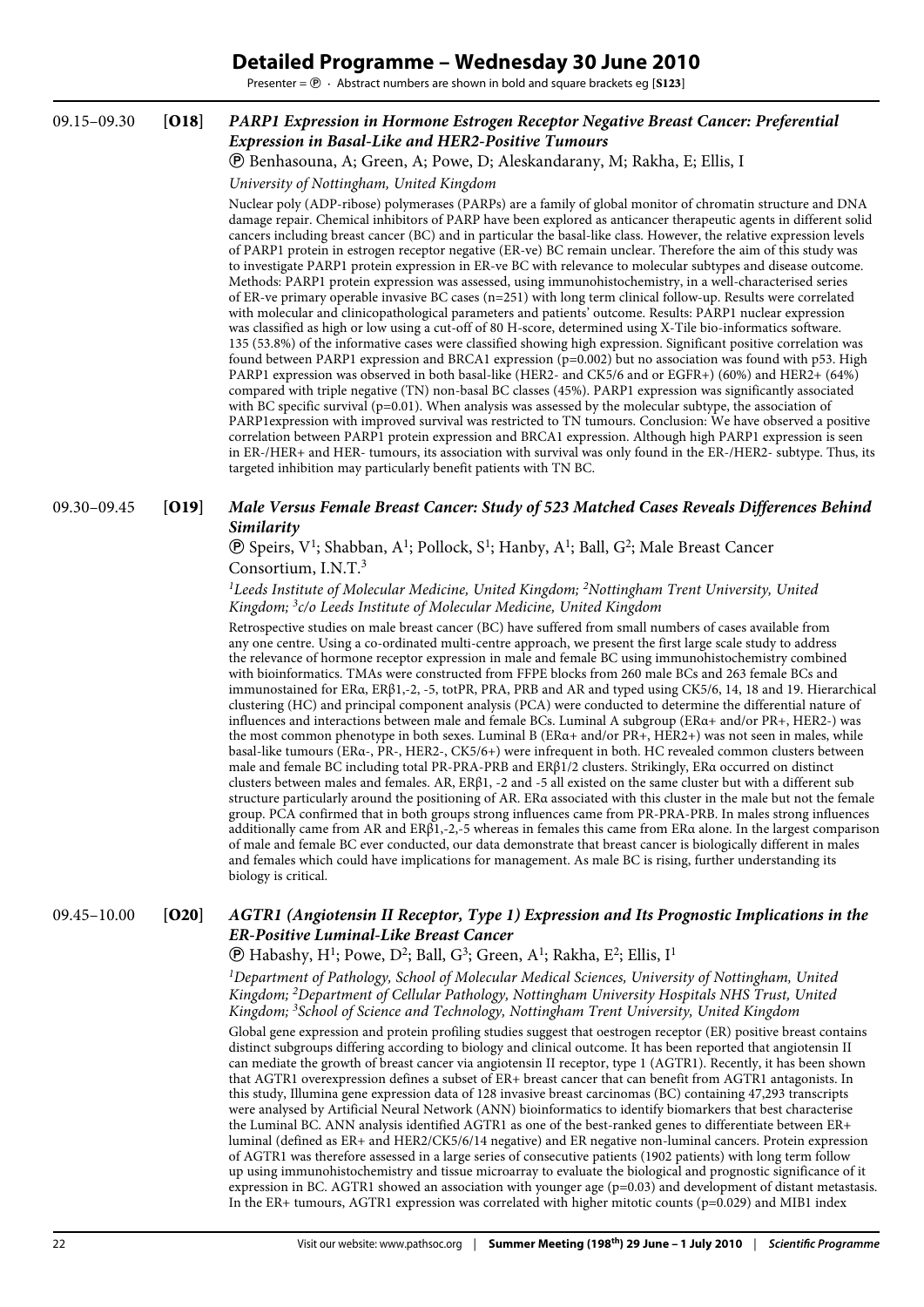Presenter =  $\circled{P}$  · Abstract numbers are shown in bold and square brackets eg [S123]

(0.042). Patients with AGTR1 expression showed shorter breast cancer specific survival (BCSS) (p=0.002) and distant metastasis free interval (DMFI) (p=0.039). Multivariate analysis showed that AGTR1 is an independent predictor of BCSS (HR=1.636, p=0.020). In conclusion, AGTR1 expression in the luminal phenotype characterises aggressive subgroup with high proliferation, shorter BCSS and shorter DMFI. Our study supports that blocking this receptor could represent an important therapeutic target in luminal-like BC.

#### 10.00–10.15 [O21] *HPV16 Episome-Associated Cervical Neoplastic Progression In Vitro Demonstrates Fundamental Similarities to Integrant-Associated Carcinogenesis*

P Pett, M; Gray, E; Ward, D; Scarpini, C; Coleman, N

*MRC Cancer Cell Unit, Cambridge, United Kingdom*

An important event in the development of cervical squamous cell carcinoma (SCC) is deregulated expression of high-risk human papillomavirus (HR-HPV) oncogenes, most commonly related to viral integration into host DNA. Mechanisms of development of the ~15% of SCCs that contain extra-chromosomal (episomal) HR-HPV are poorly understood, due to limited longitudinal data. We therefore exploited the W12 model to study mechanisms of cervical carcinogenesis associated with episomal HPV16. In vitro progression of W12 normally occurs through selection of cells containing integrated HPV16. However, in one long-term culture, keratinocytes developed a selective growth advantage and invasive phenotype, while retaining HPV16 episomes at increased copy number in the absence of transcriptionally active integrants. Longitudinal investigations revealed similarities between the episome- and integrant-associated routes of neoplastic progression. Most notable were dynamic changes in viral early gene expression in episome-retaining cells, consistent with continually changing selective pressures. An early increase in viral transcription preceded elevated episome copy number and was followed by a reduction to near baseline after the development of invasiveness. Episomal transcriptional deregulation did not require selection of a specific sequence variant of the HPV16 upstream regulatory region, although increased levels of acetylated histone H4 around the late promoter implicated a role for altered chromatin structure. Interestingly, invasive episomeretaining cells demonstrated high levels of HPV16-E2/E6 proteins (despite decreased transcript levels) and reduced expression of interferon-stimulated genes, adaptations that support viral persistence and cell survival. Our findings suggest a unified working model for events important in cervical neoplastic progression, regardless of HR-HPV physical state.

#### 10.15–10.30 [O22] *Modelling Human Breast Cancer by Transforming Breast Cells with Polycomb Proteins* P Reynolds, P; Fedele, V

#### *University of St Andrews, United Kingdom*

The aim of this study was to test whether ectopic expression of polycomb proteins quantitatively transforms human breast epithelial cells and g enerates clinically relevant models of human breast cancer. Polycomb proteins are transcriptional repressors that remodel chromatin and have roles in development and differentiation. However, recent evidence has demonstrated a crucial role for these proteins in the control of cellular lifespan, cellular transformation and metastatic potential. We used lentiviral-mediated ectopic expression of selected polycomb proteins, together with H-Ras/ hTERT to assess whether human primary epithelial cells are transformed to malignancy under these conditions. We compared the BMI1 oncogene with the related polycomb protein CBX8 in this setting. We found that CBX8 expressing cells shared both similarities and differences to those expressing BMI1 in this model system. This work has implications for understanding the fundamental basis of breast cancer.

#### 10.30–11.00 **Coffee [Foyer]**

#### 11.00–11.15 [O23] *Tumour Infiltration by Myeloid Derived Suppressor Cells Post Treatment with Chemotherapy May Become Incorporated into the Tumour Endothelium*  $(P)$  Reed, H<sup>1</sup>; Melis, M<sup>2</sup>; Byers, R<sup>2</sup>; Illidge, T<sup>1</sup>

*1Paterson Institute for Cancer Research, Manchester, United Kingdom; 2University of Manchester, United Kingdom*

The presence of Myeloid Derived Suppressor cells (MDSCs) in tumours is associated with increased tumour growth, tumour regrowth after anti-cancer treatment and host immune T-cell suppression against tumour. The role of MDSCs in promoting tumour growth via tumour angiogenesis and vasculogenesis is less well defined. We aimed to 1) investigate a subpopulation of MDSCs defined by the cell surface markers CD11b and Gr1 in tumours after cytotoxic treatment and 2) to investigate the potential role of these CD11b+Gr1+ cells in the formation of tumour vasculature. This preliminary study was performed to examine the potential role of MDSCs in tumour regrowth after treatment with chemotherapy and radiotherapy. Mice were injected subcutaneously with B16 (melanoma) tumour cells and treated 7 days after tumour inoculation with either 150ug Doxorubicin or 15Gy local external beam radiation. Tumours were collected 1 to 7 days after treatment and analysed using dual quantum dot immunohistochemistry, which enabled accurate quantification and co-localisation of the biomarkers measured: CD11b, Gr1, F4/80 and CD31. Our results demonstrated a significant increase in infiltration of CD11b+Gr1+ cells into the tumour one day after treatment ( $p<0.01$ ). Using the endothelial marker CD31, we determined that there was a highly significant increase in the co-localisation of CD11b+ and CD31+ cells after chemotherapy (80%) than in the non-treatment control group (37%) (p<0.001). Similar findings post radiation therapy were also seen. Our findings suggest that the increased co-localisation of CD11b+ cells within the CD31+ population represents an immature myeloid cell population differentiating into endothelial cells. This data supports the hypothesis that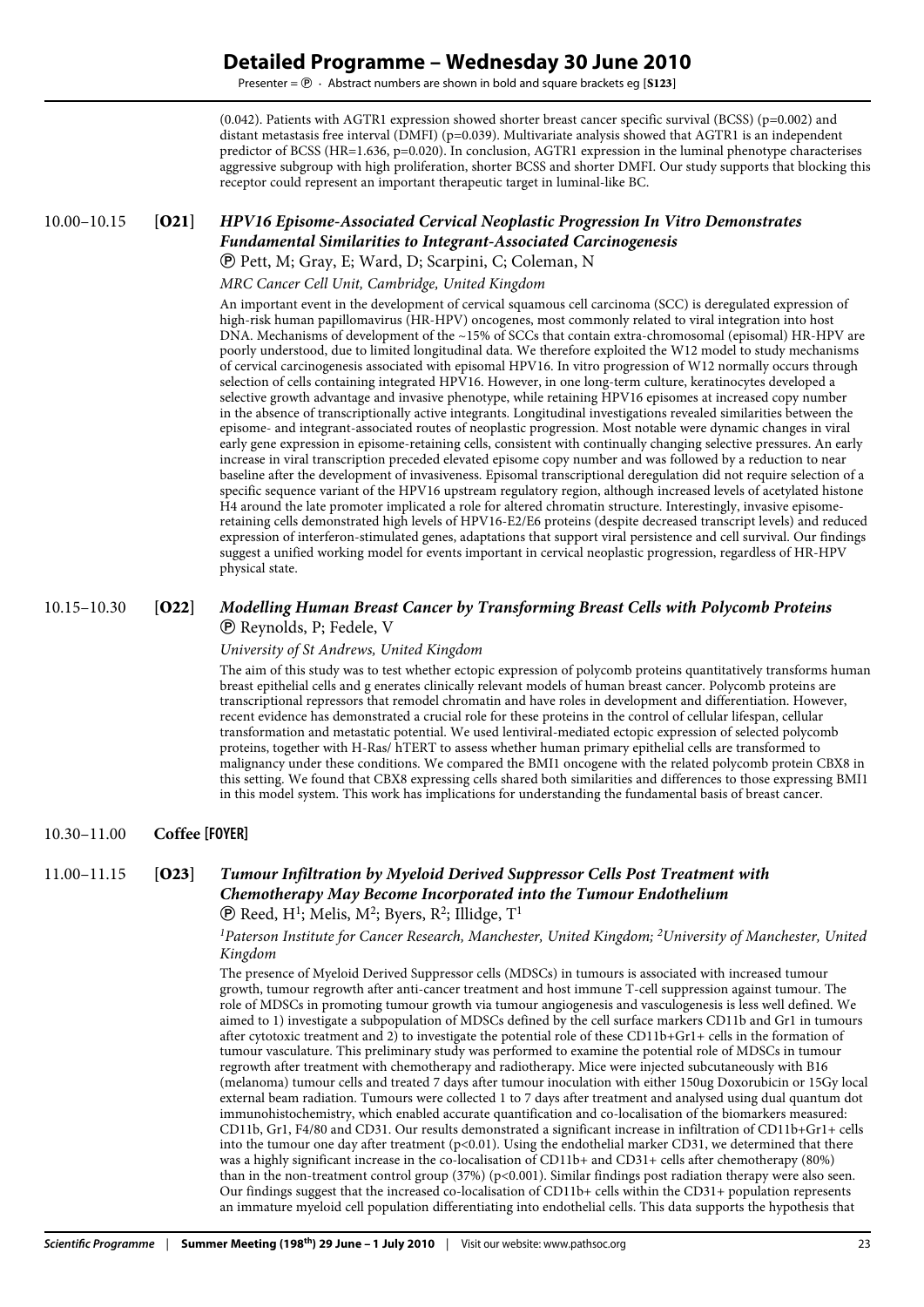Presenter =  $(P)$  · Abstract numbers are shown in bold and square brackets eg [S123]

MDSCs can be directly incorporated into the tumour endothelium and may play an important role in tumour angiogenesis.

#### 11.15–11.30 [O24] *Investigating Clonal Dynamics in Barrett's Associated tumorigenesis Using Spatial Maps of Genetic Heterogeneity*

P Graham, T1; Khan, S1; Oukrif, D2; Green, A3; Jankowski, J3; Barr, H4; Novelli, M2; Shepherd,  $N^4$ ; Leedham,  $S^5$ ; McDonald,  $S^3$ ; Wright,  $N^3$ 

*1Cancer Research UK, London, United Kingdom; 2University College London, United Kingdom; 3Barts and the London School of Medicine and Dentistry, United Kingdom; 4Gloucestershire Royal Hospital, Gloucester, United Kingdom; 5Oxford University, United Kingdom*

Purpose of study To fully characterise clonal structure and dynamics within Barrett's tissues. Genetic heterogeneity within Barrett's mucosa is significantly associated with the development of oesophageal adenocarcinoma (OA), though why this association exists is unclear. In order to fully characterise genetic diversity in within Barrett's tissue, we have undertaken a detailed clonal-ordering analysis to produce phylogenetic trees and spatial maps that illustrate the development and spread of genetically distinct clones. Methods Endoscopic mucosal resection specimens (EMRs) were serially sectioned. Crypts were classified according to histological grade. Aneuploidy was assessed using image cytometry. More than 50 individual crypts were then laser-capture microdissected from each EMR. The genetic mutation burden of individual crypts was assessed (K-ras, TP53 and P16 point mutations and microsatellite loss of heterozygosity (LOH) data for up to16 loci on chromosomes 3p (FHIT), 5q (APC), 9p (P16), 17p (TP53), 17q and 18q (SMAD4)). These data were used to construct a genetic and histological map of each EMR. Summary of Results EMRs were rarely genetically homogeneous. Typically, dysplastic crypts within individual lesions were clonal for a founding TP53 or P16 point-mutated clone, whereas the adjacent metaplastic (non-dysplastic) crypts analysed did not contain the point mutation. Mosaic subclones with distinct patterns of LOH (often 18q and/or 3p) were often present. Conclusions Clonal expansion of mutated cells is frequently restricted to small numbers of crypts. Interactions between genetically distinct clones appear to be predominantly competitive: a crypt acquiring an additional pro-tumorigenic mutation outcompetes the original crypts. Mutations of the tumour suppressor genes TP53 and P16 are not found in non-dysplastic tissue.

#### 11.30–11.45 [O25] *Targeting Cdc7 Kinase Shields Normal Cycling Cells From Taxane Cytotoxicity and Increases Cancer Cell Killing*

P Williams, G; Kingsbury, S; Chen, L; Wollenschlaeger, A; Sainsbury, R; Stoeber, K *University College London, United Kingdom*

Cdc7 kinase is essential for initiation of DNA synthesis at chromosomal replication origins. Loss of Cdc7 kinase activity through RNA interference or treatment with small molecule inhibitors is known to cause cancer cell-specific killing. This differential response between normal and transformed cells has been linked to a p53 dependent checkpoint that arrests cell cycle progression at the G1-S boundary when Cdc7 activity is low. Many cancer cell types have an impairment of this checkpoint due to p53 mutations and therefore enter S phase with an insufficient number of replication forks resulting in apoptotic cell death.

Here we demonstrate that primary cells arrested by the Cdc7-inhibition checkpoint are shielded from the cytotoxic effects of the potent anti-mitotic agent paclitaxel, whereas combined CDC7-siRNA and paclitaxel treatment results in increased cancer cell-specific killing.

Thus sequential treatment with Cdc7 inhibitors and broadly used anti-mitotic agents may increase cancer cell killing while preventing associated toxicity in normal proliferating tissues, thereby overcoming the Achilles heel of cyclotherapy.

#### 11.45–12.00 [O26] *p53 Has an Unexpected Role in the Regulation of the Cytokinesis Associated Protein Anillin* P Hall, P; Ma, J; Borthwick, K; Russell, S

#### *Queen's University, Belfast, United Kingdom*

The expression of the anillin is regulated in a cell cycle dependent manner in terms of its mRNA and protein level and its spatial localization. In interphase anillin protein is found in the nucleus, while levels increase in late metaphase when anillin localizes to the developing cleavage furrow. This 1025 amino acid protein acts as an adapter with the potential to bind membranes and septins, actin, microtubules, myosin II, and signaling molecules such as rho. We have described anillin over-expression in diverse forms of neoplasia with levels that increase with advancing clinical stage (*Clin Cancer Res* 2005;11:6780-6). The mechanism of this deregulation is unclear. We hypothesized that anillin is a p53 repressed gene and that the commonly observed loss of function of p53 in tumours might explain this phenotype with loss of p53 function leading to loss of anillin repression. Bioinformatic analysis of the anillin promoter revealed putative p53 responsive elements. We have shown that two of these sites have the ability to bind p53 protein by chromatin immunoprecipitation assay. Furthermore DNA sequences encompassing these sites can regulate luciferase transgenes in a p53 dependent manner while mutant p53 fails to activate these constructs. Direct analysis of anillin protein shows that it is positively regulated by DNA damage in p53 wild type but not in isogenic p53 null cells. These data indicate that anillin is positively (rather than negatively) regulated by p53 and hence the common overexpression of anillin in cancer is not a p53 mediated phenomenon. However our data sheds an entirely new perspective on p53 function where it has roles in the biologically crucial process of cytokinesis, opening a wholly new area for study.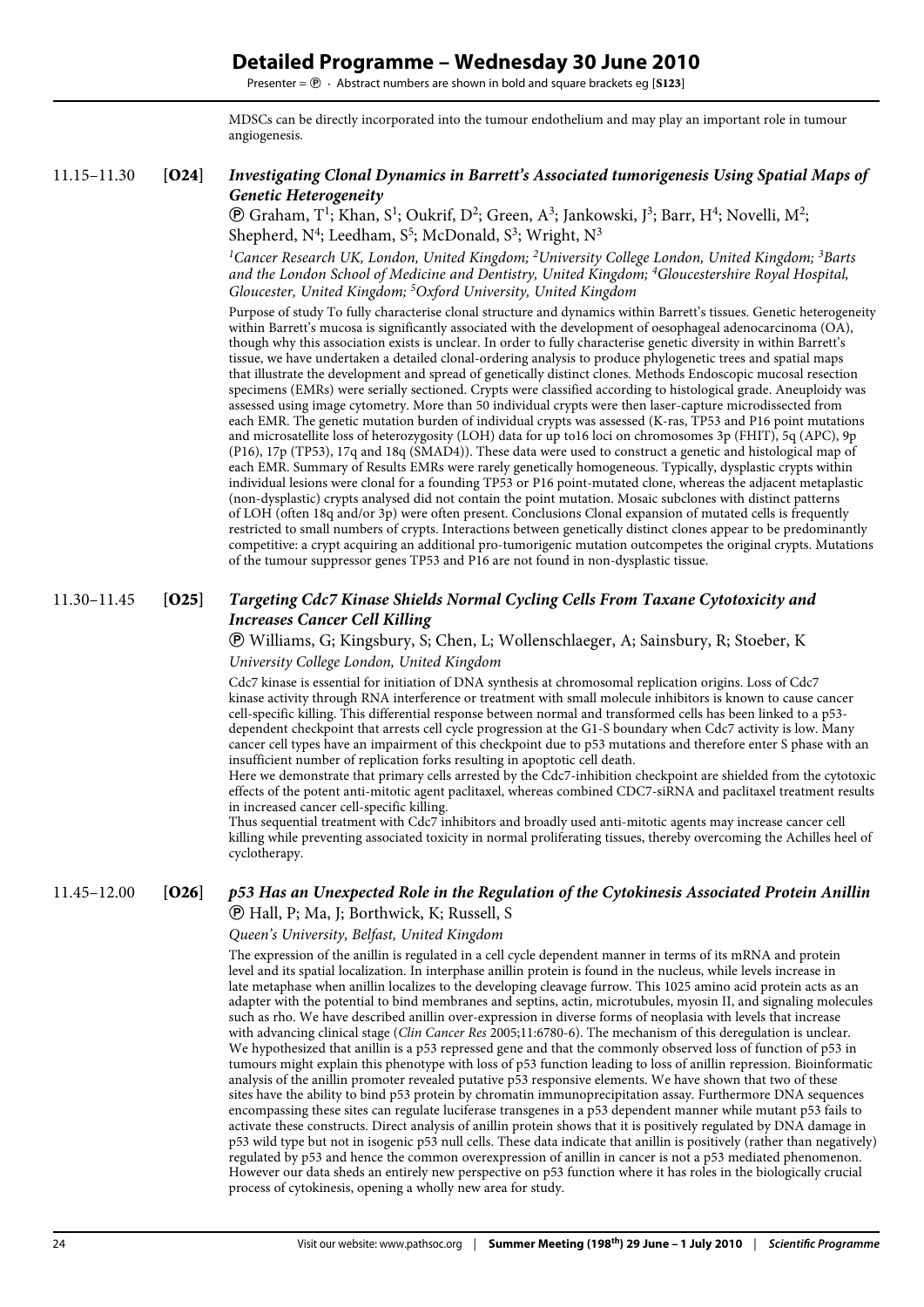Presenter =  $(P \cdot$  Abstract numbers are shown in bold and square brackets eg [S123]

#### **LECTURE THEATRE @**

### **09.00–12.00 TRAINEES' SYMPOSIUM:** *Molecular Pathology: What is it and what can it tell us?* Chair: Dr I Proctor, University College London

#### 09.00–09.50 [S6] *Molecular Biology for Beginners* Dr A Jubb, University of Oxford This presentation will review the basics of molecular biology and how these techniques are utilized in academic pathology. The aim is to provide a fundamental understanding for the uninitiated to better appreciate the presentations that follow.

#### 09.50–10.40 [S20] *Molecular Frontiers of (Breast) Pathology*

#### Dr JS Reis-Filho, Institute of Cancer Research, London

#### *Institute of Cancer Research, Breakthrough Breast Cancer Centre, United Kingdom*

Breast cancer is a heterogeneous disease, comprising numerous distinct entities that not only have different biological features but also clinical behaviour. There are several lines of evidence to suggest that breast cancer is, in fact, a collection of different diseases with different risk factors, clinical presentations, pathological features, response to therapy and outcomes, which affect the same anatomical organ and originate in the same anatomical structure (i.e. the terminal duct-lobular unit). Although histopathologists have been aware of the diversity of breast cancer and have endeavoured to devise approaches to classify the disease into meaningful groups, the concepts of breast cancer diversity and heterogeneity have only been brought to the forefront of breast cancer research after the publication of high throughput microarray-based class discovery studies that unravelled the existence of multiple molecular subtypes and class prediction studies that identified a number of prognostic and predictive 'gene signatures'. Initially perceived as a replacement for the clinicopathological parameters employed to determine the therapy of breast cancer patients, the prognostic and predictive power of microarrays has been shown to be complementary to rather than a replacement for traditional clinicopathological parameters. Despite the limited impact so far on prognostication and prediction, integrative high throughput analyses of primary breast cancers and breast cancer models have led to the identification of novel potential therapeutic targets, which are currently being tested in prospective clinical trials (e.g. FGFR1). In this talk, we will discuss the contribution of microarraybased studies of breast cancer and new technologies (e.g. massively parallel sequencing), which will certainly impact on breast cancer classification, prognostication and prediction.

#### 10.40–11.10 **Coffee [Foyer]**

#### 11.10–12.00 [S7] *Haematopathology in the Molecular Era*

#### Dr EJ Soilleux, John Radcliffe Hospital/University of Oxford

Molecular tests are now used routinely in haematopathology, complementing morphological analysis and immunohistochemistry. Economic considerations mean that their use is restricted to the proportion of cases in which they make an important distinction between differential diagnoses, which require different treatments. During lymphocyte development, a complex process of receptor rearrangement occurs, because germline encoding of the huge diversity of antigen receptors required for functional immunity would be impossible without a very large expansion of the genome. As a consequence of this process, each T or B cell receptor essentially has a unique DNA sequence. Proliferations of lymphocytes, all of which contain the same sequence, have arisen from a single progenitor lymphocyte and are known as a clone. The majority of such clones are neoplastic and can be detected by PCR based studies. A second consequence of the receptor rearrangement process is the acquisition of translocations involving the lymphocyte receptor loci and various oncogenes. Characteristic translocations are seen in particular types of lymphoma and these can be detected by fluorescent in situ hybridisation (FISH). This session will focus on the biological basis and principles of the major molecular techniques used in haematopathology and their use in clinical practice, with examples to illustrate the importance of clinicopathological correlation.

#### **LECTURE THEATRE**

### **12.00–13.00 KEYNOTE LECTURE**

### Chair: Prof FA Carey, Ninewells Hospital and Medical School, University of Dundee

#### 12.00–13.00 [S8] *Colorectal Cancer Screening – Pilot's Programme*

#### Prof R Steele, Ninewells Hospital & Medical School, University of Dundee

Evidence from population based randomised controlled trials indicates that introduction of a Colorectal Cancer Screening Programme based on biennial guaiac faecal occult blood testing has the potential to reduce disease specific mortality by around 20%. As a result of this evidence, on the advice of the National Screening, the UK Health Departments commissioned a pilot of colorectal cancer screening which was carried out in Coventry at Warwickshire in England and in Grampian, Tayside and Fife in Scotland. In Scotland the pilot ran from March 2000 to July 2007 and consisted of three rounds of screening. The results of this pilot indicated that it was feasible to introduce a screening programme based with faecal occult blood testing and that the expected mortality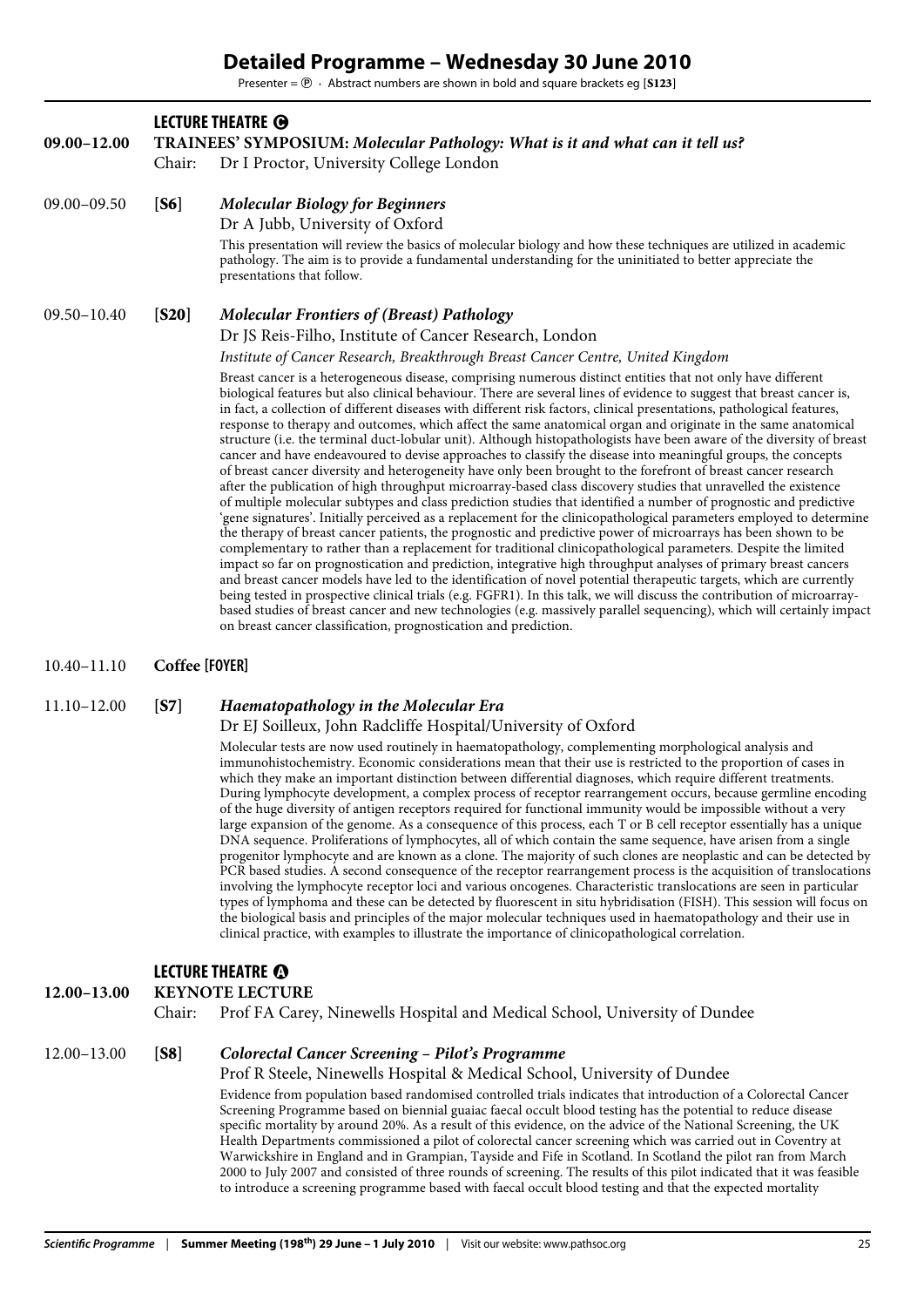Presenter =  $(P)$  · Abstract numbers are shown in bold and square brackets eg [S123]

reduction was achievable. As a result roll out of screening was commenced in July 2009 and was completed by December 2010 so that all individuals aged between 50 and 75 in Scotland are now being offered biennial faecal occult blood test screening. During the pilot and initial roll out there has been an active programme of research in three main areas. 1. Analysing the data from the pilot to better understand the screening process. 2. Developing and trialling interventions to increase uptake. 3. Attempts to improve the sensitivity and specificity of the test. In this lecture in addition to an account of the piloting and roll out processes three examples of projects in the three main research work streams will be described.

#### **FOYER**

**13.00–14.00 Lunch and trade EXHIBITION**

#### **LECTURE THEATRE @**

**14.00–15.00 Renal Pathology EQA Meeting**

#### **FOYER**

**14.00–15.00 Poster viewing and Chairman's Rounds CATEGORY POSTER NUMBERS** Cellular/Molecular P41-P46<sup>1</sup> Education and Audit P47–P60<sup>2</sup> Experimental Tumour Pathology  $P61<sup>1</sup>$ Neonatal/Paediatric P62–P82<sup>3</sup>

> Chair: <sup>1</sup>Dr RJ Byers, Manchester ²Dr PJ Gallagher, Southampton ³*(to be confirmed)*

#### **LECTURE THEATRE**  $\Omega$

#### **15.00–17.30 ORAL COMMUNICATIONS**

Chair: Prof A Riches, University of St Andrews Dr RJ Byers, University of Manchester **Categories: Cellular/Molecular; Gastrointestinal**

#### 15.00–15.15 [O27] *Multidimensional Analysis of Cell Cycle Regulators Identifies Prognostically Distinct Clusters in Breast Cancer*

 $\circledR$  Elsheikh, S<sup>1</sup>; Green, A<sup>2</sup>; Soria, D<sup>2</sup>; Ellis, I<sup>3</sup>

*1Royal Infirmary of Edinburgh, United Kingdom; 2Nottingham University, United Kingdom; 3Nottingham University Hospital, United Kingdom*

Introduction: Cell cycle regulators (CCR) work as a web of complex regulatory positive and negative feedback mechanisms and interconnections that regulate cell cycle progression.

In breast cancer (BC), although previous studies identified aberrant expression of CCR, there is still a need to explore the complexity of these regulators through a multidimensional analysis in order to identify different clusters of CCR and assess the ability to classify BC into clinically relevant groups.

Methods: Expression of CCR proteins (p16, p21, p27, p53, bcl-2 and c-myc) were determined on 600 cases of BC by immunohistochemistry (IHC) and semi-quantitatively assessed using H-score. Mathematical clustering was performed using K-means and PAM methods. Decision tree and WEKA software were used to propose a rule that defined clusters based on definite value.

Results: K-means and PAM algorithms assigned patients (n=520) into three clusters. Cluster 3 (high p16, high p53, low p27) was associated with adverse prognostic parameters (95% grade 3, 75% tumour size >2cm, 71% basal phenotype). Moreover, patients assigned to Cluster 3 had the shortest 10-year breast cancer specific survival, disease free survival and metastasis free survival (p<0.001, p=0.001, p<0.001 respectively). Multivariate analysis revealed that CCR clusters had independent prognostic power in comparison to the well-established prognostic parameters in BC.

Conclusion: CCR clusters can classify BC into prognostically distinct groups. Validation of these clusters in larger number of patients, with uniform IHC staining and scoring is mandatory before adoption into clinical practice.

#### 15.15–15.30 [O28] *Inter-Cellular Activation of DNA Damage Signalling Following Radiation Treatment*  $\mathcal{P}$  Burdak-Rothkamm, S<sup>1</sup>; Rothkamm, K<sup>2</sup>; Prise, K<sup>1</sup>

*1Queen's University Belfast, United Kingdom; 2Health Protection Agency, Didcot, United Kingdom* DNA damage response pathways are a common target for mutations in tumour cells. DNA damage induced during radiotherapy activates cell cycle checkpoint and DNA repair proteins. Evidence of DNA damage has been observed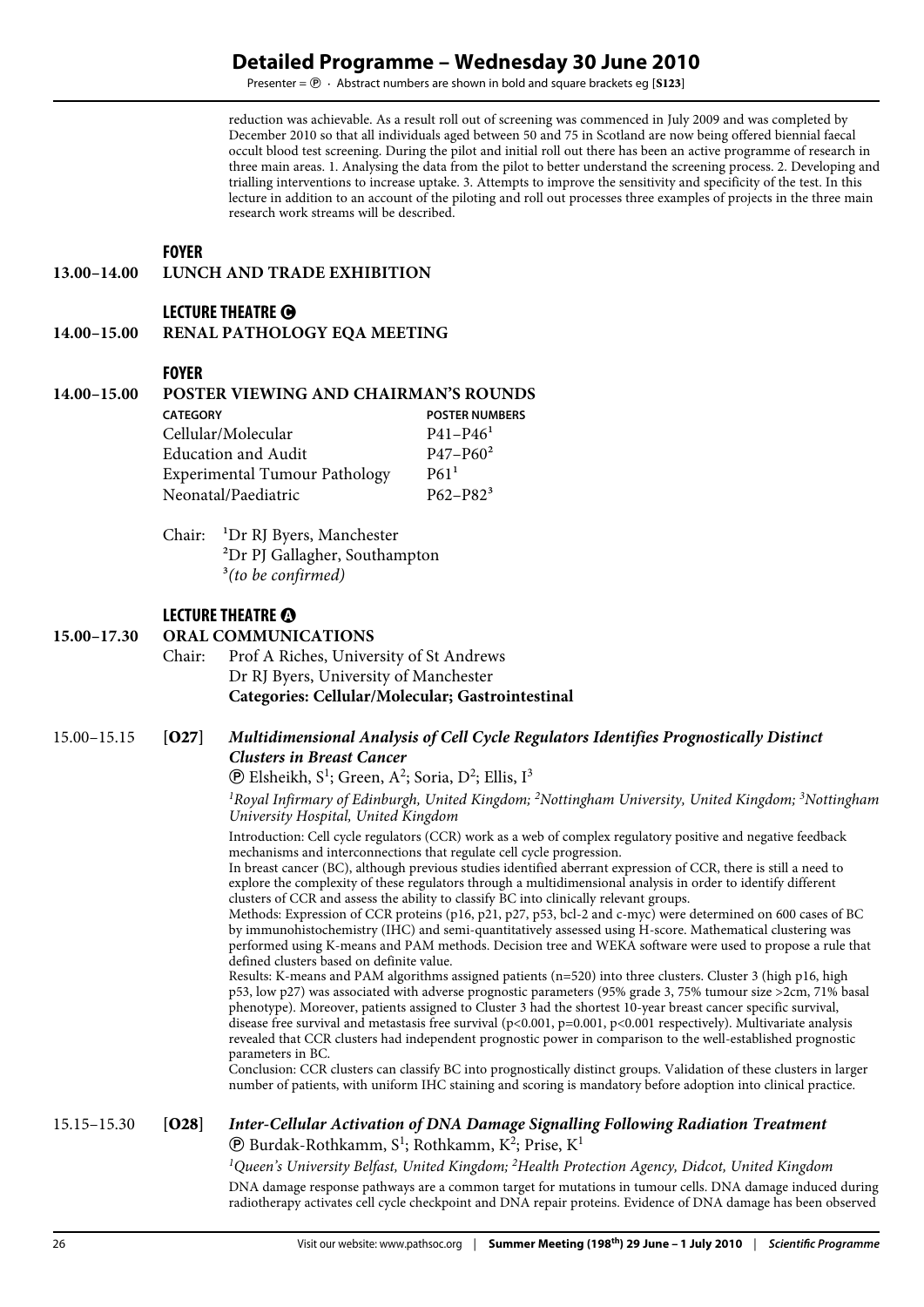Presenter =  $\circled{P}$  · Abstract numbers are shown in bold and square brackets eg [S123]

both in directly targeted and non-irradiated bystander cells which communicate with irradiated cells, e.g. via cytokine signalling.

Using immunocytochemistry-based imaging techniques we have investigated the activation and recruitment of DNA damage response proteins to sites of radiation-induced DNA damage. Significant differences in the response of targeted and bystander cells were observed. Bystander cells showed ATR dependent formation of gamma-H2AX foci in S-phase cells with subsequent activation of ATM and specific DNA repair proteins related to replication associated DNA damage repair and homologous recombination. In contrast, for targeted cells gamma-H2AX foci formation was mediated by ATM and DNA-PK independent of ATR. Inhibitors of ATR and ATM activation differentially modulated radiosensitivity in targeted and bystander cells with a decrease in clonogenic cell survival in directly targeted cells but increased resistance in bystander cells.

Our results stress the importance of a distinction between cellular radiation responses of directly targeted cells and bystander cells and provide a rationale for differential modulation of these components by molecular targeted drugs. Furthermore, screening of individual tumours for mutations in DNA repair pathways will assist the prediction of the tumour response to radiotherapy, taking into account effects on both targeted and bystander cells. This work is supported by a Breast Cancer Campaign project grant.

#### 15.30–15.45 [O29] *Amplification of* **MDM2** *and* **MDM4** *in Osteosarcoma*

 $\textcircled{P}$  Duhamel, L<sup>1</sup>; Ye, H<sup>2</sup>; Halai, D<sup>2</sup>; Idowu, B<sup>2</sup>; Presneau, N<sup>1</sup>; Flanagan, A<sup>1</sup>

*1Cancer Institute, University College London, United Kingdom; 2Department of Histopathology, Royal National Orthopaedic Hospital, Stanmore, United Kingdom*

Amplification of *Mouse Double Minute 2* (MDM2), which inhibits p53, has been reported in parosteal osteosarcomas (OS) making this subtype a candidate for treatment with Nutlin-3A, an inhibitor targeting MDM2 that induces apoptosis in OS cell lines in vitro and in vivo. However, when overexpressed, *Mouse Double Minute 4* (MDM4) has been reported to counteract this effect. We therefore investigated the incidence of *MDM2* and *MDM4* amplification in OS subtypes.

Interphase fluorescent *in situ* hybridization (FISH) was performed on tissue microarrays using probes for *MDM2* and *MDM4* and their respective centromeres (*Zytolight* SPEC MDM2/CEN12 (Z/2013) and MDM4/CEN1 (Z/2080) Dual colour Probe kit, Zytovision, Germany).

We confirmed that *MDM2* amplification was a common event in parosteal OS, with 19/24 (79%) informative cases showing amplification (>30% of cells with >10 MDM2 copies and 2 centromeres). Of note is that 14 contained a coexistent high grade component, compared to 1/5 cases without amplification. None of the parosteal OS showed *MDM4* amplification.

*MDM2* amplification was a rare event, 6/155 (4%), in the high grade OS (3 osteoblastic, 2 mixed fibroblastic/ osteoblastic, 1 undifferentiated). MDM4 amplification only occurred in 2 cases both of which also showed low numbers of cells (<30%) with MDM2 copy number gain.

FISH analysis also revealed that aneusomy of Chr 12 and Chr 1 was present in many high grade OS (91/155 and 117/169 respectively).

To conclude, the data imply that OS with *MDM2* amplification are potentially targetable with Nutlin-3A providing coexistent p53 mutations and *MDM4* amplification are excluded. However, studies are warranted to determine the effect of Chr 12 and Chr 1 aneusomy on the responsiveness to Nutlin-3A.

## 15.45–16.00 [O30] *Network Analysis of the Cancer Trancriptome.*

#### $\textcircled{P}$  Doig, T<sup>1</sup>; Gregory, C<sup>1</sup>; Goodlad, J<sup>2</sup>; Freeman, T<sup>3</sup>

*1Centre for Inflammation Research, Edinburgh, United Kingdom; 2Lothian University NHS Trust, Edinburgh, United Kingdom; 3The Roslin Institute, Edinburgh, United Kingdom*

Analysis of gene expression data from human tumours is complicated by the immense heterogeneity of the tumours. We describe a novel network-based approach to analysis of the human cancer transcriptome, which harnesses this heterogeneity to generate signatures of co-expressed genes, hypothesising that the relative contribution of any single mRNA to the total mRNA pool of an individual tumour will reflect the degree of activity or abundance of the pathway in which that gene is involved, and thus identifing clusters of genes representing individual cell types or processes within the tumour. The network analysis tool Biolayout*Express*3D was used to analyse 7 large publically available gene expression datasets representing > 1100 individual tumours. A transcriptto-transcript Pearson correlation matrix was constructed for each of the seven data sets and an undirected network graph created where each node represented a transcript and edges between nodes represented pairwise correlation coefficients for each of the transcripts present on the array. A further graph was created using mean probe-probe correlations from 6 datasets to identify signatures conserved across datasets and validated using an independent dataset. Signatures were identified which were specific to tissue and tumour types as well as signatures common to all tumours. The signatures conserved across 7 tumour datasets included those associated with the microenvironment, including signatures enriched in genes expressed by macrophages, T cells, endothelial cells, and the extracellular matrix. Signatures representing elements of the cell cycle, interferon response and structures such as the ribosome were also present across datasets. We present a novel view of the cancer transcriptome which provides an insight into the intact microenvironment of the tumour across a genetically heterogeneous human population.

#### 16.00–16.30 **Coffee [Foyer]**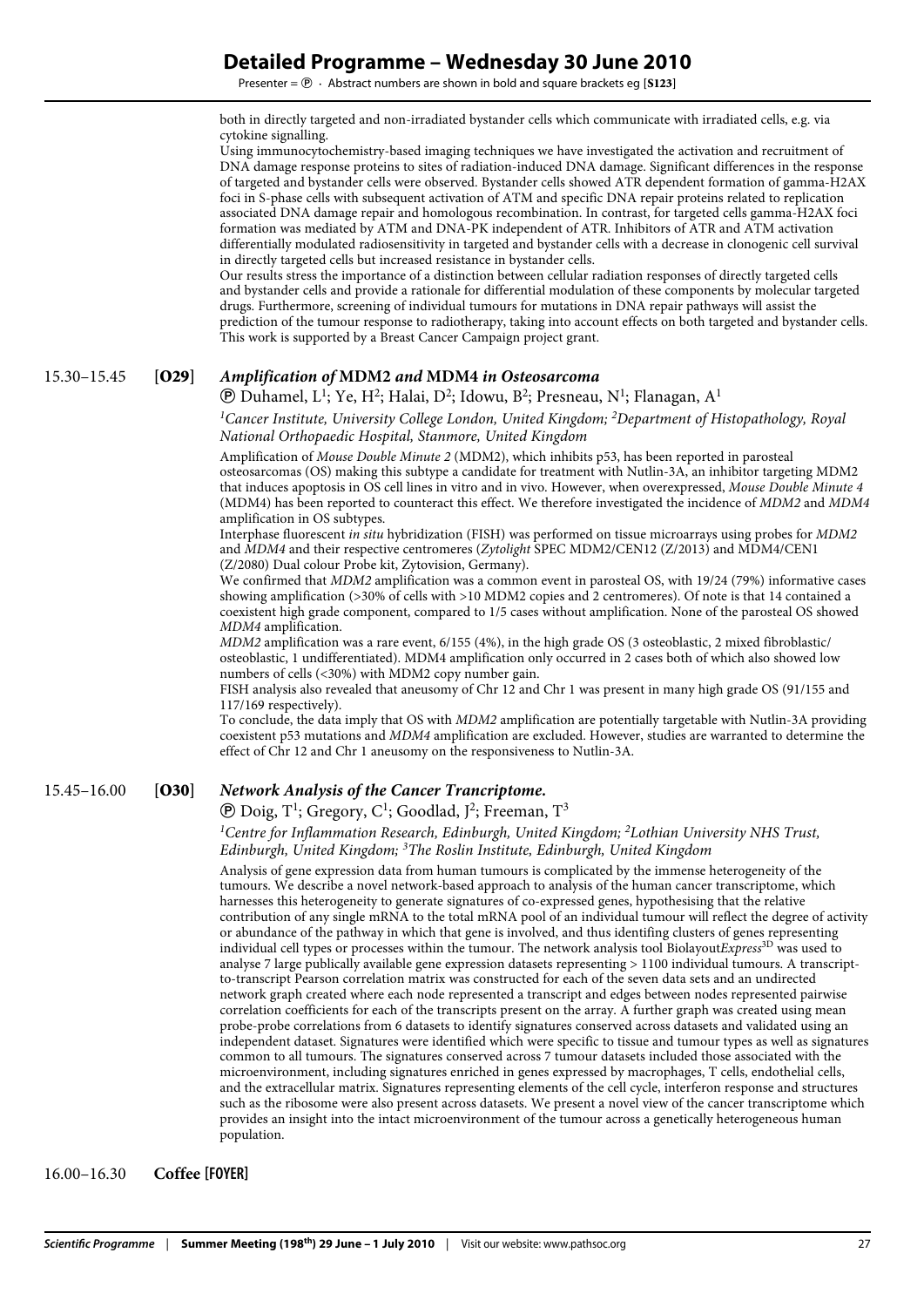Presenter =  $(P \cdot$  Abstract numbers are shown in bold and square brackets eg [S123]

## 16.30–16.45 [O31] *Cten (C-terminal Tensin-Like) Connects Kras to Integrin-linked Kinase (ILK) and is*

*Associated with Metastasis in Colorectal Cancer.*

P AlGhamdi, S; Albasri, S; Lobo, D; Zaitoun, A; Durrant, L; Seth, R; Kindle, K; Fadhil, W; Ibrahim, S; Nateri, A; Ilyas, M

*University of Nottingham, United Kingdom*

C-terminal tensin-like (Cten, TNS4) is a member of the tensin gene family which we have previously shown results in enhanced cell motility in colorectal cancer (CRC) cell lines. Since Tensin family proteins localise to the cytoplasmic tails of integrins we hypothesised that Cten may act through Integrin-linked kinase (ILK). Knockdown and forced expression of Cten in the CRC cell lines SW620 and HCT116 (respectively showing high and low Cten expression) showed that Cten up-regulates ILK. Furthermore, concomitant knockdown of ILK and forced expression of Cten in HCT116 resulted in loss of the motility inducing effects of forced Cten expression. Since the EGFR has been shown to regulate Cten, we tested whether this may be mediated through Kras signalling. Knockdown of mutant Kras in SW620 resulted in down-regulation of Cten and inhibition of cell motility. Forced expression of Cten with Kras knockdown however restored cell motility to normal. Finally, we tested a series of 476 CRCs for expression of Cten by immunostaining. High Cten expression was significantly associated with advanced Tstage, vascular invasion and distant metastasis. Univariate analysis showed that high expression was associated with poor prognosis ( $p<0.001$ ) and a trend was found on multivariate analysis ( $p=0.07$ ). We propose that there is a Kras – Cten – ILK axis regulating cell motility and tumour metastasis.

#### 16.45–17.00 [O32] *Activating K-Ras Mutations Outwith "Hotspot" Codons in Sporadic Colorectal Tumours– Implications for Personalised Cancer Medicine*

P Smith, G; Bounds, R; Wolf, H; Pratt, N; Carey, F; Steele, R; Wolf, C

*University of Dundee, United Kingdom*

Response to cetuximab (Erbitux®) and related EGFR-targeted therapies in colorectal cancer patients with metastatic disease has been convincingly associated with K-Ras mutation status, where response is restricted to patients with "wild-type" K-Ras. Current mandatory mutation testing for patient selection is limited to the K-Ras "hotspot" codons 12 and 13. We have investigated whether K-Ras mutations are present outwith previously described hotspot codons, and have used a variety of experimental approaches to compare and contrast the phenotypes associated with individual K-Ras mutations. A cohort of unselected, sporadic colorectal tumours (n=106) was screened for additional K-Ras mutations, and phenotypes compared in transformation and Ras GTPase activating assays. Gene and pathway changes induced by individual K-Ras mutations were identified by microarray analysis. Taqmanbased gene copy number and FISH analyses were used to investigate a novel K-Ras gene amplification event, the presence of which was initially suggested by CGH analysis. Four additional K-Ras mutations (Leu<sub>10</sub>Phe (1/106 tumours), Lys<sub>117</sub>Asn (1/106), Ala<sub>146</sub>Thr (7/106) and Arg<sub>164</sub>Gln (1/106)) were identified. Lys<sub>117</sub>Asn and Ala<sub>146</sub>Thr had phenotypes similar to the hotspot mutations, while Leu<sub>19</sub>Phe had an attenuated phenotype and the Arg<sub>164</sub>Gln mutation was phenotypically equivalent to wild-type K-Ras. We additionally confirmed the presence of a novel K-Ras gene amplification event, present in approximately 2% of tumours. The identification of mutations outwith previously described hotspot codons increases the K-Ras mutation burden in colorectal tumours by one third. Future mutation screening to facilitate optimal patient selection for treatment with EGFR-targeted therapies should therefore be extended to codon 146, and should additionally consider the unique molecular signatures associated with individual K-Ras mutations.

#### 17.00–17.15 [O33] *Cell Surface Proteomics Identifies Prion Protein as a Candidate Biomarker for Colorectal Adenoma-to-Carcinoma Progression*

de Wit, M; Jimenez, C; Carvalho, B; Belien, J; Delis - van Diemen, P; Mongera, S; Piersma, S; Meijer, G; **D** Fijneman, R

#### *VU University Medical Center, Netherlands*

Purpose of the study: Early diagnosis of colorectal cancer (CRC) is a realistic approach to reduce its high mortality rates. Currently available methods for early detection of CRC do not distinguish the 5% of adenomas expected to progress into CRC (high-risk adenomas) from adenomas with low risk of progression. We aimed to identify cell surface protein biomarkers that can be targeted for molecular imaging and discriminate low-risk adenomas from high-risk adenomas and CRC.

Methods: Genome-wide mRNA profiling revealed genes with increased expression in CRCs compared to adenomas. To identify the subset of genes encoding plasma membrane-bound proteins, extracellular domains of cell surface proteins of five CRC cell lines were biotinylated, isolated, and analysed by in-depth proteomics using gel electrophoresis and nanoliquid-chromatography coupled to tandem mass spectrometry. Cell surface expression was confirmed by FACS analysis and immunohistochemistry.

Summary of results: In total 2609 proteins were identified in the cell surface fractions. Of these, 31 candidate biomarkers were selected based on protein identification in at least four cell lines, a predicted (trans)membrane location, and increased mRNA expression in CRC compared to adenomas (p<0.05). For one candidate, the cellular prion protein PrPc, increased expression in a series of CRCs compared to adenomas was verified by immunohistochemical evaluation.

Conclusions: Our strategy successfully yielded cell surface candidate biomarkers for molecular imaging of adenoma-to-carcinoma progression, exemplified by identification of PrPc. Moreover, this study illustrates that panels of biomarkers will be required to cover detection of the full spectrum of the molecularly heterogeneous group of high-risk adenomas and CRCs.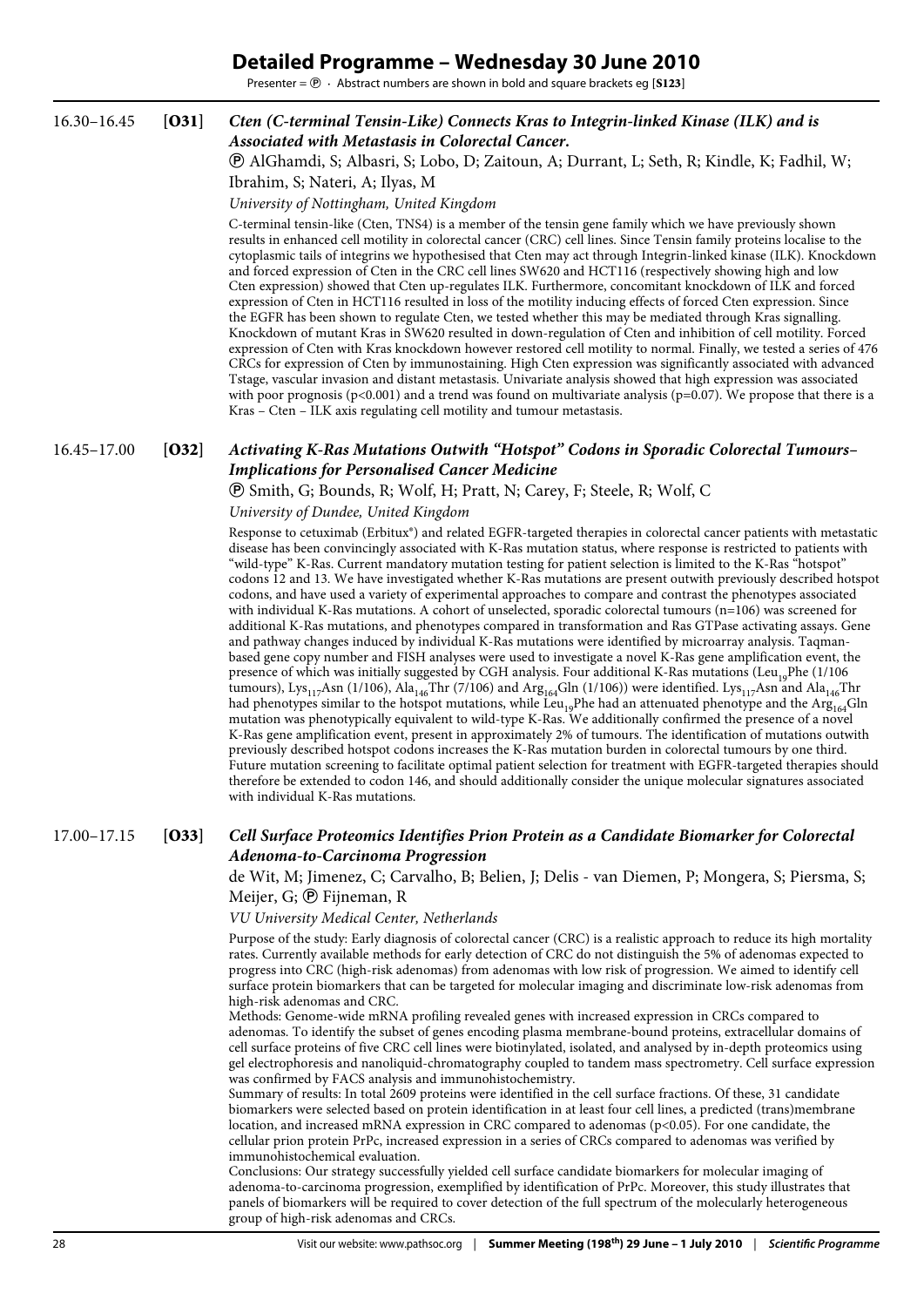Presenter =  $\circled{P}$  · Abstract numbers are shown in bold and square brackets eg [S123]

#### 17.15–17.30 [O34] *Stem Cell Location Throughout the Human Gastrointestinal Tract as Defined by* **LGR5** *mRNA* **In Situ** *Hybridisation*

 $\textcircled{P}$  McDonald, S<sup>1</sup>; Jeffery, R<sup>2</sup>; Humphries, A<sup>2</sup>; Leedham, S<sup>3</sup>; Graham, T<sup>2</sup>; Segditsas, S<sup>3</sup>; Lewis,  $A^3$ ; Nicholson,  $A^1$ ; Bamba,  $S^4$ ; Rodriguez-Justo,  $M^5$ ; Novelli,  $M^5$ ; Jankowski, J<sup>1</sup>; Wright,  $N^1$ ; Poulsom,  $R^2$ 

*1Barts and the London, United Kingdom; 2Cancer Research UK, London, United Kingdom; 3Oxford University, United Kingdom; 4Shiga University of Medical Science, Shiga, Japan; 5University College London, United Kingdom*

*Background*: Attempts to identify stem cells within the gastrointestinal tract have had limited success, as existing markers do not demonstrate multilineage differentiation. Recently, the leucine-rich-repeat-containing G-proteincoupled receptor 5 (LGR5) has been shown to reveal crypt base columnar cells capable of dividing into all lineages and are therefore stem cells. *Aims*: To provide the first localization of *LGR5* mRNA +ve cells throughout the normal and premalignant human gastrointestinal tract using mRNA *in situ* hybridisation. *Methods*: Formalin-fixed, paraffin-embedded gastrointestinal normal/metaplastic/dysplastic tissue blocks were used from patients that had undergone resection for a gastrointestinal adenocarcinoma. Localisation of *LGR5* mRNA was accomplished by *in situ* hybridisation using an 35S-UTP antisense probe. The presence of hybridisable mRNA was established in serial sections using an antisense β-actin probe. *Results*: Distribution of *LGR5* mRNA +ve cells throughout the human gastrointestinal appeared to be restricted to the neck of normal gastric glands and at the base of intestinal crypts. Human intestinal metaplasia, whether Barrett's or gastric tissue, had *LGR5* mRNA +ve cells located at their crypt base, similar to the expression seen throughout the intestine. Dysplastic glands in the stomach showed expansion of *LGR5* mRNA +ve cells from the base to approximately half way up glands. In both gastric and oesophageal adenocarcinoma *LGR5* mRNA was evident at the tumour margin and within invasive component. *Conclusion*: Here we have localized *LGR5* mRNA +ve cells within the normal and premalignant gastrointestinal tract. It appears that, in normal gastrointestinal epithelium at least, *LGR5* mRNA is localised to cells concordant with established lineage tracing in the mouse although not within the stomach. The *LGR5* +ve population expand in metaplasia and adenomas and become widespread in certain tumours.

#### **LECTURE THEATRE <sup>®</sup>**

#### **15.00–17.00 SYMPOSIUM:** *Pathology in the Developing World*

Chair: Prof FA Carey, Ninewells Hospital & Medical School, University of Dundee Prof S Guild, University of St Andrews

#### 15.00–15.20 [S9] *The Scotland - Malawi Pathology Partnership*

Prof FA Carey, Ninewells Hospital & Medical School, University of Dundee

As part of a broader series of health links the Scottish Pathology Network (SPAN) has developed a partnership with the Department of Pathology at the College of Medicine (COM) in Blantyre, Malawi. COM is the sole provider of histopathology in Malawi (pop. 13 m) and, at present, there is only one reporting senior pathologist. The Scottish link began in 2007 and has involved supporting undergraduate teaching and diagnostic pathology. Seven participants have visited for between 3-4 weeks. Some have visited more than once. The project now wishes to link to broader UK/European initiatives in developing postgraduate training and improving service quality. The contribution of RCPath, BDIAP and the Pathological Society of Great Britain and Ireland will be key to developing a sustainable link.

#### 15.20–15.40 [S10] *Initiatives in Laboratory Medicine in Developing Countries and the Role of the RCPath* Dr I Bates, Liverpool School of Tropical Medicine

The increasing burden of infectious diseases such as HIV, malaria and TB coupled with changing standards and regulatory requirements mean that many laboratory services in the world's poorest countries are struggling to provide even a basic service. Chronic neglect has led to crippling staff shortages, inadequate funding, poor quality reagents and unreliable equipment. This situation is changing as international policy makers and funding agencies begin to recognise the critical role that laboratory services play in underpinning all aspects of healthcare. Many laboratory clinicians and scientists from the UK have experience of working and living in developing countries and have contributed to supporting their laboratory services. These efforts have generally not been widely disseminated, and there is no mechanism for learning lessons, for synergising or for avoiding duplication. Several recent government strategies urge UK institutions to increase their inputs to healthcare in poorer countries and there are several laboratory medicine initiatives (viz: the session on Pathology in the Developing World) that are putting this into practice. The RCPath is committed to playing a pivotal role in coordinating and expanding role of UK expertise in developing laboratory medicine in low-income countries.

#### 15.40–16.00 [S11] *Undergraduate Education, the St Andrews-Malawi Link* Prof S Guild, University of St Andrews

The University of St Andrews is collaborating with College of Medicine (COM) Blantyre to assist the College with a major review of the undergraduate medical curriculum. The changes are driven by the need to modernize the curriculum content and its delivery, and significantly increase the number of medical students in training. This is a major priority of the Malawian Government. The Bute Medical School (BMS) has recently undergone its own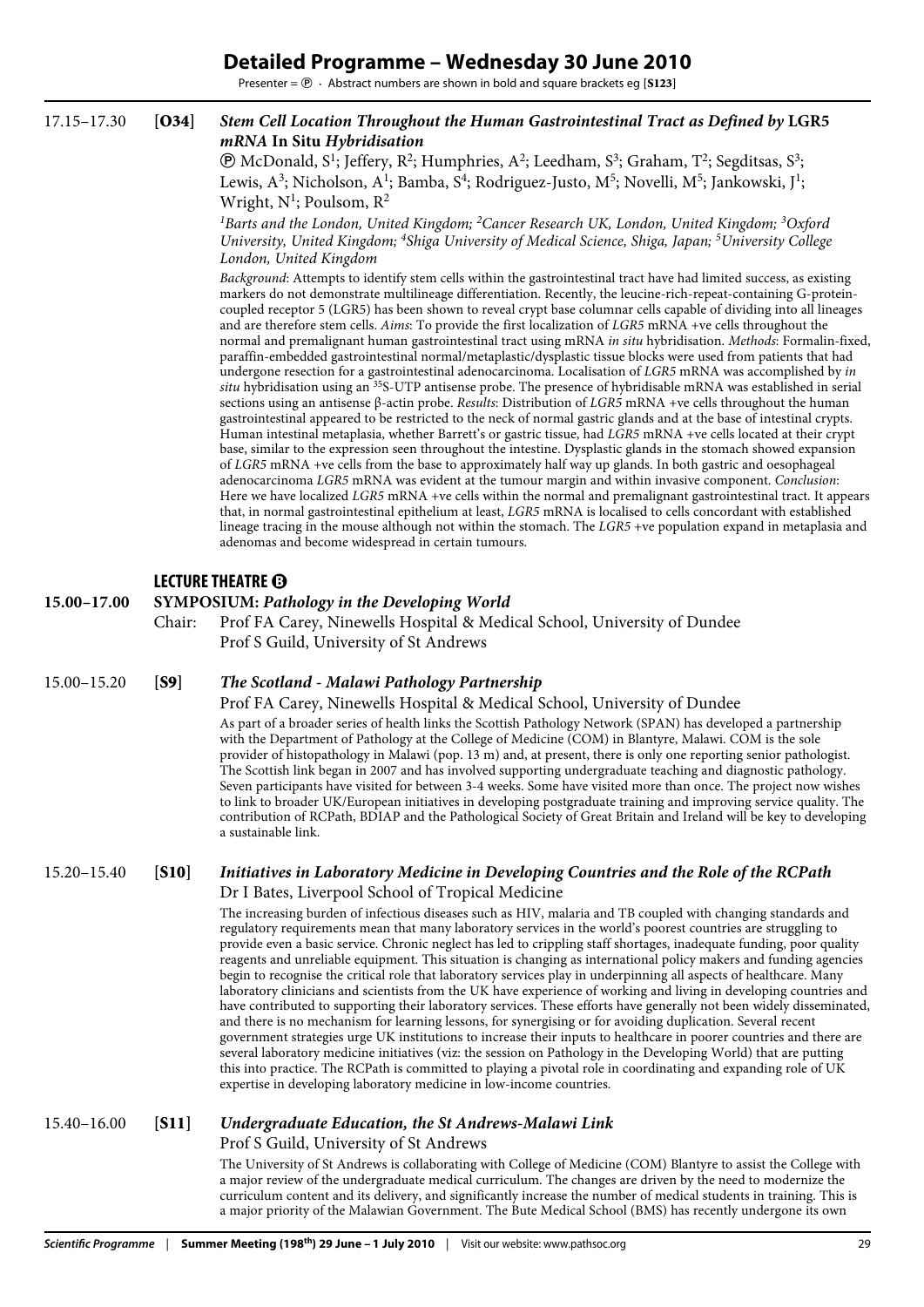Presenter =  $(P \cdot$  Abstract numbers are shown in bold and square brackets eg [S123]

major curriculum review and redesign for similar reasons and so is able to offer advice based on its own relevant experience. As a result of two joint conferences in Blantyre, the COM implemented a new, spiral curriculum in January 2009. The content is organised in integrated modules in the first 2 years in which the clinical context of basic medical science is established from the beginning. The first turn of the curriculum spiral lays the foundation for a systems-based approach for the remainder of the first two years. The content of the systems-based modules is presented in a recognized cycle of normal structure, followed by normal function, abnormal function and finally by treatment. Assessments are based on published learning outcomes linked to all learning activities. The aim is to create an integrated series of assessments that are valid, reliable and blueprinted to specific appropriate learning objectives. Years 3 to 5 in the new curriculum move to hospital-based rotations but the underlying philosophy of integration of the sciences with clinical practice is sustained. Vertical themes of 'Golden Topics' particularly relevant to health in Malawi are developed throughout the 5 year programme. The delivery of the curriculum is supported by a bespoke online curriculum management system developed in collaboration between the two schools.

#### 16.00–16.30 **Coffee [Foyer]**

#### 16.30–16.50 [S12] *British Division of the International Academy of Pathology African Developments*

Dr AJ Howat, East Lancashire Hospitals NHS Trust, Burnley, United Kingdom The International Academy of Pathology (IAP) is a global body of divisions dedicated to the advancement of Pathology through educational exchanges worldwide. Recently the IAP has encouraged financially healthy divisions to form relationships with those from underserved areas of the world. The British Division of the IAP (BDIAP) has been developing links in sub-Saharan Africa (SSA) especially helping the new East African Division of the IAP (EADIAP). In 2008 I attended the APECSA meeting in Mombasa, Kenya; at that time I interviewed as many local pathologists as I could, made enquiries from knowledgeable colleagues and produced a report for the BDIAP (available on www.bdiap.org). That report identified the weaknesses in many laboratories in SSA and formed the following action plan: 1. immediate practical help including shipping new and used books 2. educational help including an annual 'safari' and establishment of an annual EA-B School of Pathology 3. support FNA cytology 4. improve technical quality of the service 5. provide a second opinion service if desired 6. continue to send educational ambassadors to APECSA, SADIAP & EADIAP meetings 7. fund trainees from EA in South Africa and/ or UK 8. encourage locums by UK staff in EA. All these actions have/are being achieved. In addition, the BDIAP is aiding the development of a College of Pathology in the area (COPECSA). Finally the BDIAP is working with UK partners to coordinate efforts.

#### 16.50–17.00 **Discussion**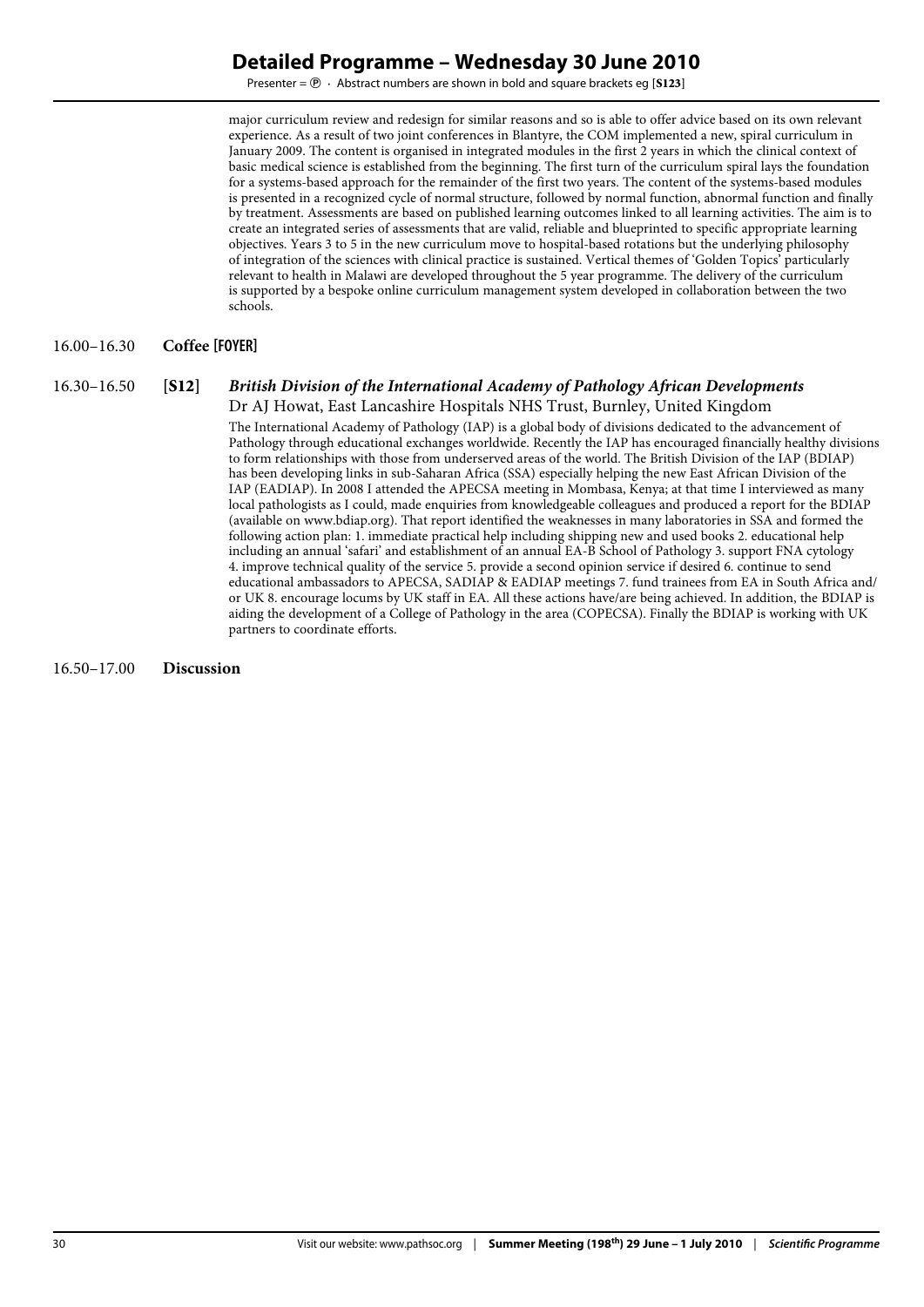Presenter =  $\circled{P}$  · Abstract numbers are shown in bold and square brackets eg [S123]

#### **07.30 Foyer Registration and Coffee**

#### **LECTURE THEATRE @**

**07.45–09.00 TRAINEES' BREAKFAST SESSION** *(Breakfast will be served)* Chair: Dr A Jubb, University of Oxford

[S13] *Ovarian Cancer Pathology*

Prof CS Herrington, University of St Andrews

Ovarian cancer pathology Recent evidence suggests that the traditional classification of primary epithelial tumours of the ovary requires some modification, with delineation of distinct categories, some of which cross-traditional morphological boundaries. High-grade serous and endometrioid tumours, and undifferentiated carcinomas, have a common association with p53 mutation and loss of BRCA1/2 function. Low-grade serous carcinomas are associated with serous borderline tumours and mutations in the BRAF/KRAS genes. Similarly, mucinous carcinomas are associated with borderline mucinous tumours and KRAS mutation. Low-grade endometrioid tumours are associated with ovarian endometriosis and mutation of the β-catenin and PTEN genes. There is also recent evidence that there are clinico-pathological differences between clear cell carcinomas that arise in association with endometriosis, and those that are associated with clear cell adenofibroma. There is evidence that high-grade serous carcinomas of the ovary can develop directly from ovarian surface epithelium or Mullerian inclusions. Careful morphological assessment of Fallopian tube specimens has led to an additional hypothesis, namely that these tumours, and other pelvic serous carcinomas, may also arise from the epithelium of the distal end of the Fallopian tube. Focal abnormalities of p53 expression have been identified in morphologically benign tubal epithelium (p53 signatures), and these abnormalities form a spectrum with tubal intraepithelial carcinomas (TICs). As many ovarian carcinomas present late, such small precursor lesions could be destroyed by tumour progression, or overlooked during histopathological assessment. This concept has significant implications for the mechanisms that underly the development of pelvic high-grade serous carcinomas and may help to identify novel approaches to the treatment of these tumours.

#### **COMPUTER ROOM–Ground Floor** *(for Virtual Slides)*  **ROOM 235–BETWEEN LECTURE THEATRES @ AND <sup>B</sup> (for Microscope Slides)**

## **09.00–17.30 Slide seminar CASE competition viewing:** *Head/Neck/Oral Pathology*

*(Note competition closes at 15.00)*

#### **LECTURE THEATRE**

**09.00–13.00 SYMPOSIUM:** *Viruses and Disease*

Chair: Prof CS Herrington, University of St Andrews

#### 09.00–09.40 [S14] *The Pathology of HIV Infection*

Prof SB Lucas, King's College London, School of Medicine

Over 30 years of study, the pathology of HIV infection has expanded as the epidemic has matured globally and anti-HIV treatment (cART) has become available. The pathogenesis, once considered to be simply the cytopathic destruction of CD4+ T-cells with ensuing disintegration of cell-mediated immunity (CMI), has become more complicated: HIV disease is now a chronic immune activation process with secondary endothelial cell damage and lympho-reticular system disorganisation. The early-described major HIV-associated pathologies (PCP, KS, tuberculosis, lymphoma etc) have not altered, but their frequencies have changed with cART, some in unpredicted ways. New entities are described, eg HHV8-associated multi-centric Castleman disease, and HIV-related haemophagocytic syndrome, which are causes of multi-organ failure and mortality in HIV. New encephalopathic syndromes are emerging in long-term treated patients, eg CD8+ T-cell enceph-alitis, and Alzheimer-like dementia. Hodgkin disease is emerging as more common and atypical than anticipated. HCV co-infection in the liver is a major morbidity in some HIV+ populations. LGV rectal infection is a major new IDB. cART (combination antiretroviral therapy) has dramatically prolonged survival, but introduces its own toxicities, particularly in the liver (steatosis & lactic acidosis; non-cirrhotic portal hypertension), kidney (tubular injury), and possibly the heart (accelerated atheroma). The rapid improvement in CMI immune status with cART often results in immune reconstitution inflammatory syndromes (IRIS), bringing out occult infections or inducing clinical relapses. As HIV cohorts on cART live longer and age, interactions of HIV and ageing will be more common: cardiovascular disease, COPD, non-AIDS defining cancers (eg lung, anus, liver). Controversies continue over the association of HIV with pathogen-negative enteropathy, myocarditis, pulmonary hypertenion, pre-eclampsia.

#### 09.40–10.20 [S15] *Human Papillomavirus Infection and Head and Neck Cancer*

#### Dr E-J Speel, Maastricht University Medical Centre

Each year, ~650,000 patients worldwide are diagnosed with head and neck cancer and ~350,000 die from this disease. Besides smoking and alcohol consumption, which are causative factors for ~80% of tumours, infection with high-risk human papillomavirus (HPV) is responsible for most of the remaining squamous cell carcinomas.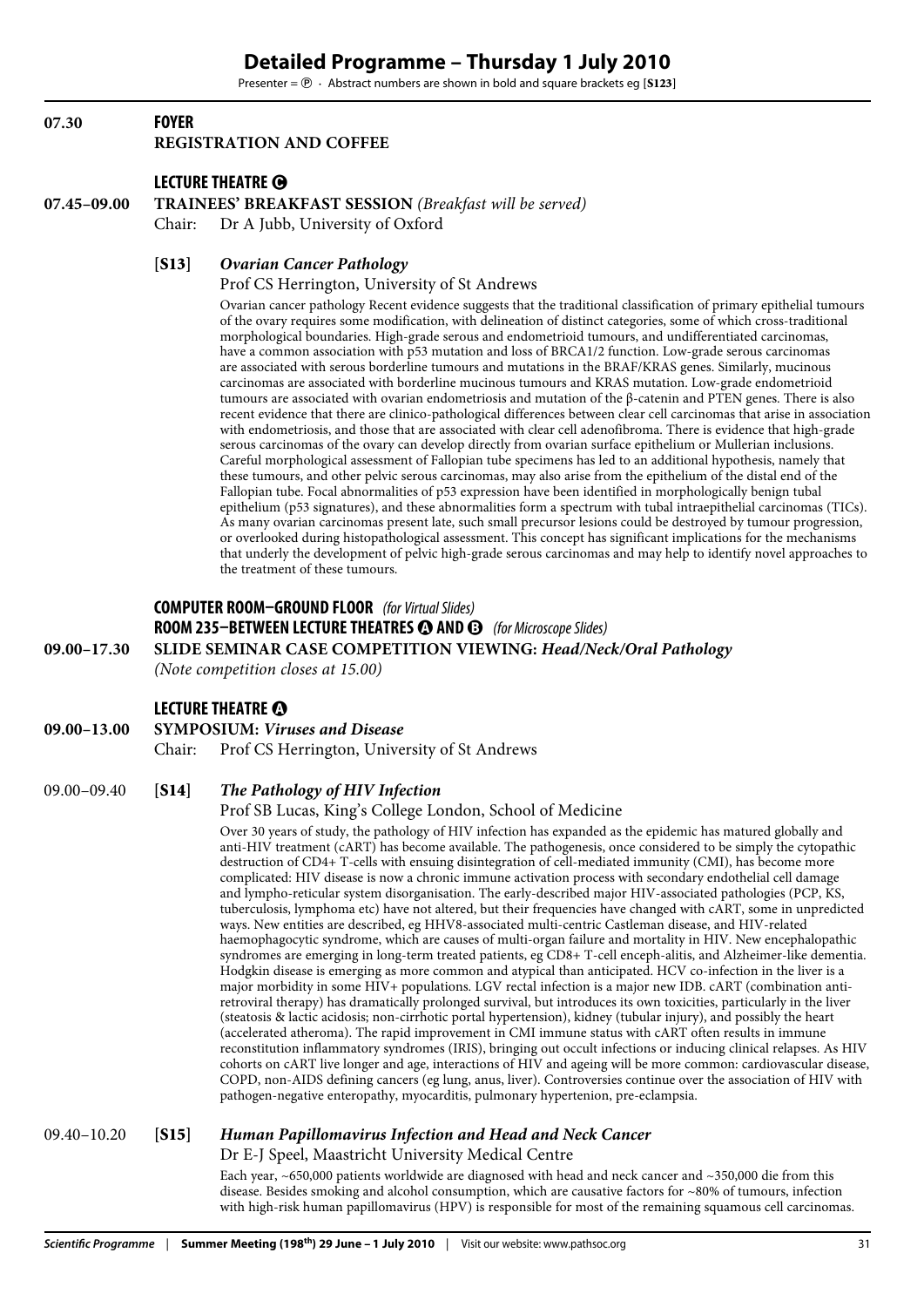Presenter =  $(P)$  · Abstract numbers are shown in bold and square brackets eg [S123]

This subset of tumours predominantly arises from lingual and palatine tonsils within the oropharynx (40-70% of cases), is mainly associated with HPV type 16, and its incidence is increasing in recent years. Patients with HPVpositive tumours tend to be slightly younger than those with HPV-negative tumours, show less alcohol and tobacco intake, present often with more advanced disease stages but seem to have a favourable survival. Furthermore, HPVpositive carcinomas show typical histopathological and molecular characteristics, including poor differentiation grade, basaloid appearance, integrated HPV DNA, wildtype p53, a genetically more stable genome, upregulation of p16INK4A, p14ARF, p21CIP1/WAF1, and downregulation of pRb, cyclin D1 and EGFR. Due to these features, HPV-associated head and neck tumours are considered to be a separate tumour entity. Because of the high correlation between p16INK4A overexpression and HPV presence, p16INK4A is a powerful surrogate marker for HPV-related head and neck cancer and is currently recommended together with HPV-specific (F)ISH or RT-PCR to diagnose a relevant infection and provide prognostic information. Recent studies present more and more evidence that the prognostic advantage for patients with HPV-related tumours is independent of the treatment strategy (surgery, radiotherapy or multimodal). Prospective trials will have to evaluate the most appropriate treatment for this tumour entity.

#### 10.20–11.00 [S16] *Viruses and Lymphoma*

#### Prof R Jarrett, University of Glasgow

Viruses are associated with a significant minority of human lymphomas. The herpesviruses EBV and HHV-8 and the retrovirus HTLV-I are directly involved in lymphoma pathogenesis, whereas HIV and Hepatitis C virus play indirect roles. Recent reports suggest that the retrovirus XMRV is circulating in the human population and infects lymphocytes but there is no evidence that this virus is detectable in lymphomas. EBV is associated with a range of B and T-cell malignancies, of which EBV-associated Hodgkin lymphoma (HL) is numerically the most important. Most healthy adults are infected by EBV and the virus establishes a reservoir in B-cells. Although EBV is an efficient transforming agent the virus is kept under control by cytotoxic T-cell (CTL) responses. EBVassociated B-NHLs occur where CTL responses are compromised, such as post-transplantation. In these tumours a group of EBV genes associated with growth transformation is generally expressed. More restricted patterns of EBV gene expression are seen in EBV-associated HL and Burkitt's lymphoma. The Hodgkin and Reed-Sternberg (HRS) cells in EBV-associated HL express the EBNA1, LMP-1 and LMP-2 antigens as well as the EBER RNAs and BART miRNAs. HRS cells are B-cells that lack B-cell receptors and LMP-1 and 2 appear to play a role in rescuing these cells from apoptosis, the usual fate of B-cell lacking B-cell receptors. LMP-2 also appears to play a role in the reprogramming of HRS cells. EBV-associated HL is strongly associated with HLA-A alleles and prior history of infectious mononucleosis suggesting that control of EBV infection is also a critical determinant of risk of this disease. In Burkitt's lymphoma, EBNA1 is the only viral antigen expressed by the tumour cells and the role of the virus is less clear. Modern molecular methods of virus discovery are being used to try and identify a virus in EBVnegative HL.

#### 11.00–11.30 **Coffee [Foyer]**

#### 11.30–12.10 [S17] *Viral Infections of the Liver*

#### Dr R Goldin, Imperial College London

Viral infections of the liver can be divided into those which primarily affect the liver and those which usually involve the liver as part of a systemic illness. The former, especially hepatitis B and C, are important causes of morbidity and mortality worldwide but especially in developing countries. Despite the introduction of increasingly effective therapies for both these viruses, cirrhosis and liver cell cancer remain major problems, even in developed countries. Hepatitis C is now the leading indication for liver transplantation in many of them. The severity of these infections is influenced by co-existing viral infections (especially HIV and, in the case of hepatitis B, delta virus) as well as other co-factors (especially increased alcohol intake and insulin-resistance). Liver biopsies are undertaken to assess the severity of the disease process (in terms of both grade and stage), to look for complications (such as large cell dysplasia), to exclude co-existing liver disease (especially iron overload and fatty change) and to assess disease progression. The importance of extra-hepatic manifestations of viral hepatitis (for example the effect of HCV on the brain) are increasingly being recognised. It should also be noted that, hepatitis E is increasingly being recognised as an important cause of an acute hepatitis in the UK. Viruses involving the liver as part of a systemic illness include cytomegalovirus and he Epstein-Barr virus). The former is more common in patients who are immunosuppressed for example in those who have had liver transplants). The liver disease associated with these viruses is usually mild

#### 12.10–12.50 [S18] *Viral Oncogenesis and Skin Cancers*

P Dr C Proby, University of Dundee Harwood,  $C^2$ ; Storey,  $A^3$ ; Leigh,  $I^1$ 

*1University of Dundee, United Kingdom; 2Barts and the London School of Medicine, United Kingdom; 3Weatherall Institute of Molecular Medicine, Oxford, United Kingdom*

Viruses have long been recognised to contribute to a wide spectrum of skin infections. This talk, however, will focus on their putative role in skin carcinogenesis. This is most apparent in immunosuppressed individuals, especially organ transplant recipients (OTR). At Barts & the London NHS Trust we have longitudinally followed a cohort of 900 OTR for over 16 years and documented the skin cancer burden in different ethnic groups. OTR show a 100-fold increased incidence of cutaneous squamous cell carcinoma (cSCC), a 100-fold increase in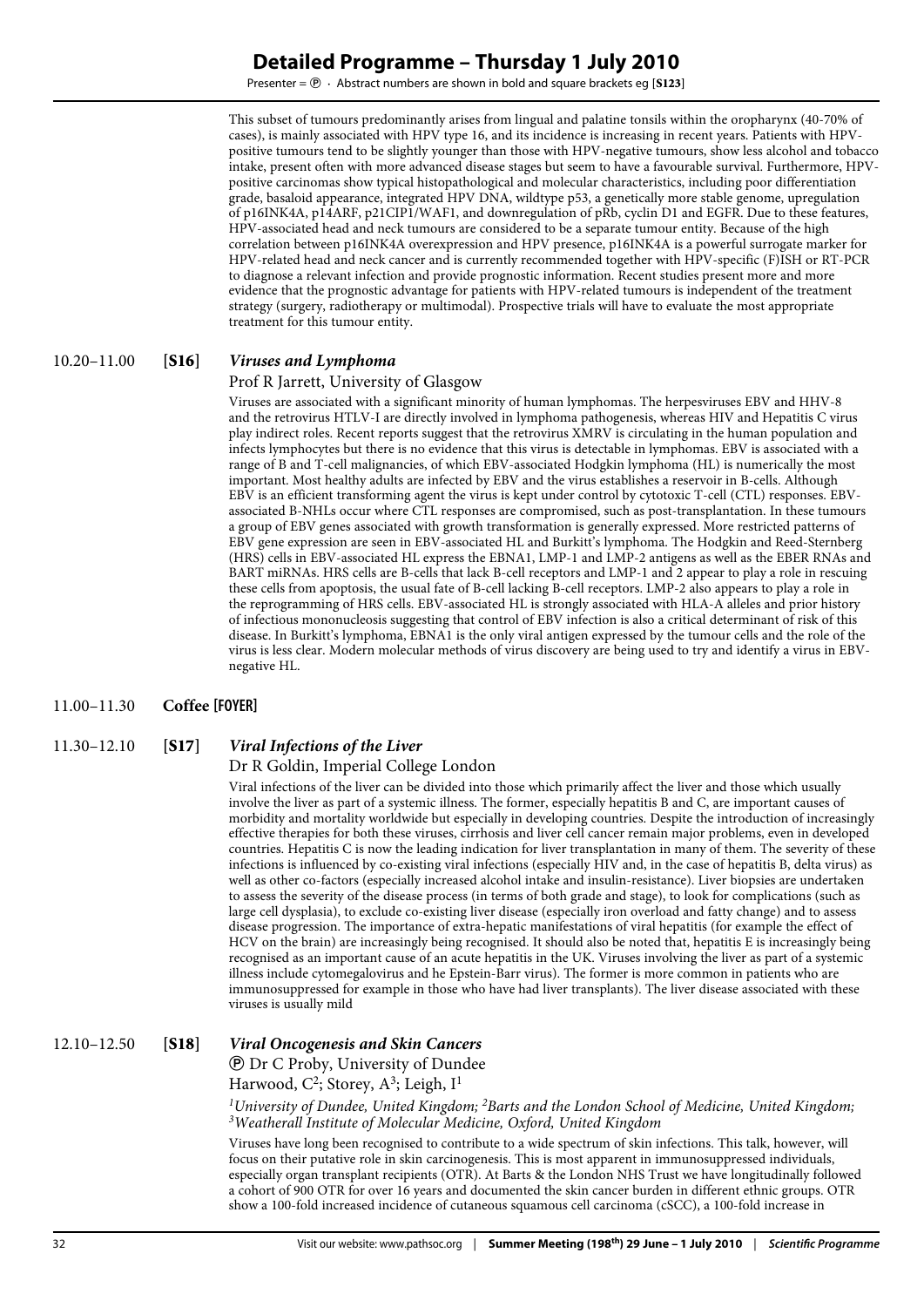Presenter =  $\circled{P}$  · Abstract numbers are shown in bold and square brackets eg [S123]

appendageal malignancies and a 400-fold increase in Kaposi sarcoma. Human papillomaviruses (HPV), particularly β-papillomaviruses (β-PV), are implicated in cSCC. There is a high prevalence of β-PV DNA in transplantassociated cSCC and studies using in situ hybridisation demonstrate active viral replication within tumours. HPV E6 proteins from diverse HPVs can inhibit UVR-induced apoptosis, providing a mechanism whereby β-PV may promote tumour development in cooperation with the mutagenic effects of UVR. However, these viruses are also ubiquitous in normal skin and hair follicles and, until a hierarchy of risk has been established for β-PV, it seems unlikely that a prophylactic vaccine will be developed. Kaposi sarcoma (KS) is associated with HHV8 infection and is common in OTR from endemic areas such as sub-Saharan Africa. Sixteen cases of KS were observed at our institute, none were HIV-positive. Nine (56%) were African, representing 20% of our African OTRs. KS often presents early with asymmetrical limb swelling. Visceral KS occurred in 4 (25%). Immunosuppression should be reduced or withdrawn and patients switched to m-TOR inhibitors, where appropriate. Three of our KS-OTR required chemotherapy and two were given radiotherapy. When managing transplant-associated KS, control is more feasible than cure.

#### **LECTURE THEATRE B**

**09.00–11.00 ORAL COMMUNICATIONS**

Chair: Prof FA Carey, Ninewells Hospital and Medical School, University of Dundee Prof M Pignatelli, University of Bristol **Categories: Cellular/Molecular; Gastrointestinal**

#### 09.00–09.15 [O35] *Quantitative Assessment of Tumour Cell Density Following Preoperative Therapy Compared to Surgery Alone in Rectal Cancer*

 $\Theta$  West, N<sup>1</sup>; Grabsch, H<sup>1</sup>; Treanor, D<sup>1</sup>; Sebag-Montefiore, D<sup>2</sup>; Thorpe, H<sup>3</sup>; Jayne, D<sup>2</sup>; Rutten,  $H^4$ ; Swellengrebel,  $H^5$ ; Nagtegaal, I<sup>6</sup>; Quirke, P<sup>1</sup>

*1Leeds Institute of Molecular Medicine, United Kingdom; 2Leeds Teaching Hospitals Trust, United Kingdom; 3University of Leeds, United Kingdom; 4Department of Surgery, Netherlands; 5Netherlands Cancer Institute, Netherlands; 6Department of Pathology, Netherlands*

Patients with rectal cancer may be offered preoperative therapy. Regimens differ and include short course radiotherapy (25Gy) or long course chemoradiotherapy (CRT). The response to therapy is usually assessed by the pathologist on the resection specimen using one of several subjective tumour regression grading systems with poor reproducibility. We report here an objective quantitative tumour cell density (TCD) analysis allowing direct comparison of different regimens.

The glass slides from four rectal cancer series were digitally scanned: surgery alone (controls), 25Gy with immediate surgery, 50Gy with capecitabine (50Gy+Cap), and 45Gy with capecitabine and oxaliplatin (45Gy+Cap/ Ox). Using a digital slide viewer, a 9mm2 area was selected in the region of greatest TCD and a systematic random sample of 300 points was superimposed using virtual graticule software. TCD was expressed as the percentage of points falling on tumour cells out of all the informative points.

The running mean TCD showed stabilisation after approximately 30 cases. There was a significant reduction in median TCD in all three groups when compared to the controls (see table). There was a significant difference in TCD between the 50Gy+Cap and the 45Gy+Cap/Ox groups (p=0.043).

Quantitative TCD analysis gives an objective measure of the response to preoperative therapy in rectal cancer. 25Gy significantly reduced the TCD after early resection. Long course CRT with 6 weeks delay leads to a significantly greater reduction. The addition of oxaliplatin appeared to further reduce the TCD when compared to capecitabine alone as radiosensitizer. This method may offer a reproducible quantifiable solution to identifying the effectiveness of different preoperative regimens.

| Regimen     | N  | Median TCD (%) | IOR $(%)$ | P value vs. control |
|-------------|----|----------------|-----------|---------------------|
| Controls    | 45 | 56             | $50 - 63$ |                     |
| 25Gv        | 45 | 36             | $14 - 46$ | < 0.0001            |
| 50Gy+Cap    | 45 | 14             | $2 - 22$  | < 0.0001            |
| 45Gy+Cap/Ox | 45 |                | 1 - 13    | < 0.0001            |

#### 09.15–09.30 [O36] *Lymph Node Staging According to TNM 7th ed. Improves Prognostic Stratification of Patients with Oesophageal Cancer*

 $\textcircled{P}$  Jose, P<sup>1</sup>; Mirza, A<sup>2</sup>; Pritchard, S<sup>2</sup>; Hayden, J<sup>3</sup>; Grabsch, H<sup>1</sup>

*1Pathology&Tumour Biology, Leeds Institute of Molecular Medicine, United Kingdom; 2Dept of Histopathology, University Hospital of South Manchester, United Kingdom; 3Dept of Upper Gastrointestinal & Minimally Invasive Surgery, Leeds Teaching Hospitals NHS Trust, United Kingdom*

TNM classification is the gold standard for predicting patient prognosis after surgery. TNM7 has been recently published, stratifying oesophageal cancer patients on the basis of the number of involved lymph nodes and introducing two separate categories for early oesophageal cancer (pT1a and pT1b). We examined whether TNM7 allows better prognosis prediction in a series of neoadjuvantly treated oesophageal cancer patients from two different hospitals.

Clinicopathological data from 255 patients who had surgery after neoadjuvant chemotherapy were analysed retrospectively. Median age was 62 ys (range: 35 to 80ys), 74% were male, 78% were adenocarcinomas. Median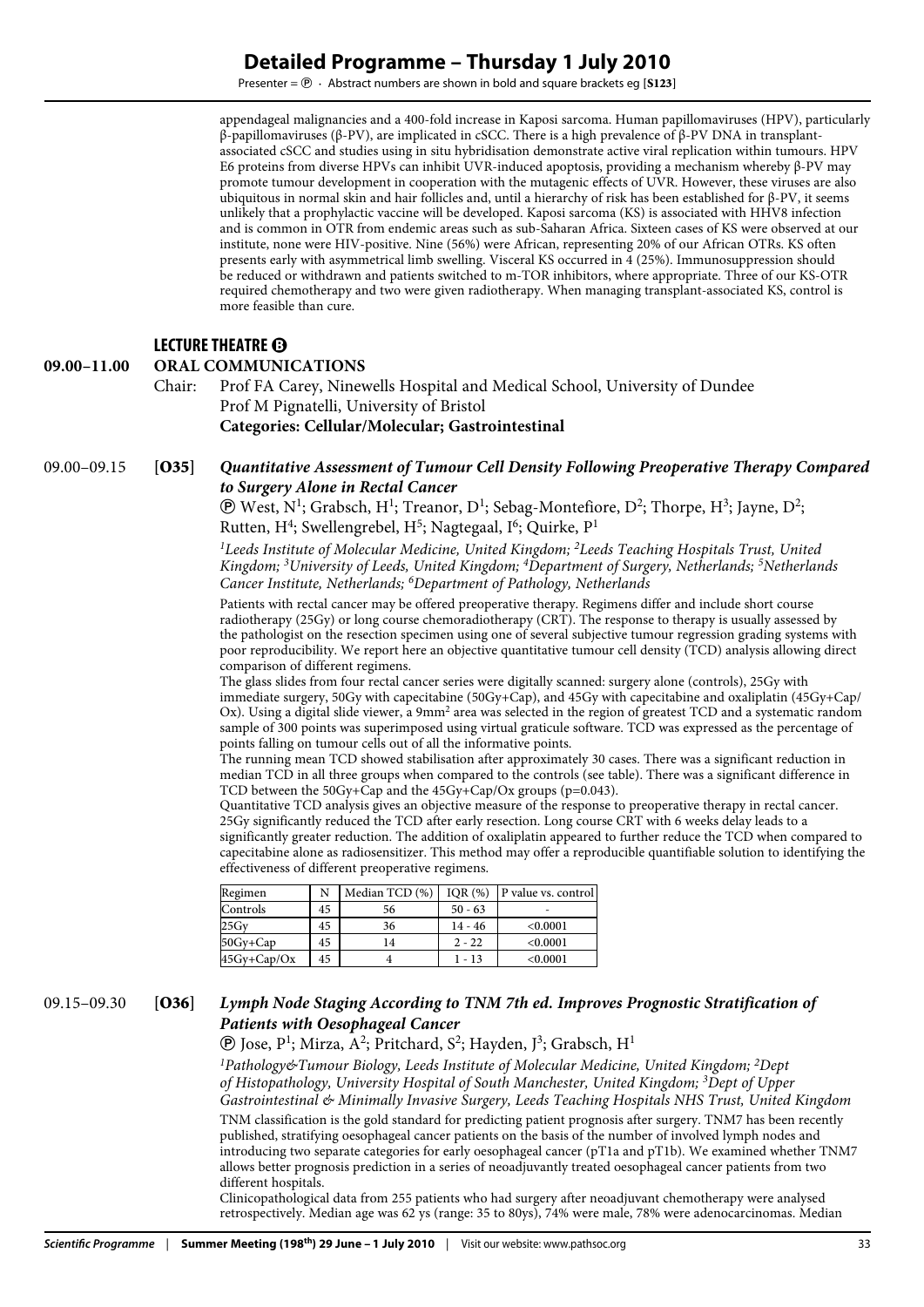Presenter =  $(P)$  · Abstract numbers are shown in bold and square brackets eg [S123]

lymph node harvest was 30 nodes (range: 3 to 104); median follow up time was 1.5 ys (range: 0.08 to 9 years). Prognostic value of staging according to TNM6 and TNM7 was compared.

TNM6 ypT and ypN were both independently related to patients survival (p=0.03 and p<0.001, respectively). TNM7 ypN was associated with patient prognosis (p<0.001) identifying three prognostically different subgroups (node negative vs. 1 to 6 positive nodes vs. more than 6 positive nodes). TNM7 ypT was not related to patient survival ( $p=0.053$ ) and no prognostic difference was seen between intramucosal ( $pT1a$ ) and submucosal ( $pT1b$ ) cancer.

Whilst the TNM7 ypN stage after chemotherapy provides new distinct prognostic subgroups, it remains to be shown whether the introduction of these new prognostic subgroups will lead to changes in patient management in the future. The TNM7 subclassification of early cancers failed to produce prognostically different subgroups in our series which could be related to the relatively small number of patients in the ypT1 category. However, TNM classification categories are based on data from surgery alone treated patients. Patient's prognosis with pT1 stage after neadjuvant chemotherapy may be different from that of pT1 after surgery alone.

#### 09.30–09.45 [O37] *Field Cancerization in Crohn's Disease*

 $\textcircled{P}$  Graham, T<sup>1</sup>; Galandiuk, S<sup>2</sup>; McDonald, S<sup>3</sup>; Leedham, S<sup>4</sup>; Wright, N<sup>3</sup>

*1Cancer Research UK, London, United Kingdom; 2University of Louisville, United States; 3Barts and the London School of Medicine and Dentistry, United Kingdom; 4Oxford University, United Kingdom* Purpose To determine the mechanism of tumorigenesis in Crohn's disease (CD) associated cancers. In Ulcerative Colitis, inflammation and tissue repair by crypt fission produces a field of clonally expanded, genetically abnormal crypts that predispose towards multifocal neoplasia development – field cancerization. We completed a clonal ordering study in a Crohn's colitis patient to investigate whether CD-associated cancers can follow a similar pattern. Methods Biopsies and resection material from throughout the colon and terminal ileum were collected from a single Crohn's pan-colitis patient over 8 years (1996-2004), during which two cancers and multiple dysplastic lesions developed. 214 crypts were microdissected and their mutation burden (PTEN, p53, APC, K-ras, CTNNB1 point mutations and LOH at 3p(FHIT), 9p(p16), 5q(APC), 17p(p53),18q(SMAD4)) was assessed. Phylogenetic trees were constructed for each neoplastic lesion. Results Non-dysplastic mucosa from the rectum and sigmoid pre-2000 contained no detected mutations. A rectal cancer removed in 2000 contained a p53 c.713G>A mutation only in a subclone. In 2001, phenotypically non-dysplastic crypts from the rectum and dysplastic crypts in the sigmoid had a different p53 c.742C>T mutation. By 2004, the same p53 c.742C>T mutation was detected in rectum, sigmoid, transverse, descending colon and terminal ileum, indicating it had crossed the ileal-caecal valve, demonstrating widespread expansion of the p53 mutant clone. Multi-focal neoplasia arose within this mutant field: dysplastic lesions in the ascending colon and terminal ileum, and a rectal cancer, all had p53 c.742C>T as their apparent initiating mutation. Conclusions Marked field cancerization underlies tumorigenesis in this Crohn's patient. In four years a clone expanded from the rectum, along the entire colon into the small bowel. Nondysplastic crypts can carry a biologically significant mutation burd

#### 09.45–10.00 [O38] *Mismatch Repair Status in Stage II Colorectal Cancer : Substantially Reduced Recurrence Rate In MMR Deficient Tumours Supports Routine Testing*

 $\textcircled{P}$  Hutchins, G<sup>1</sup>; Southward, K<sup>1</sup>; Handley, K<sup>2</sup>; Gray, R<sup>2</sup>; Magill, L<sup>2</sup>; Beaumont, C<sup>1</sup>; Stahlschmidt, J<sup>3</sup>; Richman, S<sup>1</sup>; Seymour, M<sup>3</sup>; Kerr, D<sup>4</sup>; Quirke, P<sup>1</sup>

*1Leeds Institute of Molecular Medicine, United Kingdom; 2Birmingham Clinical Trials Unit, University of Birmingham, United Kingdom; 3Leeds Teaching Hospitals NHS Trust, United Kingdom; 4Sidra Medical and Research Centre, Doha, Qatar*

Adjuvant therapy in stage II colorectal cancer (CRC) is limited to patients with high recurrence risk. Currently, no consistent method exists to identify them. CRCs displaying defective DNA mismatch repair (dMMR) are reported in multiple small studies to be of low recurrence risk. Despite this, MMR testing is not routine. Validation of the prognostic utility of MMR status in larger studies is needed to define clinical utility. Additionally, assessment of the predictive capacity of MMR status in large randomised studies is required in view of reported attenuated clinical outcomes in dMMR patients treated with adjuvant chemotherapy. Here we report the prognostic and predictive properties of DNA MMR status using material from QUASAR-1, a large randomised controlled trial that demonstrated chemotherapeutic benefit from 5-fluoruracil (5-FU) in stage II colorectal cancer.

1915 cases (91% stage II colorectal cancer) were analysed for defective mismatch repair status by immunohistochemistry using antibodies against MLH1 and MSH2. Patient outcomes by MMR status were

analysed by logrank methods using time to recurrence as the primary endpoint. The large majority of dMMR tumours were in proximal colon. Recurrence risk was halved in tumours displaying mismatch repair defects in both all patients (Risk ratio (RR)= 0.53, 95%CI = 0.40 to 0.70: p<0.0001) and right-sided stage II tumours only (RR = 0.44, 95%CI = 0.29 to 0.67; p<0.0001). Attenuation of recurrence risk in right-sided dMMR stage II tumours was equivalent in the presence and absence of chemotherapy.

Routine testing of MMR status is justified in sporadic stage II colorectal cancer to allow identification of low recurrence risk. There was no evidence to support the hypothesis that chemotherapy treated dMMR patients have poor outcome.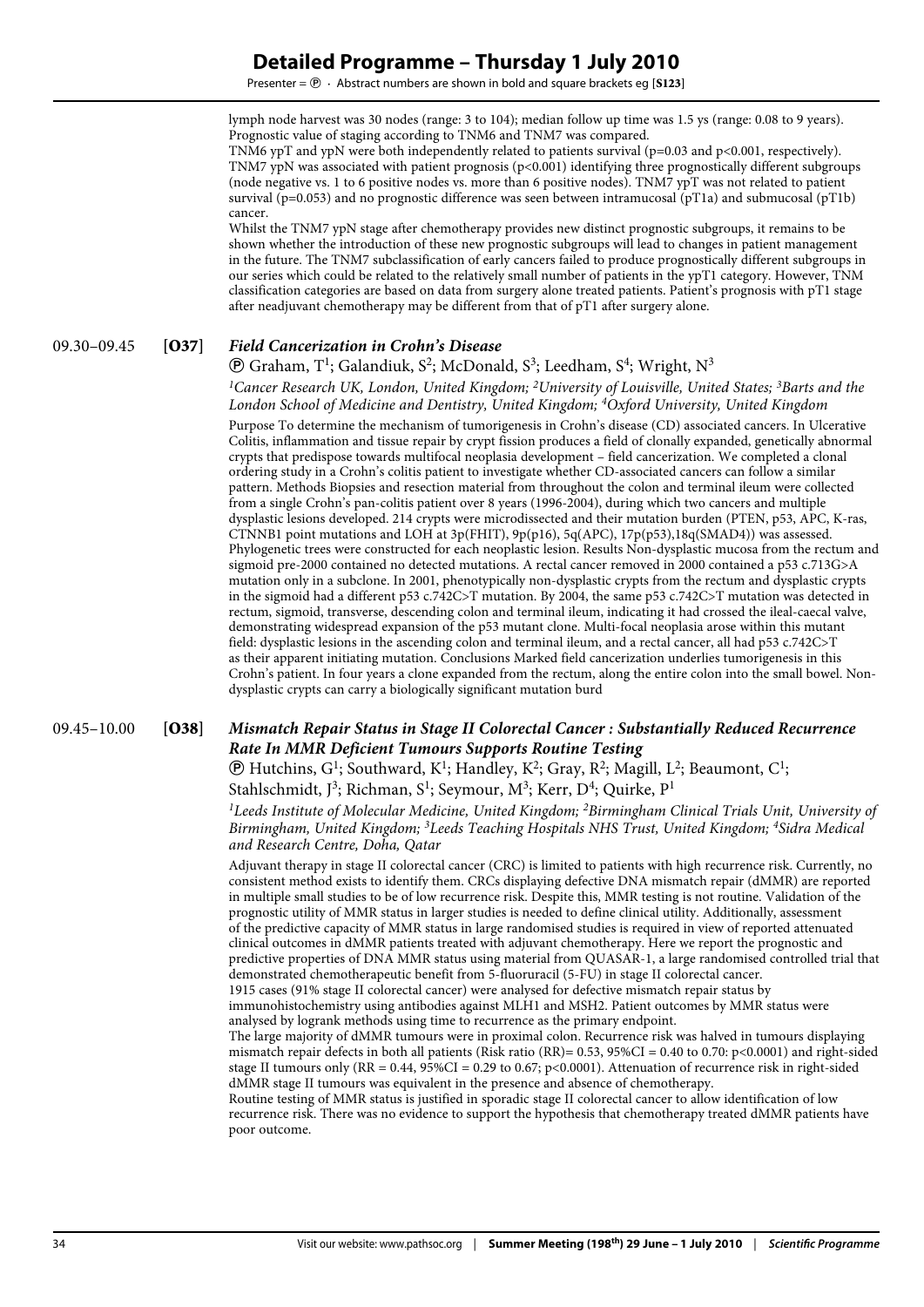Presenter =  $\circled{P}$  · Abstract numbers are shown in bold and square brackets eg [S123]

#### 10.00–10.15 [O39] *Improving the Quality of Colon Cancer Surgery Through a Multidisciplinary Education Programme: Early Results*

West,  $N^1$ ;  $\Theta$  Sutton,  $K^1$ ; Ingeholm,  $P^2$ ; Hohenberger,  $W^3$ ; Quirke,  $P^1$ 

*1Leeds Institute of Molecular Medicine, United Kingdom; 2Hillerød Hospital, Copenhagen, Denmark; 3University Hospital of Erlangen, Germany*

The importance of the plane of rectal cancer surgery is well established, however, the evidence for a similar effect in colon cancer is limited. We have previously reported better outcomes with mesocolic plane surgery and shown that complete mesocolic excision with central vascular ligation (CME & CVL) produces an oncologically superior specimen.

We received specimen photographs and clinicopathological data from a series of 280 primary resections for colon cancer; 99 from surgeons trained in CME & CVL and 181 from surgeons prior to training. The plane of dissection was graded using a method described previously. Tissue morphometry was performed using ImageScope v10 (Aperio, CA).

CME & CVL surgeons were more likely to operate in the mesocolic plane (74% vs. 37%, p<0.0001) and remove more lymph nodes per specimen (median 27 vs. 19, p<0.0001). 123 fresh and 145 fixed specimen photographs were suitable for morphometry. CME & CVL surgeons removed more tissue longitudinally in both the fresh (median 316 vs. 266mm, p<0.0001) and fixed (271 vs. 208mm, p<0.0001) specimens, and centrally between the tumour and the high vascular tie in both fresh (104 vs. 89mm, p=0.033) and fixed (82 vs. 65 mm, p=0.001).

We have shown that surgeons trained in CME & CVL are more likely to operate in the mesocolic plane, remove more tissue centrally and longitudinally, and achieve greater lymph node yields. This provides further evidence for the oncological superiority of CME & CVL and demonstrates that surgical education can directly influence the quality of the specimen produced.

#### 10.15–10.30 [O40] *Pulse Chase Experiments Using IUdR Identifies Barrett's Label-Retaining Stem Cells.*

 $\mathcal{P}$  Nicholson,  $A^1$ ; Harrison, L<sup>2</sup>; Barr, H<sup>3</sup>; Graham, T<sup>4</sup>; McDonald, S<sup>1</sup>; Wright, N<sup>1</sup>; Harrison, R<sup>5</sup>; Jankowski, J<sup>1</sup>

*1Barts and the London, United Kingdom; 2Digestive Diseases, Leicester, United Kingdom; 3Gloucester Royal, United Kingdom; 4Cancer Research UK, London, United Kingdom; 5Leicester Royal Infirmary, United Kingdom*

*Background.* A gastro-intestinal epithelial cell will be shed from the epithelial surface into the lumen and be replaced from below by the progeny of a stem cell (SC). SC's are thought to be the target for mutations that may lead to the aberrant epithelial biology seen Barrett's Metaplasia (BM). To date the location of putative Barrett's metaplastic stem cell (BMSC) within the epithelium of BM, is unknown. *Methods.* We used iododeoxyuridine (IUdR), which is incorporated into the DNA of replicating cells and when retained for prolonged periods acts as a marker to identify the label retaining cells (LRC). This method has been used previously to identify stem cells in other tissues. Four patients with BM undergoing planned oesophagectomy were infused with IudR at intervals prior to their surgery (7-67 days). After resection, tissue samples of normal oesophagus, BM, normal stomach and tumour were extracted for immunocytochemistry and FACS. Finally we made a model of the division rate of cells. *Results.* LRCs were seen in the basal layer of the squamous epithelium at all pulse chase times. LRCs were seen at the neck/foveolar regions of the gastric tissue at 11 days conforming to the suggested gastric SC zone. LRC's were seen at the base of the Barrett's gland up to 67 days. Furthermore a model of the cell turn-over in the base of Barrett's glands show cells cycle every day. Preliminary results using putative GI SC markers in Barrett's show *in situ* LGR5 expression to be at the base of the Barrett's gland in these patients. *Conclusion.* This is the first report of LRC's in the human oesophagus, our findings correlate with the hypothesised location of SCs in squamous and gastric mucosa. LRCs were located in the base of the BM gland implying that this is the location of BMSCs. Analysis and characterisation of the BMSCs and their niche are underway, involving the use of other GI SC markers and their co-localisation with IuDR.

#### 10.30–10.45 [O41] *CD24 Enhances Cell Migration and Invasion in Colorectal Cancer Through Akt Pathway Activation*

#### P Ahmed, M; Kindle, K; Jackson, D; Aleskandarany, M; Ilyas, M

*Division of Pathology, Queen's Medical Centre, University of Nottingham, United Kingdom*

CD24 has been found to be over-expressed in several types of solid tumours and has usually been linked to poor prognosis and diverse biological effects. However, the cellular mechanisms of CD24-mediated effects are still unclear. We studied the function of CD24 in colorectal cancer (CRC) cell lines to scrutinize its cellular effects and possible downstream signalling pathways.

Methods: The expression of CD24 was assessed by q-RT-PCR and western blotting. CD24 was functionally evaluated by forced expression in HCT116 using CD24 expression plasmid and knockdown, by RNA interference, in HT29 CRC cell lines. Cellular migratory and invasive characters were assessed using trans-well migration, matrigel invasion and wounding assay. The effects on colony formation were assessed in soft agar. Human phospho-kinase antibody array involving 46 kinases (R&D systems) was used to investigate the potential signalling pathways of CD24-mediated effects in GP2D cell line.

Results: Forced expression of CD24 resulted in increased colony formation(p<0.01) compared to control, and increased migratory and invasive capacities, that were decreased after CD24 knockdown(p<0.01). Knockdown of CD24 was associated with marked reduction of pAkt(S473) activation of by 62.1 % compared to control, along with its upstream activator pFAK(Y397) by 47%. Downstream to Akt, there were reduction in P27(T198) by 93.6 %,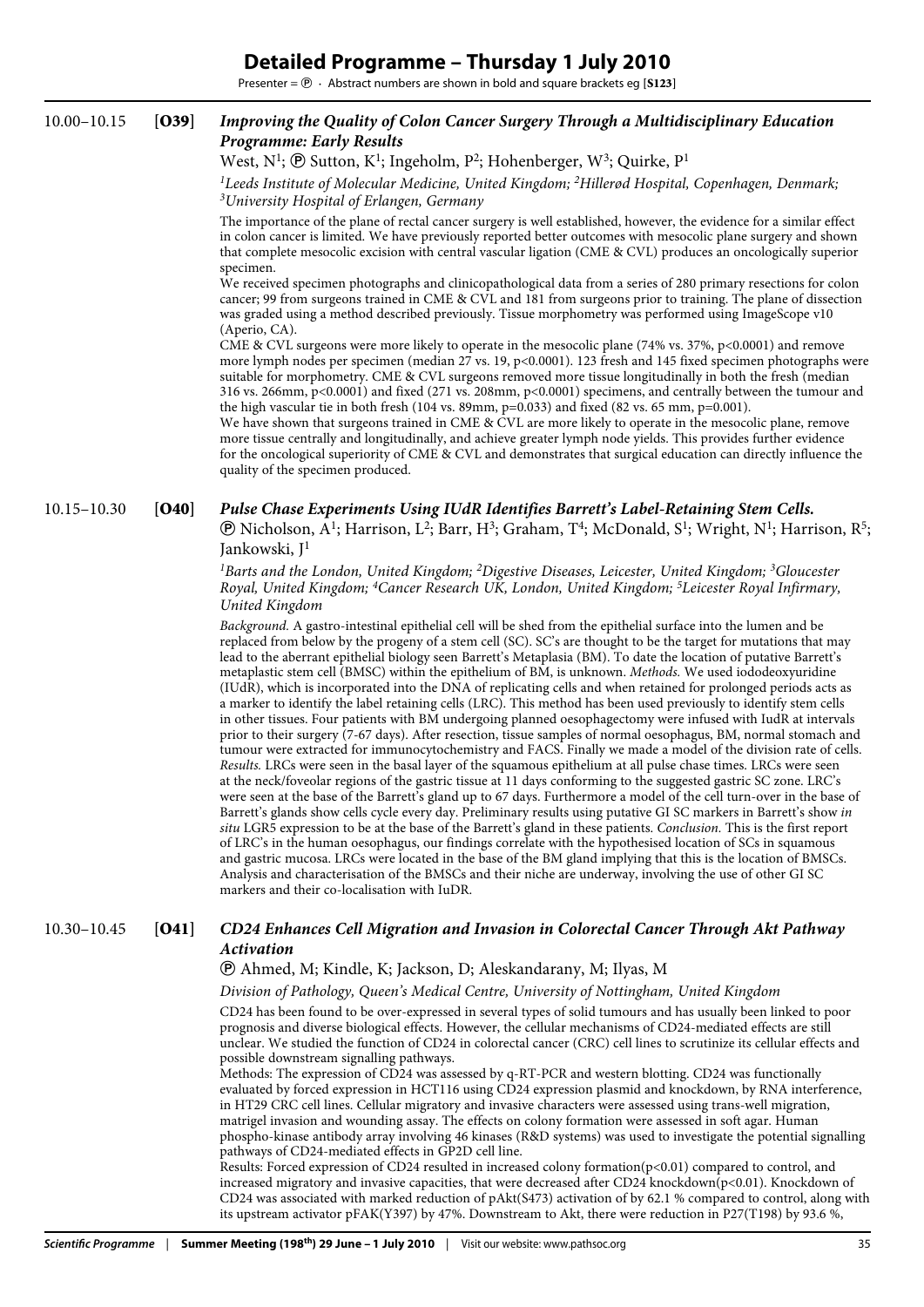Presenter =  $(P)$  · Abstract numbers are shown in bold and square brackets eg [S123]

peNOS(S1177) by 71.9 % and CREB(S133) by 49 %.

Conclusions: Expression of CD24 increased the migratory and invasive capacities of CRC cell lines and enhanced colony formation in soft agar; features associated with high metastatic potential and increased cellular tumorigenicity. We were able to show that CD24-induced effects are at least in part through Akt signalling pathway. Our findings would give an insight that targeting CD24 early in CRC patients would deactivate Akt signalling, hence abolishing its adverse biologic effects.

#### 10.45–11.00 [O42] *Frequency of KRAS Mutations Differs Significantly Between Colorectal Cancer Originating from Nigeria and UK*

P Richman, S1; Chambers, P1; Sanni, L2; Hemmings, G1; Rotimi, O2; Abdulkareem, F3; Grabsch,  $H^1$ ; Quirke,  $P^1$ 

*1Leeds Institute of Molecular Medicine, United Kingdom; 2Histopathology, St James University Hospital, Leeds, United Kingdom; 3Morbid Anatomy Dept, Lagos, Nigeria*

Background: Activating mutations in KRAS codons 12, 13 or 61 occur in up to 50% of colorectal cancers resulting in EGFR-independent cell signalling through the MAPK pathway. BRAF, located downstream of KRAS, can be activated by a mutation in codon 600. In a previously published study on patients in the MRC FOCUS trial, mutation in either KRAS or BRAF was associated with poor prognosis. Aim: To compare frequency and type of KRAS and BRAF mutation between Nigerian colorectal cancer (CRC) and CRC from the MRC FOCUS trial. Methods: DNA was extracted from 200 formalin-fixed, paraffin embedded Nigerian CRC and KRAS codons 12, 13 and 61 and BRAF codon 600 were assessed by pyrosequencing. Mutation rates and the spectra were determined. Results: Pyrosequencing was successful in 112 Nigerian samples for all KRAS and BRAF codons. Mutations in KRAS codons 12 and 13 were detected in 23/112 (21%) of samples. All KRAS codon 61 all samples showed a WT genotype. 5% of samples carried a mutation in BRAF codon 600. Mutation frequency of KRAS but not BRAF differs between the Nigerian and the FOCUS trial (p<0.0001). Interestingly, although KRAS mutation frequency was lower in the Nigerian CRC, the mutation spectra were very similar. Conclusion: The Nigerian and FOCUS trial population differ significantly in KRAS mutation frequencies, but have similar mutation spectra. Nigerian patients may have a greater benefit from anti-EGFr antibody therapy than Caucasian populations.

**11.00–11.30 Coffee [Foyer]**

#### **LECTURE THEATRE <b>B**

#### **11.30–13.00 ORAL COMMUNICATIONS**

#### Chair: Dr MJ Arends, University of Cambridge, Addenbrooke's Hospital Dr RFT McMahon, University of Manchester **Categories: Education and Audit; Gastrointestinal**

#### 11.30–11.45 [O43] *Audit of Oral Mucosal Biopsies: Size and Orientation at Cut-up Influencing Ease of*

#### *Diagnosis*

P Mukherjee, A; Kendall, C

#### *Department of Histopathology, University Hospitals of Leicester, United Kingdom*

*Purpose of the study:* The size and orientation of oral mucosal biopsies are crucial factors influencing diagnosis. Local guidelines state that, for sites permitting sufficient depth (eg. tongue, buccal mucosa), an adequate biopsy would be 4mm deep, halved longitudinally at cut-up and embedded on cut surface. In contrast, for sites that yield shallow biopsies (eg. gingiva), the average depth would be 2mm and the whole specimen should be embedded on edge. This audit aimed to determine whether local guidelines were being followed and influences on diagnosis, if any.

*Methods:* 101 oral mucosal biopsies processed during a year were selected through SNOMED search. The size of the biopsy, presence of crush artefact and orientation at cut-up were assessed by review of slides by two independent pathologists. The influence of surgical parameters and pathological cut-up on diagnosis were assessed qualitatively. *Summary of results:* deviations from guidelines occurred at surgical biopsy stage for 49% Benign (B) and 40% Malignant (M) cases and at pathology cut-up stage for 26% (B) and 16% (M) Cases. The deviations at surgical biopsy included crush artefact, inappropriate size and number. Deviations at cut-up included inappropriate orientation and sub-optimal halving. In 6 cases, the compromise at surgery prompted deviation at pathology cutup. The ease of diagnosis was compromised in only 20.8% Cases, including 2 malignant ones. However, a re-biopsy was not necessary in any case.

*Conclusions:* We conclude that strict adherence to guidelines and effective dialogue between surgeons and pathologists will prove beneficial for ease of diagnosis.

#### 11.45–12.00 [O44] *Analysis of the Clonality of Barrett's Oesophagus Glands Reveals They are Clonal Units and Establishes a Common Stem Cell for Glandular and Squamous Epithelium.*

 $\textcircled{P}$  Nicholson, A<sup>1</sup>; Graham, T<sup>2</sup>; Simpson, A<sup>1</sup>; Humphries, A<sup>2</sup>; Wright, N<sup>1</sup>; McDonald, S<sup>1</sup>; Jankowski, J<sup>1</sup>

*1Barts and the London, United Kingdom; 2Cancer Research UK, London, United Kingdom*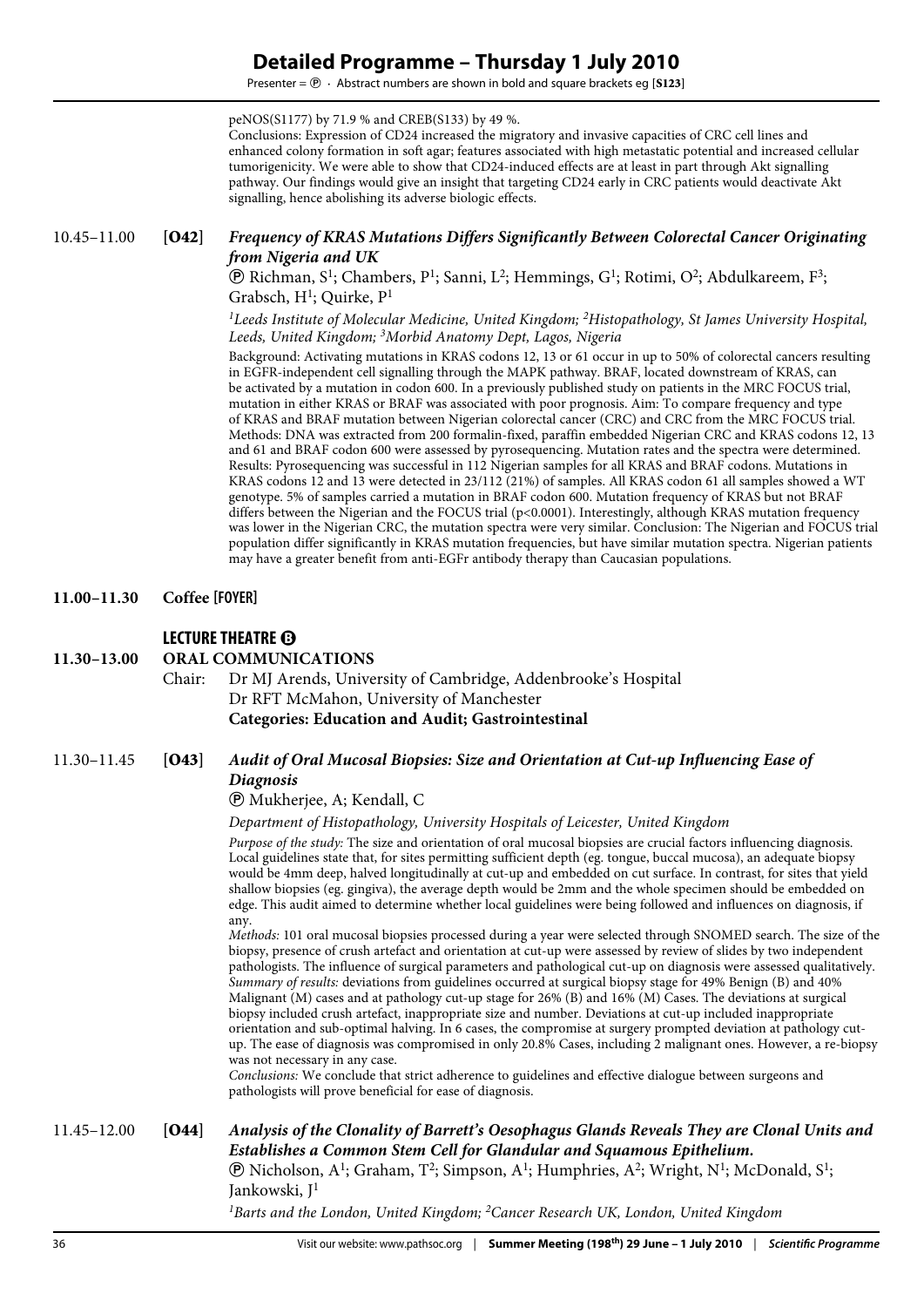Presenter =  $\circled{P}$  · Abstract numbers are shown in bold and square brackets eg [S123]

*Introduction*. Barrett's oesophagus (BO) describes the change from the squamous epithelium of the oesophagus to an intestinal columnar phenotype. Little is known about the origin and stem cell architecture of BO glands, or about the mechanism of gland spread. We have used non-pathogenic mitochondrial DNA (mtDNA) mutations as a marker of clonal expansion to investigate this within BO.

*Methods.* We used histochemistry to detect cytochrome-c-oxidase (CCO)-deficient glands, a mitochondriallyencoded enzyme, likely to have mtDNA mutations. Laser capture microdissection was used to isolate cells. Proteinase K digestion was used to extract DNA. Mutations were identified by nested PCR and sequencing of the entire mtDNA genome. Immunohistochemistry was used to show differentiated cell lineages and mitochondrial activity.

*Results.* CCO-deficient glands were seen in metaplastic sections. Deficient glands were shown to have normal mt activity and contain fully differentiated cells lineages. All cells within a gland contained the same mutation, indicating that glands are clonal units. Patches of adjacent CCO-deficient glands, consisting of between 2-7 glands, containing a common mutation were seen. This suggests that BO glands spread by fission. In one case, cells from squamous tissue shared the same mtDNA mutation as cells from underlying glandular epithelium, suggesting the two tissue compartments are derived from a common progenitor cell.

*Conclusions.* We have shown that Barrett's glands are clonal units. Where a single stem cell with a mtDNA muation has taken over the entire stem cell population of a metaplastic gland (niche succession) resulting in monoclonal conversion to a wholly deficient gland. Patches of adjacent glands share the same mtDNA mutation, indicating that BO glands spread by fission. Finally we have shown that both glandular tissue and squamous epithelium can be derived from a common progenitor cell.

#### 12.00–12.15 [O45] *Analysis of Cross-Sections of Oesophagectomy Specimens is Essential to Assess Variation in Surgery*

 $\Theta$  Jose, P<sup>1</sup>; Hayden, J<sup>2</sup>; Dexter, S<sup>2</sup>; Sarela, A<sup>2</sup>; Sue-Ling, H<sup>2</sup>; Grabsch, H<sup>1</sup>

*1Pathology & Tumour Biology, Leeds Institute of Molecular Medicine, United Kingdom; 2Dept of Upper Gastrointestinal & Minimally Invasive Surgery, Leeds Teaching Hospitals NHS Trust, United Kingdom*

There is currently no consensus regarding extent of resection for oesophageal cancer. In our specialist cancer centre, all surgeons perform a "radical oesophagogastrectomy with 2-field lymphadenectomy". The aim of our pilot study was to establish (i) the feasibility of morphometric measurements in macroscopic resection specimens, (ii) whether there is a relationship between the extent of resection, post-operative morbidity and patient survival. 138 oesophageal resection specimens performed by three surgeons from one specialist cancer centre were investigated. The area of perioesophageal tissue and length of exposed or disrupted muscularis propria at the circumferential resection margin were measured on macroscopic pictures after cross-sectioning the specimen. Intraobserver variation was assessed. Relationship of morphometric measurements, surgeons and clinicopathological data including survival was analysed.

Reproducibility of measurements was confirmed. The area of resected perioesophageal tissue varied between specimens (median:  $495 \text{ mm}^2$ , range:  $87-1340 \text{ mm}^2$ ) and surgeons (p<0.001) and was related to lymph node yield (median: 32 nodes, range 4-104 nodes, p<0.001). There was neither a significant relationship between the area of perioesophageal tissue and post-operative morbidity nor with survival.

Our pilot study demonstrated objectively that the extent of perioesophageal resection varied between surgeons for the same procedure. Extended perioesophageal resection improved lymph node staging without compromising post-operative morbidity. Further work in a larger series is warranted to validate our results and to establish whether there is a survival benefit from a more 'extended' resection. This important work will only be possible if cross-sectioning and photographing of oesophagectomy specimens is widely practised in pathology departments.

12.15–12.30 [O46] *CEACAM6, A Novel Biomarker in Gastric Cancer.*

P Sivakumar, S; Pollock, S; Speirs, V; Grabsch, H

*Pathology & Tumour Biology, Leeds Institute of Molecular Medicine, United Kingdom*

CEACAM6 is a cell surface protein that functions as adhesion molecule and can induce resistance to apoptosis. CEACAM6 overexpression has been related to poor prognosis in breast, colorectal and pancreatic cancer. There are currently no data available at all regarding frequency of CEACAM6 protein expression and relationship to clinicopathological data and patient survival in gastric cancer (GC).

CEACAM6 expression was assessed in 481 GC using tissue microarrays and immunohistochemistry. The percentage of positive tumour cells/case was established. Prominent intratumoural heterogeneity was noted, often with one core being completely negative whereas the second core from the same case showed 100% positive tumour cells. In view of the aim to identify a new biomarker, we decided to use the highest value/case for further analyses and did not average scores from all cores/case. A modified ROC curve approach identified a cut off of 50% positive tumour cells as most sensitive and specific to predict relationship with survival.

CEACAM6 staining was found to be cytosolic with some membranous accentuation. Median percentage of CEACAM6 positive cells: 90 (range: 0 to 100). 20% GC were CEACAM6 negative and in 48% GC all tumour cells were positive. High CEACAM6 expression was more common in diffuse type GC ( $p=0.039$ ), high pT stage (p=0.020) and related to poor patient survival (p=0.033, univariate analysis).

This is the first study to report the frequency of CEACAM6 expression in GC. 80% of GC were CEACAM6 positive, a frequency similar to that reported in pancreatic cancer. Beyond its prognostic value and relationship to tumour morphology, CEACAM6 could thus be a promising new therapeutic target in GC and preclinical assessment of already existing therapeutic anti-CEACAM6 antibodies in GC models should be considered.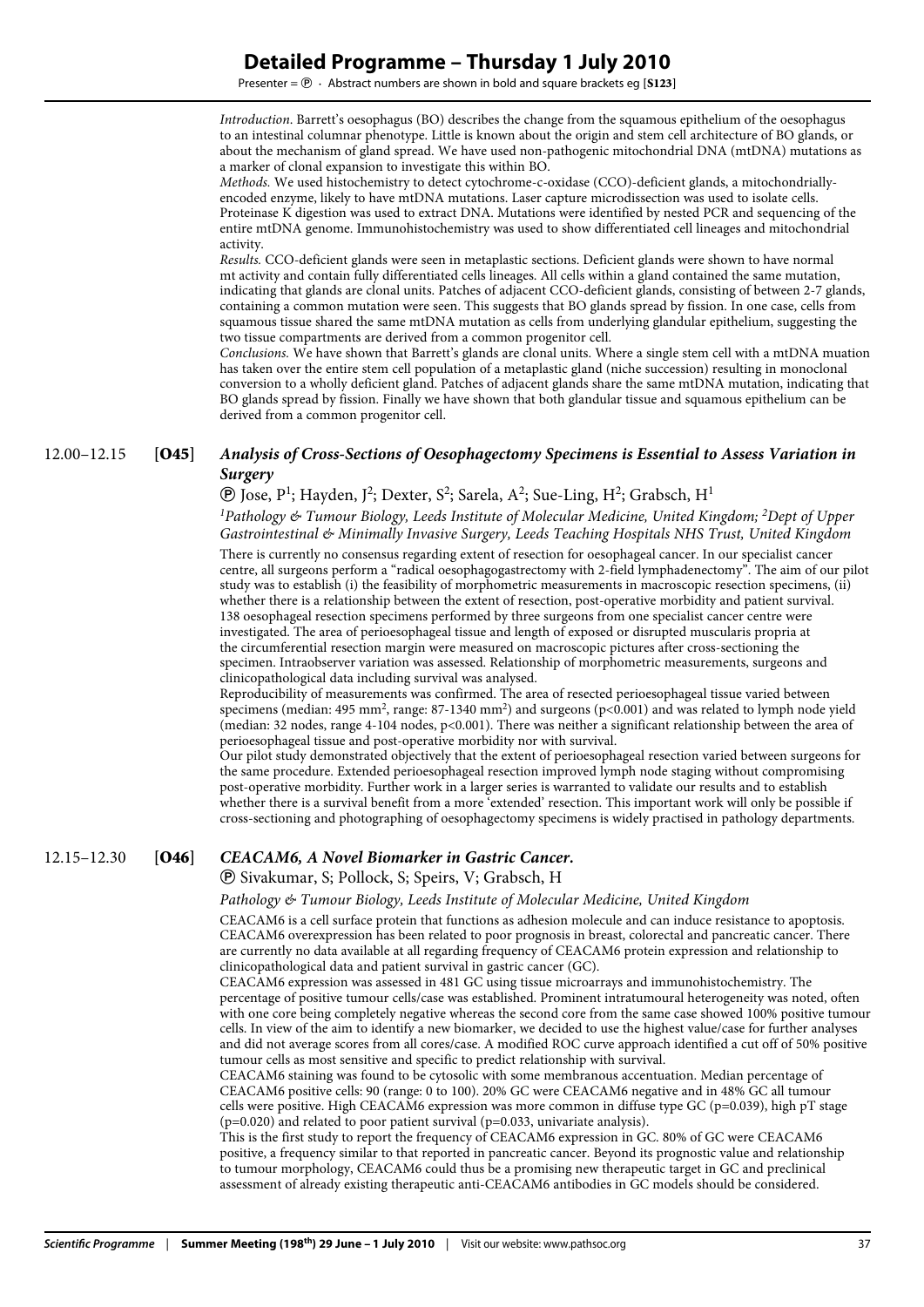Presenter =  $(P)$  · Abstract numbers are shown in bold and square brackets eg [S123]

### 12.30–12.45 [O47] *The Selective Use of Levels in Gastrointestinal Histopathology Does Not Compromise the*

*Diagnosis of Gastro-oesophageal Malignancy*

 $\textcircled{P}$  West, K<sup>1</sup>; Salam, R<sup>2</sup>; McGregor, A<sup>3</sup>; Bartlett, H<sup>2</sup>

*1Dept of Cellular Pathology, Leicester, United Kingdom; 2University of Leicester Medical School, United Kingdom; 3University Hospitals of Leicester, United Kingdom*

In 2006, following an audit the routine cutting of levels was abandoned in our department. Concerns were raised that this may result in missing cases of malignancy where a scanty infiltrate was present. All biopsies from the oesophagus and stomach coded as malignant from the time period Jan 2007 – March 2009 were identified. The specimen records were then reviewed in order to determine whether or not any previous relevant biopsies had been submitted since the change to selective levels. All previous biopsy records were assessed to see if levels had been examined. 400 cases of upper GI malignancy were identified. Thirty-seven patients (9.3%) had undergone a total of 51 previous biopsies; 50/51 had levels examined and were all correctly reported as showing no definite evidence of malignancy. In 1/51 cases levels were not examined. Further sections subsequently confirmed the absence of cancer No upper gastro-oesophageal malignancies were missed as a result of the policy of selective requesting of levels. Concerns over missing a diagnosis of malignancy are not justified. The recommendation that levels should be examined routinely should not be perpetuated as it is not evidence-based.

#### 12.45–13.00 [O48] *Lymphocytic Infiltration in Colorectal Cancer and its Relationship to Mismatch Repair Deficiency and the Systemic Neutrophil-to-Lymphocyte Ratio*

 $\Theta$  Pine, J<sup>1</sup>; West, N<sup>1</sup>; Hutchins, G<sup>1</sup>; Jayne, D<sup>2</sup>; Prasad, K<sup>1</sup>; Quirke, P<sup>3</sup>

*1St James's University Hospital, Leeds, United Kingdom; 2Leeds General Infirmary, Leeds, United Kingdom; 3University of Leeds/St James's University Hospital, Leeds, United Kingdom*

Introduction: Colorectal cancers (CRC) induce an inflammatory/immune response both systemically and in local tumour stroma. A pronounced lymphocytic infiltrate correlates with better prognosis. We've shown that inflammation, measured by neutrophil/lymphocyte ratio (NLR) in the peripheral blood, predicts outcome in CRC. We examined the association between local tumour lymphocytic infiltrate, mismatch repair deficiency (dMMR), NLR and outcome. Method: Patients who had bowel resection for CRC at the Leeds Teaching Hospitals from 2000 to 2004 were identified. H&E sections were cut and scored 1 to 3 (mild to severe) based on lymphocytic reaction to tumour both in the tumour centre and invasive margin. The scoring system was based on Klintrup et al (2005). Two independent observers scored the slides to assess inter-observer agreement. Results: 358 patients were scored for tumour centre and invasive margin. Only invasive margin demonstrated significance. At the invasive margin the reaction was graded mild 68.4%, moderate 29.3% and severe 2.3%. The grade of lymphocytic infiltration at the margin was significant for overall ( $p=0.001$ ) and disease-free ( $p=0.027$ ) survival with a moderate/severe reaction corresponding to improved outcome. A moderate/severe lymphocytic reaction was associated with lower stage (p=0.001), less vascular invasion (p=0.01), dMMR (p=0.04) and lower NLR (p=0.005). Discussion: Intratumoral lymphocytes had no effect whilst those at the invasive margin conferred a survival advantage. A moderate/ severe reaction at the margin was associated with less advanced cancer and dMMR. This may be due to a more immunogenic tumour or an indication that the tumour has yet to develop features to allow it to escape detection by the adaptive immune system. NLR measures systemic inflammation and there appears to be an association between NLR and peritumoral lymphocytosis. Further work is needed to determine mechanistic links.

#### **FOYER**

**13.00–14.00 Lunch and trade Exhibition**

#### **LECTURE THEATRE B**

#### **13.30–14.30 Pathological Society Annual Business Meeting**

*Members will be sent an Agenda*

**FOYER**

#### **14.00–15.00 Poster viewing and Chairman's Rounds** *(Tea/coffee will be served)* **CATEGORY POSTER NUMBERS**  $G$ astrointestinal  $P83-P103<sup>1</sup>$ Genitourinary/Renal P104-P111<sup>2</sup>

| Gynaecological         | $P112-P116^2$ |
|------------------------|---------------|
| Hepatobiliary/Pancreas | $P117-P1213$  |

Chair: ¹ Dr RFT McMahon, Manchester and Prof M Pignatelli, Bristol

- ² Dr ISD Roberts, Oxford
- <sup>3</sup> Dr KP West, Leicester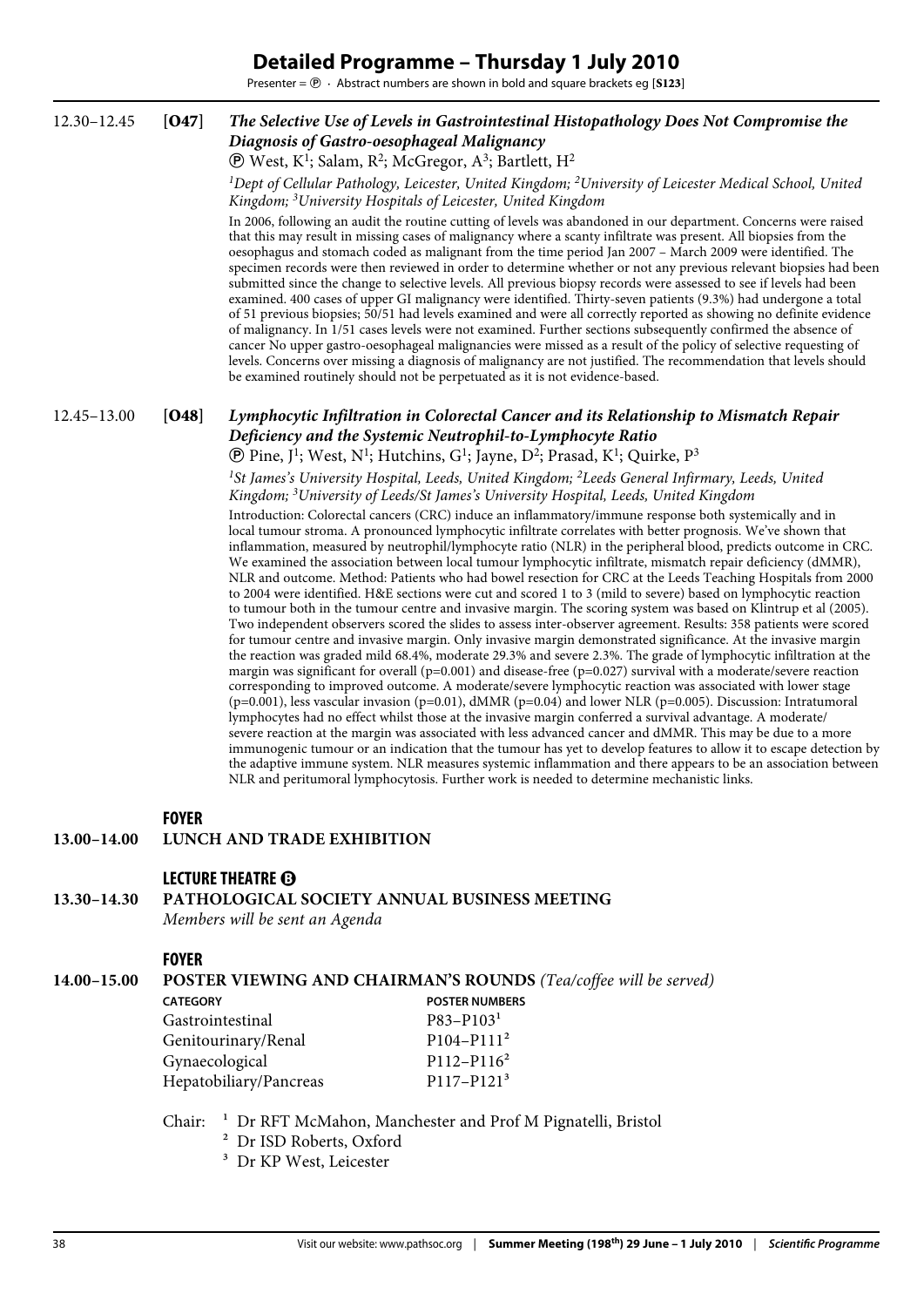Presenter =  $\circled{P}$  · Abstract numbers are shown in bold and square brackets eg [S123]

#### **LECTURE THEATRE B**

| $15.00 - 16.00$ |               | SLIDE SEMINAR CASE REVIEW: Head/Neck/Oral Pathology                                                                                          |
|-----------------|---------------|----------------------------------------------------------------------------------------------------------------------------------------------|
|                 | Chair:        | Dr G Stenhouse, Ninewells Hospital and Medical School, Dundee                                                                                |
|                 | Contributors: |                                                                                                                                              |
|                 |               | Dr G Stenhouse                                                                                                                               |
|                 |               | Dr S White, Dundee Dental School, University of Dundee                                                                                       |
|                 |               | <b>LECTURE THEATRE @</b>                                                                                                                     |
| $16.00 - 17.30$ |               | PLENARY ORAL SESSION                                                                                                                         |
|                 | Chair:        | Prof IO Ellis, University of Nottingham                                                                                                      |
|                 |               | Prof CS Herrington, University of St Andrews                                                                                                 |
| $16.00 - 16.15$ | [PL1]         | The First Mouse Model Phenocopying Human Fanconi Anaemia Provides Novel Insight into<br>the Molecular Defect and Pathogenesis of the Disease |

 $\textcircled{P}$  Crossan, G<sup>1</sup>; Van Der Weyden, L<sup>2</sup>; Arends, M<sup>3</sup>; Adams, D<sup>2</sup>; Patel, K<sup>1</sup>

*1MRC Laboratory of Molecular Biology, Cambridge, United Kingdom; 2Wellcome Trust Sanger Institute, Cambridge, United Kingdom; 3University of Cambridge, Addenbrooke's Hospital, United Kingdom* 

Fanconi Anaemia is a rare, genetically complex, recessive condition characterized by congenital abnormalities, progressive bone marrow failure and cancer predisposition. At the molecular level Fanconi Anaemia is characterized by spontaneous chromosomal aberrations and extreme sensitivity to DNA crosslinking agents exemplified by the chemotherapeutic agent cisplatinum. DNA interstrand crosslinks pose profoundly toxic lesions to cells blocking both transcription and replication. The genes disrupted in Fanconi Anaemia comprise a pathway to repair these lesions. In order to further define the genetic basis of Fanconi Anaemia we have created an Slx4 deficient mouse model. This model reveals the requirement of Slx4 in the repair of interstrand crosslinks. We show that the interaction of Slx4 with the known endonuclease, Xpf, is required for repair. In addition Slx4 segregates the role of Xpf in interstrand crosslink repair from its function in nucleotide excision repair. The Slx4 deficient mouse provides the first model of Fanonci Anaemia to recapitulate the human disease process. Slx4 deficient mice are sterile and growth retarded. There is increased lethality within the first 3 months of life explained by an increased incidence of congenital abnormalities and haematopoeitic dysfunction. Slx4 deficient mice also recapiltuate other aspects of the human disease with an increased incidence of eye abnormalities and endocrine dysfunction. Together these data reveal Slx4 to be a novel component of the Fanconi Anaemia pathway segregating the function of a key endonuclease to crosslink repair. This provides genetic evidence linking the Fanconi pathway directly to the endonuclease mediated incision step of crosslink repair. This also provides us with the first mouse model phenocopying human Fanconi Anaemia providing new insights into the pathogenesis of this human condition.

16.15–16.30 [PL2] *Reduced Expression of the Tumour Suppressor Gene* **LKB1** *in a Subset of Osteosarcomas*  $\circledR$  Duhamel, L<sup>1</sup>; Damato, S<sup>2</sup>; Halai, D<sup>3</sup>; Shalaby, A<sup>4</sup>; Ye, H<sup>3</sup>; Idowu, B<sup>3</sup>; Eskandarpour, M<sup>1</sup>; Presneau,  $N^1$ ; Flanagan,  $A^1$ 

> *1 Department of Pathology, Cancer Institute, University College London, United Kingdom; 2Histopathology Department, Whittington Hospital NHS Trust, London, United Kingdom; 3Department of Histopathology, Royal National Orthopaedic Hospital, Stanmore, United Kingdom; 4Institute of Orthopaedics and Musculoskeletal Science, University College London, United Kingdom*

> The report that *LKB1*-deficient mice develop bone-forming tumours begs the question whether loss of this tumour suppressor gene, which is associated with Peutz-Jehger syndrome, plays a role in the pathogenesis of human osteosarcomas (OS).

> Western blot demonstrated that 70% of primary OS (15/21) and 16% of OS cell lines (2/12) had very low or undetectable levels of LKB1 protein. LKB1 immunohistochemistry confirmed the western data with analysis of tissue microarrays (TMAs) showing 153/259 primary OS (59%) with very low or no immunoreactivity. Among this cohort, 52/68 (76%) good and 60/104 (58%) poor responders to chemotherapy did not express LKB1 (p=0.0085, one-tailed Fisher's exact test). Concomitant Akt-activation of TCS2, via the phosphorylation of T1462, was present on 52/137 LKB1-negative cases compared to 80/97 LKB1-positive cases ( $p<0.0001$ ).

> No copy number loss of the *LKB1* region was identified in 93 OS by interphase fluorescent *in situ* hybridisation. Direct sequencing of the 21 OS failed to detect *LKB1* mutations in the exons commonly reported to harbour mutations. The same samples showed that 4/12 informative cases had lost one parental allele at the locus of a single nucleotide polymorphism, rs34928889. Finally, all 21 OS expressed significant *LKB1* mRNA levels as assessed by qRT-PCR. Only 1/15 OS cell lines revealed low levels of *LKB1* mRNA implying the mechanism of LKB1 protein loss in this cell line is different than that in the primary tumours. Preliminary *in silico* analysis of our microRNA OS data suggests that low LKB1 protein expression is unlikely to be accounted for by microRNA directly targeting *LKB1* mRNA.

> To conclude, OS can be classified by their LKB1 protein expression, and LKB1 loss is associated with a good response to chemotherapy. The data imply that LKB1 loss is due to post-transcriptional event(s). This finding gives new insights on the pathogenesis of bone tumours.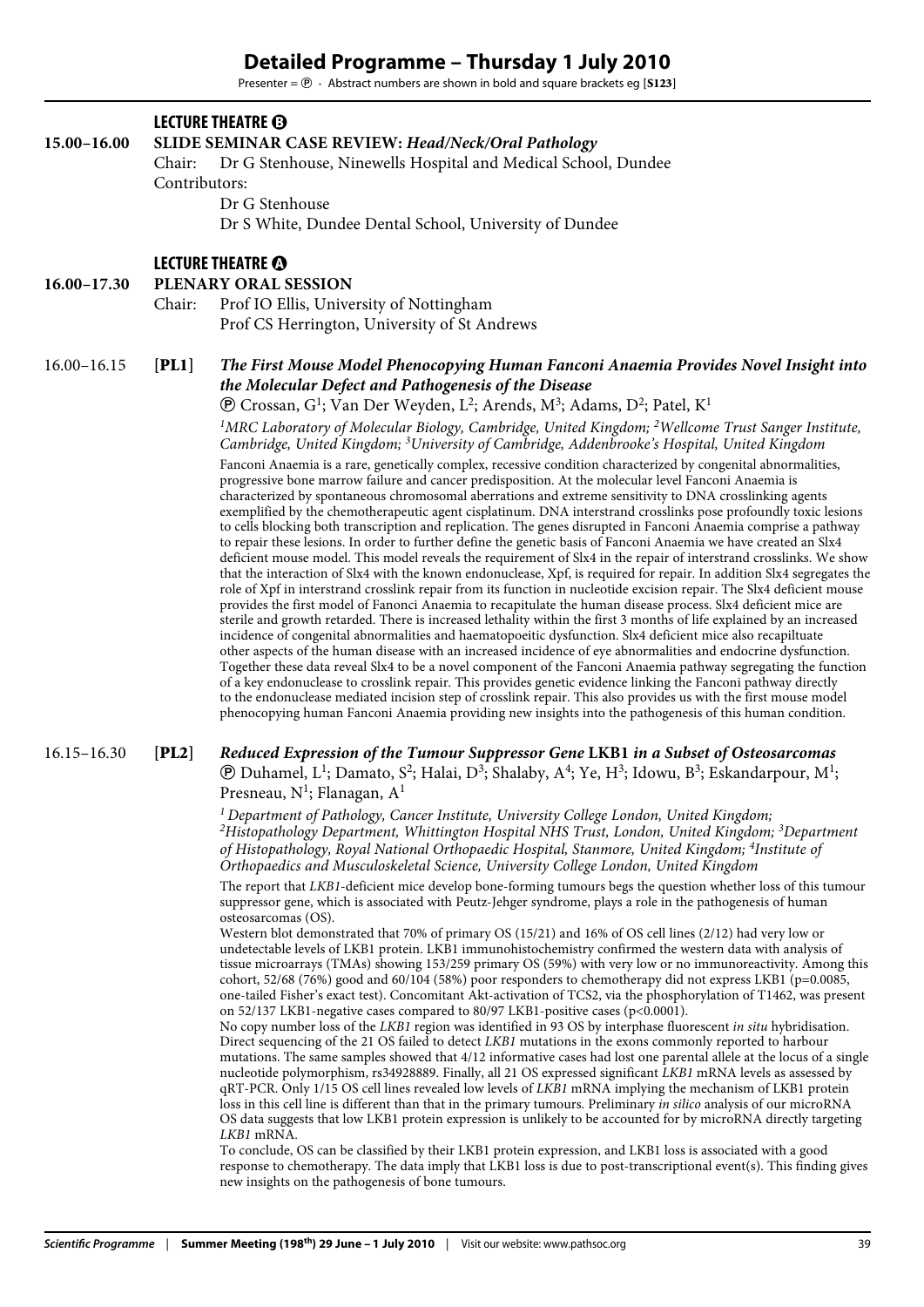Presenter =  $(P)$  · Abstract numbers are shown in bold and square brackets eg [S123]

#### 16.30–16.45 [PL3] *The Role of the Sister Chromatid Cohesion Establishment Factor, ChlR1 in DNA Damage Repair*

P Feeney, K; Wasson, C; Parish, J

*University of St Andrews, United Kingdom* 

ChlR1 is an ATP dependent DNA helicase involved in the establishment of sister chromatid cohesion during DNA replication. Heritable defects in sister chromatid cohesion have been linked to several diseases such as Cornelia de Lange and Roberts Syndrome. Similarly, mutations in ChlR1 have been linked to Warsaw Breakage Syndrome, a newly identified cohesinopathy characterised by severe microcephaly, growth retardation and abnormal skin pigmentation. Cells derived from an affected individual display drug-induced chromosomal breakage and sister chromatid cohesion defects, indicating that ChlR1 may function at the interface between DNA repair and sister chromatid cohesion.

In order to determine the function of ChlR1 in DNA damage repair, we use alkaline and neutral comet assays. We show that ChlR1 depletion causes a significant defect in DNA damage repair. To further define the mechanism and ChlR1-dependent DNA damage repair, we use tandem affinity purification to isolate ChlR1 associated protein complexes. These studies have isolated DNA-PKcs as a novel ChlR1 interacting protein. Furthermore, we show that the interaction between ChlR1 and DNA-PKcs is enhanced following gamma radiation. DNA-PKcs is essential for DNA repair via the non-homologous end joining (NHEJ) pathway. DNA-PKcs is recruited to double strand breaks (DSBs) and subsequently recruits a number of other proteins to facilitate repair. DNA-PKcs then stimulates the activity of a number of these proteins by phosphorylating them and we hypothesise that ChlR1 is recruited to sites of DNA damage by DNA-PKcs and may be phosphorylated to induce cohesion establishment at DSBs. We have also isolated the DNA replication factors MCM7 and PCNA as ChlR1 interacting proteins. Stalled replication forks account for a large percentage of DSB and we hypothesise that ChlR1 may be involved in restarting of stalled replication forks as cohesin rings are passed during replication.

#### 16.45–17.00 [PL4] *Targeting DNA Replication Before it Starts: Cdc7 as a Therapeutic Target in p53-Mutant Breast Cancer*

 $\textcircled{P}$  Proctor, I<sup>1</sup>; Rodriguez-Acebes, S<sup>1</sup>; Loddo, M<sup>1</sup>; Wollenschlaeger, A<sup>1</sup>; Falzon, M<sup>2</sup>; Prevost, A<sup>3</sup>; Sainsbury,  $R^1$ ; Williams,  $G^1$ ; Stoeber,  $K^1$ 

*1University College London, United Kingdom; 2University College London Hospital, United Kingdom; 3King's College London, United Kingdom* 

Current treatment options for Her2-overexpressing (ER-/PR-/Her2+) and triple-receptor negative (ER-/PR-/ Her2-) breast cancers are limited and often harmful, and metastatic disease remains incurable. Targeting of growth signaling networks is often constrained by pathway redundancy or growth-independent cancer cell cycles. Cdc7 regulates entry into S phase by promoting DNA replication. This essential kinase acts as a convergence point for upstream growth signaling pathways and has been identified as a potential anti-cancer target. We show that increased Cdc7 expression during mammary tumourigenesis is significantly associated with Her2 overexpressing (Her2) and triple-negative (TN) tumour subtypes, accelerated cell cycle progression, arrested tumour differentiation, genomic instability and reduced disease-free survival, thus implicating its deregulation in the development of aggressive disease. By inhibiting Cdc7 with small interfering RNAs, we demonstrate that p53 mutant Her2 and TN breast cancer cell lines enter an abortive S phase followed by apoptotic cell death. In contrast untransformed breast epithelial cells avoid lethal S phase entry by activating a p53-dependent Cdc7-inhibition checkpoint. Importantly, this G1 arrest in normal cells is rapidly reversible on recovery of Cdc7 kinase activity. Thus, newly emerging small molecule inhibitors of Cdc7 kinase have the potential to be potent and targetable therapeutic agents in the treatment of p53-mutant Her2 and TN breast cancers. Furthermore, the reversibility observed in normal cells suggests that such inhibitors would have limited toxic effects on self-renewing tissues and are therefore likely to have a broad therapeutic window.

#### 17.00–17.15 [PL5] *Diagnosis of Coronary Artery Disease Using Minimally Invasive Autopsy: Evaluation of a Novel Method of Post-Mortem Coronary CT Angiography*

 $\mathcal{P}$  Roberts, I<sup>1</sup>; Benamore, R<sup>2</sup>; Peebles, C<sup>3</sup>; Roobottom, C<sup>4</sup>; Traill, Z<sup>2</sup>

*1Oxford Radcliffe Hospitals, Department of Cellular Pathology, United Kingdom; 2Churchill Hospital, Oxford, United Kingdom; 3Southampton General Hospital, United Kingdom; 4Peninsula Radiology Academy, Plymouth, United Kingdom* 

There is increasing demand for a minimally invasive alternative to traditional autopsy. Cross-sectional imaging offers the greatest potential for replacing dissection but cannot assess coronary artery stenosis, the commonest cause of adult death found at autopsy. With the aim of improving diagnostic accuracy of imaging, we have developed a minimally invasive technique of coronary CT angiography that is simple, rapid and inexpensive. Radiological contrast medium is introduced into the coronary arteries by isolating the ascending aorta with a balloon catheter inserted via the left common carotid artery. We describe the first 10 cases of non-suspicious adult death in the community, investigated using this technique prior to full traditional autopsy. Imaging was reported, independent of autopsy findings, by two cardiac radiologists who described the coronary findings and provided a cause of death. The coronary arteries were visualized on imaging in all cases. Filling of the right coronary artery with contrast was limited by intravascular air in 3 cases, but an air angiogram was adequate for visualising coronary stenosis. In one case, clot in the aorta limited coronary filling but a thrombosed aneurysm of the LAD was correctly identified. The median time for performing radiology, including whole body CT and angiography,

40 Visit our website: www.pathsoc.org | **Summer Meeting (198th) 29 June – 1 July 2010** | *Scientific Programme*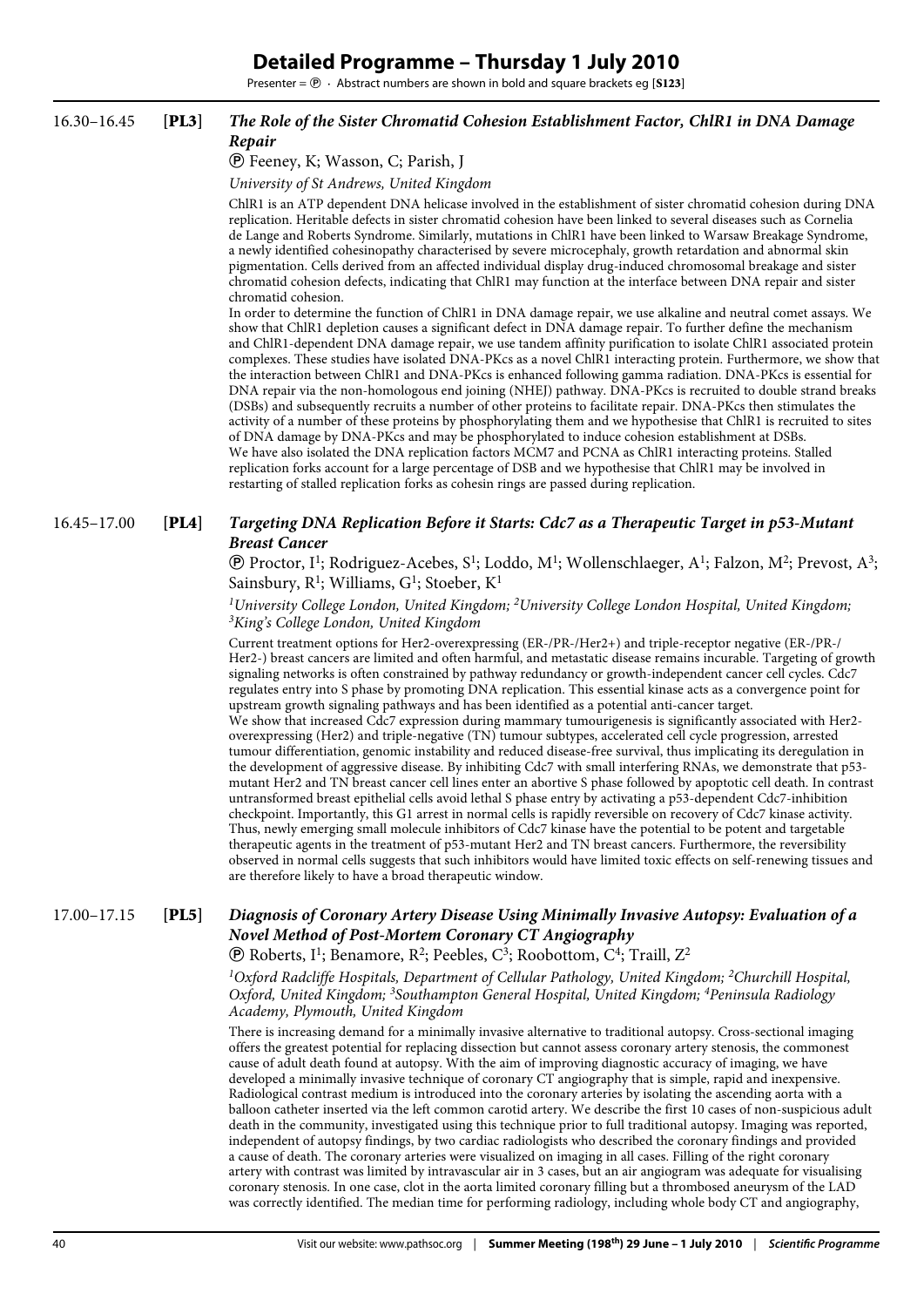Presenter =  $\circled{P}$  · Abstract numbers are shown in bold and square brackets eg [S123]

was 41.5 minutes (27-54). There was agreement between radiology and pathology reports in 8/10 cases whilst in 2/10, angiography demonstrated significant coronary stenoses not detected by dissection. In only one of these did this result in a significant difference between the radiological and autopsy causes of death. This novel minimally invasive angiographic technique produces excellent imaging of the coronary arteries and appears to be sensitive in the detection of coronary pathology. When combined with whole body CT, the radiological cause of death correlates well with that found at full autopsy.

### 17.15–17.30 [PL6] *The Clinical Relevance of the p53 Septin Axis and its Impact on Cellular Sensitivity to Taxol*

P Russell, S; McKee, K; Redmond, K; Hall, P

*Queen's University, Belfast, United Kingdom* 

Septin9 (*SEPT9*) spans 250 kb of Chr 17 encoding 18 transcripts and 15 isoforms. These isoforms exist as heterooligomers, forming cytoplasmic filaments with roles in microtubule and actin dynamics and in stress responses. The truncated SEPT9\_i4 protein is encoded by two distinct transcripts. The *SEPT9\_v4* transcript is regulated in a stress dependent manner by the 5' UTR and by cap-dependant mechanisms (*Hum Mol Gen* 2007;6:742-52). The *SEPT9\_v4\** transcript is translated by cap-independent mechanisms and is regulated in a p53 dependent manner. A *SEPT9* promoter has p53 binding sites that bind wild type but not mutant p53. This binding regulates *SEPT9\_v4\** but no other *SEPT9* transcript. Thus cap independent and cap dependent mechanisms can regulate the production of SEPT9\_i4 protein. We investigated the biological relevance of this. SEPT9\_i4 expression has effects on microtubule dynamics. Overexpression of SEPT9\_i4 leads to displacement of SEPT9 protein from cytoplasmic filaments. This is paralleled by perturbed microtubule dynamics with delayed microtubule depolymerisation in response to cold shock and repolymerisation. siRNA mediated knock down of *SEPT9\_v4\** similarly altered microtubule dynamics. We examined the effect of *SEPT9\_v4\** on sensitivity to microtubule acting drugs. Compared with scrambled siRNAs, transfection of *SEPT9\_v4\** specific siRNA (with SEPT9\_i4 knock down) leads to dramatically enhanced cell kill after taxol treatment. The clinical relevance of this is emphasised by the observation that *SEPT9\_v4\** expression is associated with disease stage in ovarian cancer. Our data provide novel insight into septin function and the role of stress pathways and in particular the p53 response in its regulation and has clinical significance as a determinant of drug sensitivity. *Ms K McKee was a Pathological Society PhD Student*

# **17.30–18.30 Pathological Society of Great Britain & Ireland's 8th Doniach Lecture**

Chair: Prof AH Wyllie, President, Pathological Society of Great Britain & Ireland

#### [S19] *Back to the Future*

#### Prof CJL Meijer, Vrije University Medical Centre, Amsterdam, The Netherlands

 For centuries it was known that cervical cancer was frequent in prostitutes and rare in nuns. So an association with an infectious agent had been postulated long ago. The finding that genital warts and cervical cancer had similar epidemiological characteristics stimulated scientists to look for the presence of "wart virus related agents" in cervical cancer and the identification of human papilloma virus (HPV) Type 16. The subsequent recognition and definition of the group of high risk HPV (hrHPV) and thourough molecular biological, epidemiological and clinico-pathological studies has led to the insight that hrHPV is the causing agent of cervical cancer .This view has stimulated scientists and clinicians to an enormous amount of basic and translational research resulting in new insights in cervical carcinogenesis and less radical ways of clinical management of precursor lesions of cervical cancer. Exiting new ways of preventing cervical cancer by prophylactic vaccination with HPV 16/18 vaccines and cervical screening by hrHPV detection in combination with molecular disease markers will change the present morphological basis of cervical cancer prevention. For the first time real control of cervical cancer in low resource countries where this disease is highly prevalent is possible. The lecture will give a personal view on this path from the past via the present to the future.

#### **LOWER COLLEGE HALL, UNIVERSITY OF ST ANDREWS**

**19.30–23.00 Society Dinner**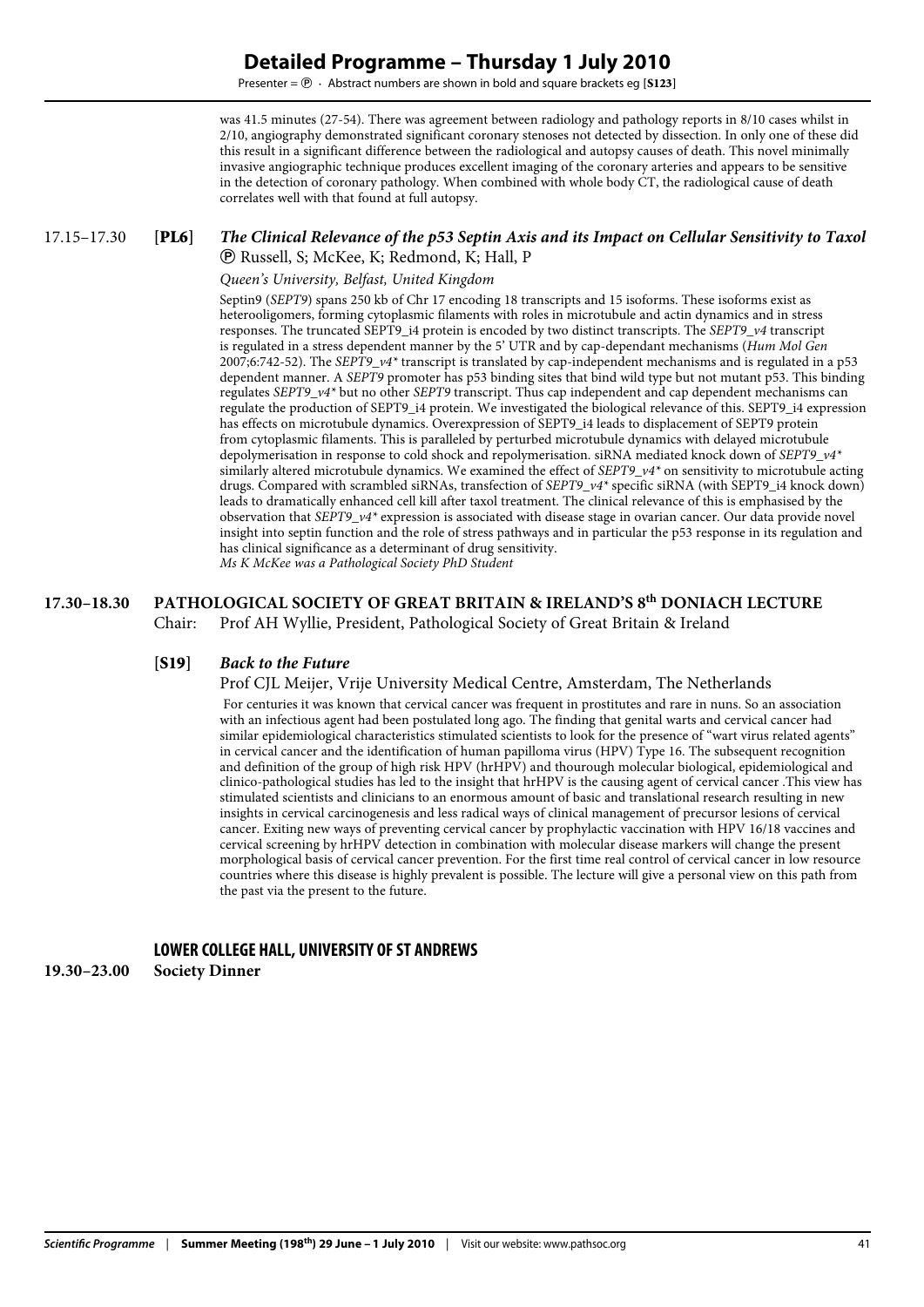*as at time of going to press*

### **The Pathological Society of Great Britain & Ireland wishes to acknowledge the support of the following companies participating in the TRADE EXHIBITION**

#### **CARL ZEISS LTD**

Carl Zeiss remains one of the most respected suppliers of instruments to the medical profession and is proud to sponsor PathSoc 2010 in St Andrews. Please visit the Carl Zeiss exhibition stand and speak to our staff who will be pleased to tell you about the latest products and services we offer. Digital Pathology continues to be a major focus for Carl Zeiss in 2010: why not come and ask us about this exciting area of microscopy.

#### **DUNDEE SCIENCE CENTRE**

Dundee Science Centre is a science learning resource for the community. As a hub for public engagement with science, we provide science learning opportunities for teachers, schools, children, families, adults and professionals. Inspected by HMIE and supporting Scotland's science strategies, we offer high quality programmes to promote a culture of engagement with science.

Dundee Science Centre's programmes offer a range of opportunities to support researchers to achieve public engagement impact, including Create and Inspire: a science communication training course for research scientists, aiming to increase confidence and skills in public engagement. *www.sensation.org.uk/learning*

#### **ELEKTA**

#### *Elekta, Inc., 100 Mathilda Place, 5th Floor, Sunnyvale, CA 94086 USA*

Elekta, Inc's laboratory information management system for anatomic pathology, PowerPath®, streamlines workflow and daily operations for laboratories offering surgical pathology, cytology, dermatopathology, and autopsy services. PowerPath's versatile case-centric view ensures quick access to requisition data, case history, concurrent cases and billing information. And with modules for Specimen Material Tracking, Immunohistochemistry, Enhanced Outreach Reporting, Image and Document Management, Imaging, Internet Reporting, and Dermatopathology, PowerPath is one of the most advanced A/P systems available. With more than 450 installations worldwide, PowerPath offers unmatched performance in managing anatomic pathology laboratories in hospitals, medical centres, reference labs and academic facilities.

#### **A MENARINI DIAGNOSTICS**

Menarini is one of the fastest growing Diagnostics companies in the UK. As a leading supplier of products for immunohistochemistry, Menarini Diagnostics is committed to providing technologically advanced solutions for cellular pathology laboratories. Menarini is also proud to announce the launch of the D-Sight, the most recent innovation in Virtual Microscopy and Image Analysis Systems.

#### **WILEY-BLACKWELL / JOURNAL OF PATHOLOGY**

Visit The Journal of Pathology stand to find out more about our 2010 Annual Review Issue on Genes, Genomes and Disease and collect your *FREE COPY*. You can also collect a *FREE COPY* of the 2009 ARI on Stem Cells in Pathobiology and Regenerative Medicine. Information will also be available from the stand about the special trainee member subscription rates, and how to submit an article for publication in the journal.

#### **Wisepress.com**

Wisepress.com, Europe's leading conference bookseller, has a complete range of books and journals relevant to the themes of the meeting. Books can be purchased at the stand or, if you would rather not carry them, posted to you – Wisepress will deliver worldwide. In addition to attending 250 conferences per year, Wisepress has a comprehensive medical and scientific bookshop online with great offers, some up to 40% off the publisher list prices.

*Wisepress Medical Bookshop The Old Lamp Works, 25 High Path, Merton Abbey, London SW19 2JL, UK Phone: +44 20 8715 1812 Fax: +44 20 8715 1722 bookshop@wisepress.com www.wisepress.com*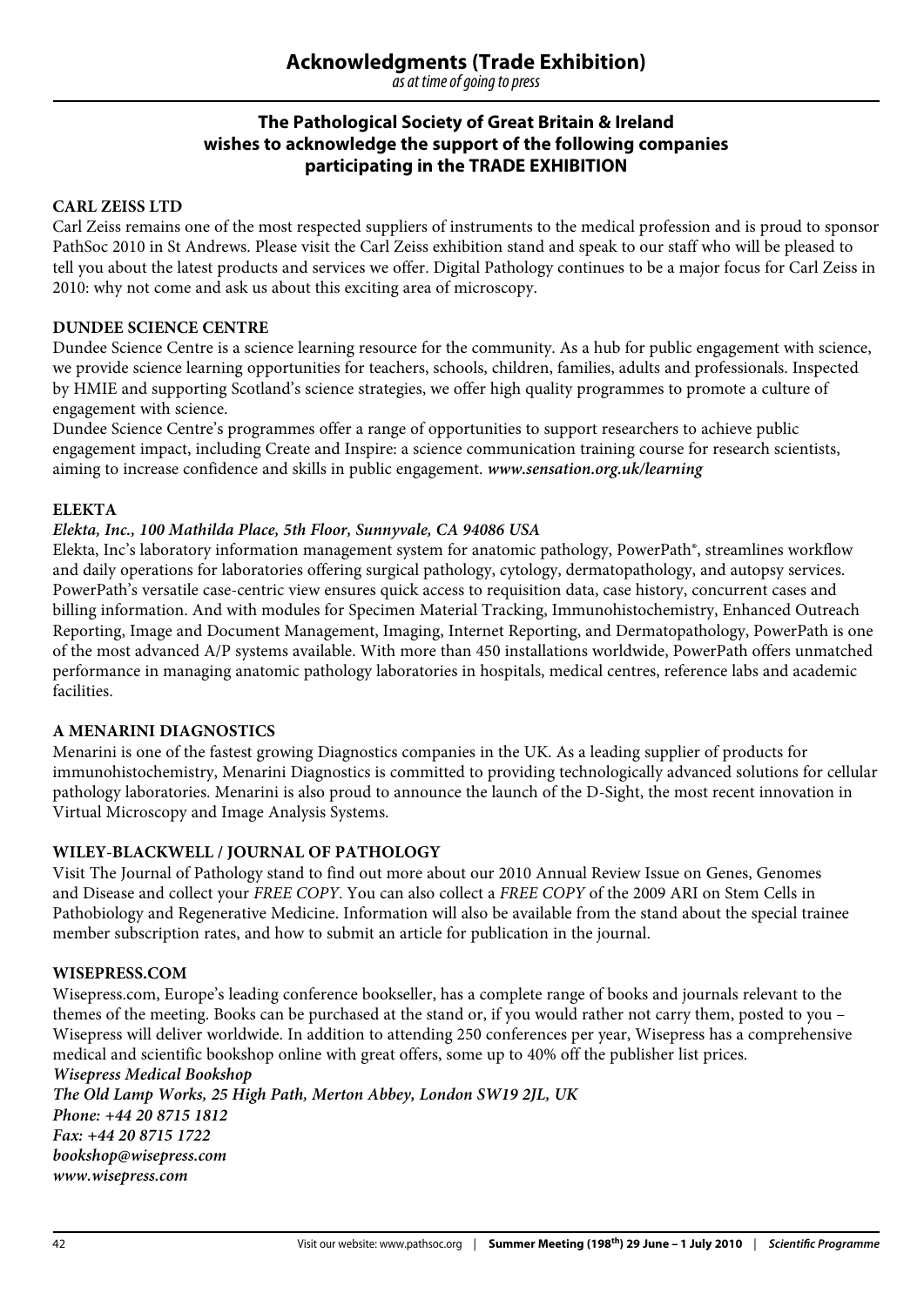# Poster Abstracts

Presenter =  $<sup>②</sup>$ </sup>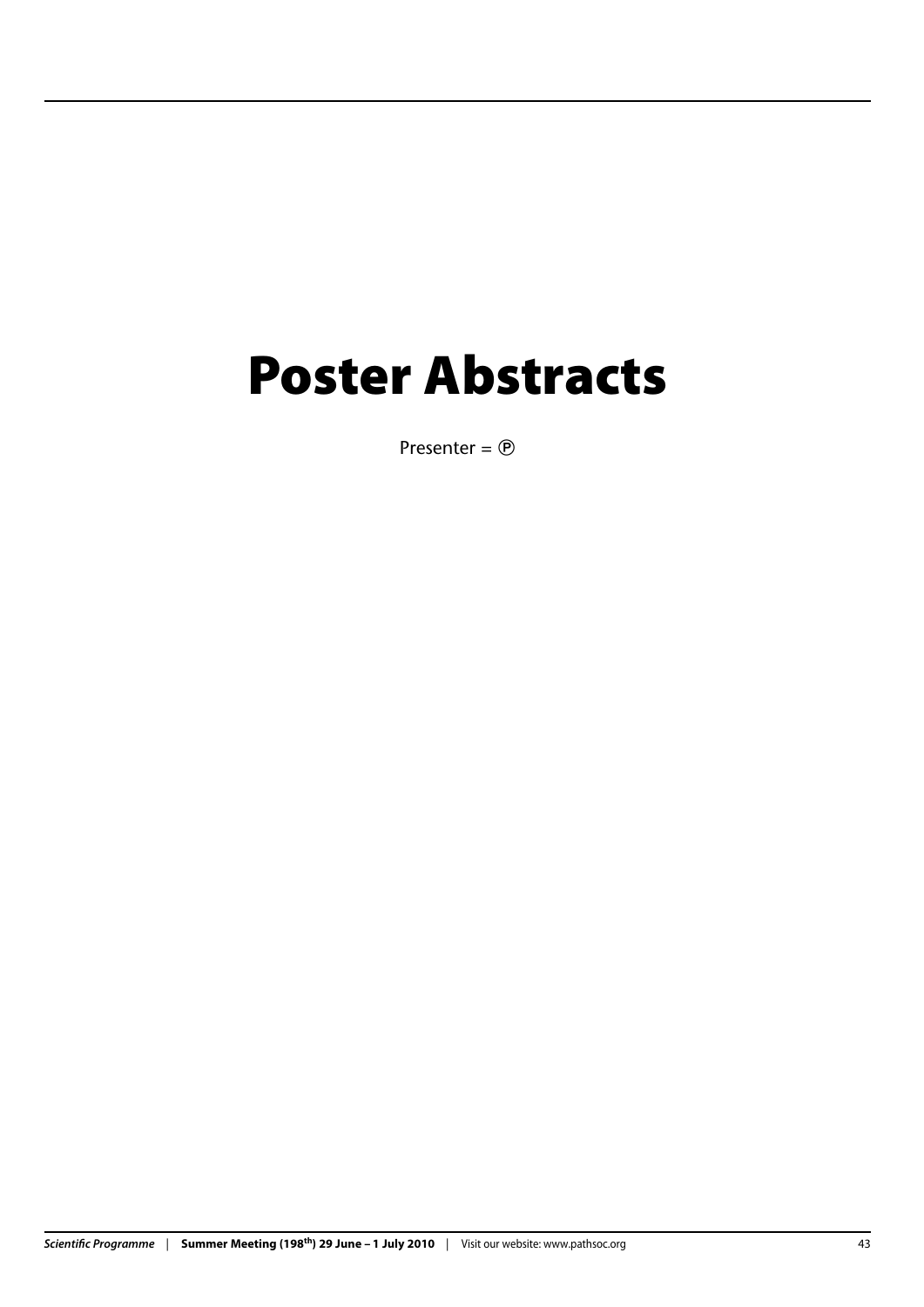#### **Case Report: A Post Mortem Diagnosis of Pulmonary Venoocclusive Disease**

#### P Ironside, A; Morgan-Rowe, L

*Royal Free Hampstead NHS Trust, London, United Kingdom*

A 23 year old Albanian male presented to the Emergency Department of our institution with extreme breathlessness. He described feeling like he was drowning and was producing copious amounts of pink frothy sputum. Clinical examination revealed a patient in severe respiratory distress.

The patient continued to deteriorate and one hour after arrival was intubated, ventilated and transferred to the intensive care unit. A CT of the thorax showed peri-bronchial ground glass shadowing with consolidation and extensive mediastinal nodes. An echocardiogram showed severe pulmonary hypertension. Despite continued resuscitation efforts, he continued to deteriorate and was dead within 36 hours of admission. This patient had previously presented to two separate accident and emergency departments with symptoms of haemoptysis, chest pain and breathlessness within the four weeks prior to this admission. A diagnosis of sarcoidosis had been suspected and the patient had been discharged on treatment. He had since failed to attend for planned follow up. It was also noted that he was a crack cocaine and heroin smoker. Post mortem examination revealed evidence of the acute respiratory distress syndrome (ARDS) and right ventricular hypertrophy and dilatation. Post mortem histology revealed focal bronchopneumonia and significant narrowing of the pulmonary vasculature, principally affecting the small to medium sized veins with many vessels showing pinpoint stenosis. These features were highly suggestive of a diagnosis of pulmonary veno-occlusive disease (PVOD).

This case highlights that PVOD is an under-recognised and often misdiagnosed condition. Moreover, it demonstrates the value of post mortem histology in modern medicine. Firstly to provide an accurate cause of death, and secondly to highlight rare diseases such as PVOD, which may otherwise have gone completely unrecognised.



#### **Primary Mitral Valve Sarcoma Causing Sudden Death in a Child : A Case Report**

#### $\mathcal{P}$  Lawson, K<sup>1</sup>; Malcomson, R<sup>2</sup>; Sheppard, M<sup>1</sup>

*1Royal Brompton Hospital, London, United Kingdom; 2Birmingham Childrens Hospital, Birmingham, United Kingdom*

Primary cardiac sarcomas are rare tumours in adult and paediatric practice. We report a case of primary mitral valve sarcoma causing sudden death in a child. A seven year old girl complained of chest pain, collapsed and died at home. At autopsy the heart was morphologically normal with a closed foramen ovale. A cord-like vegetation was adherent along part of the circumference of the mitral valve with the remainder floating free within the left ventricular outflow tract, extending through the aortic valve. Histological examination of the lesion revealed a mitotically active markedly pleomorphic spindle cell tumour with scattered multinucleate cells. The adjacent mitral valve showed involvement in the area of attachment with associated neovascular reaction. An extensive immunohistochemical panel yielded no positive results, consistent with a diagnosis of undifferentiated sarcoma. The myocardium was normal. In view of the history and autopsy examination, we find it reasonable to assume that the distal tumour occluded one of the coronary ostia leading to myocardial ischaemia and sudden arrhythmic death. This is only the sixth case of primary mitral valve sarcoma in a child, with only one previous case of sudden death due to mitral valve sarcoma (in adults or children) documented in the literature.

### P3

P2

# **Aberrant E-Cadherin Expression in Lobular Breast Carcinomas**

P Struthers, K; O'Donnell, M

#### *Western General Hospital, Edinburgh, United Kingdom*

Background:Invasive lobular breast carcinoma is characteristically e-cadherin negative and immunohistochemistry for e-cadherin is often used to differentiate between ductal and lobular carcinomas. However aberrant e-cadherin expression has been described in some lobular carcinomas. This may lead to some lobular carcinomas being labelled 'ductal carcinoma', which has implications for patient management and prognosis. Aim:We aimed to identify and quantify lobular carcinomas which show aberrant

expression of e-cadherin, in a cohort of cases from our institution.

Method:We reviewed 169 breast biopsies that were carried out in 2008. This included all cases that had been diagnosed as lobular breast carcinomas and all biopsies which had been stained with e-cadherin using immunohistochemistry. All the cases were reviewed by a single consultant pathologist. The H&E and e-cadherin slides were reviewed. We identified cases of carcinoma which had a lobular morphology on H&E, but which showed aberrant e-cadherin expression.

Results:Of the 169 cases, 106 showed the morphology of invasive lobular carcinoma, of the classical, pleomorphic, solid and alveolar subtypes. 26 (25%) of these cases showed aberrant e-cadherin expression. In the majority of these cases the pattern of staining was unusual, showing weak membranous staining with increased staining at the intracellular margins, compared to the strong membranous staining seen in invasive ductal carcinomas.

Discussion:These results show that e-cadherin expression in invasive breast carcinoma should not rule out the diagnosis of lobular carcinoma.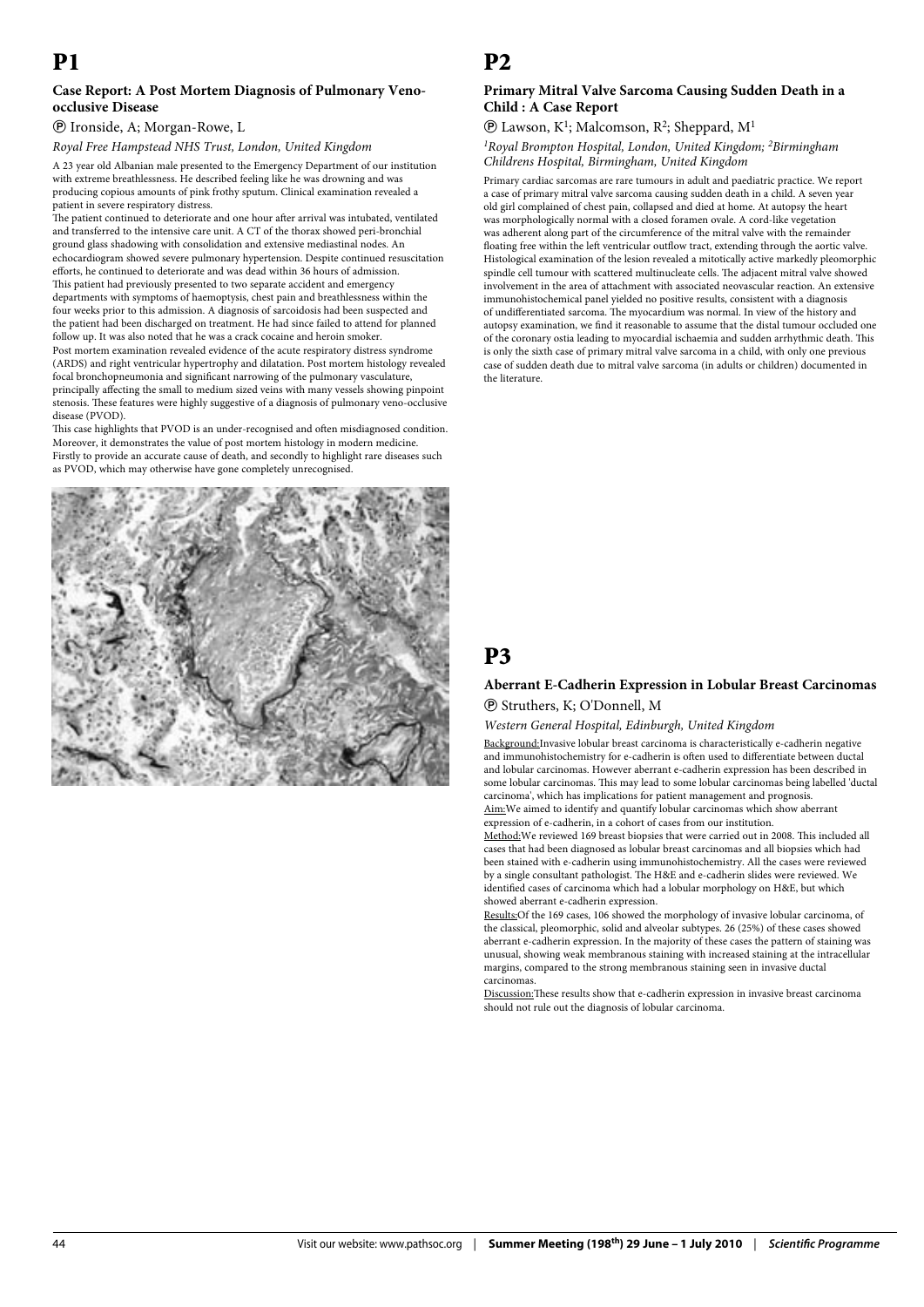#### **Is There an Increase in Phyllodes Tumours? An Audit of Biphasic Lesions of the Breast in Edinburgh.**

P Wilkinson, I; Loane, J

#### *Western General Hospital, Edinburgh, United Kingdom*

Phyllodes tumours are rare neoplasms with a reported incidence of between 0.3 and 1% of breast tumours. On the impression of an increase in the rate of diagnosis of phyllodes tumours in our department we audited our reporting of biphasic lesions. The reports of all excised biphasic lesions from 2004 to 2008 were reviewed. From 497 operations on 474 women 545 lesions were excised (45 phyllodes (PT), 500 fibroadenomas (FA)). Of PTs 27 were benign, 17 borderline, 1 malignant. Of FAs 61 (12.2%) were reported as having atypical features (most commonly occasional mitoses and / or mild stromal cellularity). Some basic results from the audit and the rates of diagnosis per year and are tabulated:

|                |     | number age (yrs/range) | size (mm/range) | metachronaous FA | metachronous PT |
|----------------|-----|------------------------|-----------------|------------------|-----------------|
| Fibroadenoma   | 439 | 34 (14-76)             | $23(4-55)$      | 34 (8.7%)        | $7(1.8\%)$      |
| FA with atypia | 61  | $35(19-55)$            | $25.5(9-55)$    | 11 (18%)         | $2(3.3\%)$      |
| Phyllodes      | 45  | 40 (17-71)             | $35.4(8-95)$    | n/a              | $1(2.2\%)$      |

|                | 2004       | 2005        | 2006       | 2007       | 2008       |
|----------------|------------|-------------|------------|------------|------------|
| Fibroadenoma   | 80         | 84          | 101        | 64         | 110        |
| FA with atypia | 10         | 14          | 18         | 14         |            |
| Phyllodes (%)  | $4(0.6\%)$ | $7(0.88\%)$ | 10 (1.17%) | 10 (0.94%) | 17 (1.87%) |
| Carcinoma      | 656        | 784         | 756        | 843        | 899        |

The histological criteria for diagnosis and sub-categorisation of phyllodes tumours, and for their differentiation from fibroadenomas are poorly defined. There is, in addition, an overlap between the clinical and histological features of both lesions. We report an increase in our rate of diagnosis of phyllodes tumours, suggest reasons for this and discuss the difficulties in the diagnosis and classification of biphasic lesions of the breast.

### **P5**

#### **An Audit of Node Positivity in Axillary Sentinel Node Biopsy/ Sampling — Would Intra-operative Assessment Improve the Patient Journey?**

P Whyte, L; Doughty, J; Wilson, C; Mallon, E

*Western Infirmary, Glasgow, United Kingdom*

#### Purpose of the study

Sentinel node biopsy is the gold standard axillary staging procedure in patients with early invasive breast cancer but lack of intra-operative assessment facilities results in many women undergoing a second operation for completion axillary clearance. Intraoperative assessment may be undertaken by frozen section or by one-step nucleic acid amplification. The aim of this audit is to determine how many cases in this unit required a second operation, demonstrating the percentage of cases that would benefit from the implementation of intra-operative cytokeratin assay analysis. Methods

All wide local excision and mastectomy cases with a sentinel lymph node biopsy, dyedirected lymph node biopsy and 4-node sample submitted to the unit in 2009 were included in this audit. The data collected included the number of reported positive nodes, frozen section reports (if performed) and surgical outcome for node positive patients. Summary of results

396 cases were included. A total of 52 cases (13%) with positive lymph nodes underwent a second operation for completion axillary node clearance. In addition, 50 cases had a frozen section performed at the time of initial surgery. 14 of these cases (28%) were reported positive and all these patients underwent completion axillary clearance during the initial operation.

#### Conclusion

In total, 66 women (17%) with node positive disease (including those with a positive frozen section) underwent completion axillary clearance. In financial terms, the guide unit cost saving in avoiding second surgery is £2,549 per patient. Therefore, the implementation of intra-operative cytokeratin analysis could remove the need for second surgery in 66 cases per year, resulting in a saving of £168,234. This saving needs to be balanced against the purchase and running costs involved in setting up the cytokeratin assay analysis in this hospital

# **P6**

#### **Borderline HER2 Protein Positive Breast Cancers Have Similar Patient Outcome Regardless of HER2 Gene Amplification Status**

P Barros, F; Aleskandarany, M; Rakha, E; Watts, S; Powe, D; Ellis, I; Green, A

#### *Nottingham University Hospitals, Nottingham, United Kingdom*

HER2 plays an important role in breast cancer progression and provides predictive and prognostic information. However, prognostic information provided by IHC expression categories and prognostic value added by using in-situ hybridisation (ISH) in borderline cases remains unclear. We have assessed HER2 status in a large well-characterised breast cancer series prepared as tissue microarray (n=1858) using IHC (HercepTest, DakoCytomation) and chromogenic ISH (CISH; DuoCISH, DakoCytomation) in order to identify relationships with clinico-pathological variables and patient outcome. None of these cases have received anti-HER2 therapy. There was excellent overall concordance between HercepTest negative (scores 0/1+) and positive (3+) with CISH positive/ negative (defined as HER2/Chr17 copy number ratio of  $\geq$ 2; p<0.001). Twelve percent of cases were identified as HER2 positive (those with 3+ HercepTest scores or 2+ with gene amplification). Of the 74 borderline HercepTest 2+ cases, 44 cases (59%) showed HER2 gene amplification. We identified that HercepTest 2+ non-amplified cases were not significantly different from those amplified 2+ or 3+ cases with respect to their clinical outcome (BCSS and DFS). The overall concordance between HercepTest and CISH analysis for HER2 status was excellent. All HercepTest 2+ cases identified were observed to have poor outcomes similar to those HercepTest 3+ cases regardless of gene amplification status. In the current clinical environment, cases exhibiting IHC 2+ with non-amplified HER2 gene status are not offered targeted HER2 therapy but do exhibit aggressive clinical behavioural characteristics and therefore optimal treatment strategies for these patients need to be determined.

**P7** 

#### **The Histone H4 K16 Regulatory Axis in Breast Tumours: Modulation by Small Molecule Inhibitors**

#### $\textcircled{P}$  Abdelghany, M<sup>1</sup>; Collins, H<sup>1</sup>; Green, A<sup>2</sup>; Ellis, I<sup>2</sup>; Heery, D<sup>1</sup>

*1Gene Regulation Group, School of Pharmacy, University of Nottingham, Nottingham, United Kingdom; 2School of Molecular Medical Sciences, University of Nottingham and Nottingham Universities Hospital Trust, Nottingham, United Kingdom*

Breast tumours display significant phenotypic and molecular heterogeneity. Recent research has attempted to generate improved molecular classifications of breast tumours using gene expression profiling, and tumour microarray immunohistochemistry. We recently reported that global levels of posttranslational modifications (PTMs) in core histones are radically altered in breast tumours, and that these factors show a strong association with tumour phenotype, prognostic factors and patient survival (El-Sheikh et al, 2009). In this study, we focussed on a key histone PTM (acetyl H4K16), and profiled the expression of a range of chromatin modifying enzymes that modulate H4K16 and other histone PTMs in 880 primary breast carcinomas. Our data show significant associations of these PTMs with the expression of HAT and HDAC factors and their regulators. In addition, using a MCF7 model, we show that small molecule inhibitors such as garcinol can modulate the expression levels of chromatin modifiers, and reprogram cancer-associated PTMs, including AcH4K16. This is accompanied by inhibition of proliferation through a blockade of S phase and cell cycle arrest.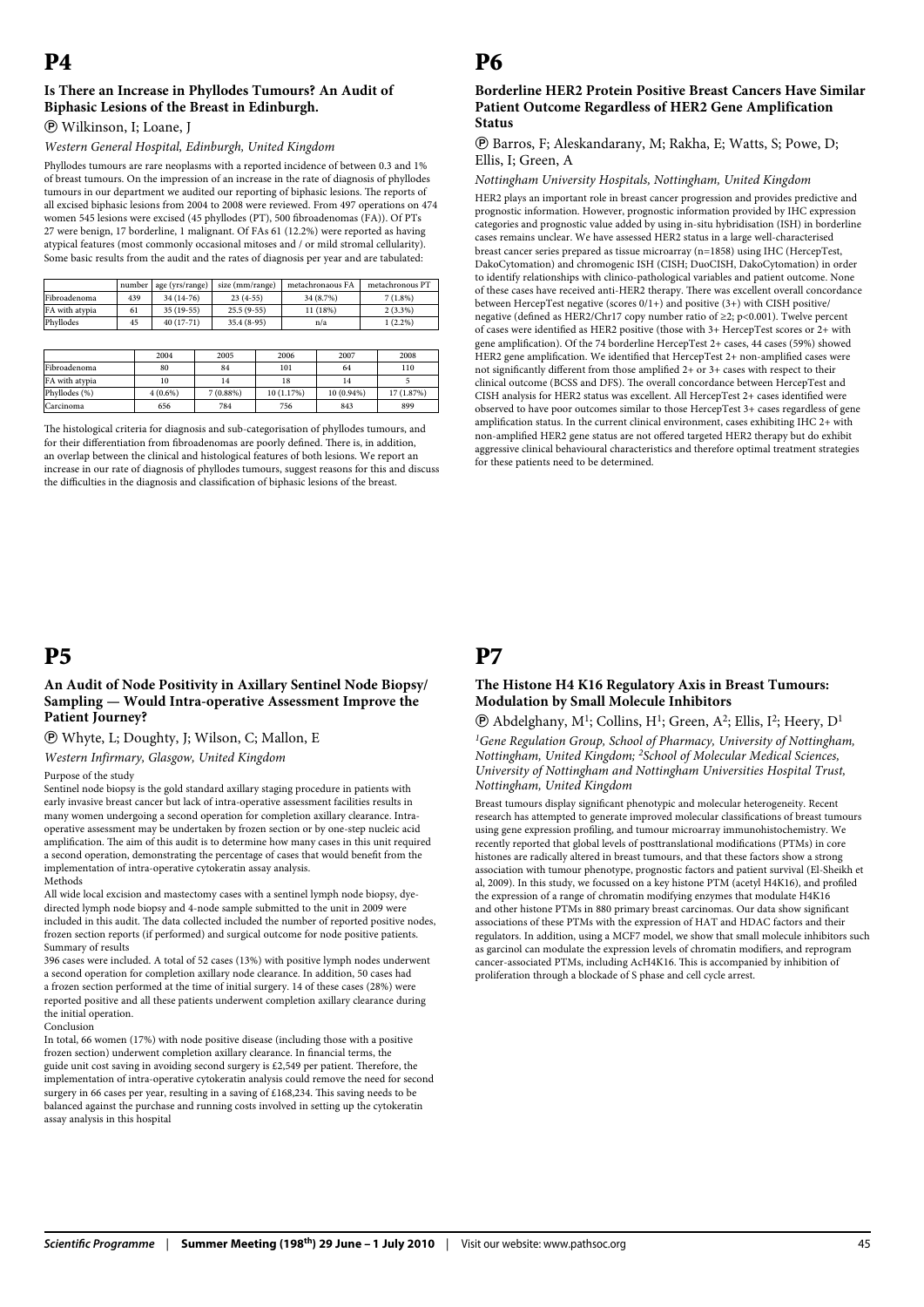#### **Expression of the Trefoil Protein TFF3 in Human Breast Cancers**

#### $\circledR$  Ahmed, A<sup>1</sup>; May, F<sup>2</sup>; Tilby, M<sup>2</sup>

*1Faculty of Medicine, Sohag, Egypt; 2Northern Institute for Cancer Research, Newcastle Upon Tyne, United Kingdom*

 Trefoil factors are small proteins that are secreted from mucus secreting epithelia. Motogenic actions of trefoil proteins may help tumour cell invasion and metastasis. TFF3 mRNA expression is regulated by oestrogen in breast cancer cell lines. Association between oestrogen receptor and TFF3 mRNA expression has been demonstrated in breast tumours. TFF3 protein has not been analysed previously in human breast cancers. A tissue microarray was constructed from 300 primary breast tumours and 76 metastatic deposits. TFF3 expression was evaluated by immunohistochemistry with an antibody raised against correctly-folded human TFF3. The intensity of immunoreaction in 1,000 tumour cells was evaluated as: absent, weak, moderate or strong. The association of TFF3 expression with clinico-pathological features and with oestrogen receptor expression was tested statistically with SPSS software (p<0.01). TFF3 is expressed in normal and malignant breast epithelial cells and not expressed in stromal, endothelial or immune cells. Expression of TFF3 varied enormously between tumours; 238 cases were positive. TFF3 expression is highest in mucinous and tubular breast carcinomas. It is expressed at higher levels in lobular than in ductal cancers. TFF3 expression is associated strongly with oestrogen and progesterone receptor expression. There is a negative association between TFF3 expression and tumour grade. There is however a positive association between TFF3 expression and presence of vascular invasion and presence of axillary LN metastasis. TFF3 expression is higher in metastatic breast tumour cells than in primary breast tumour cells. The association between TFF3 and oestrogen receptor suggests that TFF3 expression is dependent on oestrogen in breast tumours. The high expression of TFF3 in breast tumours with vascular invasion and in metastatic tumour cells supports the hypothesis that TFF3 predisposes towards breast cancer cell invasion.

### P9

#### **A Falsely Positive (C5) FNAc from a Lymph Node with Benign Vascular Transformation of the Sinuses (VTLNS)**

P Grigor, T; Jones, H

#### *Royal Cornwall Hospital, Truro, United Kingdom*

A 70 year old woman presented with a symptomatic breast lump while part of the breast screening programme. Mammography demonstrated a calcified mass, 30mm diameter and a 9mm, radiologically indeterminate, ipsilateral axillary lymph node. Ultrasonography of the symptomatic mass was sonographically malignant (U5). The axillary tail lymph node had an sonographically indeterminate echogenic centre. Ultrasound guided needle core biopsy showed Grade 2 IDC. The cytology smear from the axillary lymph node was reported as falsely positive for carcinoma cells (C5). A right mastectomy and axillary node clearance was performed. Histological examination demonstrated a Grade 3 IDC with high grade comedo ductal carcinoma in situ. Pathological node status of the specimen was ascertained from 19 lymph nodes in the tail of the mastectomy specimen (level I nodes), nine in a separate piece of tissue incorporating level II nodes (largest 13mm) and 4 level III nodes in a piece of apical tissue. All 32 lymph nodes examined were free of tumour (pT2, pN0, pMx). However several showed characteristic VTLNS with an intra-sinusoidal proliferation of endothelial cells stainable for VWF accompanied by an intra-sinusoidal fibrous reaction. Pre-operative staging of the axilla using FNAc can triage women with operable breast cancer prior to an initial nodal surgical procedure. VTLNS is an example of a benign process that can simulate metastatic involvement of a lymph node by carcinoma diminishing the accuracy of this test.

# **P10**

#### **Hypersensitivity Pneumonitis-like Changes in Patients Treated for Haematological Malignancy–in an Abnormal Immunologic State What Disease Process Does it Reflect and is it Under Diagnosed?**

 $\circledR$  Fraser, S<sup>1</sup>; Pomplun, S<sup>2</sup>

*1Preston Hall Hospital, Maidstone, United Kingdom; 2King's College Hospital, London, United Kingdom*

The development of pulmonary complications is common in patients with haematological malignancy and is associated with significant morbidity. The main differential diagnoses for clinically significant lung abnormalities include infections and drug reactions. As this differential diagnosis is important in determining patient management open lung biopsies are being performed in cases with equivocal radiological findings.

We reviewed all open lung biopsies performed on haematology patients over a one year period. The predominant histological findings were those of hypersensitivity-like pneumonitis rather than obvious viral or fungal infections. This may reflect patient preselection however it is unclear whether this pattern of lung infiltration represents an incomplete immune response to an infective trigger or whether it reflects true drug/ hypersensitivity reactions which are under diagnosed in altered immunologic states and might occur more commonly than previously thought.

### P11

#### **Sudden Cardiac Death (SCD) in Individuals with a History of Alcohol Use with or without Antipsychotic Medication and/or Class A-C Drugs.**

#### $\textcircled{P}$  Alani, H<sup>1</sup>; de Noronha, S<sup>1</sup>; Patel, J<sup>1</sup>; Sheppard, M<sup>2</sup>

<sup>1</sup>CRY Centre for Cardiac Pathology, Imperial College, London, United *Kingdom; 2CRY Centre for Cardiac Pathology and Royal Brompton & Harefield NHS Foundation Trust, London, United Kingdom*

Alcohol-related deaths in the UK have steadily increased, rising from 4,023 in 1990 to 9,021 in 2008. Most are non-cardiac. This study aims to highlight cardiac causes particularly within the younger generation. One hundred and sixty-five cases of SCD with a history of alcohol were referred to our specialist cardiac pathology centre from January 1996 to February 2010. Drinking patterns were categorised into 4 groups: alcohol prior to death (n=100), binge drinker (n=32), chronic alcoholism (n=54, of which almost half had fatty liver/cirrhosis and 8 had alcohol withdrawal) and moderate to heavy drinker that could not be classified into binge or chronic (n=21). The majority of cases were young males (n=114, 69%), mean age 35±12.8 years, range 15-76 years. Adolescents (<20 years) made up 10% and 40% were ≤30 years of age. Some also took class A-C drugs  $(n=47)$  and/or had mental health problems taking antipsychotic medication  $(n=24)$ . An important finding is that half died suddenly with a morphologically normal heart at both macroscopic and microscopic level (n=82), strongly suggesting the possibility of channelopathies, e.g. Brugada and long/short QT. Additionally, these SCD may have occurred through a fatal arrhythmia precipitated by alcohol use. Cardiomyopathy was also a dominant cause of death (n=49) followed by coronary artery pathology (n=16). Other important causes were toxic myocarditis (n=11), CHD (n=5), aortic dissection (n=1) and an AV nodal tumour (n=1). This study highlights the importance of SCD linked to a history of alcohol use. Our study also raises awareness of SCD in individuals that had consumed non-toxic levels of alcohol just prior to their death and emphasizes the risk of the pro-arrhythmic effects of alcohol in those who have underlying cardiac conditions.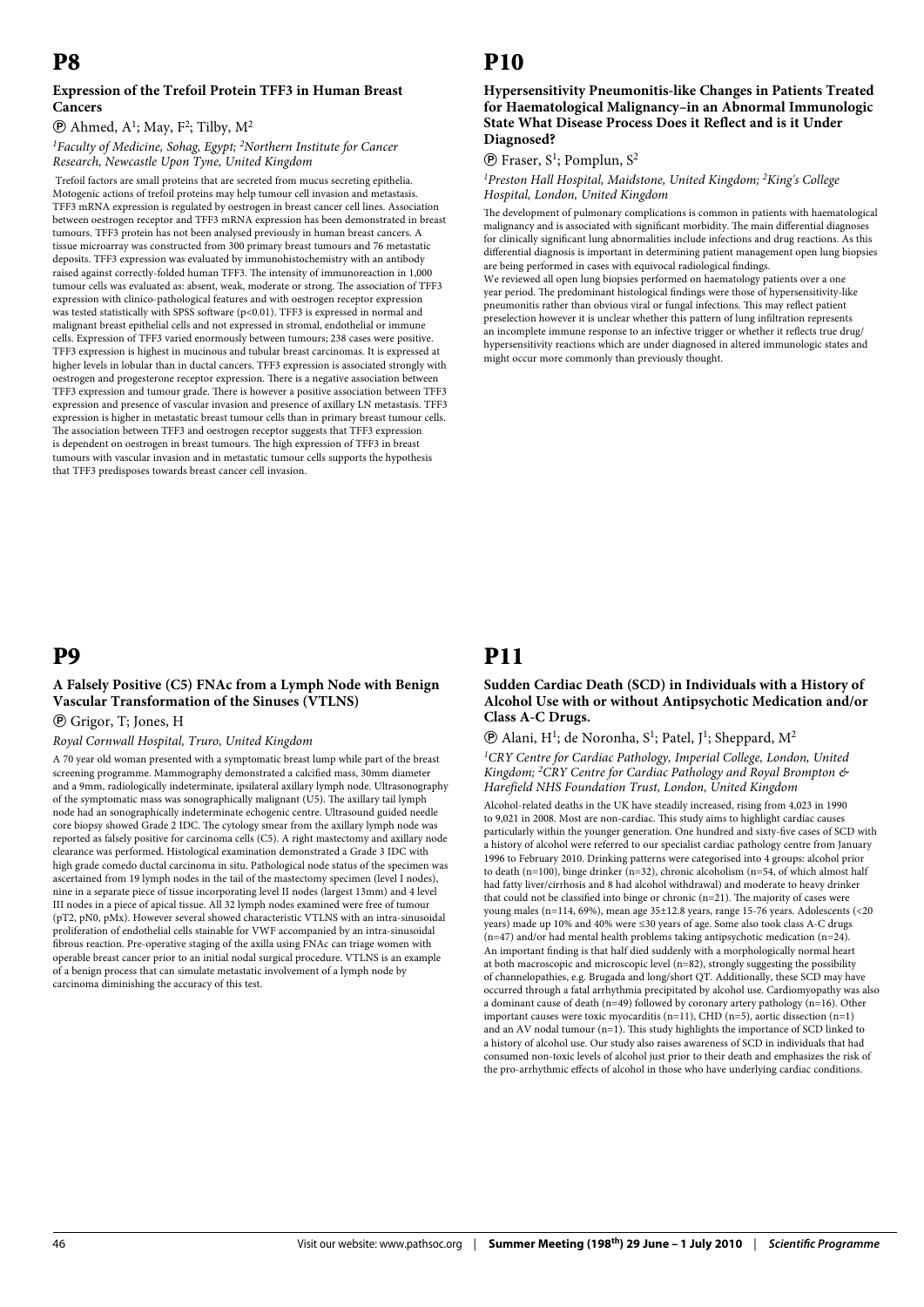#### **Cytospin Preparations Provide Better Quality Diagnoses Than Direct Smears in Nodal Needle Aspiration Specimens For Non-Small Cell Carcinoma (NSCLC): A Multicentre Review.**

 $\overline{P}$  Rowan, C<sup>1</sup>; Tournoy, K<sup>2</sup>; Dooms, C<sup>3</sup>; Rintoul, R<sup>4</sup>; Annema, J<sup>5</sup>; Shah,  $P^1$ ; Rassl,  $D^4$ ; Nicholson,  $A^1$ 

*1Royal Brompton Hospital, London, United Kingdom; 2Ghent University Hospital, Ghent, Belgium; 3Leuven University Hospital, Leuven, Belgium; 4Papworth Hospital, Papworth, United Kingdom; 5Leiden University Medical Center, Leiden, Netherlands*

Background: Diagnostic cytology is undertaken mainly via direct smear (DS) or cytospin (CS) preparations, with usage often dependent on institute and operator preference. The ASTER trial, a prospective randomized trial to compare immediate surgical staging (SS) against endosonography (ES) followed by (SS), was a multicentre (n=4) project that provided an opportunity to prospectively compare the two techniques.

Methods: 119 cases from the ES/SS arm, prepared and diagnosed locally, two using DS (mainly May-Grunwald-Giemsa stained) (n=83) and two CS (mainly Papanicolaoustained) (n=36) preparations, were subsequently reviewed by a reference pathologist, with number of slides per case/nodal station, % positive cases/stations, time per case, and interobserver (IO) agreement recorded. A further comparison was made from the laboratory of the reference pathologist where practice changed from direct smear (n=52) to cytospin (n=55) in 2006.

Results: For CS versus DS, there was 100% versus 97.5% IO agreement, taking 12.5 versus 27.2 mins/case (av. 4.7/1.3 versus 14.8/5.6 slides per case/station), but with lower positive pick-up rate per case/station (38.5/17.9 versus 60/29.3% %). However, the non-ASTER data set from a single institution (CS vs DS) showed a higher positive pick-up rate with CS than DS (56.4/46.2 vs 38.5/34.9% (case/station); slides per case/station 3.53/2.13 vs 8.38/5.25; inadequacy/poor quality rate (4.6% vs 23.1%)).

Conclusions: CS allows quicker diagnosis (less slides/better quality preparations) and has better IO agreement. CS also allows cell pellet preparation for further refinement of diagnosis of NSCLC. The lower positive pick-up rate in the ASTER trial was reversed in the single institution experience, likely reflecting variation in institution practices and patient selection.

### P13

#### **Out of Hospital Fatal Myocardial Infarction**

#### Gallagher, P;  $\circledR$  Joughin, D; Lockyer, B

*Southampton University Hospitals, Southampton, United Kingdom* In hospital mortality from acute myocardial infarction has decreased progressively for more than 20 years. In some centres it is now as low as 6%. In contrast there is only limited evidence that the number of sudden cardiac deaths in the community is decreasing. Historic studies from the 1990s using extensive histology indicated that about 50% of community sudden cardiac deaths were the result of acute coronary thrombosis or myocardial infarction. There is a clinical suspicion that the incidence of ST elevation myocardial infarction is decreasing. We therefore studied the proportion of cases of sudden cardiac death that were the result of acute coronary events. Our hypothesis was that these would be decreased. We made a prospective study of 114 sudden deaths. 45% were non cardiac, chiefly pulmonary emboli, ruptured aneurysms or due to lung disease. 40.3% of cardiac deaths were the result of acute myocardial infarction or coronary thrombosis. 38.7% were due to coronary artery narrowing with or without healed myocardial infarction. 20. 9% were associated with heart failure or ventricular hypertrophy. In a similar audit performed in 2002-3 we found that 37% of more than 366 sudden cardiac deaths were the result of acute coronary events. Although this is a much smaller study it does not suggest that the incidence of out of hospital myocardial infarction is decreasing. It provides further support for the rapid transfer of patients with chest pain to cardiac centres.

# P14

#### **Do Papillary Carcinomas Arise in Thyroglossal Cysts?**

#### P Grigor, T; Matthews, J; Jones, H

*Royal Cornwall Hospital, Truro, United Kingdom*

A 68 year old male presented with a longstanding, non-tender, midline swelling of his neck that appeared to move on swallowing. Serum biochemical analysis was unremarkable (TSH 1.15 mIU/L). Pre-operative imaging or cytological assessment were not obtained. An excision biopsy was performed. Macroscopically the specimen comprised of scanty fatty tissue surrounding a smooth, thin-walled 16mm diameter cyst with a smooth inner lining containing a small amount of straw coloured fluid. Light microscopic examination showed a typical thyroglossal duct cyst architecture. Focally there were intra-luminal papillary projections covered by CK-19 and thyroglobulin positive cells that had overlapping, occasionally grooved nuclei, without the typical 'Orphan Annie' appearance. Intracystic aggregates of pigmented macrophages admixed with reactive fibrosis and a lymphocytic inflammatory infiltrate were also a feature. There were two lymph nodes in the wall of the cyst; one appeared to contain crushed epithelial cells in a sub-sinus location that were stainable for thyroglobulin antibody. Specialist review confirmed a diagnosis of Cystic Papillary Carcinoma arising in thyroglossal duct remnants with a micrometastasis to a lymph node adjacent to it. This patient's case is interesting because of its rare and unusual mode of clinical presentation and the necessary exclusion of benign papillary hyperplasia as a possible alternate diagnosis. Specific light microscopic features, immunohistochemistry and the fortuitous inclusion of an adjacent 2mm lymph node containing a micrometastasis were the keys to this case. Kusunoki et al. Thyroid. 2007 Jun; Vol 17(6):591-2. *Carcinoma arising in thyroglossal duct remnants.*

### P15

#### **Primary Leiomyosarcoma in the Parotid, Tongue and Foot of Three Adults**

#### P Samaila, M; Abdullahi, K; Waziri, D; Ahmed, S

*Ahmadu Bello University Teaching Hospital, Department of Histopathology/Morbid Anatomy, Shika-Zaria, Nigeria*

Background: Leiomyosarcoma is an uncommon malignant tumour with smooth muscle differentiation that often occur in the soft tissue of the gastrointestinal tract, reproductive organs and retroperitoneum. The tumour may however be seen in any anatomic site where smoth muscle is found. Cases : We describe three adults ; a 28year old female student and two males aged 35years and 56years with leiomyosarcoma of the dorsum of foot, left parotid and tongue respectively. The female presented with a year history of swelling of the dorsum of the left foot, the younger man presented with two months history of ulcerated discharging left facial swelling and the elder man with a tongue nodule. Histology of tissue biopsies from the three lesions showed a malignant infiltrative tumours growing in diffuse and haphazard fascicles. They were composed of pleomorphic spindle cells having hyperchromatic to vesicular cigar shaped blunt ended nuclei, prominent 1-3 nucleoli with fibrillary cytoplasm. Tumour giant cells and mitotic figures of over 6-15 per 10HPF were seen within a fibrocollagenized stroma. Conclusion: Leiomyosarcoma of soft tissue is relatively rare and constitute 6.5% of all soft tissue sarcoma. It is an aggressive tumour with propensity for the extremity and less than fifty cases have been reported in these three sites combined. Diagnosis is based on hematoxylin- & eosin-stained histologic sections with or without special stains. Other diagnostic techniques include electron microscopy, immunohistochemistry and cytogenetics for increased accuracy and differentiation from other soft tissue sarcomas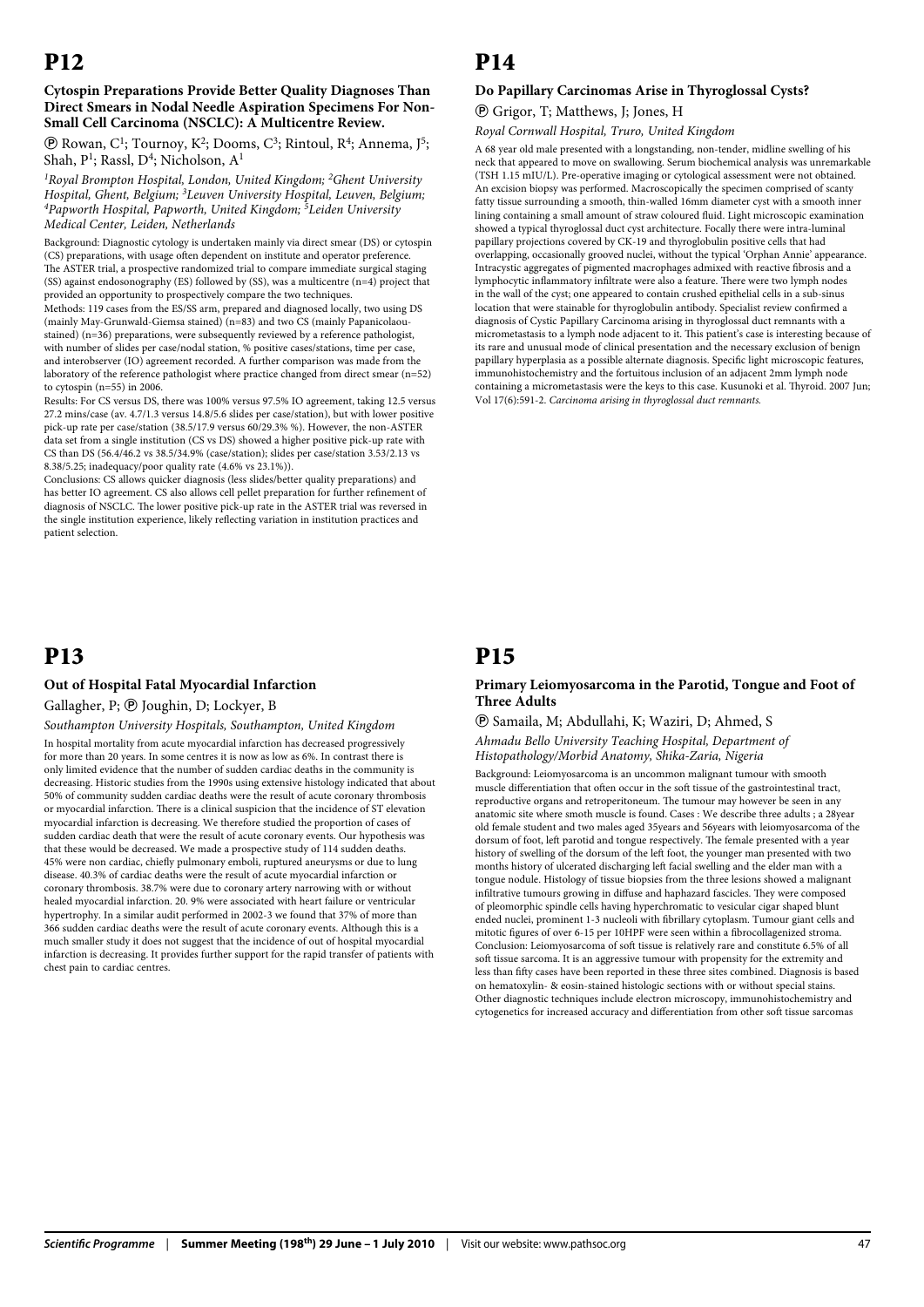#### **The Diagnosis of Head and Neck Cancer Using Fine Needle Aspiration Cytology**

#### $\mathcal{P}$  Shukla, C<sup>1</sup>; Gouldesbrough, D<sup>2</sup>

*1St. James University Hospital, Leeds, United Kingdom; 2Bradford Royal Infirmary, Bradford, United Kingdom*

Purpose of Study: Head and Neck (H&N) cancer in the UK accounts for around 8000 cases/year. Fine Needle Aspiration Cytology (FNAC) is recommended as a 1st line investigation in palpable H&N masses, salivary gland and thyroid lumps. However, a particularly high level of expertise is required to achieve a precise and reliable diagnosis. This study aimed to assess the accuracy and value of cytology in diagnosis when compared to histopathology. Methods: 260 FNACs were reported at Bradford Hospitals from 2/2007 to 2/2008, of which 120 had subsequent histological assessment, 44 were insufficient and the remainder had no documented follow-up. All cyto- and histo-pathology was critically appraised for diagnostic testing (included analysis of positive/negative predictive value (PPV/NPV), sensitivity and specificity). Summary of Results: Analysis of the 120 cases returned a concordance of 80.83% (within each sub-category neck-nodes 76%; necklumps 95%, parotid/salivary glands 87.5% and thyroid lumps 78%). Importantly, 17% of FNACs were considered insufficient and the diagnosis relied on histopathology. Overall, analysis showed that FNAC had a PPV=93% (95% CI 0.86-0.86), Sensitivity=86.95%, Pretest probability (prevalence)=84.25%, NPV=48.15% (95% CI 0.31-0.66), Specificity=65%, Accuracy=83.46%. Conclusions: A recent meta-analysis has shown FNAC to be a highly effective in the diagnosis of H&N cancers with some limitations. Our results showed that FNAC had a relatively poor NPV (the proportion of patients with negative test who are correctly diagnosed) = 48.15%. Also, we found FNAC to be a sensitive but not specific technique. The accuracy of FNAC is related to aspirator skill and the experience of the cytopathologist. FNAC has reduced the number of patients requiring surgery by 35-75%. Our analysis returned a NPV=48% and FNAC insufficiency rate=17%. Image-guided FNAC may improve sample quality and potentially NPV and specificity

# **P17**

#### **The Role of Postoperative Radiotherapy in the Management of Parotid Pleomorphic Salivary Adenomas: Is There Any Benefit?**

P Atwan, M; Cooper, L; Robertson, A

#### *1Glasgow Royal Infirmary, Glasgow, United Kingdom*

Introduction Pleomorphic Salivary Adenoma is the most common tumour of the Parotid Gland. Currently no national management guidelines exist. The objective of this study was to evaluate the role of adjuvant radiotherapy. Methods A retrospective study of all patients with a histological diagnosis of PSA between 1981 and 2008 in Greater Glasgow and Clyde was undertaken. From intra- operative notes and pathology reports, adherence to facial nerve, excision margins, capsule status and postoperative radiotherapy were analysed. Two cohort groups were identified. The first cohort underwent surgery alone while the second received postoperative radiotherapy. Post-operative recurrence, short and long- term complications were compared in the two groups. Results 201 patients were identified. 167 (83%) had surgery alone and 34(17%) received adjuvant radiotherapy. Medical notes were retrievable in all patients receiving postoperative radiotherapy and in only 58 surgical patients .The rate of recurrence was 1.7% (1/58) in surgical patients and 2.9% (1/ 34) in patients receiving adjuvant radiotherapy . Short -term complications were significantly higher in the second cohort accounting for 100% compared to 38% in the first. While long- term complications 15/58 (25%) and 12/34 (32%) were observed in the first and second cohort respectively. Conclusions There was no significant difference in the recurrence rate between the two groups. Short term and long term complications were significantly higher in the postoperative radiotherapy cohort. Adjuvant radiotherapy is therefore not recommended in the treatment of PSA. As well as a higher long term complication rate, radiotherapy is less cost effective.

# **P18**

#### **Bone Marrow Fibrin Ring Granulomas in Epstein Barr virus infection**

#### $\mathcal{P}$  Struthers, K<sup>1</sup>; Okhandiar, A<sup>2</sup>; Goodlad, J<sup>1</sup>

#### *1Western General Hospital, Edinburgh, United Kingdom; 2Borders General Hospital, Melrose, United Kingdom*

Fibrin ring granulomas are composed of a central lipid-filled vacuole surrounded by a ring of fibrin and epithelioid macrophages. They are seen in the bone marrow and liver in association with a variety of aetiologies, including infective agents, T cell lymphomas and allopurinol hypersensitivity. Infective aetiologies include Coxiella burnetii (Q fever), cytomegalovirus, hepatitis A and, in isolated case reports in the English literature, Epstein Barr Virus (EBV). We present a 36 year-old Caucasian female who presented with pyrexia of unknown origin, generalised lymphadenopathy, abnormal LFTs and raised LDH. A monospot test for glandular fever at presentation was negative, and bone marrow trephine biopsy and cervical lymph node excision were carried out. Fibrin ring granulomas were present in the bone marrow trephine whilst the lymph node showed features strongly suggestive of EBV infection, including positive in situ hybridisation (EBERs) and immunohistochemistry (LMP-1 and EBNA-2). A repeat monospot test was positive and the patient's blood raised titres of EBV IgM and IgA, suggesting recent acute infection. Tests for CMV and hepatitis C were negative. The patient made an unremarkable recovery and was discharged shortly following diagnosis. Fibrin ring granulomas are rarely encountered in pathological specimens, but their presence should stimulate an active workup of the patient for infectious agents, including EBV.

### P19

#### **Unrelated Clones and Acquired BCL2 Gene Abnormalities in Cutaneous Marginal Zone Lymphoma**

P Yuen, H1; Palmer, T2; Sproul, A3; Paterson, M3; Hendry, L4; Day, F<sup>4</sup>; Sales, M<sup>5</sup>; Pratt, N<sup>5</sup>; Batstone, P<sup>6</sup>; Goodlad, J<sup>1</sup>

*1Department of Pathology, Western General Hospital, Edinburgh, United Kingdom; 2Department of Pathology, Raigmore Hospital, Inverness, United Kingdom; 3Molecular Diagnostics Laboratory, Department of Haematology, Western General Hospital, Edinburgh, United Kingdom; 4South East Scotland Cytogenetics Laboratory, Western General Hospital, Edinburgh, United Kingdom; 5Human Genetics Unit, Ninewells Hospital, Dundee, United Kingdom; 6Department of Cytogenetics, Aberdeen Royal Infirmary, Aberdeen, United Kingdom*

Lymphomas are believed to derive from a single transformed lymphoid cell. Translocations, and much less frequently amplifications, of the BCL2 gene are the initiating event in most follicular lymphomas(FL), the former occurring in the bone marrow during immunoglobulin gene rearrangement. The t(14;18)(q32;q21) involving the BCL2 gene has also rarely been reported in extranodal marginal zone lymphoma (MZL). Herein we document two unique cases of cutaneous MZL associated with BCL2 gene abnormalities.

Both patients presented with typical features of MZL; neoplastic infiltrates of small lymphocytes, numerous light chain restricted plasma cells and residual reactive follicles. One patient suffered 6 relapses with a common clone demonstrable by PCR in the 1st, 3rd and 4th, but an apparently unrelated clone in the 2nd. In addition, a previously undetected BCL2 gene translocation was found in the 5th and 6th relapses by interphase FISH. This correlated morphologically with a collection of neoplastic follicles in an otherwise typical MZL in relapse 5, whilst the pathological features in relapse 6 were of a typical FL. The other patient relapsed 3 times, genetically unrelated abnormal clones being demonstrated by karyotyping on each occasion. Marked amplification of the BCL2 gene was also identified by FISH in the third relapse but in none of the earlier biopsies. This coincided with acquisition of CD10 and BCL6 by a proportion of the neoplastic lymphocytes.

These two cases illustrate that abnormalities of the BCL2 gene may occur in cutaneous MZL. They occurred as secondary events, and unlike most previous cases of MZL with BCL2 gene abnormalities, coincided with an alteration in phenotype to one more closely resembling FL than MZL. Although not proven, the genetic findings also raise the possibility that relapses in some cutaneous MZL represent separate clonal events rather than recurrence of the original abnormal clone.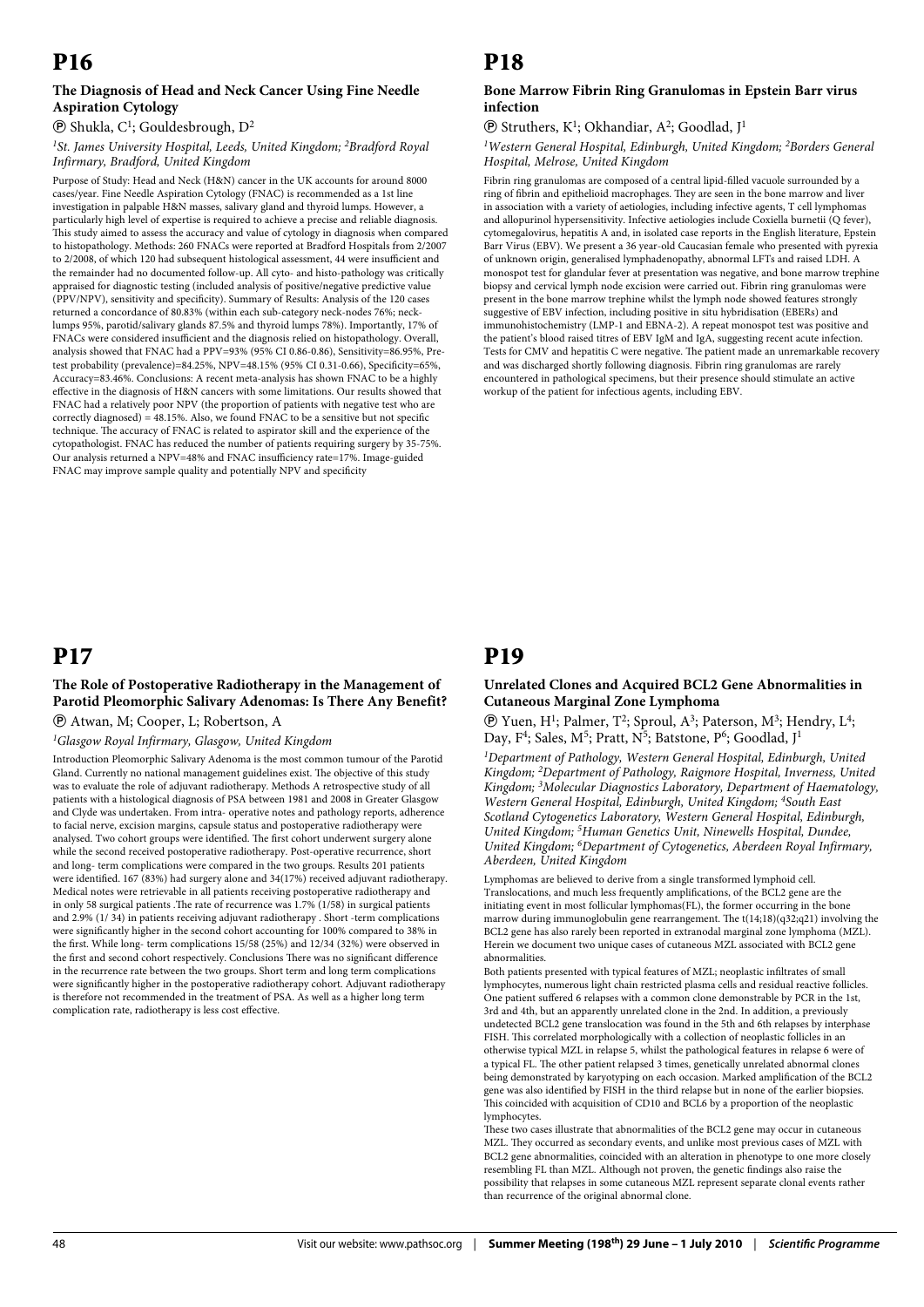#### **Review of EBV-Positive Diffuse Large B-Cell Lymphoma Occurring in Immunocompetent Patients**

 $\textcircled{P}$  Maka, N<sup>1</sup>; Nicholson, F<sup>2</sup>; McKay, P<sup>2</sup>; Leach, M<sup>2</sup>; Jackson, R<sup>3</sup> *1Western Infirmary Glasgow, United Kingdom; 2Beatson West of Scotland Cancer Centre, Glasgow, United Kingdom; 3Glasgow Royal Infirmary, Glasgow, United Kingdom*

Epstein-Barr virus (EBV) positive diffuse large B-cell lymphoma (DLBCL) of the elderly has recently been included in the WHO classification of malignant lymphoma. It usually occurs in the elderly with no underlying immunodeficiency and is associated with a poor prognosis. We have undertaken a review of EBV-positive DLBCL occurring in immunocompetent patients in the West of Scotland in order to define its clinical and pathological characteristics. All cases of EBV-positive DLBCL in patients with no known history of immunosuppression reported at Glasgow Royal Infirmary from 2001 to 2009 were reviewed. The clinical, morphological and immunophenotypic features were recorded. 26 patients were identified with a median age of 66 (range 18 to 97) and a male female ratio of 1:2, representing approximately 7% of all DLBCL. There were 11 nodal and 15 extranodal presentations with 7 occurring in the nasopharynx or oral cavity. Three morphological patterns were identified. A typical DLBCL pattern (n=9), a plasmablastic  $(n=6)$  and a Hodgkin-like pattern  $(n=11)$ . 17 cases in which full immunophenotyping was performed had an activated B-cell immunophenotype (MUM1+ CD10 neg). CD30 was expressed in 88%. 58% of patients presented in stage 3 or 4 (slightly higher than the regional figure of 51% for all DLBCL). 7 patients died, 3 within the first month following diagnosis. The majority of those fit enough for chemotherapy achieved complete remission. EBV positive DLBCL in patients not apparently immunosuppressed occurs over a wide age range though is most common in the elderly. Extranodal presentations in the upper aerodigestive tract are particularly common. In cases of DLBCL, plasmablastic or Hodgkin-like morphology, activated B cell phenotype and CD30 positivity should trigger testing for EBV by ISH. The prognostic implication of EBV-positivity in this small cohort is unclear at the time of reporting.

# P<sub>22</sub>

#### **A Review of Lymphoma in Non-transplant Patients on Immunosuppressive Therapy**

 $\textcircled{P}$  O'Mahony, O<sup>1</sup>; McKay, P<sup>2</sup>; Gallipoli, P<sup>2</sup>; Jackson, R<sup>3</sup>

*1Monklands Hospital, Airdrie, United Kingdom; 2Gartnavel General Hospital, Glasgow, United Kingdom; 3Glasgow Royal Infirmary, Glasgow, United Kingdom*

Iatrogenic immunodeficiency-associated lymphoma in non-transplant patients, now a specific category in the WHO classification of malignant lymphoma, is important to recognise as regression may occur following immunosuppression (IS) withdrawal. As there are many questions regarding management of these cases, we have undertaken a review of our experience in the West of Scotland.

We identified 45 cases of lymphoma developing in patients treated with Methotrexate (40) or Azathioprine (5) from pathology and rheumatology databases over a 10 year period. 33 patients suffered from rheumatoid arthritis, 4 from psoriasis and the remainder from other conditions. There were 20 cases of Diffuse Large B Cell Lymphoma (DLBCL), 12 of classical Hodgkin Lymphoma (cHL), 2 of Hodgkin-like lymphoma, and 11 of other lymphoma subtypes including Follicular Lymphoma and T-cell Lymphoma.

Where EBV status was known, 55% of all cases, 61% of DLBCL, 75% of cHL and 100% of Hodgkin-like Lymphomas were positive. EBV-positive DLBCL had an activated B cell immunophenotype in 82% of cases.

Two patients are in remission as a result of IS withdrawal and 7 patients (2 DLBCL, 4 cHL and 1 Hodgkin-like) developed a transient response to IS withdrawal. One of the latter had a stable response with the addition of Rituximab. The remainder required chemotherapy or radiotherapy. Eight of the 9 cases responding to IS reduction were EBV positive.

A wide variety of lymphoma subtypes occur in patients receiving immunosuppression for inflammatory diseases. Though most will eventually require chemo/radiotherapy, occasional cases will develop complete remission with IS withdrawal alone or in combination with Rituximab. A trial of immunosuppression reduction is worthwhile in all cases, independent of EBV status.

# P21

#### **A Role of Small-Sized Cell Population in Tumourigenesis of Hodgkin Lymphoma Cells**

#### P Ikeda, J; Morii, E; Aozasa, K

#### *Department of Pathology, Graduate School of Medicine, Osaka University, Suita, Japan*

Tumours consist of heterogenous cell populations derived from a single clone. Recently, it has been demonstrated that cells with tumourigenic potential are limited to a small population, called cancer-initiating cells or cancer stem cells (CSCs), in several tumours, such as leukemia, breast, brain, and colon cancers. To date, such a population has not been identified in malignant lymphomas. Here, we examined the presence of CSCs in Hodgkin lymphoma (HL). HL cell line L1236 consists of heterogeneous sized cells; singlenucleated small-sized cells (S cells) like Hodgkin cells and multinucleated large-sized cells (M cells) like Reed-Sternberg cells. To examine the difference of tumourigenicity between S and M cells in L1236 cells, limiting dilution, semi-solid cultures, and injection into nonobese diabetic/severe combined immunodeficiency (NOD/SCID) mice were performed. In limiting dilution, S cells showed a more proliferative potential than M cells. S cells yielded both S and M cells. In contrast, M cells with less proliferative potential, yielded only M cells. In semi-solid cultures, S cells formed colonies more efficiently than M cells. In contrast to S cells, proliferative potential of M cells was rarely observed in limiting dilution assay. At injection into NOD/SCID mice, S cells formed tumours more efficiently than M cells. These results suggested that S cells were more tumourigenic than M cells. CSCs are known to contain a lower level of reactive oxygen species (ROS) than non-CSCs. A part of S cells contained lower levels of ROS than M cells. ROS-low cells are known to express FoxO3a, which enhances the expression of ROS-excluding enzymes, such as superoxide dismutase and catalase. FoxO3a was expressed in a part of S cells, suggesting that the FoxO3a-expressing cells might be a candidate for CSCs. These findings suggest that S cells might play an important role in tumourigenesis of HL.

### P23

#### **The Relationship of Bone Marrow Trephine Length, Adequacy and Disease Process**

#### Farquharson, A;  $\circledR$  Al-Qsous, W; Thomas, S; Hay, A; Johnston, P

*Aberdeen Royal Infirmary, Aberdeen, United Kingdom*

Bone marrow trephine biopsies are essential in the diagnosis and staging of haematological and non-haematological diseases. Absolute clarification of what constitutes adequacy is lacking, with 15mm having been suggested as the minimum adequate length. Ultimately, however, adequacy must be defined by the ability of a reporting pathologist to produce a definitive diagnosis from the trephine, accepting boundaries of good practice. We examine three increasingly specific bone marrow datasets to determine a pragmatic guide for adequacy that is useful for clinicians and can help pathologists. Our data-sets comprise: (i) a non-selected "base-line" set, comprising 100 sequentially received cases; (ii) a set comprising 700 consecutive trephines taken as staging for previously diagnosed lymphomas of any type and (iii) a "focal" sub-set comprising 268 staging trephines for lymphomas associated with focal marrow involvement. We use a novel application of logistic regression to model the probability of a biopsy being regarded as adequate. For our base-line set, a length of 15.7mm is required in order to obtain a 95% probability of a specimen being regarded as adequate in our practice. For lymphomas in general, 95% probability is reached with a length of 17.2mm, whilst for our focal set 21.5mm is required. The average length in all our sets is less than optimum by these standards. We also find that, when trephine length is short, each 1mm more can make it up to 30% more likely to produce a diagnostic report. In conclusion, the likely adequacy of a bone marrow trephine relates to the disease being investigated as well as the absolute length of the specimen. Thus, the indication should be taken into consideration when assessing adequacy. To ensure the procedure serves its purpose, obtaining a longer biopsy in staging focal lymphomas would ensure more accurate results with prognostic benefits.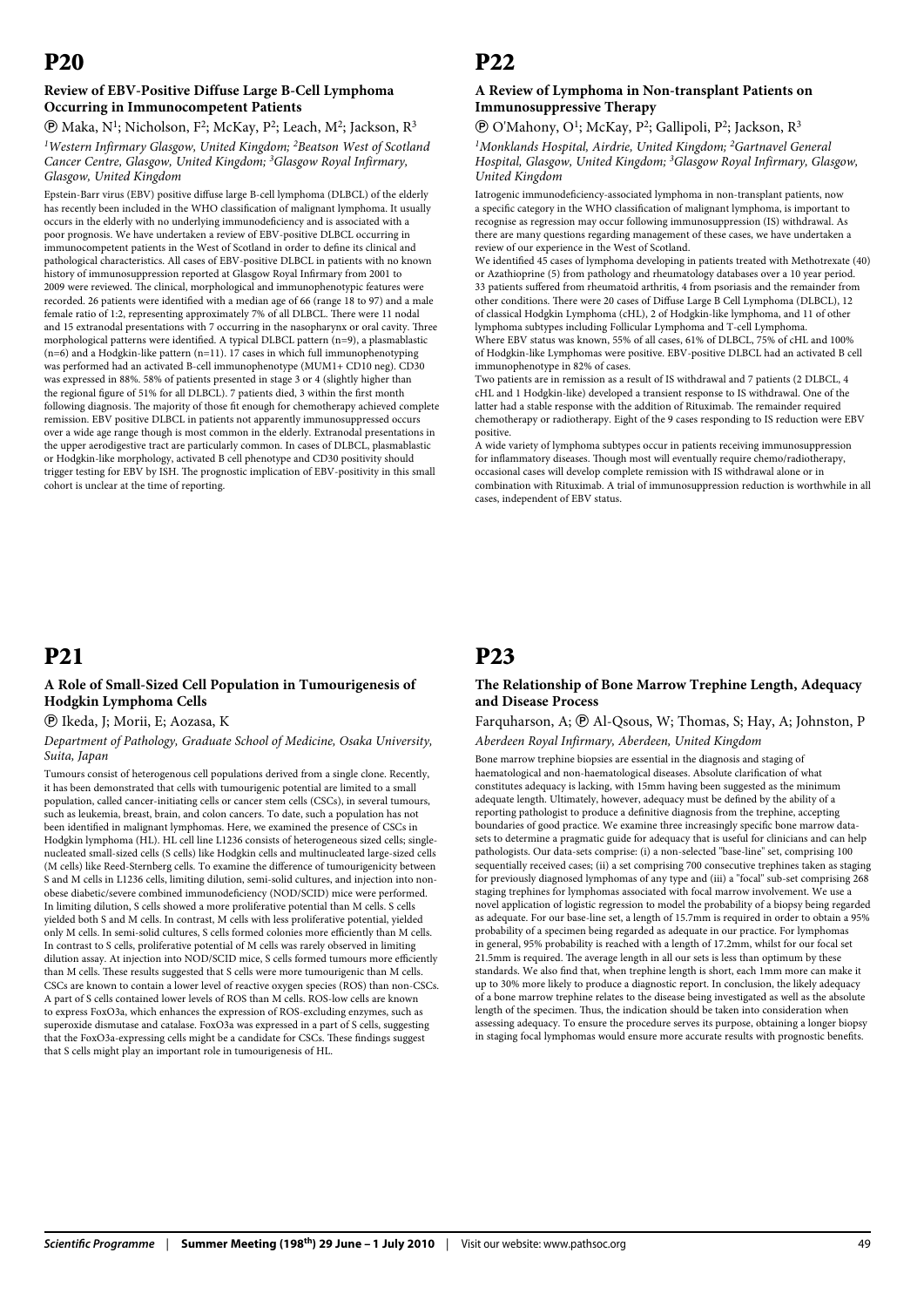#### **Plasma Cell Myeloma Presenting as a Testicular Mass: A Case Report**

#### P Acuda, C; Chaudhri, P

#### *Lincoln County Hospital, Lincoln, United Kingdom*

Introduction: This is a case report of plasma cell myeloma presenting as a testicular mass in an otherwise fit 58 year old man. Case: A 58 year old man presented to his general practice with a 2 month history of unilateral, painless testicular swelling. He did not complain of weight loss, back pain or bone pain and was otherwise fit and healthy. Clinical examination revealed a large testicular swelling, non-tender, which clinically resembled a hydrocele. Ultrasound examination performed shortly after showed a large tumour mass and urgent orchidectomy was performed. Tumour markers, alpha-fetoprotein and beta HCG were normal. Pathological assesment revealed a grossly enlarged 110cm testicle. The cut surface appeared lobulated and showed a white homogenous tumour replacing the entire testicle. Microscopically, the tumour was made up of numerous sheets of large lymphoid blast cells mosty resembling immunoblasts. Initial immunohistochemistry showed strong expression for MUM-1, patchy CD79a positivity and negative staining for CD20, CD10, BCL-2 and BCL-6. Further immunohistochemistry with plasma cell markers CD138 and CD56 showed strong positivity. CD 45 however was negative. A diagnosis of plasmacytoma or possible deposit of plasma cell myeloma was suggested which prompted further investigation and haematological referral. Subsequent investigations including laboratory tests and serum electrophoresis which were supportive of the diagnsosis. The bone marrow trephine performed confirmed the presence of plasma cell myeloma. Discussion: Plasma cell myelomas charecteristically form multiple tumours involving the skeletal system multifocally. Patients can have extramedullay disease and common sites include the liver, spleen and lymph nodes. Localisation to the testis is considered rare, particularly as an initial presentation.

# P26

#### **Audit of Central Review Cases to Identify Trends in Light of the NICE IOG on Haematological Cancers**

#### P Suchak, K; Rizvi, S

#### *Barts and the London NHS Trust, London, United Kingdom*

A review of all lymphoma cases received, during a period of just under one year, for central review at a specialist referral centre in one cancer network was undertaken. 300 cases were reviewed. Out of these the original report was not available in 41 cases. Of the remaining 259 cases, the original (referring pathologist's) diagnosis was agreed with in 196 cases. There was discordance between the referring pathologist's diagnosis and the diagnosis after specialist review in 63 cases. The discordant diagnoses were subclassified into categories 1-3 based on the Royal College of Pathologists guidelines on categorisation of discrepancies in histopathology (2008). Of the 63 cases, 26 were found to be category 1 discrepancies which included a diffuse large B-cell lymphoma being diagnosed a Seminoma, Nodular Lymphocyte Predominant Hodgkin Disease being called classical Hodgkin Lymphoma and no report on transformation to diffuse large B-cell lymphoma in follicular lymphoma, amongst others, which were known to have therapeutic and clinical ramifications. Also, 25 cases were found to be category 2 discrepancies which included wrong subclassification of B-cell lymphomas (e.g. lymphoplasmacytic lymphoma being called marginal zone lymphoma). 12 cases were found to be category 1 of which the commonest reason was grading of follicular lymphoma and classical Hodgkin lymphoma. Although the last category includes criterion which are subjective, in any cancer centre which undertakes research, accurate subclassification is important. This highlights the importance of specialist referral in haematopathology as per NICE guidance for both diagnostic and research work.

### P25

#### **Paratrabecular Distribution of Lymphoplasmacytic Lymphoma in Bone Marrow**

#### P Lawson, K; Isaacson, P; Ramsay, A

*University College London Hospitals, London, United Kingdom;*  Lymphoplasmacytic lymphoma (LPL) is a rare neoplasm composed of small B lymphocytes, plasmacytoid lymphocytes and plasma cells that usually involves the bone marrow. Marrow involvement may be nodular, diffuse and/or interstitial and can also show paratrabecular aggregates. Published data suggests that one-third of LPL cases show a paratrabecular component. This study looked at a large series of LPL to determine the proportion showing paratrabecular disease and to quantify the extent of the paratrabecular component. A search over the last 5 years yielded 126 bone marrows with a diagnosis of LPL. All cases with a CD20 and/or Pax5 were reviewed (106 cases) and percentage involvement by LPL and percentage paratrabecularity were assessed. Cases showing no evidence of disease (10 cases), where there was >75% involvement, and/ or where the specimen was <5mm in length were excluded. Of the 69 remaining cases, 32% showed 50-75% overall involvement by LPL, 26% showed 25-50% involvement, and 42% showed <25% involvement. A paratrabecular component (>10%) was seen in 62% of cases. Further quantifying this component showed the following; no cases were >90% paratrabecular, 19% of cases showed 50-90% paratrabecular disease, and 43% of cases were 10-50% paratrabecular. 38% of cases were <10% (i.e. not) paratrabecular. Our study indicates that the proportion of lymphoplasmacytic lymphomas in bone marrow with a paratrabecular component is higher than that previously published, and that this pattern may be a useful diagnostic feature in LPL.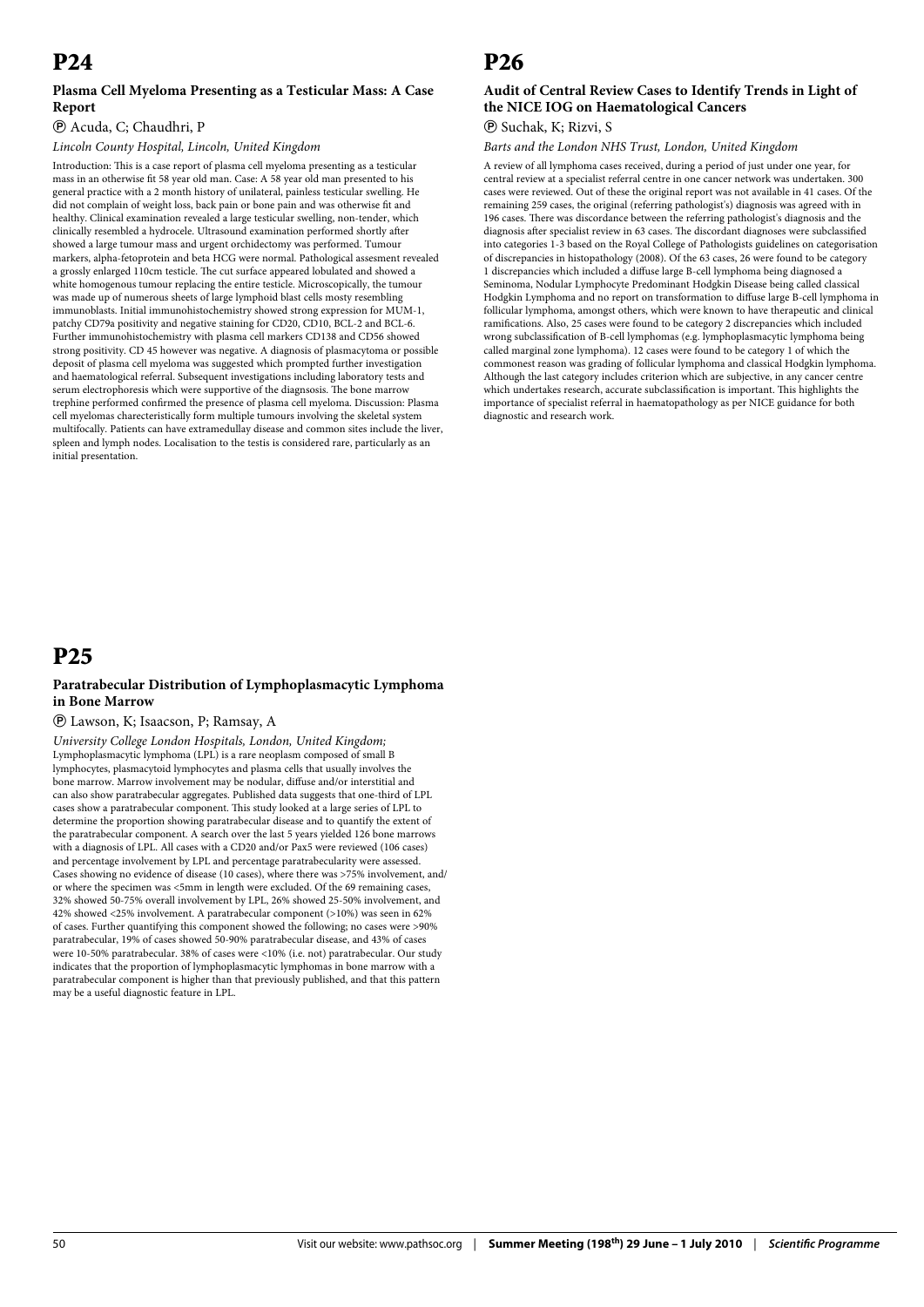#### **Is Endoglin a Particular Marker for Endothelial Cells in Glioblastoma Multiforme?**

#### P Suzangar, H; Parvin Mahzooni, P; Diana Taheri, D; Mehdi Suzangar, M

*Alzahra Hospital, Esfahan, Iran*

Abstract background: Angiogenesis is an important factor in the growth of solid tumours that can be used in their diagnosis and treatment. Aim:To compare CD31 and CD105(Endoglin) staining in Glioblastoma multiforme angiogenesis. Methods:This study was performed on 50 Glioblastoma multiforme(GBM) samples, reffered to Al-Zahra hospital pathology lab between 2001 to 2006. We prepared 3 slides from each sample which were used for immunohistochemistry for CD31, CD105(Endoglin), and Ki67(proliferation Index) monoclonal antibodies. Microvessel density(MVD)was evaluated by immunostaining for CD31 and CD105 and the results were compared between the two and also with Ki67 expression. Results:We showed that CD105-MVD was significantly higher in Glioblastoma compared with normal tissue(14.28 vs. 6.68: P=0.012). We did not find such difference for CD31. The mean of CD105-MVD was significantly higher than CD31-MVD in Glioblastoma tissue(P<0.001) although there was a significant positive relationship between them(Pearson's r=0.630 P<0.001). CD105 odds ratio was 11:1. 95% confidence interval: 3.54-36.53. The mean of proliferation index was more closely correlated with CD105-MVD(Pearson's r=0.611 P<0.001) than CD31-MVD(Pearson's  $r=0.360$  P=0.01). Conclusion: We suggest that Endoglin can be used as a specific and sensitive marker for evaluation of angiogenesis in Glioblastoma which can be used in the diagnosis and treatment of this tumour. Comparing these results with previous studies revealed the importance of Endoglin in the prognosis of Glioblastoma. Keywords:CD105,CD31,Angiogenesis,Glioblastoma Multiforme (GBM),Vascular Endothelial Growth Factor (VEGF)



Figure 1: Mean of CD105 microvascular density (MVD) and CD31-MVD in glioblastoma and normal brain tissue.

t-student P=0.807 for CD31-MVD t-student P=0.012 for CD105-MVD



Figure 2. Correlation between CD105 microvessel density (MVD) and CD31-MVD in glioblastomas (Pearson's r=0.630 P<0.001).

### **P28**

#### **A Case Report of Alkaptonuric Ochronosis with Monoarthritis** P Emami, M; Emami, E

*Alzahra Medical Center of Esfahan Medical School, Esfahan, Iran*

A 47 year old male admitted with post operative infection in right knee. He had a history of pain and swelling(arthritis) in right knee from 2 months ago and a loose body and DJD changes was seen in X-ray studies. Knee joint biopsy was reported as synovial osteochondromatosis and then he underwent surgery. Because of continuous infectious secretions and failure in treatment he was referred to our medical center. Past history : he suffered from Hyperthyroidism and after radiotherapy it changed into Hypothyroidism and uses daily Levothyroxin. He had a mild and insidious low back pain from several years ago.

Physical examination : small bluish pigmentation was seen on thenar area of hands which was diagnosed as AVM malformation.

Roentgenography: dorsolumbar spine x-ray revealed decrease in intervertebral disk spaces and fusion of 2 spines with calcification. Osteoarthritis changes were also seen. Lab data : all routine laboratory findings like CBC/diff, FBS, Ca/P,U/A, ANA were in normal limits.

Arthroscopy and joint biopsy was done and pigmented villonodular synovitis was reported in pathology. The surgeon had observed a gray-black tissue which had replaced in synovium and cartilage. He undertook open surgery and black synovium and cartilage and bone were removed. Microscopically, sections of fibroconnective and synovium tissue revealed gray foreign bodies which were ingested by gient cells with lymphocytic infiltration seen in background field. Prussian blue and Zeihl-Nelsen stainings were negative. We suggest Ochronisis (Alkaptonuria) in pathology report. Benedict test as screening and change in urine colour after 1 hour were positive. Finally gas liquid chromatography confirmed Alkaptonuria as the definitive diagnosis.

### P29

#### **Curious Lump in the Thigh of a Young Male**

#### P Tan, M; Wijesuriya, N; Rizvi, S

#### *Barts and the London NHS Trust, London, United Kingdom*

We present an unusual case which to the best of our knowledge (based on literature search) has never been reported before. A skin biopsy was received in February 2008 from a 20 year old male. The clinical description was "hard scar in the right lateral thigh in the deep dermis and subcutaneous plane ?fibroma. Has grown with the patient. Clinically the area is firm to hard." Histological examination revealed a dermal proliferation of bland spindle cells not unlike a hyperplastic scar except for the presence of epithelioid cells, some of which showed mild cytological atypia and demonstrated slightly more intensely eosinophilic cytoplasm than the surrounding spindle cells. These large cells were scattered within the deep dermis and subcutis either individually or in very small nests. No mitotic activity was noted. Immunohistochemical staining showed the large cells to be positive with cytokeratin 7 but not with CK20, AE1/3 or MNF116. EMA was negative. The spindle cell were focally positive for S100. Also, in areas, nerve fibres were highlighted by both S-100 protein and PGP9.5, the latter stain highlighting some of the spindle cells in the infiltrate. Neurofilament faintly stained the fibres mentioned above as did Glial Fibrillay Acidic Protein. The features favoured a neural lesion but it was difficult to explain the cytokeratin positivity except if it was was put down as aberrant expression. Despite a literature survey and extensive local consultation a definite diagnosis could not be reached. Given the unusual morphology and immunophenotype (with cytokeratin positivity) the case was referred to Dr E Calonje and Prof CDM Fletcher for specialist soft tissue pathology opinion. They both reported having seen nothing similar before but concurred that it was most likely a benign neural neoplasm/hamartoma or localised anomaly that should be completely excised. The patient is well two years post excision.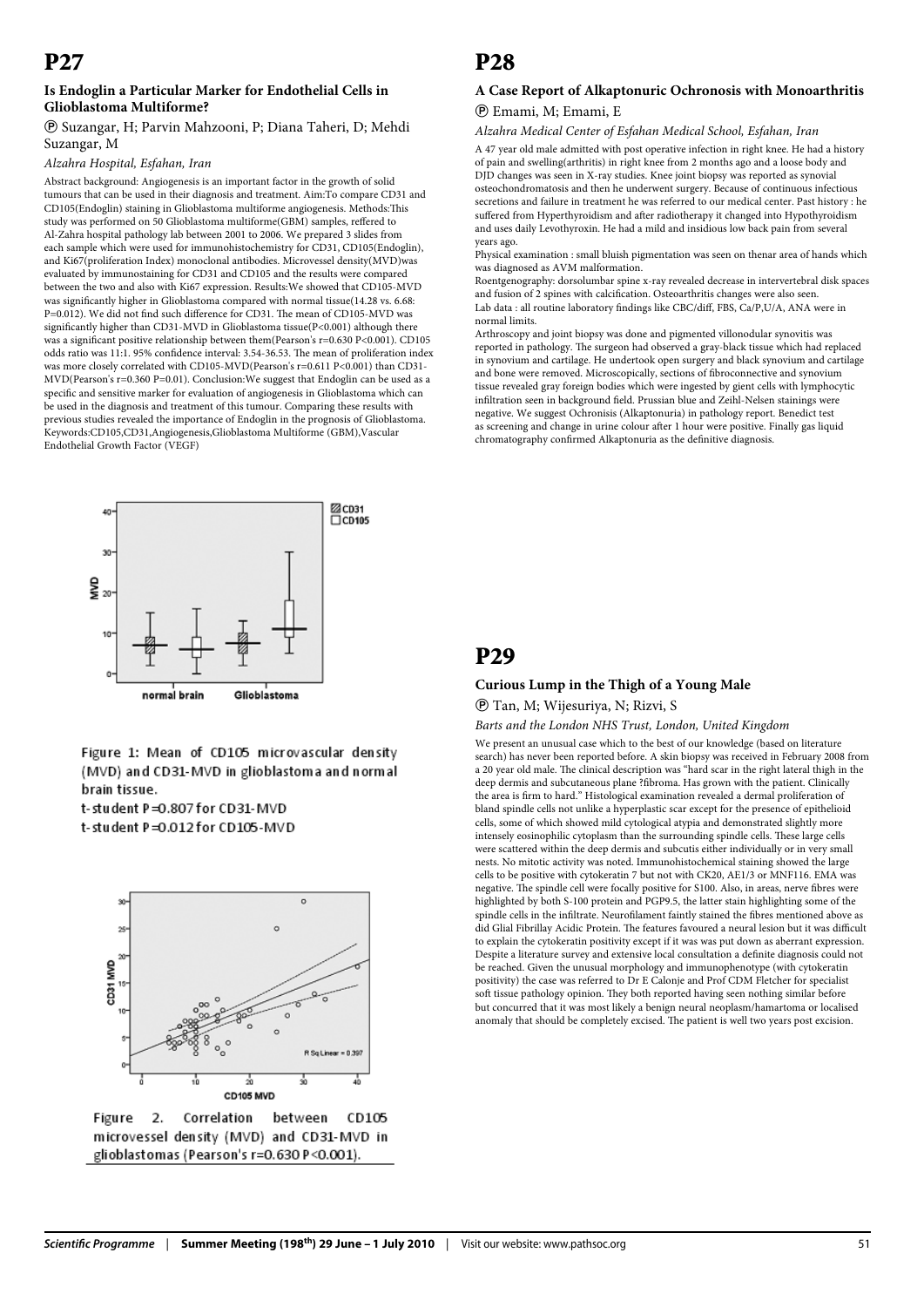#### **Trends in Primary Cutaneous Melanoma: A 10 Year Single Institution Review**

#### P Downes, M; Murphy, G; Gulmann, C

*Beaumont Hospital, Dublin, Ireland*

Purpose: To retrospectively analyse all primary cutaneous melanomas submitted to the Histopathology Department over a ten year period (2000-2009). Our aim was to determine disease incidence and demographics and identify changing trends in presentation including a possible seasonal variation in tumour distribution. Methods: A review was conducted within our institution (University affiliated teaching hospital, catchment area 290,000) to identify all primary cutaneous melanomas resected between 2000 and 2009. The reports were audited using agreed dataset criteria including: age, sex, month of resection, site, subtype (nodular, superficial spreading, lentigo and other) and Breslow thickness. The data was analysed in spreadsheet format using Excel statistics. Results: We identified 263 cases in the defined study period. Females outnumbered males in 1.66: 1 ratio (n= 164: 99) with a predominance of patients > 50 (n= 167, mean age at presentation 58.5 years). The number of cases per annum increased between 2000  $(n=19)$  and 2009 (n=40) with an increase in male cases from 21% (n=4) to 57.5% (n= 23). A seasonal peak in presentation was seen in summer with an overall summer:winter ratio of 2.39. Additionally, melanomas presenting over the summer had a greater Breslow thickness than those over the winter months (summer: winter ratio of 2.86 for those > 4mm). Conclusions: Our study has identified three interesting trends. The first is confirmation of the seasonal variation in presentation and thickness of melanomas in concordance with other international studies. The second is documentation of the increasing incidence of the disease over a decade of study and the third is the increasing number of male patients presenting with this tumour. This is the first study within Ireland to subclassify the distribution of primary cutaneous melanoma with summer: winter ratios based on patient and tumour characteristics.

# **P32**

#### **Human Dirofilariosis in a 53 Years Old Female Patient: An Uncommon Entity in the Alpine Region**

 $\Theta$  Hager, T<sup>1</sup>; Auer, H<sup>2</sup>; Rasse, M<sup>3</sup>; Sepp, N<sup>4</sup>; Ensinger, C<sup>5</sup>; Mikuz, G<sup>5</sup>

*1Med. Univ. Innsbruck, Innsbruck, Austria; 2Med. Uni. Vienna, Dept. Parasitology, Vienna, Austria; 3Med. Uni. Innsbruck, Dept. Dental Surgery, Innsbruck, Austria; 4Med. Uni. Innsbruck, Dept. Dermatology, Innsbruck, Austria; 5Med. Uni. Innsbruck, Dept. Pathology, Innsbruck, Austria*

Introduction: Dirofilaria repens and Dirofilaria immitis are well known parasites, which are endemic in the climate conditions of Europe. Their natural hosts are carnivores (e.g. cats, dogs). Infection is transmitted by mosquitoes. Humans get accidentally infected, showing subcutaneous dirofilariosis in most cases. Dirofilaria repens and immitis are not endemic in the Alps. Patient Presentation: A 53 years old female patient, who lives in Southern Tyrol, was biopsied due to a re-occurring swelling of the right parotic region in an outward hospital. Radiological examinations were unspecific. Outward histological examination of the specimen showed a non-specific inflammatory reaction. In fact the patient was treated in a conservative way. Due to persisting symptoms the patient was presented at the University Department of Dermatology, and due to being suspicious for sialadenitis transferred to the Department of Dental Surgery, where she underwent a surgical biopsy. Parasite infection was diagnosed by histology. The diagnosis Dirofilaria repens was confirmed by PCR analysis. No recent travel history was positive for Dirofilaria spp. Conclusion: Human Dirofilariosis is a parasite infection rarely seen in the Alpine region. Between 1981 and 2008 only 13 cases of subcutaneous Dirofilarosis have been reported in Austria. Climate changes are discussed as possible source for increasing infections in central Europe. Although most unlikely in our region, the possibility of a parasite infection has to be excluded in unclear subcutaneous swellings. Histology and PCR-Analysis are mandatory for diagnosis.

### P31

#### **An Audit of Subtyping Basal Cell Carcinoma in Diagnostic Biopsies**

#### P Elgoweini, M; Paul, M

#### *Southern General Hospital, Glasgow, United Kingdom*

Basal cell carcinoma (BCC) is the most common type of invasive skin malignancy. Preoperative biopsy is recommended when there is a clinical doubt or a specialized treatment is required. In addition to the risk of recurrence, identification of a high risk histological subtype is important to reduce the local destructive potential of the tumour. The aim of the audit was to identify the percentage of BCC reports which recorded the histological subtype in diagnostic biopsies in our department. The accuracy of subtyping was also assessed by comparing with subsequent excision biopsies. The search for all BCC cases reported for one year was achieved electronically using the SNOMED coding system on telepath. This search revealed 847 BCC reports. 94/847 BCC reports of diagnostic biopsies with subsequent excision biopsies were identified by manual search. 11 cases were excluded as there was no residual BCC or the subtype was not recorded in the subsequent excision biopsies. The final number of cases included was 83. The subtype in diagnostic biopsies was reported in 61/83 (73.5%). Diagnostic biopsies correctly identified the BCC subtype in 47/61 (77%) cases. A total of 22 cases (26.5%) were not assigned a subtype on diagnostic biopsy. Of these 50% (11/22) were found to be a high risk subtype on subsequent excision biopsy. These cases included 7 punch biopsies, 2 curettings, 1 shave biopsy and 1 case where the biopsy type was not specified. In conclusion, the accuracy of histological subtyping in diagnostic biopsies was high (77%) and similar to published data, however, it was recognised that failure to report a high risk subtype in diagnostic biopsies may have a direct impact on the prognosis.

### P33

#### **MELAN-A Expression in Atypical Fibroxanthoma and Pleomorphic Dermal Sarcoma**

#### P Thum, C1; Hollowood, K2; Birch, J2; Goodlad, J1; Brenn, T1

*1Western General Hospital and the University of Edinburgh, Edinburgh, United Kingdom; 2John Radcliffe Hospital, Oxford, United Kingdom* Atypical fibroxanthoma (AFX) is a solitary dermal-based tumour that primarily occurs on sun-damaged skin of the head and neck area of the elderly. If confined to the dermis behaviour is benign following complete excision. Invasion of deeper structures is associated with risk for local recurrence and those tumours are best regarded as pleomorphic dermal sarcomas. The diagnosis is one of exclusion using a broad range of immunohistochemical markers. We report three patients with AFX/pleomorphic dermal sarcoma showing aberrant expression of MELAN-A. All three tumours were dermal based and composed of plump spindle cells with admixed large bizarre giant cells in varying proportions. All tumours involved the subcutaneous fat and in all cases, MELAN-A was focally expressed in large giant cells. Tumour cells stained positively for CD68, CD10 and focally for SMA. They were negative for desmin, multiple cytokeratins, CD31, CD34, S100 and HMB-45. S-100 protein expression was noted only in scattered dendritic cells. Aberrant expression of MELAN-A in AFX/pleomorphic dermal sarcoma represents an important diagnostic pitfall, particularly when tumours invade beyond the dermis similar to desmoplastic or spindle cell melanoma. Expression of MELAN-A limited to the giant cells and the absence of S-100 are helpful clues to the diagnosis, as is the fact that expression of second line melanoma markers in desmoplastic melanoma is rare.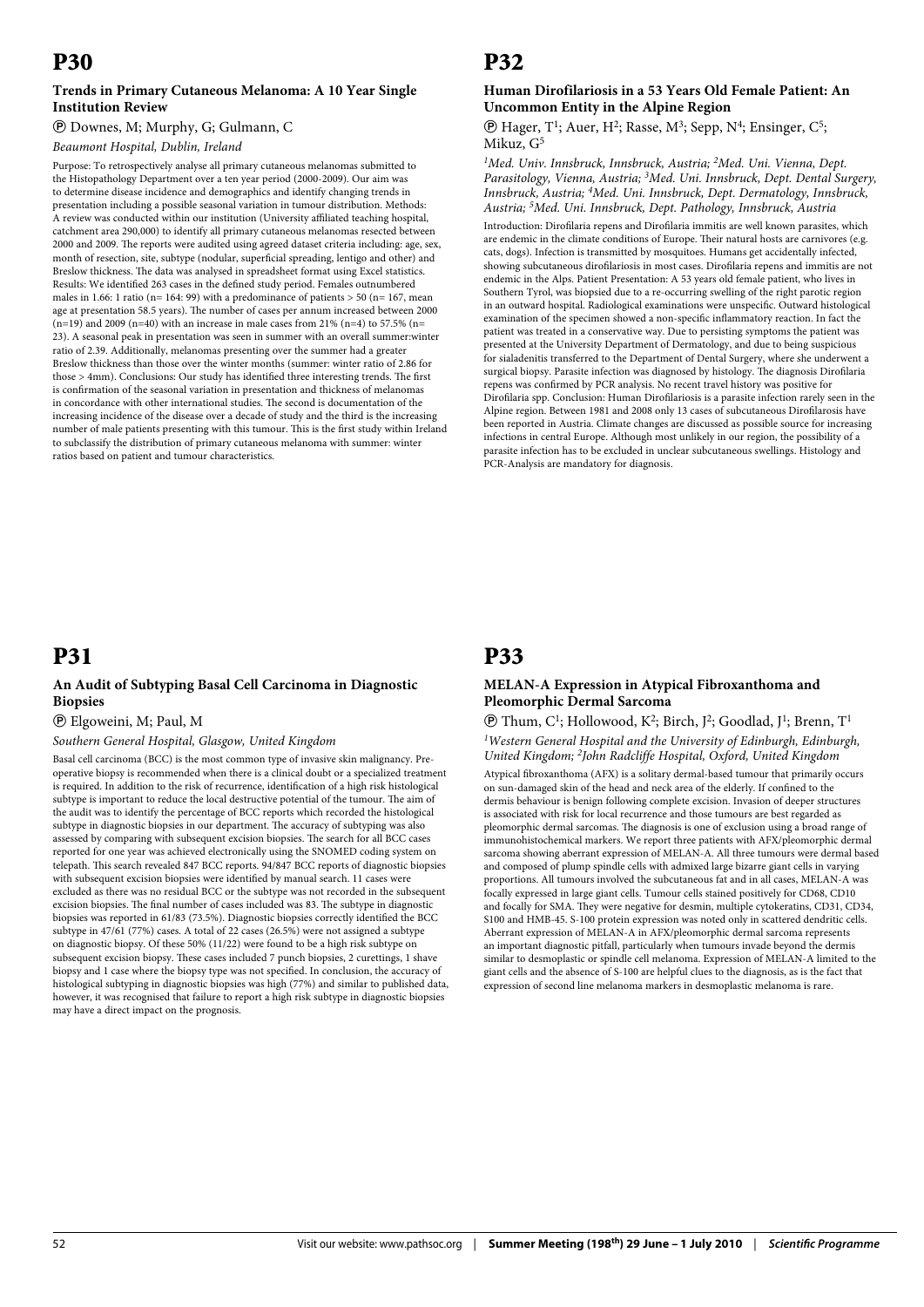#### **Audit of Incomplete Excision Rates of Basal Cell Carcinomas**

 $\textcircled{P}$  Acuda, C<sup>1</sup>; Kulkarni, K<sup>2</sup>; Sen, S<sup>2</sup>

#### *1Lincoln County Hospital, Lincoln, United Kingdom; 2Queens Medical Centre, Nottingham, United Kingdom*

Purpose- Incomplete excision of basal cell carcinomas ( BCCs ) can have significant impact on morbidity. As part of reflective practice and improvement in service, an audit into the rate of incompletely excised BCCs by various clinical groups was caried out. This would help identify the need for imrovement in current practice and allow maintenace of clinial standards.The data would also identify factors associated with an increased risk of incomplete excision and correlate with the current literature. Criteria and standards : Various regional audits and literature from the British Association of Dermatologists and have shown acceptable incomplete excision rates to range from as low as 4.7% to as high as 13%. From such existing data, a local agreement of the minimum standard of incomplete excision was established and a minimum requirement of 13% was set as the standard. Method: Data was derived retrospectively including up to seven regional hospitals. 1246 reports on BCC skin excisions were analysed according to their gender,clinical groups, tumour site, tumour size, histological subtype and completeness of excision. Results and Conclusions: The overall excision rate of incomplete BCCs was found to be low at 4.3% and no change in management was adviced. Factors asociated with an increased risk of excision included the folowing; tumours arising from the periorbital region, scalp and ear; Tumour size greater than 1 cm; histological subtype of micronodular, morphoeic and mixed subtypes; excisions performed by general practice.

# P36

#### **Detection and Quantification of MicroRNAs in Laser Microdissected Formalin-Fixed Paraffin Embedded (FFPE) Breast Cancer Tissues**

#### $\textcircled{P}$  Khoshnaw, S<sup>1</sup>; Powe, D<sup>1</sup>; Reis-Filho, J<sup>2</sup>; Ellis, I<sup>1</sup>; Green, A<sup>1</sup>

*1Department of Histopathology, School of Molecular Medical Sciences, University of Nottingham and Nottingham University Hospitals, Nottingham, United Kingdom; 2Breakthrough Breast Cancer Research Centre, Institute of Cancer Research, London, United Kingdom*

MicroRNAs (miRNAs) are a class of endogenous non-coding RNAs that target protein coding mRNAs for cleavage or translational repression. Both profiling and functional studies demonstrate deranged miRNA expression in many human cancers including breast tumours. Research in this field is increasing and the potential of miRNAs for being used in clinical settings emphasises the need for sensitive detection techniques. In this study, techniques for the analysis of miRNA expression in microdissected FFPE breast cancer tissues were developed and optimised. Full face sections from three invasive bre tumour samples and different microdissected areas (1,000-10million ìm2) and section thickness (10-20ìm) were analysed. Total RNA was extracted using commercially available RNA extraction kits (miRNeasy FFPE Kit, Qiagen; RecoverAll™ Total Nucleic Acid Isolation Kit for FFPE, Ambion; PureLink FFPE RNA Isolation Kit, Invitrogen). Three miRNAs (miR21: highly expressed, miR-29c: intermediately expressed, and miR-127: low expression in breast cancer) extracted from both gross and microdissected invasive breast cancer tissues were quantified using real-time PCR. The PureLink kit produced largest quantities of total RNA from FFPE breast tumours. All three miRNA (21, 29c and 127) were successfully detected by real-time PCR and levels of sensitivity were comparable between extraction methods. Our data showed that relative miRNA levels gradually decreased with diminishing amounts of microdissected tissue used but reliable miRNA quantification was obtained using at least 5 million ìm2 from 20ìm thick FFPE breast tissue sections. In contrast to previously published results, quantity of miRNA detected in breast tissue samples depends on the amount of tissue used, and cannot be performed reliably from one or a few cells.

### P35

#### **Co-existent Granulomatous Vasculitis and Leukaemia Cutis in Resolving Herpes Zoster**

### P Elgoweini, M1; Burden, A2; Blessing, K1; Jackson, R1; Duthie, F1

*1North Glasgow University Hospitals NHS Trust, Glasgow, United Kingdom; 2Western Infirmary, Glasgow, United Kingdom*

An 80-year-old man with a 5 year history of small lymphocytic lymphoma (SLL) being managed conservatively under a "watch and wait" protocol, subsequently presented with a six month history of indurated tender purple papules. These coalesced to form plaques with some central scarring, and had a dermatomal distribution on the left arm, immediately following herpes zoster infection at this site. Skin biopsy showed marked interstitial granulomas and prominent granulomatous vasculitis, supporting the clinical impression of a post-herpes zoster granulomatous reaction. In addition, there was a dense monoclonal small B-cell lymphocytic infiltrate indicating Koebnerisation by SLL - a finding which previously has not been reported with concurrent post herpetic granulomatous vasculitis. Although benign pseudolymphomas occur in post-herpetic settings, this case shows that even in association with benign vasculitic features true lymphomas occur. Furthermore it highlights the value of the appropriate use of detailed immunohistochemical analysis, and the importance of clinicopathological correlation.

### P37

#### **Suppression of Tissue Autofluorescence with Copper + Hydrogen Peroxide**

#### $\textcircled{P}$  Kelly, S<sup>1</sup>; Scudder, K<sup>2</sup>; von Ruhland, C<sup>2</sup>

#### *1University Hospital of Wales, Cardiff, United Kingdom; 2Cardiff University, Cardiff, United Kingdom*

The simultaneous immunohistochemical staining of multiple tissue antigens has largely been the preserve of immunofluorescence. In addition, it is probably the only technique that facilitates multiple staining for confocal microscopy. Tissue autofluorescence remains a serious problem, however, and is particularly troublesome where low levels of antigen require illustration. A number of techniques have been developed to suppress tissue autofluorescence such as treatment with copper sulphate, or masking of specific fluorescent substances, such as lipofuscin, with dyes. Here we describe the use of copper sulfate + hydrogen peroxide (a technique that was originally developed to suppress tissue argyrophilia) for suppressing tissue autofluorescence. To evaluate the technique, 4µm sections of paraffin wax-embedded 1% glutaraldehyde-perfusion fixed rat kidney were treated with 10mM copper sulfate or 10mM copper sulfate followed by 3% hydrogen peroxide. Compared to untreated tissue, copper treatment produced a noticeable reduction in autofluorescence, but when combined with subsequent treatment with hydrogen peroxide, a further and dramatic improvement was observed. To evaluate the utility of this technique in immunofluorescence staining, further sections of rat kidney were pre-treated with copper + hydrogen peroxide and immunofluorescently stained for aquaporin-1. Staining was compared with untreated sections and with post-staining treatment with copper. In untreated sections, positivity was barely discernable against the intense background autofluorescence. In contrast, immunopositivity could be clearly seen in tissue sections that had been pretreated with copper + hydrogen peroxide. Post-staining treatment with copper suppressed autofluorescence, but also reduced immunofluorescence.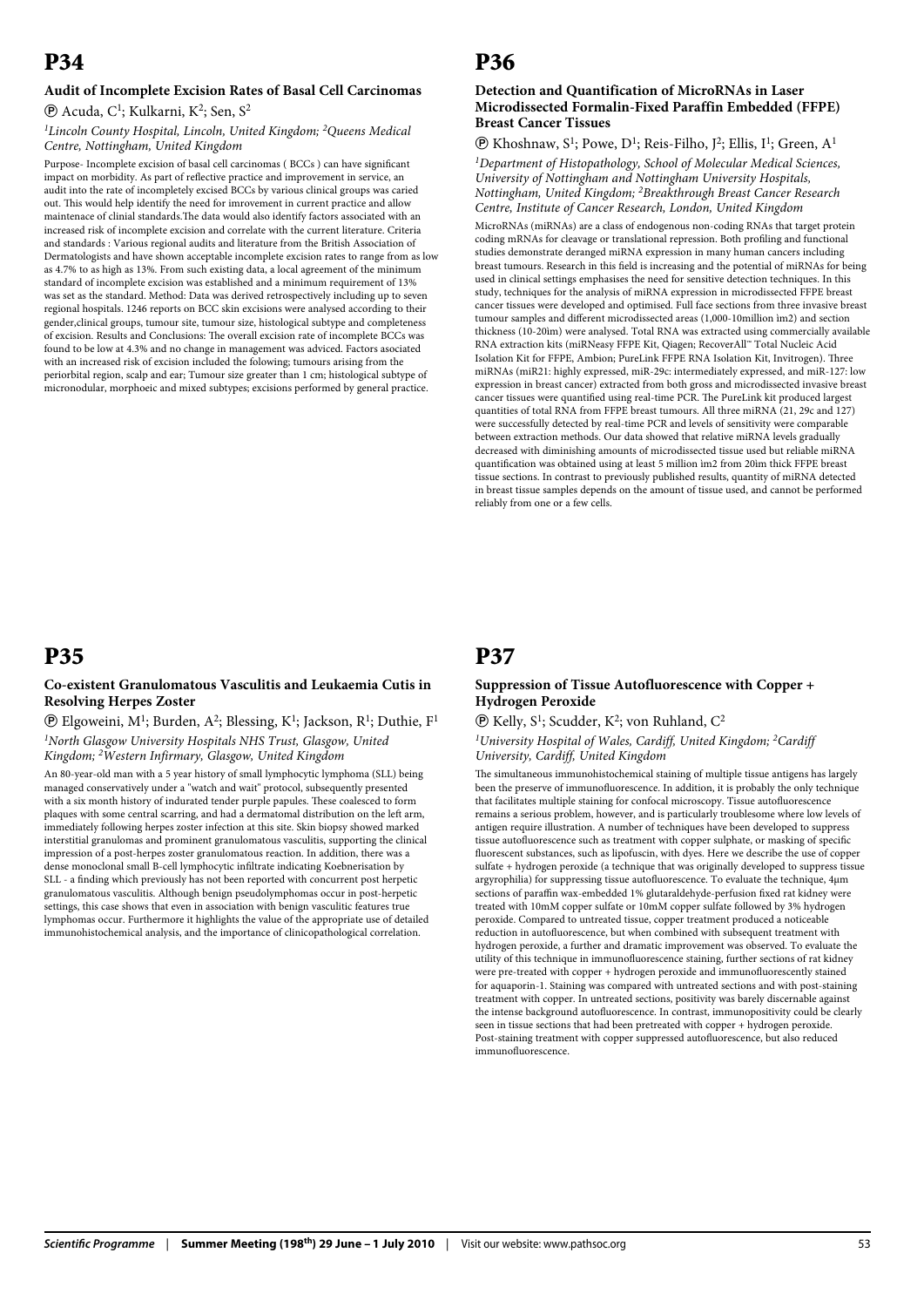#### **Raman Microspectroscopic Mapping of Thin Histopathological Tissue Sections**

#### $\overline{P}$  Tan, K<sup>1</sup>; Singh, G<sup>1</sup>; Brown, C<sup>1</sup>; Herrington, C<sup>2</sup>

*1University of St. Andrews, Department of Physics and Astronomy, St. Andrews, United Kingdom; 2Bute Medical School, University of St. Andrews, St. Andrews, United Kingdom*

Disease diagnosis of a biopsy sample is performed routinely by the examination of stained tissue section under a light microscope. Raman spectroscopy shows considerable promise as an optical technique for disease diagnosis, due to its ability to provide valuable biochemical information from tissue samples at the molecular level. As most pathologists and other clinicians are not spectroscopically trained, Raman spectroscopy will only be useful to them if there is a way to present the thousands of Raman signals, obtained from different parts of a tissue section, in a format that is easily interpretable i.e. a Raman map. Paraffin-embedded clinical tissue samples were obtained from the archival files of the Pathology Department, Ninewells Hospital, Dundee with ethics approval from the Tayside Tissue Bank. 4-6μm thick unstained sections were cut and placed onto quartz slides and de-paraffinsed. Raman mapping was performed by raster scanning the tissue using a home-built Raman system. Multivariate analysis was performed by hierarchical cluster analysis (HCA) of the Raman spectra associated with the different tissue types and Raman maps were generated using the resultant cluster. Using normal cervical tissue, we successfully mapped squamous epithelium and the epithelial-stromal interface, muscular artery and endocervical glands. Analysis of a tissue section containing a cervical intraepithelial neoplasia (CIN) grade 2 lesion adjacent to normal squamous epithelium demonstrated that the CIN lesion clustered predominantly with the basal epithelial cells of normal epithelium and allowed visual discrimination of these areas using the Raman map. These findings suggest that Raman mapping has the potential to provide images that are useful for disease diagnosis. In particular, the discrimination between normal cervical squamous epithelium and CIN is of relevance to cervical screening pathology.

# **P40**

#### **Virtual Microscopy Meets the Microsoft Surface: a Multi-Touch Experience for Digital Pathology**

#### P Wang, Y; Hamilton, P

#### *Queen's University Belfast, Belfast, United Kingdom*

Virtual microscopy provides enormous opportunities for supporting educational, research and diagnostic applications in pathology. Traditionally, whole slides scans are viewed using a standard computer interface, where slides are navigated on a computer monitor using a mouse or keyboard. The Microscoft Surface provides an alternative multi-touch software interface where software control is through natural figure movements and hand gestures across the table surface. The aim of this study was to explore the Microsoft Surface and development of multitouch control for virtual microscopy. We developed a software interface which allows high resolution virtual slides to be viewed on the Microsoft Surface. This was built using the Surface SDK on the .NET framework using Surface libraries and integrated with PathXL (i-Path Diagnostics) for image serving. The virtual slide can be navigated in x and y, and focussed using finger movements across the touch sensitive surface. By swiping a finger from left to right the virtual slide will move to the left. By positioning two fingers close together and dragging outwards, the image magnification will increase. Annotations can be drawn by hand allowing convenient marking of key morphological observations. These natural movements make the use of virtual slides more intuitive. Controls also allow multiuser interaction locally, where several users can sit around the table and discuss a slide, and also for remote consultation. While education in pathology would be the biggest beneficiary of this technology we are already implementing a tissue microarray interface which allows automatic core identification and where image analytic algorithms can be integrated seamlessly for the manual or automated analysis of virtual slides. This novel multitouch approach to virtual microscopy represents an exciting and more intuitive approach to virtual microscopy across a range of applications.

### P39 **Abstract Withdrawn**

### P41

#### **PCR Based Tissue Identification- the UCLH Experience**

Amin, S; Freeman, A; Arora, R;  $\circledR$  Diss, T

*UCLH, London, United Kingdom*

PURPOSE OF THE STUDY Accurately identification of tissue from an individual is crucial in the laboratory if mislabelling of slides or carryover of samples is suspected. Equivocal samples, including sub-divided fragments can be identified by PCR amplification of simple tandem repeat (STR) sequences. Here we report our experience of this technique from 2003-2010. METHODS PCR was performed using primer sets designed to target small fragments covering STR regions, to permit analysis of degraded DNA samples and products analysed on polyacrylamide gels. All submitted cases for UCLH patients were reviewed and their contribution to patient management assessed. SUMMARY OF RESULTS Eighteen cases, including one from cytology were included. Six cases (33%) were of clinically significant 'carry over'. Five of these were confirmed as having extraneous tissue present on the slide and the provenance of one of these cases was identified. In 7 cases (39%) a mix-up, either of forms and tissue, of tissue alone or of mislabelled slides was suspected. In all cases the analysis identified tissue to an individual and resolved the mix-up. In 2 cases prostatic carcinoma was diagnosed in young individuals. At the patient's request, peripheral blood and the corresponding tissue samples were compared in order to confirm identity. In both cases the tissue was correctly labelled. In 3 cases two consecutive biopsies showed a significant histological discrepancy, but PCR confirmed that no mistakes had been made. CONCLUSIONS The PCR STR analysis was reliable, robust and easy to perform in cases where the origin of tissue samples was in doubt. The results enabled improved patient management with consequent cost saving and quality control benefits.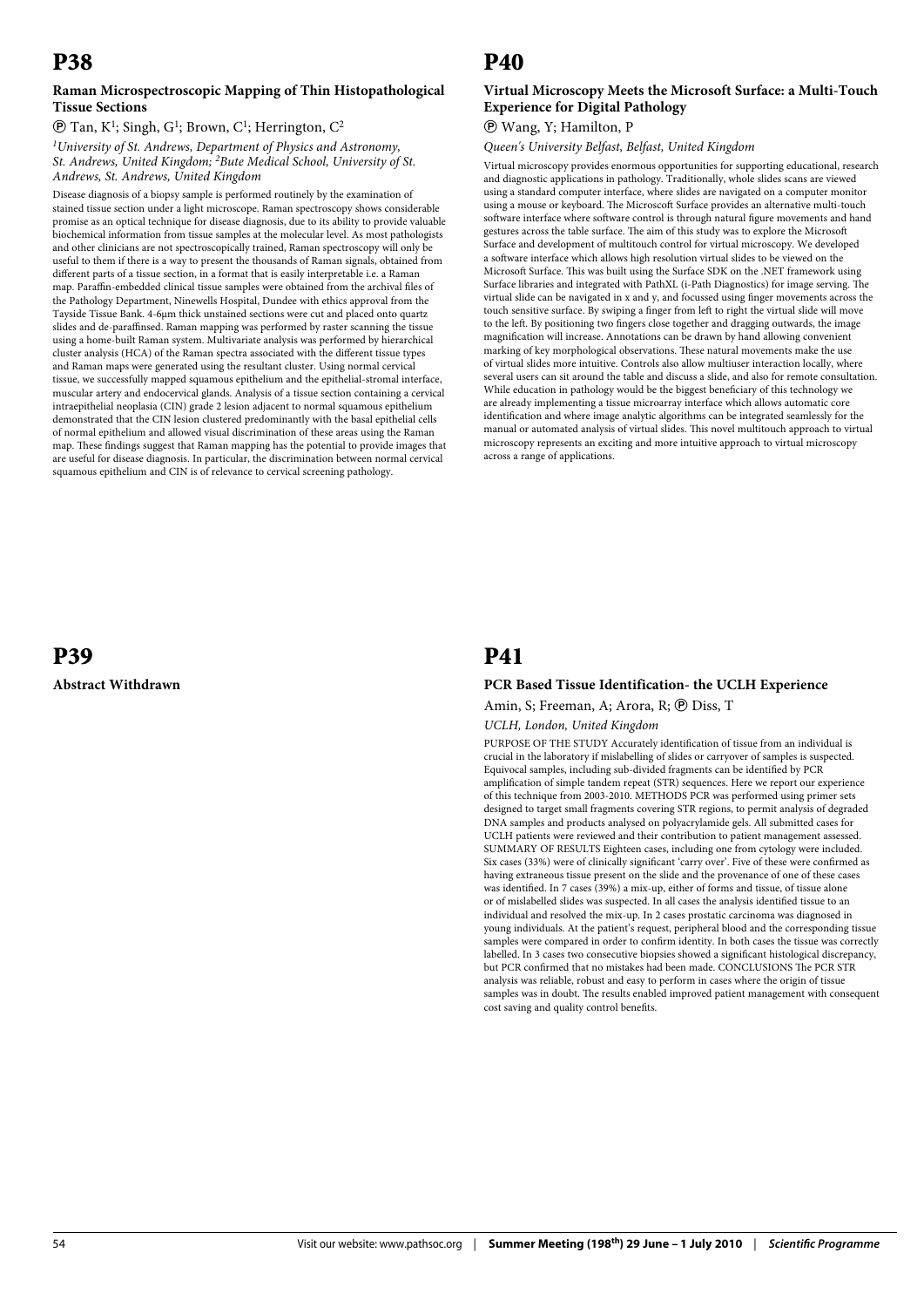#### **Epithelial Mesenchymal Transition: Does it happen in Gastric and Oesophageal Cancer?**

 $\textcircled{P}$  Murray, J<sup>1</sup>; Ward, L<sup>1</sup>; Ivanova, T<sup>2</sup>; Tan, P<sup>2</sup>; Grabsch, H<sup>1</sup>

*1Pathology & Tumour Biology, Leeds Institute of Molecular Medicine, United Kingdom; 2Cancer and Stem Cell Biology, Duke-NUS Graduate Medical School, Singapore*

Epithelial Mesenchymal Transition (EMT) is a proposed mechanism for cancer metastasis and is characterised by the acquisition of mesenchymal markers, vimentin (VIM) and n-cadherin (CDH2), and the loss of epithelial markers, e-cadherin (CDH1) and cytokeratin (CK). In the upper gastrointestinal tract information on the occurrence of EMT is very limited. Our research aimed to investigate the frequency of EMT in gastric adenocarcinomas and oesophageal squamous and adenocarcinomas in relation to clinicopathological data.

We used immunohistochemistry to evaluate CK and VIM expression in 31 full sections as well as in tissue microarrays of 368 gastric adenocarcinomas (GC), 108 oesophageal carcinomas (OeC) and 26 GC cell lines. In addition, 31 GC full sections, 52 squamous OeC and 26 GC cell lines were stained for CDH1 and CDH2.

23% GC cell lines expressed VIM compared to 2% primary GC. A complete EMT with VIM/CDH2 positivity and reduced CK/CDH1 was found in 12% of GC cell lines but not seen in primary GC. VIM expression was significantly higher in squamous OeC than in adenoOeC (65% vs. 14% of cases;  $p$ <0.001) and complete EMT occurred in 8% of squamous OeC. No relationship with clinicopathological data or survival was observed. This is the first study to demonstrate (i) a higher rate of EMT in GC cell lines compared to primary GC which may be related to the artificial *in vitro* environment of cell culture and (ii) a higher rate of EMT in squamous cancer compared to adenocarcinoma in the upper GI tract. The latter may suggest that EMT is regulated differently depending on morphological subtype. These findings need to be confirmed in a second independent large series and extended to small and large bowel cancers.

#### **Variability in X Chromosome Inactivation Patterns in Multiple Tissues of Elderly Females.**

 $\textcircled{P}$  Christie, L<sup>1</sup>; Bayer, L<sup>1</sup>; Goodlad, J<sup>2</sup>; Kernohan, N<sup>3</sup>; Fleming, S<sup>3</sup> *1Ninewells Hospital and Medical School, Dundee, United Kingdom; 2Western Infirmary, Edinburgh, United Kingdom; 3University of Dundee, Dundee, United Kingdom*

 Every female somatic cell has 2 X chromosomes, one paternally (Xp) and one maternally derived (Xm). In order to reach an approximately equal dosage effect of genes from each X, one is inactivated in an apparently random manner. Most females show a slight detectable bias towards one X, a small minority showing a marked preference. Significant bias is termed skewing. Acquired age related skewing in peripheral blood has been confirmed by several studies.

Secondary selection may occur when a mutation on the either the Xp or Xm confers a survival advantage to a stem cell or its projeny; conversely if the mutation is detrimental, cells bearing that X will be selected against. As well as determining phenotype in X-linked disorders, skewing influences several renal diseases and may be implicated in autoimmune diseases such as scleroderma and systemic lupus. Increased skewing rates have been linked to recurrent pregnancy loss, pre-eclampsia and autism. The role of acquired or chance skewing as a risk factor for malignancy is currently under investigation.

To date most of the studies of X inactivation have been on peripheral blood with a few investigating other relatively accessible tissues such as hair bulb epithelium. We chose to investigate ratios in females >60 years of age in which age related skewing was more likely to occur.

Our results show a general concordance between most tissues of the same individual with skewing being evident in the spleen of 2/11 and in the liver of 3/11 females. This study suggests that age related skewing may occur in the liver as well as the haematopoietic suspects that up chemical streams the  $\frac{1}{2}$  comes in the first study looking specifically at skewing ratios in multiple inaccessible tissues of elderly females and the first case reported of skewing in both the liver and spleen of an elderly female. These organs skewed in the same direction supporting the growing evidence that skewing is a selective phenomenon

### P43

#### **P53 Dependent Repression of PLK1**

#### P King, S; Meek, D

#### *University of Dundee, United Kingdom*

We investigated the repression of PLK1 in a number of cell lines. PLK1 is an important regulator of the cell cycle as reflected by its expression. PLK1 is expressed as low levels at G1, increasing into S phase and becoming most elevated in G2/M where it acts as a checkpoint to allow G2/M transition. In addition, P53 is required for maintenance of the G2/M checkpoint and without P53 cells are pushed into mitosis. Previous research has shown that as P53 levels augment, PLK1 decreases in expression, however the mechanism for this remains unclear. We have examined the effects of DNA damage in cells and confirm that PLK1 expression is repressed following P53 up regulation. In addition successful knockdown of P21 by siRNA has shows that PLK1 depletion is independent of P21. Furthermore, we find that P53 is recruited to the PLK1 promoter under conditions of etoposide induced stress and when linked to a luciferase reporter gene, PLK1 promoter activity is repressed. These findings suggest that at the G2/M checkpoint, PLK1 is suppressed in a P53 dependent manner. Over expression of PLK1 is often observed in tumour cells and consequently may offer therapeutic interest.

### P45

#### **Cytotoxicity of Novel Gold (I) Stable N-Heterocyclic Carbenes Against Human Tumour Cell Lines.**

MacPherson, S<sup>1</sup>; Toye, C<sup>1</sup>; Nolan, S<sup>2</sup>; Gaillard, S<sup>2</sup>;  $\textcircled{D}$  Weaver, J<sup>1</sup>; Riches, A<sup>1</sup>

#### *1Bute Medical School, University of St. Andrews, St. Andrews, United Kingdom; 2School of Chemistry, University of St. Andrews, St. Andrews, United Kingdom*

Cisplatin has proved useful as a cytotoxic drug for cancer chemotherapy but also exhibits nephrotoxicity and neurotoxicity. Thus the potential of other metal compounds needs investigating. A series of novel gold stable N-heterocyclic carbenes were synthesised and tested for cytotoxicity using both established human tumour cell lines and normal and tumour lines derived from the same patient. Human cell lines derived from prostate (LNCaP, P21TZ and P21PZ), breast (MDA MB231, B42 and B42 clone 16) and bladder (SV-HUC-1 and MGH) were compared. The cytotoxicity was assessed in 96 well plates using a cell proliferation assay. Structural changes in the gold-NHC compounds by altering the terminal groups resulted in different cytotoxic responses of the compounds. There were no marked differences in cytotoxicity in the active compounds when normal and tumour lines were compared. The normal urothelial cell line SV-HUC-1 was compared to the bladder tumour line MGH. Normal mammary epithelial cells (B42) and normal prostate epithelial cells (P21TZ) were compared to respective tumour lines from the same patient (B42 clone 16 and P21PZ). The bladder cell lines were more sensitive than the established prostate (LNCaP) and mammary cell lines (MDA MB231). These novel gold compounds exhibit cytotoxicity in vitro with differences based on their structure. The compounds that exhibited cytotoxicity to all the different cell types had a hydroxyl or a chlorine group bound to gold.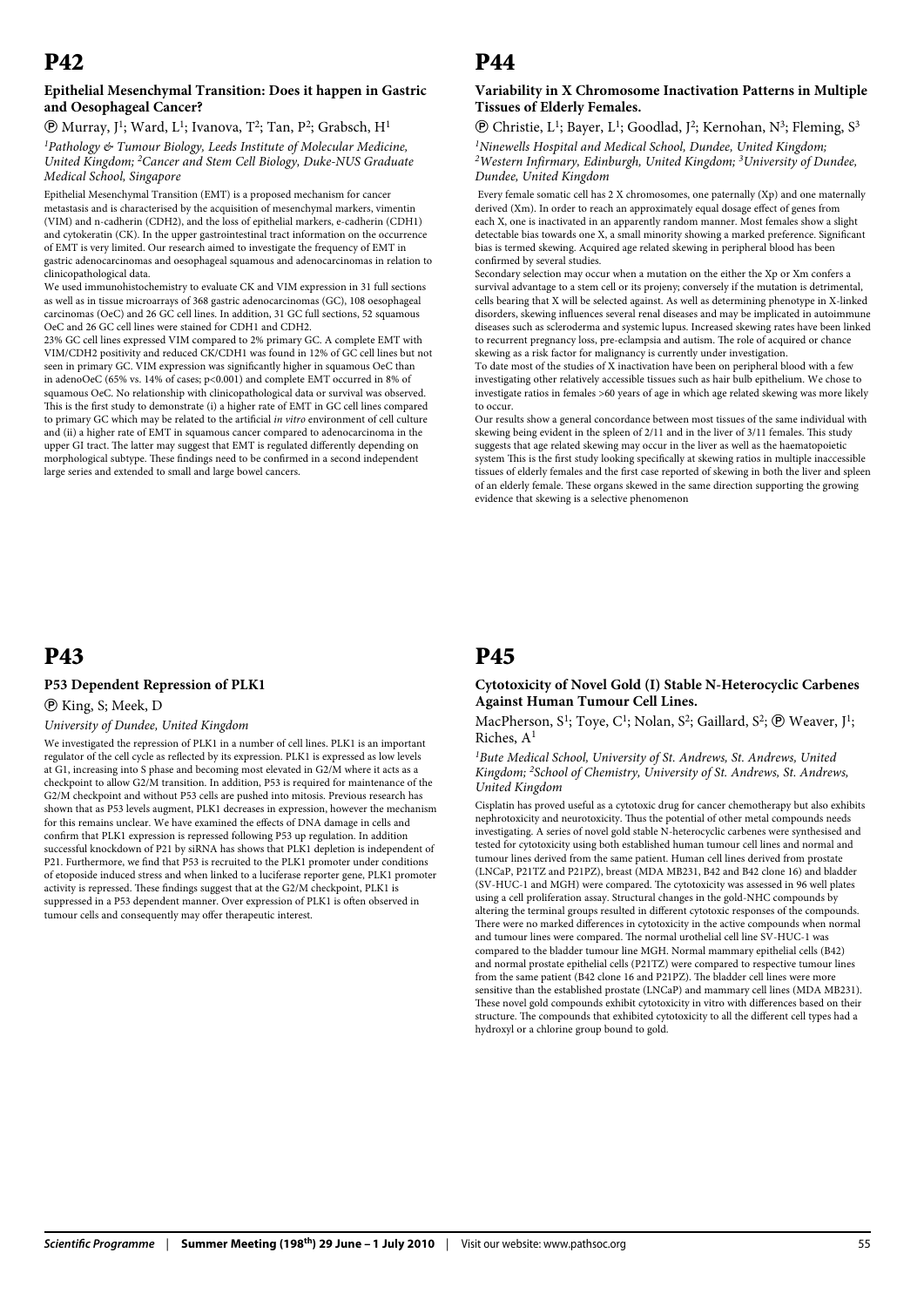# P46

#### **Properties of Exosomes Derived from Normal and Malignant Prostate, Breast and Bladder Cell Lines.**

Maitland,  $L^1$ ; Hall,  $A^1$ ; Powis,  $S^1$ ; Goodman,  $C^2$ ; Kata,  $S^2$ ; Nabi,  $G^2$ ;  $\mathcal{P}$  Weaver, J<sup>1</sup>; Riches, A<sup>1</sup>

*1Bute Medical School, University of St. Andrews, St. Andrews, United Kingdom; 2Department of Urology, University of Dundee, Dundee, United Kingdom*

Exosomes are small vesicles 50-100 nm in size that are secreted from both normal and tumour cells. They have a wide ranging activity being able to modify the immune response to tumours and having the potential to act as tumour markers. Exosomes were isolated in the supernatants from normal and tumour cell lines. They were concentrated by centrifugation, firstly by collecting the supernatant after a 10,000g spin then pelleting the exosome rich fraction at 100,000g. The exosomes were further characterised by FACS analysis following exposure of the cells to carboxyfluorescein succinimidyl ester (CFSE) and to immunoblotting for exosome markers. The exosomes express Tsg101 and ALIX detected by immunoblotting. These are well characterised exosome markers. FACS analysis following calibration with beads revealed that the particles exhibited a size consistent with that reported for exosomes. The particles in this size range were labelled with CFSE indicating that they had been synthesised by the cells. Fetal calf serum was depleted of exosomes by differential centrifugation. The exosome fraction expressed the markers Tsg101 and ALIX. The growth rates of mammary epithelial cells and the MDA MB231 breast tumour cell line were decreased in exosome depleted medium. The ability of prostate tumour cells to attach to prostate fibroblasts was also compared in exosome depleted medium and with exogenous exosomes added. The ability to attach was modified by the exosomes. Exosomes derived from tumour cell lines modify the growth and attachment of tumour cells.

### **P48**

#### **Cognitive Errors in Histopathology**

 $\overline{\mathcal{P}}$  Fioratou, E<sup>1</sup>; Johnston, P<sup>2</sup>; Flin, R<sup>1</sup>

*1Industrial Psychology Research Centre, University of Aberdeen, Aberdeen, United Kingdom; 2Aberdeen Royal Infirmary, Aberdeen, United Kingdom* Glass slides are the main source of diagnostic information for histopathologists along with the given history and gross appearance. The processes of examining and interpreting sections present challenges for histopathologists that we will explore from a cognitive psychology perspective. Histopathology is vulnerable to overcalls and missed diagnoses. Some divergences of diagnostic opinion emerge from cognitive rather than medical errors, more specifically from our natural "Cognitive Dispositions to Respond" (CDRs; Croskerry, 2003), i.e., mental shortcuts that often serve us well but occasionally fail. To reduce cognitive errors, we need to understand why we have particular CDRs in particular clinical situations and how these behaviours are relevant to diagnostic practice. We will explore and demonstrate the relevance of the following CDRs as they pertain to histopathology: a) availability, which leads to judging a diagnosis as more likely if one had recent experience with it, b) confirmation bias, which leads to searching only for confirming evidence to support one's diagnosis, c) premature closure, which leads to accepting a diagnosis before it has been fully confirmed and, d) search satisfying, which leads to a halt in searching the sections once something is found. We consider these potential cognitive errors and how they could arise in a histopathologist's everyday practice. The domain seems amenable to experimentation that is currently lacking but could reveal conditions enhancing error. We propose that cognitive psychology can enrich our understanding of the diagnostic process further and has potential value in enhancing diagnostic safety. Histopathologists as medical practitioners and educators would benefit from realising the contribution of cognitive errors to diagnostic errors and how the impact of these cognitive errors could be reduced by raising awareness as a first step.

### **P47**

#### **Non-Technical Skills in Histopathology: Definition, Relevance and Potential Application**

#### $\circledR$  Johnston, P<sup>1</sup>; Fioratou, E<sup>2</sup>; Flin, R<sup>2</sup>

*1Aberdeen Royal Infirmary, Aberdeen, United Kingdom; 2Industrial Psychology Research Centre, University of Aberdeen, Aberdeen, United Kingdom*

The NHS is a high risk organisation where there is a 10% possibility of adverse events for hospital patients. Most safety incidents in health care and other high risk industries like aviation are associated with "human factors", failures in cognitive and social skills, classified as non-technical skills, comprising situation awareness, decision making, communication, team-working, leadership, managing stress and coping with fatigue. We explore how non-technical skills are relevant to histopathological practice where these risks apply. Histopathologists make hundreds of decisions that affect patients. Getting these correct requires extensive training and professional development, audit and EQA. While these processes improve performance, they may not be sufficient to ensure a high level of safety. Delivery of high quality care requires more than diagnostic acumen. Communication between medical, scientific and administrative staff in laboratories is crucial, as is that with multidisciplinary care teams. Clarity within departments about leadership responsibilities and accountability is necessary. These factors are acutely relevant in the stressed environments in which many histopathologists work. The aviation and nuclear power industries have recognised the need to understand the factors influencing human performance in safety critical occupations. They have identified nontechnical skills that are protective for safety and train them to reduce the likelihood of human error. Anaesthesia and surgery have recently developed non-technical taxonomies relevant to their practice leading to training to assist skill development. This paper explores how developing non-technical skills in histopathology could enhance our ability to provide a safe accurate service, help us to construct training that is more safetysensitive and improve the quality of our practice.

### P49

#### **Emergency Requests for Histopathology–Standard Setting and Audit**

#### P Anderson, C; Nomikos, A; Thomas, S; Johnston, P

*Aberdeen Royal Infirmary, United Kingdom*

We noted high numbers of apparently inappropriate "urgent" requests for histopathology reports using time and diverting resources. Many lacked clinical details justifying the "urgency" and contact details. We sought to establish the nature of these requests and thus try to change behaviours in requestors. We identified 102 consecutive urgent requests (Series 1, S1; September - October 2008) and collected details of these electronically. Results were fed back to requestors. Over the same time interval in 2009, we carried out an audit following the intervention using the same methods (Series 2, S2), collecting 76 cases. This study presents our findings.

Most specimens in both series were gastrointestinal biopsies although many other specialties were represented. Clinical contact details were absent in 59% of S1 and 47% of S2 cases and in many clinical details were scanty. Specimens spent between <24hours to 5days to reach the department. Cases were reported by consultants alone in 54% (S1) and 53% (S2). Telephoned reports took on average 1day 18hours (S1) and 2days 8hours (S2). Trainee involvement did not affect this. Clinical diagnosis varied between S1 and S2: malignant 38%, 86%; benign 19%, 5%, inflamed 43%, 4%, none given 0%, 5%. Pathological diagnosis also varied: malignant 25%, 57%; benign 32%, 37%; inflamed 37%, 11%; not diagnostic 1%, 0%.

Overall, there was a good correlation between the clinical and pathological diagnoses (p<0.0001) although only 64% of clinically malignant cases were classed as such pathologically. Discussion with clinical colleagues resulted in fewer urgent requests over the same time period one year later and a higher proportion of possibly malignant cases in this group. Concluding, we find that feedback can influence requesting behaviours. We concede that there is still room to improve the provision of contact details and clinical justification of urgent requests.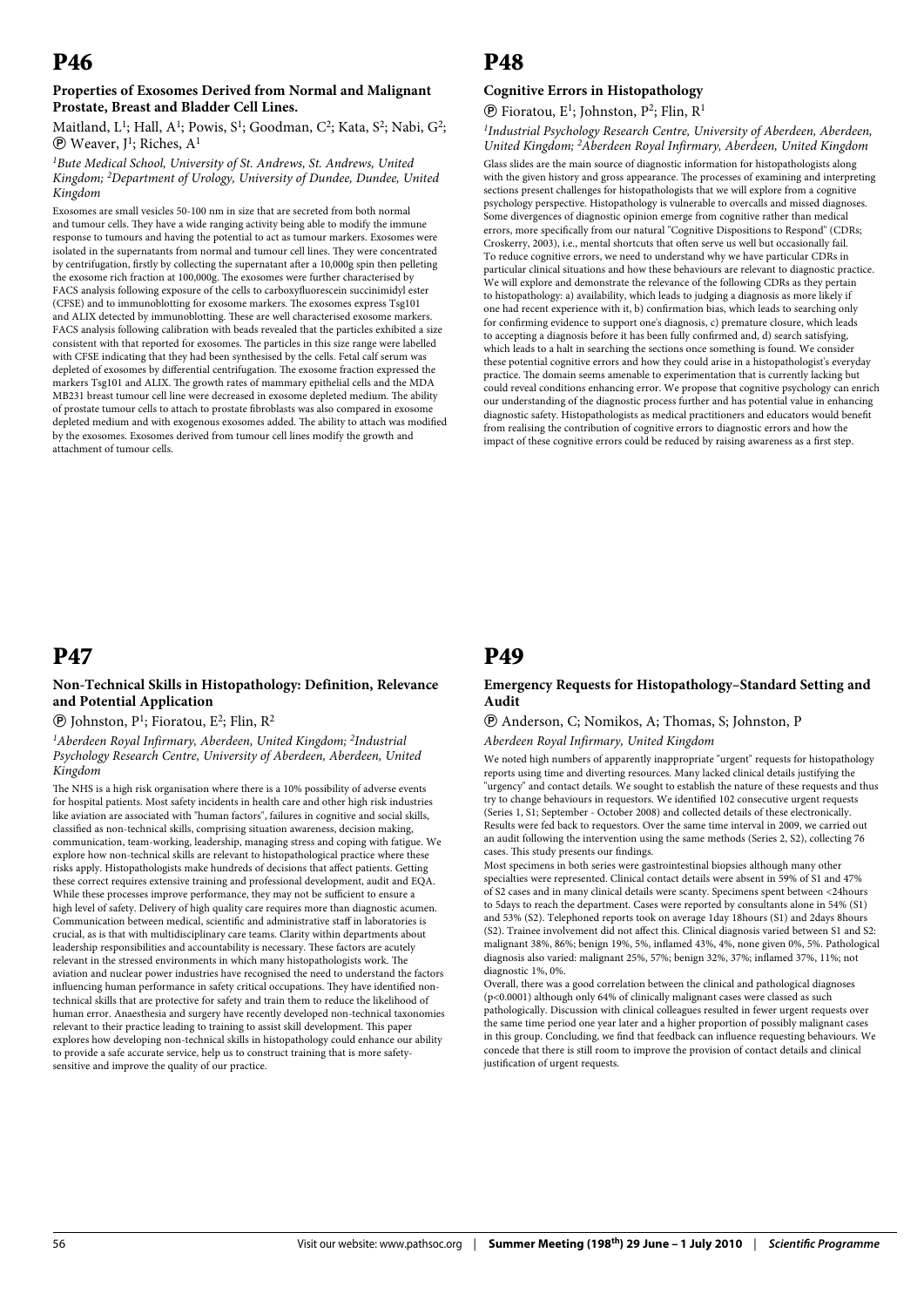# **P50**

#### **National Framework for Induction & Introduction to Histopathology (England/Wales) – Strand A: An Audit of the Induction Period, ST1 Trainees' Perspective.**

 $\Theta$  Green, A<sup>1</sup>; Cossins, S<sup>2</sup>; Byrne, E<sup>2</sup>

*1Royal Free Hospital, London, United Kingdom; 2The Leeds Teaching Hospital NHS Trust, Leeds, United Kingdom*

The induction is fundamental to ensuring effective transition for specialist trainees into new roles and departments. PMETB and the MMC both set out standards for trainee induction. The aim of this audit is to compare the current ST1 induction in histopathology with these standards, from the trainees' perspectives. This audit is being carried out in parallel to one looking at induction from the trainers' perspectives. A questionnaire was created using 'Survey Monkey', covering the PMETB and MMC standards for induction and distributed to all current ST1 histopathology trainees in England and Wales.

The response rate was 40.6%. 96% of trainees had a departmental induction. The majority of the aspects of induction included in the standards were received by >80% of trainees. The two standards for which <80% of trainees received induction were provision of information about the service the trainee is working within and provision of information about when RCPath events were. For the majority of the standards audited, >85% of trainees felt the information provided relating to that standard was adequate or excellent. The areas where ≤15% trainees felt induction was poor were information about support systems available; information about the service they were working within; information about the on-line portfolio and information about when RCPath events were. This audit indicates parts of the induction period that could be improved to bring it in line with national standards. Introduction of a national framework for induction in histopathology would provide consistent induction across the SHO training schools, incorporating the PMETB and MMC standards and focussing on the specific needs of new ST1s in histopathology.

# P51

#### **National Framework for Induction & Introduction to Histopathology (England/Wales)–Strand B: An Audit of the Induction Period from the Trainers Perspective**

 $\Theta$  Byrne, E<sup>1</sup>; Cossins, S<sup>1</sup>; Green, A<sup>2</sup>

*1St James' University Hospital, Leeds, United Kingdom; 2Royal Free Hospital, London, United Kingdom*

Histopathology school leads are required to provide induction for all ST1 trainees. The purpose of this audit is to compare current practice for induction, from the trainers perspective, against the minimum requirements set out by PMETBs Generic Standards for Training<sup>1</sup> and the MMC Gold Guide<sup>2</sup>, to ascertain if criteria are being met. A parallel audit (strand A) has looked at induction from the trainees point of view.

A questionnaire was created within Survey Monkey (www.surveymonkey.com) and sent to school leads in England and Wales.

The response rate was 57.9%. 100% felt a robust induction programme was in place. Induction takes place on the first day in 27.3%, within the first week in 63.6% and within the first month in 9.1% (see figure 1 for the length of induction). Out of the ten topics which are PMETB/MMC mandatory requirements for induction six of them were being covered by 100%, two by 90.9%, one by 54.5% and one by 45.5% of schools. After the initial induction 54.5% put trainees straight into diagnostic teams. 81.8% felt that if induction were lengthened it would negatively impact on curriculum delivery. Although all schools felt that they had a robust induction programme in place, this audit highlights that some PMETB/MMC requirements are not being covered and that induction practises and trainees experiences after the initial induction vary between schools. We recommended a national framework for induction be created, incorporating

PMETB/MMC standards, to guide school leads so as to standardize the induction period and ensure all trainees receive a good quality induction. It is hoped this will also cut down time trainers need to spend preparing induction. References

#### 1 PMETBs Generic Standards for Training

2 A Reference Guide for Postgraduate Specialty Training in the UK – Gold Guide (2009)

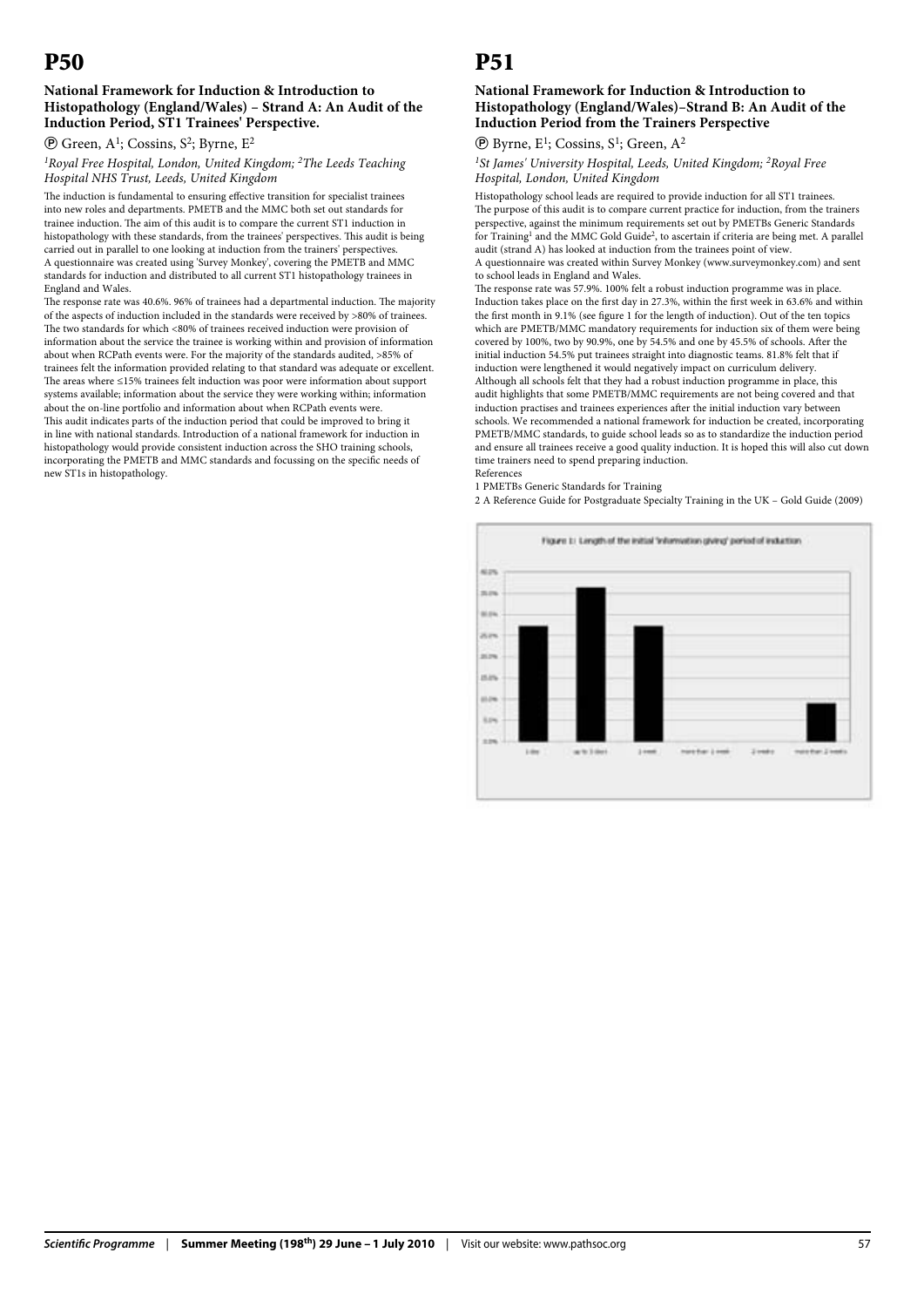#### **Perceptions of the Teaching of Pathology Amongst Medical Students: A Comparison Between a Problem-Based and a Traditional Lecture-Based Learning?**

 $\textcircled{P}$  Shukla, C<sup>1</sup>; Moreman, C<sup>2</sup>; Petts, G<sup>3</sup>; Cossins, S<sup>1</sup>

*1St. James University Hospital, Department of Histopathology Leeds, United Kingdom; 2Dept of Histopathology, University Hospitals of Leicester, Leicester, United Kingdom; 3Dept of Histopathology, The Royal London Hospital, London, United Kingdom*

Purpose of Study: The reform of undergraduate medical teaching has led to an integrated problem-based learning (PBL) style replacing the traditional lecture-based (TLB) learning. The Royal College of Pathologists state "the low profile of pathology teaching in the undergraduate medical curriculum has become increasingly damaging to the recruitment of quality UK medical students." This study evaluated the perceptions of Pathology teaching amongst medical students from both PBL and TLB medical schools. Methods: An on-line survey was sent to medical students from 24 medical schools. They were asked about the quality of Pathology teaching (including what facilities were provided) at their medical schools and their understanding of Pathology. Summary of Results: 1126 students from 17 universities responded, with even representation over years 1-5, the data was analysed using the Mann-Whitney-U test. Approximately 75% of students from PBL courses compared to 38% from TLB courses said Pathology teaching was neglected (p<0.001) on their curriculum and only 20% (PBL) versus 52% (TLB) felt they had a good understanding of Pathology (p<0.001). Approximately 10% (PBL) and 17% (TLB) said they were specifically examined on Pathology during their end-of-year/final exams. The TLB courses provided far superior teaching facilities compared to PBL, e.g. 63% providing microscopes compared to 11% of PBL courses. Furthermore, 74% (TLB) practiced cadaver dissection compared to only 24% of PBL courses, 34% (TLB) of which had some formal pathology during these sessions compared to only 6% in PBLs. Conclusions: Pathology underpins a majority of clinical diagnosis and decisions that are made. It's understanding (through effective teaching) is paramount to good medical practice. This study demonstrates that Pathology is poorly assessed in medical exams and more worryingly that PBL is poor in disseminating pathological principles.

### P53

#### **Students' Deep, Strategic and Surface Approaches to Learning and Studying Over a Medical Degree Programme**

#### P Reid, W1; Evans, P2; Duvall, E1

#### *1University of Edinburgh, Edinburgh, United Kingdom; 2University of Glasgow, Glasgow, United Kingdom*

Students combine three approaches to learning and studying: deep, where learners aim for long term retention of subject matter thorough understanding; surface, which implies learning by rote with little understanding; and strategic, which concentrates on achieving high grades. Learning approach may change with environment. We used the Approaches to Study Skills Inventory for Students (ASSIST) questionnaire to measure the scores of medical students. We previously showed little change between early first year and late second year, with a fall in surface but little significant change in deep or strategic. Using electronic data collection, we have now extended the study to include students in later years of the medical degree programme.

Reliability (Cronbach alpha) was >.7 for scales and >.5 for subscales. At the start of year 1 students in both cohorts gave high scores for deep and strategic, but relatively low scores for surface (Tables). Spearman correlation of matched pairs between first and later years showed no significant increase in scores for deep and strategic and a slight but not significant fall in surface. This slight tendency for surface scores to decrease is in keeping with results from studies in other subject areas at university.

Various factors could explain the findings. Students enter with established approaches, scoring highly on deep and strategic approaches and it may be difficult to increase the scores further. Assessments were deliberately designed to test for competence and may not sufficiently promote a deep approach. Some students may succeed in assessments by using a surface approach and see no need to change. Finally, the questionnaire may not detect changes in approaches in learning and studying in medicine, either because some questions are inappropriate or do not reflect students' real study practice.

#### **Attitudes of First Year Medical Students from Different Religious Backgrounds to the Autopsy**

#### P Benbow, E; Ahmed, S; Kean, M

#### *1Manchester Medical School, Manchester, United Kingdom*

Introduction: The role religion plays in shaping attitudes towards the autopsy is an important one and can impact the way in which doctors take consent for autopsies. Conversely doctors can also face resistance from bereaved relatives to autopsy based on religious grounds. Aims: To investigate the attitudes of first year Muslim, Christian and Atheist medical students to establish whether religion affects their views on the autopsy and their thoughts about taking consent from bereaved relatives after qualification. Methods: First year medical students responded to an advert on a medical student intranet site. Three semi-structured focus group discussions of the respective groups were audio taped. Their religious views, personal experiences of autopsy, the role of the coroner and taking consent for autopsy were discussed. Recordings were transcribed verbatim and subjected to a qualitative analysis by defining codes and sub-codes. Subsequent collation of the data allowed direct comparisons to be made between the three groups. Results: Most participants felt uncomfortable with the physical procedure of the autopsy, especially on a member of their own family. Findings from the Christian and Atheist groups were very similar with no objections to autopsy based on their religious or personal beliefs. The Muslim group believed that the deceased should be buried immediately and were concerned an autopsy would delay this religious obligation. Discussion: This study demonstrates that religion affects the personal beliefs of students and influences their behaviour in their personal lives. They are aware that their beliefs could infringe on their professional responsibilities as doctors, and their interactions with patients of other beliefs. They are keen to learn about other religions so that they can manage those interactions.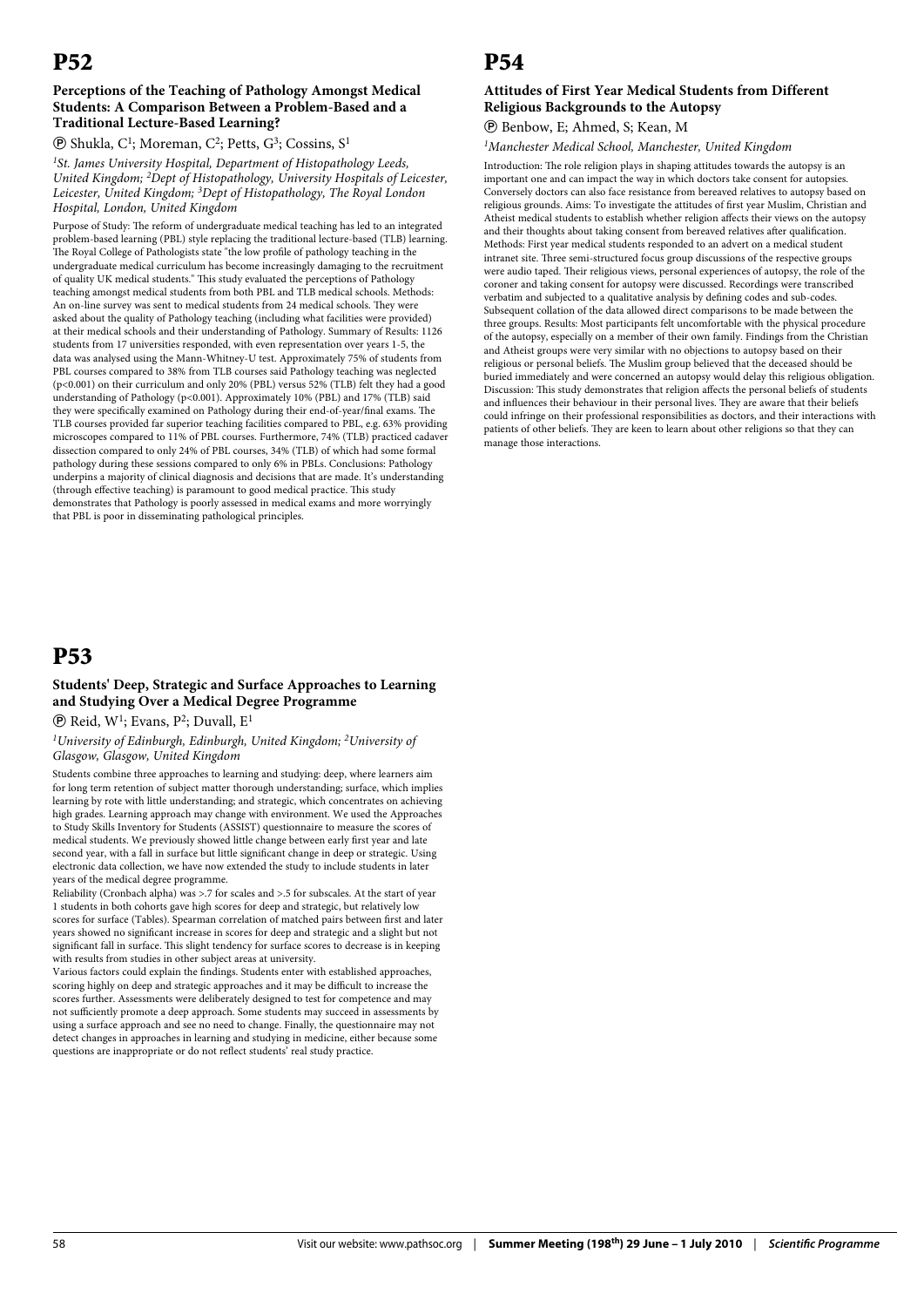#### **The Delivery of Pathology Teaching in the Medical Curriculum: How Often are Medical Students Taught and Examined in 'Pathology'**

#### $\textcircled{P}$  Petts, G<sup>1</sup>; Shukla, C<sup>2</sup>; Moreman, C<sup>3</sup>; Cossins, S<sup>2</sup>

*1The Royal London Hospital, London, United Kingdom; 2St. James University Hospital, Leeds, United Kingdom; 3Dept of Histopathology, University Hostpials of Leicester, Leicester, United Kingdom*

Introduction: The Royal College of Pathologists (RCPath) response to the 2007 NHS Employers paper 'The Future of the Medical Workforce' stated "*lack of exposure to modern scientific principles during undergraduate... medical training results in a total workforce that is significantly deficient in a modern comprehension of pathological processes*" and that "*the low profile of pathology teaching within the undergraduate medical curriculum has become increasingly damaging to the recruitment of quality UK medical students.*" Leading on from these statements an audit group from the RCPath sought to determine at what stage and how often medical students were taught pathology as a surrogate marker for the extent and profile of pathology teaching and whether pathology is formally examined in end of year and final examinations as a surrogate for sufficient comprehension of pathology.

Methods: An on-line survey was sent to Medical Students in all years of study from 24 medical schools in England and Wales. Students were asked to provide information regarding the frequency and timing of pathology teaching and examinations at their medical school.

Results: Responses were received from 1126 medical students from 17 medical schools in England and Wales, distributed between years 1-6 (Graph 1). Students reported pathology to be predominantly taught during years 1 and 2 (Graph 2) and only 4% reported pathology teaching in all years of medical school. Less than 15% reported having a form of pathology teaching weekly. 50% of the respondents reported being specifically examined in pathology in their end of year/final year examinations.

Discussion: The results of this survey support the views held by the RCPath and highlight potential areas for future development of medical curricula to enhance medical student perceptions and comprehension of pathology.





# **P56**

#### **Continuous Analysis of Histopathology Trainee Reports as a Means of Assessment**

#### P Rattan, R; Chow, J

#### *St George's Hospital, London, United Kingdom*

Aim: We sought to determine the feasibility of a continuous assessment method by way of analysis of trainee reports. Secondarily, we hoped to evaluate the quality of reports to advocate or counter graded independent reporting by trainees. Method: Seven histopathology trainees were consented for the  $\overline{6}$  month study. For each case they determined whether or not, if given the opportunity, they would report independently. All cases were thus categorised as either confident or non confident. Trainee reports were then compared to final issued report using a scoring system for macroscopy, microscopy examination and report formulation. Attention was given to report errors which would have led to an untoward clinical event. Other criteria included conveyance of appropriate certainty, use of relevant clinical comments and overall clarity. Data was compiled onto Microsoft Excel. Results: Entries focused on the microscopic examination whilst macroscopic and report formulation criteria were largely ignored. The two junior trainees were both confident of 73% of cases. Their overall accuracy rates were 87 and 75%. On average senior trainees (ST5s) confidence rate was 93% and overall accuracy ranged from 88 to 96%. The rate of major errors was 3 -4% for juniors and 1- 2% for seniors. For cases considered 'confident' the major error rate was below 0.8% for all trainees. Discussion: There was moderately low acceptability of data entry because it was deemed too time consuming. Fewer categories and criteria are likely to increase acceptability. Confidence and report accuracy increased with trainee experience. However, all trainees were adept at recognising cases where they were likely to make errors. Graded responsibility for independent reporting is supported by the low incidence of errors in confident cases.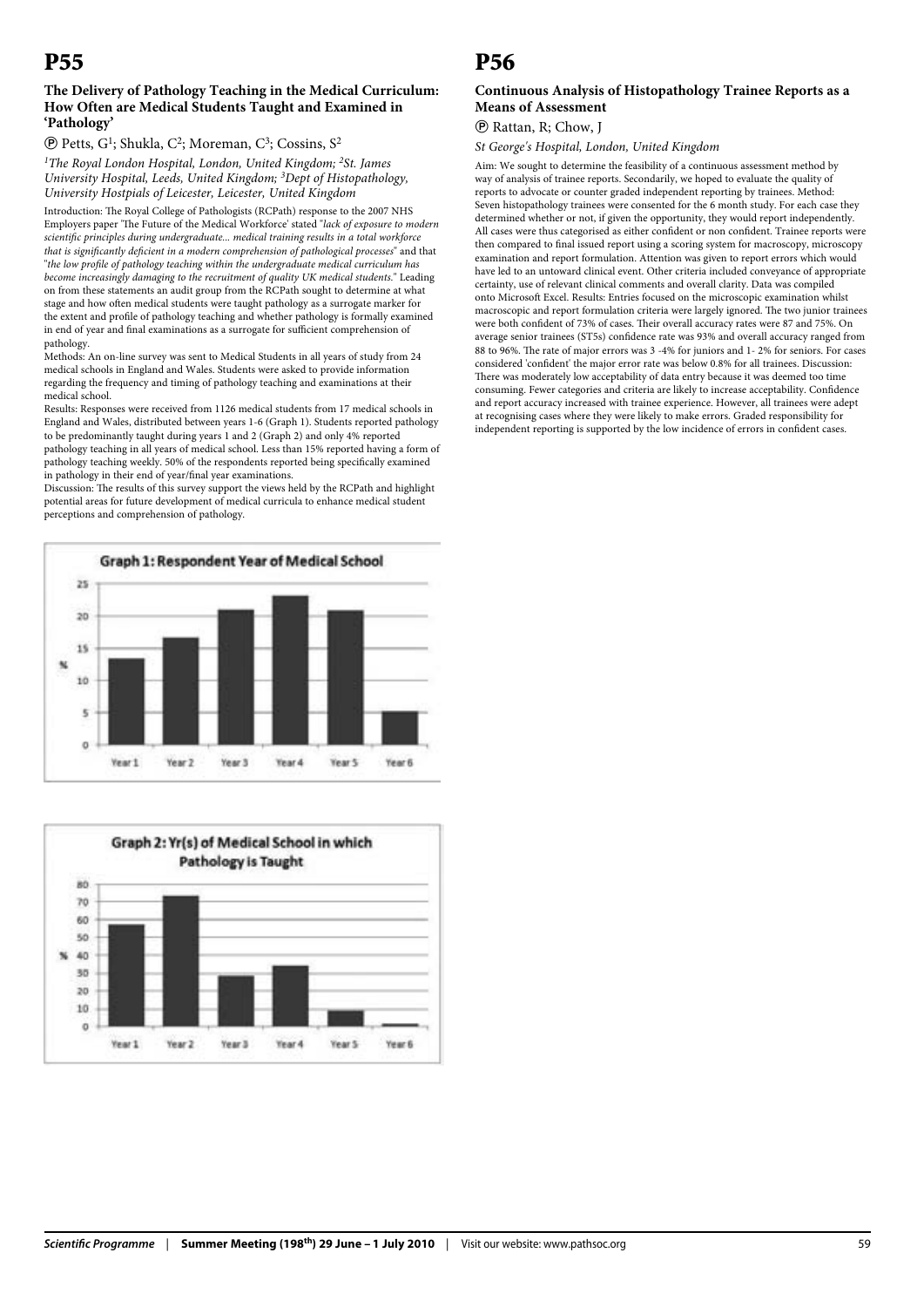#### **Do Medical Students Understand The Role of a Pathologist?**

 $\textcircled{P}$  Moreman, C<sup>1</sup>; Shukla, C<sup>2</sup>; Petts, G<sup>3</sup>; Cossins, S<sup>2</sup>

#### *1University Hospitals of Leicester, Leicester, United Kingdom; 2St. James University Hospital, Leeds, United Kingdom; 3The Royal London Hospital, London, United Kingdom*

The Royal College of Pathologists states that pathology is the hidden science at the heart of modern medicine, vital for the diagnosis and clinical management of disease. The pathology experience of medical students is declining and very few spend time in a pathology department. If they do not understand what the role of a pathologist is how can they be expected to be interested in a career in pathology? Method: To establish what medical students understand about the role of the pathologist, each medical student from 24 medical schools in England and Wales were sent an online survey. Results: 1126 students replied from 17 universities with even representation over years 1-5. Only 866 students agreed with the statement "a pathologist needs to be a medically qualified doctor" and 57 did not think a pathologist needed clinical knowledge and expertise to carry out their work. 99% and 92% thought pathologists' work involved post mortems and disease diagnosis respectively. 310 students thought pathologists did not need good communication skills and only 31% would consider a future career in pathology. Discussion: The findings show that the majority of medical students understand a pathologists' work involves diagnosis of disease and performing post mortems. However, the understanding of the attributes one must have to train and become a pathologist is clearly a problem and this may be as a result of lack of exposure to the specialty. Pathology is slowly increasing its profile and medical students should be our number one target audience.

# **P59**

#### **Examination of a Large Series of Temporal Artery Biopsies Shows That EVG Staining does not Contribute to the Diagnosis - a Follow on Study**

P Foss, F; Brown, L

*Leicester Royal Infirmary, University Hospitals of Leicester NHS Trust, Leicester, United Kingdom*

BACKGROUND: Elastic Van Gieson (EVG) stain continues to be used routinely to demonstrate disruption of the internal elastic lamina in clinically suspected giant cell arteritis (GCA). Recent reviews, however, have shown high variability for all features of GCA except the presence, extent and severity of mural inflammation. Previous audit of a small case series of positive biopsies confirmed that routine use of special stains in temporal artery biopsies does not increase diagnostic sensitivity, but this did not include review of EVG appearances in negative biopsies.

PURPOSE: To re-assess the contribution of EVG to the diagnosis of GCA, compared with standard haematoxylin and eosin (H&E)-stained sections alone.

METHODS: A retrospective case series of 525 temporal artery biopsies (Jan 1999-Oct 2009) was identified from computerised hospital records, yielding 105 biopsies positive, and 406 biopsies negative, for GCA. Positive biopsies were reviewed histologically against standard diagnostic criteria and comparable information obtained from reports of negative biopsies.

RESULTS: Review of H&E-stained sections demonstrated diagnostic features of GCA in 97.2% (n=102) of positive cases. Disruption or reduplication of the internal elastic lamina was apparent in 96.1% (n=101) of EVG-stained sections, but was also reported as present in nearly two-thirds of negative biopsies.

CONCLUSIONS: Results confirm that use of an EVG stain does not contribute to the recognition of diagnostic features in most cases of GCA and should therefore be limited to those with a strong clinical suspicion of GCA, but equivocal findings on H&E-stained sections. Inclusion of pre-biopsy treatment information on histopathology request forms would assist clinicopathological correlation in this group.

### P58

#### **Histopathology Reporting of Screen-Detected, Versus Non-Screen-Detected, Colorectal Polyps**

#### P Loona, A; Foss, F; McGregor, A

#### *Leicester Royal Infirmary, University Hospitals of Leicester NHS Trust, Leicester, United Kingdom*

BACKGROUND: The UK Bowel Cancer Screening Programme (BCSP) was introduced in 2007 to improve detection and management of early bowel cancers and pre-invasive lesions. Reporting guidelines, including a proforma, were published to encourage uniformity and ensure comparability of data between screening centres. AIMS:

1. To assess the quality of histopathology reporting of colorectal polyps against the standard of current BCSP guidelines.

2. To compare the histological classification of screen-detected and non-screen-detected polyps.

METHOD: A retrospective case series (2009-2010) of 104 polypectomies and diagnostic biopsies was identified from computerised hospital records using standard SNOMED codes. Reports of 197 polyps were reviewed. Chi-square and t-test analyses were performed to evaluate differences between screen-detected and non-screen-detected cases. RESULTS: Site and histological diagnosis were specified in all reports, but measurements were omitted from 17%. Screen-detected polyps (n=62) included a higher proportion of adenomas than non-screen-detected lesions (n=135; 72.3% v 62.2%;  $\overline{P}$ <0.05) while the latter were more likely to be inflammatory (14.8% v 1.6%). All adenomas were classified as high- or low-grade in accordance with reporting guidelines. There were significant differences between reporting pathologists in the recording of core data, however, including completeness of excision and the presence or absence of stromal invasion  $(P<0.01)$ .

CONCLUSIONS:

1. Under-reporting of core data occurred most often in benign lesions where it was unlikely to be of clinical significance. More complete recording, however, is needed to achieve compliance with BCSP guidelines.

2. The unexpected finding of a higher proportion of adenomas in the screened population may reflect small sample size.

### **P60**

#### **Pitfalls to Using the Single WT1 C19 Antibody**

Fleming, S;  $\overline{P}$  Gallacher, M

#### *University of Dundee, Dundee, United Kingdom*

WT1 was first described as a tumour suppressor gene in Wilms tumour as it appeared to fit the classic two hit model of carcinogenesis. Lately however evidence has suggested that in some instances it appears to have a more oncogenic role and much work has centred around the overexpression of Wild type WT1. WT1 exists as several different isoforms which have slightly different molecular weights. The main WT1 isoforms have a molecular weight of 50-54kDa. In 1999 Scharnhorst et al found novel WT1 isoforms of 36-38kDa and 60-62kDa using the WT1 C19 Santa Cruz Biotechnology polyclonal antibody. However while investigating the oncogenic potential of WT1 using the same antibody we have discovered a larger protein band of 160 -260kDa present in several different cell lines ranging from breast (MCF7 & T47D), ovarian (A2780 & COV318) and renal carcinoma (RCC VHL & RCC VEC). Our first thought was a possible large WT1 complex as WT1 is known to dimerise or trimerise however as these bonds are non covalent they should be broken down during the protein extraction and western blot procedure so this can't be the case. It is therefore possible that it is a large molecule for example an immunoglobulin which is wrongly being picked up by this antibody. While this should not cause a problem in a western blot procedure it could cause problems in Immunohistochemistry or Immunoprecipitation reactions as these are non quantitative the anomalous band could cause a false positive and thus we need to be made aware of the potential for mistakes. It is therefore advisable to perform such investigations simultaneously with another WT1 antibody to corroborate any results.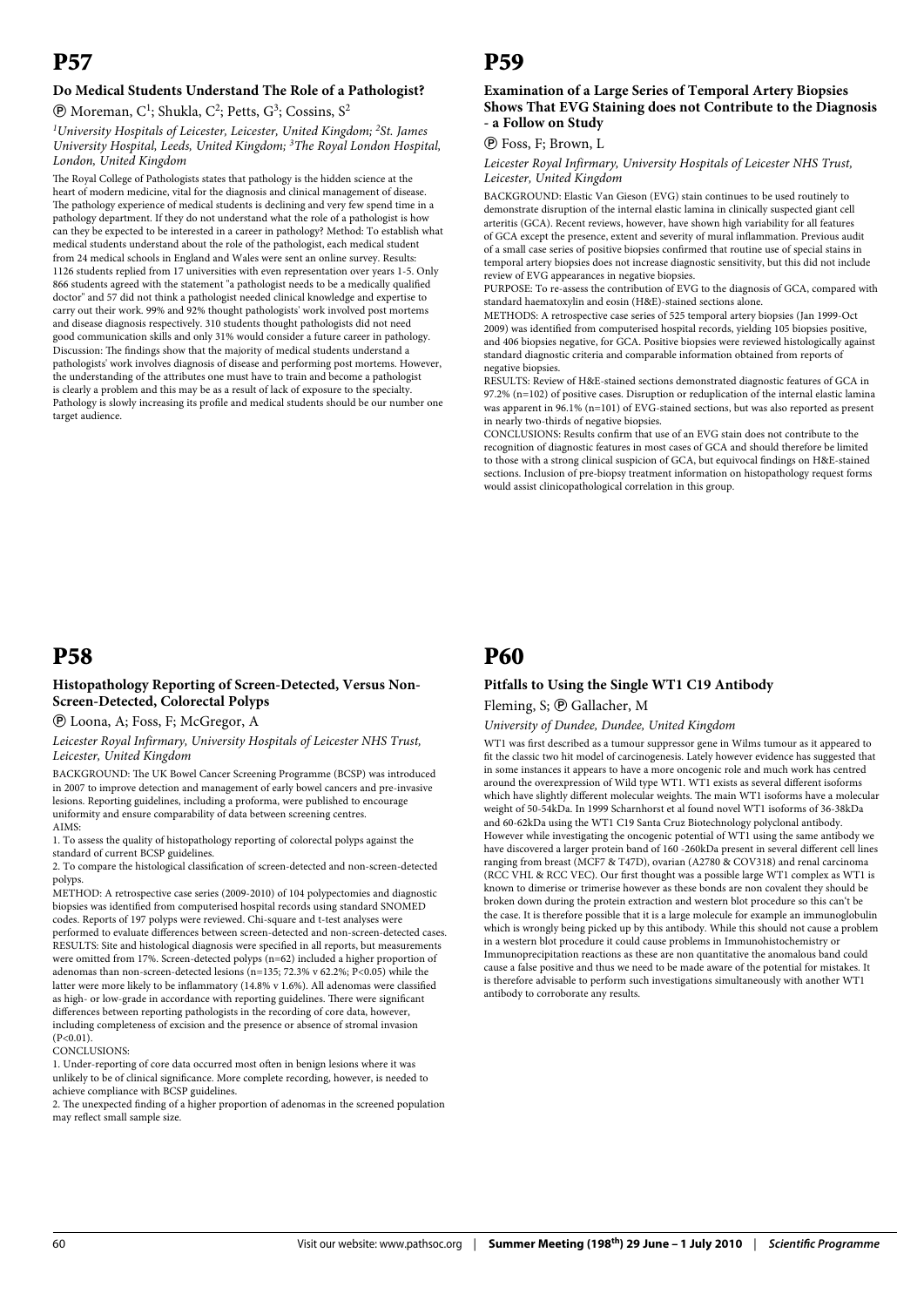# **P63**

#### **Qualifying an IHC Pharmacodynamic Biomarker - Androgen Receptor in Skin**

P Morgan, S; Bigley, G; Mann, H; Lovick, S; Growcott, J; Kevill, H; Prahladan, M; Nash, A; Womack, C

*AstraZeneca, Macclesfield, United Kingdom*

Quality assuring a pharmacodynamic biomarker can be divided into three steps for sufficient robustness to use for go/no go decisions in clinical development. The three steps are: Feasibility, Reproducibility, Positive control.

In clinical development proof of mechanism (PoM) biomarkers can evaluate if the drug hits the target to support go/no go decisions. Therapies targeting the androgen receptor (AR) e.g. bicalutamide, are important treatment options for prostate cancer patients. Collection of paired prostate biopsies to assess biomarker modulation before and on treatment can be challenging. Skin may be a surrogate tissue and potentially easier to collect.

This study evaluated if AR expression in skin could be quantified (feasibility) by immunohistochemistry (IHC) and to assess reproducibility, using prostate tumour as positive control. Twelve male healthy volunteers aged over 50 years were enrolled. Skin biopsies were collected at 3 time points on each of 2 days, one week apart. Biopsies were formalin fixed (24 hours), paraffin embedded. Sections were cut and stained with routine IHC method for AR (Dako). Stained slides were assessed by histopathologist and image analysis (Chromavision ACISII). AR expression was measured in the nuclear compartment of epidermis and sweat gland.

Overall variability of AR expression was high and dominated by the intra-subject (intraday, inter-time) component (Coefficient of variability =  $83\%$ ).

Conclusion: AR expression can be measured by IHC in skin. Whilst it may be feasible to assess AR expression for PoM in single centre healthy volunteer studies, given the biological variability it is unlikely to be useful in multicentre patient studies.

#### **Pulmonary Hyperplasia Secondary to Bronchial Atresia Causing Fetal Hydrops with Subsequent Intrapartum Death**

Ankers,  $D^1$ ; Sajjad, N<sup>1</sup>; Green, P<sup>1</sup>;  $\textcircled{P}$  McPartland, J<sup>2</sup>

*1Department of Obstetrics and Gynaecology, Wirral University Teaching Hospital, Wirral, United Kingdom; 2Alder Hey Children's NHS Foundation Trust, Liverpool, United Kingdom*

During the first pregnancy in a 26 year old mother, a fetal anomaly scan at 20 weeks' gestation showed significant abdominal ascites and an enlarged echo bright right lung with cardiac displacement. These findings were consistent with a type III congenital cystic adenomatoid malformation (CCAM). Labour was induced at 32 weeks gestation due to increasing polyhydramnios and maternal dyspnoea. Labour was complicated by abdominal dystocia and fetal paracentesis was performed, draining 800mls of fluid. A fetal bradycardia developed and unfortunately the baby was stillborn. Post mortem examination revealed atresia of the right lower lobe bronchus, and the right middle and lower lobes were markedly enlarged. The abdominal skin was lax due to previously drained ascites. Some haemorrhagic ascites remained, and the intestines and kidneys showed haemorrhagic venous infarction, attributed to impaired venous return due to the right lung mass. Histology of the lung mass showed a marked increase in alveolar and bronchiolar spaces. The features are typical of those traditionally described as type III CCAM, but in the context of bronchial atresia, are better described as pulmonary hyperplasia, similar to the changes seen in laryngeal atresia. This case is instructive in showing the profound haemodynamic disturbances that an intrathoracic fetal lesion causes, with fetal hydrops and haemorrhagic infarction of intra-abdominal organs due to impaired venous return. Current concepts of congenital cystic lesions that challenge Stocker's original classification are also discussed.

### P62

#### **A Rare Cause of Childhood Death: Clostridium Perfringens Sepsis in a Gastrostomy Fed Child with Cerebral Palsy**

#### P McPartland, J1; Srinivasan, R2; Shukla, R1; Kokai, G1

*1Department of Paediatric Histopathology, Alder Hey Children's NHS Foundation Trust, Liverpool, United Kingdom; 2Department of Paediatric Gastroenterology, Alder Hey Children's NHS Foundation Trust, Liverpool, United Kingdom*

A 13 year old boy with cerebral palsy had a 24 hour history of fever and diarrhoea prior to unexpected death at home. His body was received in the mortuary 24 hours after death, after appropriate refrigeration at the funeral home. The body was unusually foulsmelling and there was a bloated appearance to the body, with x-ray confirming extensive subcutaneous emphysema. Full post mortem examination revealed a gastrostomy in situ, repair of a previous atrial septal defect and a fundoplication. The stomach showed intramural gas with overlying mucosal splitting, and the small and large bowel were markedly distended by gas. The airways were erythematous and there were haemorrhagic changes in the lungs. The liver showed generalised necrotic softening with large gas bubbles. Histological examination revealed extensive growth of gram positive rods throughout most tissues, including the small bowel, with surrounding tissue necrosis and gas spaces. Microbiology revealed a pure growth of Clostridium perfringens from the spleen. Anaerobic cultures had not been performed on other samples, but the morphology of the gram positive rods seen throughout numerous organs is fully consistent with Clostridium perfringens. Death from Clostridium perfringens infection is rare in humans, and is usually associated with type C strains which cause necrotising enteritis. Unfortunately strain type was not available in this case, but the histology was consistent with necrotising enteritis. This child was gastrostomy fed with a sterile liquid feed which was found not to be contaminated on testing. Infection must therefore have originated from endogenous bowel bacteria. It is possible that some children with cerebral palsy have reduced splanchnic perfusion, and therefore mucosal ischaemic damage could be the initiating factor for infection in this case, in a situation analogous to Clostridial necrotising enterocolitis in premature neonates.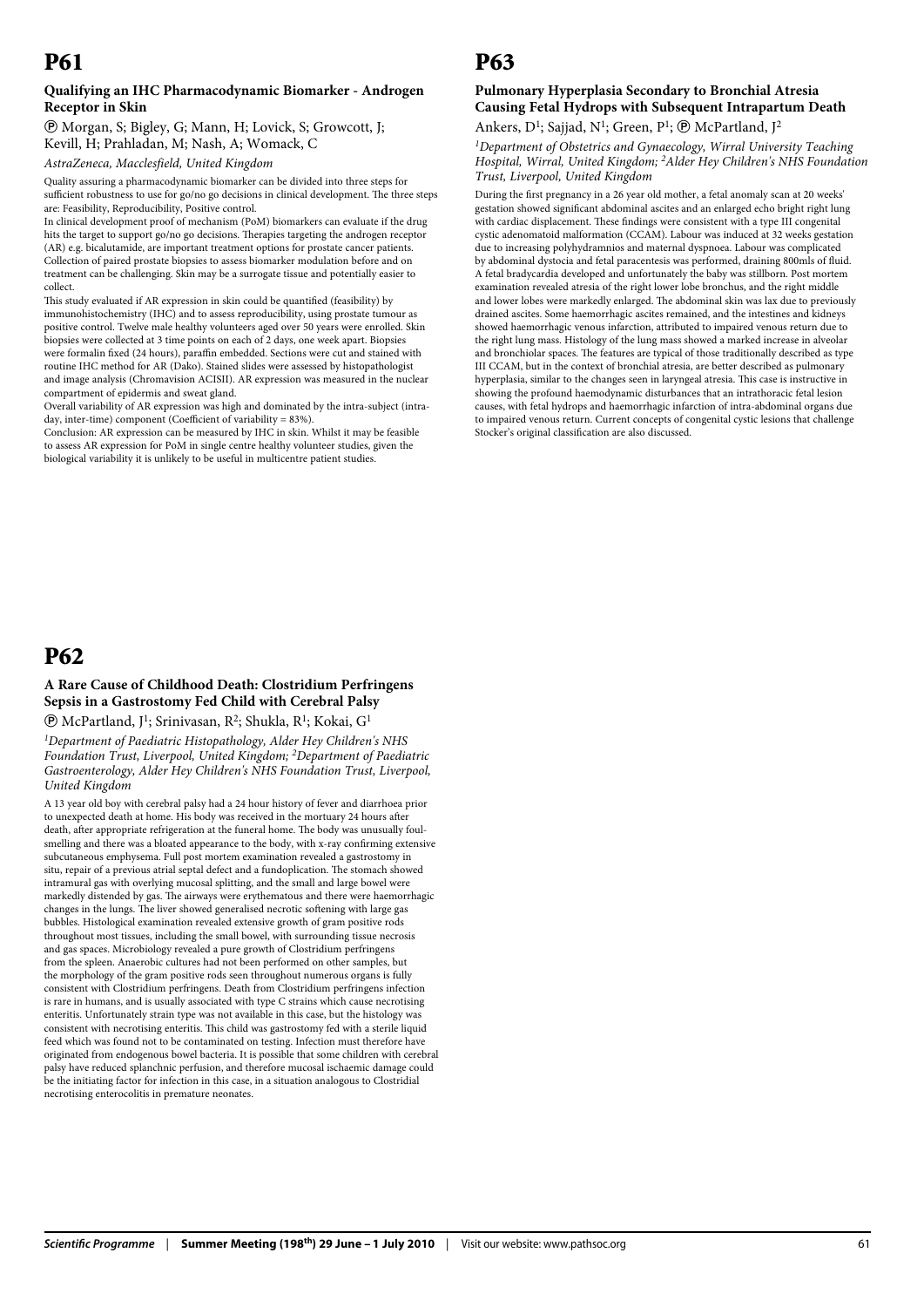#### **Reporting of Lymphoma by Paediatric Pathologists: Five Year Experience of a Regional Children's Hospital**

Hurrell, D;  $\circledR$  McPartland, J; Shukla, R; Kokai, G

*Department of Paediatric Histopathology, Alder Hey Children's NHS Foundation Trust, Liverpool, United Kingdom*

BACKGROUND: Current national guidance indicates that a specialist haematopathologist should be involved in multidisciplinary team (MDT) review of all paediatric lymphomas. In our institution, like other children's hospitals in the UK, lymphomas are reported by paediatric pathologists, and discussed at the Paediatric Oncology MDT with paediatric oncologists. Expert haematopathology review is carried out only when the paediatric pathologist decides to refer the case. METHODS: An audit of 5 years' of haematopathology specimens reported by our department was carried out, to assess the naematopathology specifiens reported by our department was carried out, to assess the<br>workload in comparison to other paediatric tumours, and to look at referral patterns and concordance of diagnosis between paediatric and haematopathologists. RESULTS:From 2005-2009, 69 haematological malignancies and 254 benign conditions were reported. More cases of Hodgkin's lymphoma were received than Ewing's sarcoma/PNET, Wilms' 1584596 **/** P64 tumours or rhabdomyosarcoma, with only neuroblastic tumours being reported in larger numbers. 7 of the malignant cases were referred for expert opinion (1 CHL with fragmented biopsy, 2 NLPHL, 1 B-LBL, 1 T-LBL, 2 FL), and in all cases the opinion agreed with that in the original report, except for one unusual case of FL with HL, where we deferred reporting to the expert opinion. Of 254 benign lymphoreticular conditions reported (115 lymph nodes, 124 tonsils, 14 adenoids and 1 skin), 7 cases were referred. Classical Hodgkin's Lymphoma (CHL) 25 (CHL) 25 (CHL) 25 (CHL) 25 (CHL) 25 (CHL) 25 (CHL) 25 (CHL) 25 (CHL) 25 (CHL) 25 (CHL) 25 (CHL) 25 (CHL) 25 (CHL) 25 (CHL) 25 (CHL) 25 (CHL) 25 (CHL) 25 (CHL) 25 (CHL) 25 (CHL) 25 (CHL

| Tumour Type                                | Number of cases |
|--------------------------------------------|-----------------|
| Classical Hodgkin's Lymphoma (CHL)         | 25              |
| Nodular Lymphocyte Predominant HL (NLPHL)  | $\overline{4}$  |
| Precursor B Lymphoblastic Lymphoma (B-LBL) | 3               |
| Burkitt's Lymphoma (BL)                    | 14              |
| Diffuse Large B Cell Lymphoma (DLBCL)      | 2               |
| Follicular Lymphoma (FL)                   | $\overline{2}$  |
| Precursor T Lymphoblastic Lymphoma (T-LBL) | 8               |
| Anaplastic Large Cell Lymphoma (ALCL)      | 5               |
| Langherhan's Cell Histiocytosis (LCH)      | 3               |
| Myeloid Sarcoma                            | $\mathfrak{D}$  |
|                                            |                 |
| Neuroblastic tumours                       | 81              |
| Wilms' Tumour                              | 26              |
| Rhabdomyosarcoma                           | 10              |
| Ewing's sarcoma/PNET                       | 13              |

| Reason for Referral                                                                                             | Haematopathology<br>Opinion                                 |  |
|-----------------------------------------------------------------------------------------------------------------|-------------------------------------------------------------|--|
| 2 cases unusual reactive pattern, rule out<br>interfollicular Hodgkin's lymphoma                                | One EBV infection,<br>one reactive                          |  |
| 2 cases florid reactive pattern with progressive<br>transformation of germinal centres                          | Agree                                                       |  |
| 1 case clearly benign histology, referred due to<br>strong clinical and radiological suspicion of<br>malignancy | Agree benign                                                |  |
| 1 autopsy case, rule out immunodeficiency                                                                       | Normal                                                      |  |
| 1 case, immunohistochemistry suggestive of<br>myeloid sarcoma in leukaemic patient                              | Reactive with mast<br>cells and small<br>vessels, no blasts |  |

CONCLUSIONS: Paediatric lymphomas are among the commonest of paediatric malignancies. If appropriate and cautious referral to an expert is used, paediatric pathologists should be able to report lymphomas safely. Reporting by paediatric pathologists aids discussion of patients with paediatric oncologists, and turnaround times are far shorter than would be possible if samples were sent away to another centre.

# **P65**

#### **Congenital Cystic Malformation of the Oral Cavity: An Indication for Exit Procedure?**

 $\textcircled{P}$  Hager, T<sup>1</sup>; Weiskopf-Schwendinger, V<sup>2</sup>; Trawoeger, R<sup>3</sup>; Sergi,  $C^1$ ; Hager,  $J^4$ 

*1Med. Univ. Innsbruck, Dept. of Pathology, Innsbruck, Austria; 2Med. Univ. Innsbruck, Dept. of Gynecology, Innsbruck, Austria; 3Med. Univ. Innsbruck, Dept. of Neonatology, Innsbruck, Austria; 4Med. Univ. Innsbruck, Dept. of Ped. Surgery, Innsbruck, Austria*

Aims and Backgrounds: Congenital Cystic Malformations of the oral cavity are rare entities of fairly unknown etiology. Heterotopy or embryonal maldevelopment are discussed as possible causes. Many heterogeneous differential diagnoses, such as benign and malignant tumours have to be considered. Due to their potential of airway obstruction after birth a sudden clinical and/or surgical intervention may become necessary. Patient presentation: A male fetus showing a cystic tumour (about 1 cm in diameter) (3rd child of a 39 years old G6P2A3) by prenatal routine ultrasound scan was identified in the 19th week of gestation. During pregnancy the tumour showed a slightly increase of size (up to about 2.5 cm in diameter in the last trimester). A cesarean section with possible exit procedure was made in the 37th + 6 week of gestation because of the possibility of airway obstruction and respiratory distress. The newborn (3780 g body weight at birth) showed a 2.3 cm sized cystic tumour at the tip of the tongue. No disturbances in tongue movement nor respiratory distress were observed. Due to tumour size a decision for tumour enucleation was made. The specimen was examined histological showing a mucous filled connective tissue cyst with squamous and cylindric epithelium. Postoperative outcome was uneventful. Conclusion: Congenital tumours of the tongue are rare entities of unknown origin, which may be diagnosed accidentally by prenatal ultrasound or postnatal. Several differential diagnoses, such as other benign (e.g. ranula) or malignant tumours (malignant teratoma) are known, all of them may cause respirator problems. Dependent on size exit procedure can be necessary. Indication for postpartal surgical depends on tumour size and histology.

### **P66**

#### **Congenital Abdominal Cyst in a Female Patient – A Challenging Case**

P Hager, T1; Mutz-Dehbalaie, I2; Sergi, C1; Ensinger, C3; Hager, J4 <sup>1</sup>Med. Univ. Innsbruck, Dept. of Pathology, Innsbruck, Austria; <sup>2</sup>Med. Univ. *Innsbruck, Dept. of Gynecology, Innsbruck, Austria; 3Med. Univ. Innsbruck, Dept. of Pathology, Innsbruck, United Kingdom; 4Med. Univ. Innsbruck, Dept. of Ped. Surgery, Innsbruck, Austria*

Aims and Backgrounds: Congenital Abdominal Cysts are heterogeneous entities. Several differential diagnoses, e.g. ovarian cysts, hepatic cysts, intestinal duplications, cystic lymphatic malformations, have to be considered. In female fetuses ovarian cysts are the most frequent observed abdominal cysts. Treatment ranges from conservative procedure (wait and see) to fine needle aspiration and surgical intervention. Patient Presentation: A 29 years old G1P0 presented in the 36th + 3 week of gestation at the Department of Gynecology due to her female fetus showing sonographically a subhepatic cystic structure (52 x 31 x 45 mm) with sediment. No further anomalies were detected. The placenta was sonographically inconspicuous. Decision for cesarean section to avoid hemorrhage complication by compression of the cyst was made and performed without problems in the 38th + 4 week of gestation. The baby was observed postpartum and at the age of 11 weeks, the child, who appeared constantly diseased, developed an acute abdomen. By surgery a conglomerate tumour of the known cystic part ( $6 \text{ cm}$ ), which showed adhesions with inflammatory altered small bowel loops and the greater omentum, was found. The cyst was examined histological, presenting a hemorrhage infracted, non malignant soft tissue cyst with some calcifications, focal circular smooth muscle layers and a local peritonitis. No characteristic structures (not intestinal-, neither hepatic- nor ovariantissue) were found. Conclusion: Torqued ovarian cysts are observed more frequent before birth than postnatal. Sonographic verified sediment suggests a hemorrhage process or torsion. Complications associated with conservative treatment or fine needle aspiration have to be considered. Postpartal surgical treatment is, as well as indicating operative intervention on the cyst size ( $> 4$  cm) discussed controversial, due to high tendencies of cyst regression in the further course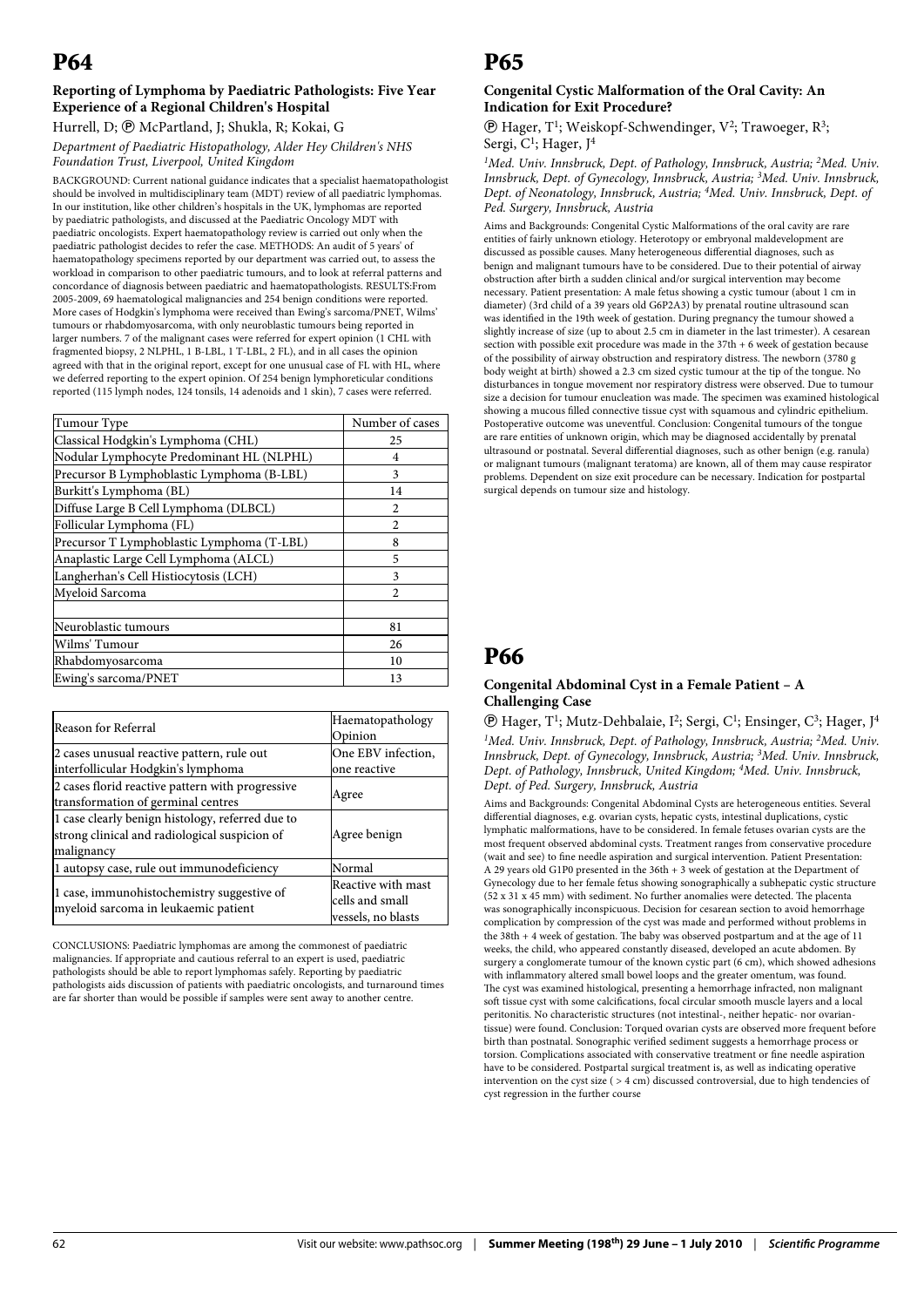#### **Changing Patterns of Infant Death over the Last 100 Years: Autopsy Experience from a Specialist Children's Hospital**

 $\textcircled{P}$  Pryce, J<sup>1</sup>; Weber, M<sup>2</sup>; Ashworth, M<sup>2</sup>; Bates, A<sup>2</sup>; Malone, M<sup>2</sup>; Sebire, N<sup>1</sup>

#### *1Institute of Child Health, London, United Kingdom; 2Great Ormond Street Hospital, London, United Kingdom*

Introduction: Paediatric autopsies have been performed at a specialist children's hospital in the United Kingdom since the 1800's, with the original hand written reports available for at least the last century. This study reviews the major findings from infant autopsies performed in 1909 and 2009 at this specialist centre.

Methods: Retrospective analysis of autopsies performed in the same unit 100 years apart. Infant deaths (excluding stillbirths or foetal cases) were identified and autopsy findings reviewed.

Results: In 1909, 357 autopsies were performed at the centre including 178 infants (50%), compared to 347 autopsies in 2009, including 128 infants (37%). The causes of death and patterns of disease identified at autopsy were significantly different between 1909 and 2009, namely, infection in 132 (74%; including 10 tuberculosis and diphtheria, and 19 meningitis) and 25 (20%; zero) respectively. Congenital heart disease was diagnosed in 4 (2%) and 9 (7%) infants with gastroenteritis in 19 (11%) and 1 (1%) and other gut anomalies in 17 (10%; including 8 congenital pyloric stenosis and 4 congenital absence of bile ducts) and 2 (2%) respectively. Only 1/178 (0.5%) was classified as unknown in 1909 compared to 48/128 (38%) in 2009.

Conclusion: During the last century, autopsy findings from a single paediatric centre demonstrate the changing pattern of fatal infant diseases, the earlier period associated with significantly more infectious deaths, especially due to meningitis, TB and diphtheria, and deaths from structural anomalies which are now surgically correctable, such as pyloric stenosis and congenital liver disease. Due to changes in referral patterns, disease epidemiology and pathology practice, unexplained infant death (SIDS) is now the commonest group, being almost never encountered, or reported, in 1909.

### P68

#### **Autopsy Findings in Sudden Unexpected Early Neonatal Death: Results from a Specialist Centre**

P Pryce, J1; Weber, M2; Malone, M2; Ashworth, M2; Risdon, R2; Sebire, N<sup>1</sup>

#### *1Institute of Child Health, London, United Kingdom; 2Great Ormond Street Hospital, London, United Kingdom*

Introduction: Sudden unexpected early neonatal death (SUEND) in the first week of life shares some features with sudden unexpected death in infancy (SUDI; 7-365 days) but is not usually included in SUDI statistics. This study reviews findings of >100 consecutive SUEND autopsies performed at a specialist centre.

Methods: Data from >2,750 consecutively performed paediatric autopsies performed by specialist paediatric pathologists at one centre according to a standard protocol were retrospectively recorded into an autopsy database. SUEND cases were identified and autopsy findings reviewed.

Results: Of 2,762 paediatric autopsies, 299 were deaths in the first week of life, including 101 (34%) presenting as SUEND of an apparently clinically well infant. 64 (64%) were explained following autopsy, whilst 36% remained unexplained. 10 (27%) of the unexplained deaths were associated with co-sleeping with an adult. Of the explained deaths, 17 (27%) were infection-related, 11 (18%) due to metabolic causes and 15 (24%) undiagnosed congenital abnormalities, mainly congenital heart disease.

Conclusion: Two-thirds of SUEND are explained following autopsy, compared with around one third of SUDI, but one third remains unexplained, analogous to SIDS in older infants. In this group of explained deaths, infection is the commonest cause of death, followed by unsuspected congenital abnormalities and metabolic disease.

# P69

#### **Autopsy Findings in 885 Consecutive Sudden Unexpected Deaths in Infancy Examined at a Single Specialist Paediatric Centre**

 $\textcircled{P}$  Pryce, J<sup>1</sup>; Weber, M<sup>2</sup>; Ashworth, M<sup>2</sup>; Risdon, R<sup>2</sup>; Malone, M<sup>2</sup>; Sebire, N<sup>1</sup>

*1Institute of Child Health, London, United Kingdom; 2Great Ormond Street Hospital, London, United Kingdom*

Introduction: Sudden unexpected death in infancy (SUDI) remains the commonest presentation of post-neonatal infant death, with various hypotheses regarding the cause and mechanism of death. This study reviews the findings from a consecutive series of SUDI autopsies performed in a single specialist centre over a 14 year period (1996 to 2009).

Methods: Data from >2,750 consecutively performed paediatric autopsies performed by specialist paediatric pathologists at one centre according to a standard protocol were retrospectively recorded into an autopsy database. SUDI cases were identified and autopsy findings reviewed.

Results: Of 2,762 consecutive autopsies, 1,228 were infants between the ages of 7- 365 days. Of these, 885 presented as SUDI. 334 cases (38%) were explained following autopsy leaving 551 unexplained cases, representing SIDS / unexplained SUDI. Of 334 explained deaths, 188 (56%) were infection-related, 35 due to cardiovascular system abnormalities (4%; including 32 congenital heart disease). There were 33 cases (4%) with features of non-accidental / inflicted injury as the cause of death. Of 458 unexplained SUDI in whom death was recorded as during normal sleep, 237 infants were co-sleeping (52%), compared to 14% co-sleeping in the explained death group (19/138).

Conclusion: In a large series of SUDI autopsies at a specialist centre, including ancillary investigations, around 60% of deaths remain unexplained, with more than half of these being co-sleeping associated. Infection represents the commonest currently detectable aetiology of explained SUDI cases.

### **P70**

#### **Autopsy Findings in Paediatric Sickle Cell Disease**

 $\textcircled{P}$  Pryce, J<sup>1</sup>; Weber, M<sup>2</sup>; Malone, M<sup>2</sup>; Jacques, T<sup>1</sup>; Ashworth, M<sup>2</sup>; Sebire, N<sup>1</sup>

#### *1Institute of Child Health, London, United Kingdom; 2Great Ormond Street Hospital, London, United Kingdom*

Introduction: Sickle Cell Disease (SCD) is a common single gene disorder, with significant morbidity and mortality despite improvements in healthcare. Death in childhood from SCD is rare. This study reviews findings from paediatric autopsies in a single specialist centre of cases with SCD.

Methods: Data from >2,750 consecutively performed paediatric autopsies at one centre were retrospectively recorded into an autopsy database. Deaths where the patient was known to have SCD were identified and autopsy findings reviewed.

Results: Of 2,762 paediatric post-mortem examinations, only 11 (0.4%) patients were identified with SCD. At time of presentation, one was not known to have SCD: being diagnosed after collapse. One patient had been diagnosed immediately prior to collapse. Three patients suffered from previous sickle crises requiring hospital admission. One patient presented with a fatal first crisis. Seven were referred as sudden unexpected deaths.  $8(73%)$  patients showed extensive sickling, with or without haemorrhage, in at least one site. Of all cases, 6 (55%) died from direct consequences of SCD (splenic sequestration, sickle cell crises, acute chest syndrome, acute cerebral infarct). Three died from infections, including viral gastroenteritis and pneumococcal sepsis, and one case, the youngest death in the group (22 days of age), did not show sickling on histology but died directly from bronchopneumonia. One died from a ruptured aneurysm of the posterior cerebral artery, with subarachnoid haemorrhage, a known association with SCD.

Conclusion: The autopsy revealed expected and unexpected findings in these cases with SCD. Around half died due to sickling complications, the others from related or unrelated causes. In 20%, the death was the initial presentation of SCD. These findings emphasise the need for aggressive management of patients with SCD in order to reduce mortality and morbidity.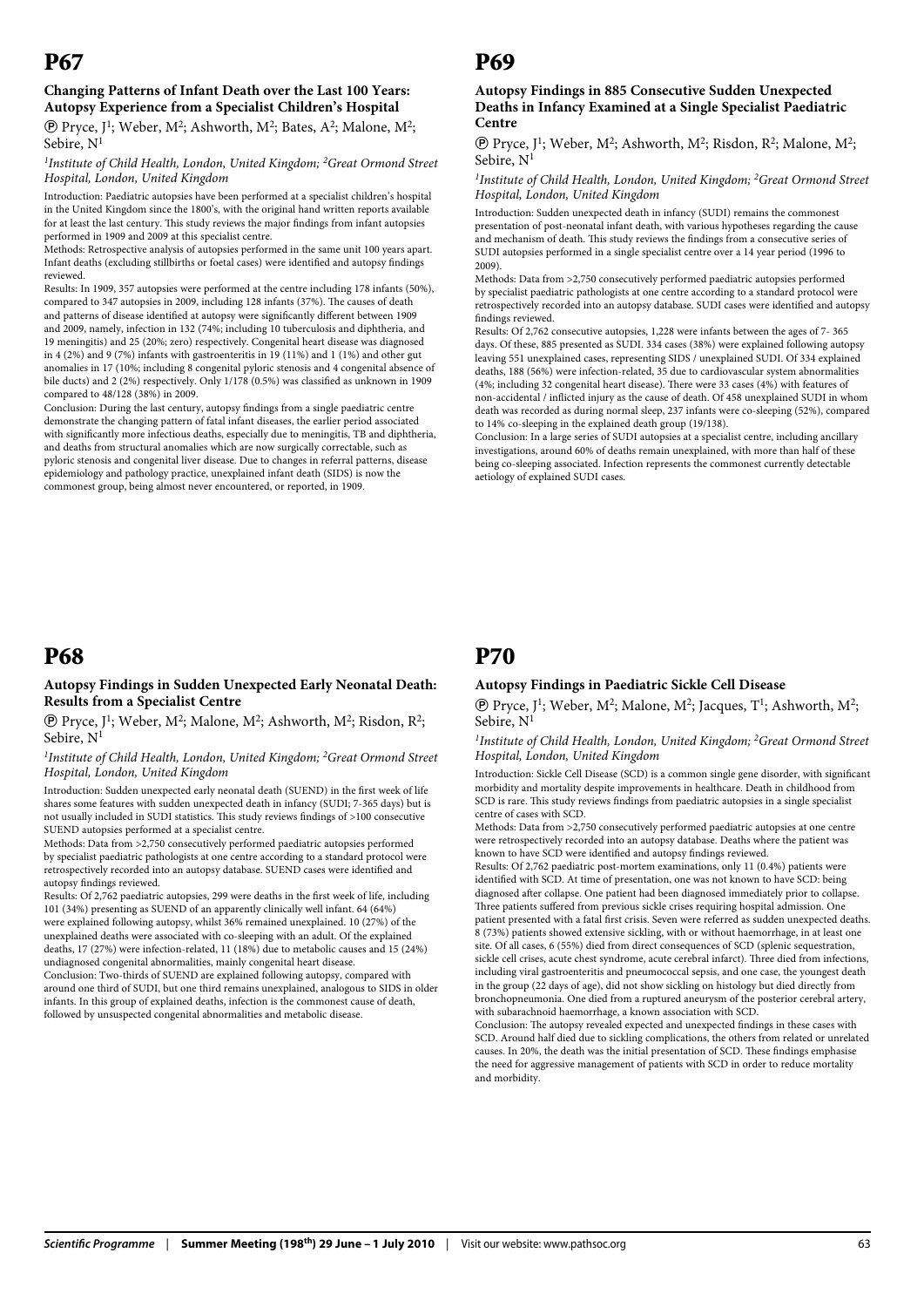#### **Autopsy Findings in Paediatric Immunodeficiency: Cases from a Specialist Paediatric Centre**

 $\textcircled{P}$  Pryce, J<sup>1</sup>; Weber, M<sup>2</sup>; Malone, M<sup>2</sup>; Ashworth, M<sup>2</sup>; Sebire, N<sup>1</sup> *1Institute of Child Health, London, United Kingdom; 2Great Ormond Street Hospital, London, United Kingdom*

Introduction: The diagnosis of primary immunodeficiency diseases has improved over the past 10 years with advancing medical knowledge, in particular with regards to the genetics of such diseases, most presenting clinically with recurrent infection of systemic disease. This study reviews autopsy findings of such cases.

Methods: Data from >2,750 consecutively performed paediatric autopsies performed by specialist paediatric pathologists at one centre according to a standard protocol were retrospectively recorded into an autopsy database. Cases where a diagnosis of primary immunodeficiency had been made were identified and the autopsy findings reviewed. Results: Of 2,762 consecutive paediatric autopsies, 17 (0.6%) cases were identified with a diagnosis of immunodeficiency, including one case of common variable immunodeficiency (CVID), five of severe combined immunodeficiency (SCID), five of presumed primary undetermined immunodeficiency (based upon clinical and autopsy findings) and six cases with DiGeorge syndrome. 2 presented as sudden unexpected death in infancy, all others cases being clinically unwell and undergoing investigations prior to death, including all six DiGeorge syndrome cases with congenital cardiac disease. 7 deaths (41%) were associated with atypical infections (including Pseudomonas, Pneumocystis jiroveci, and Cytomegalovirus), 6 were due to complications of congenital heart disease and the remainder due to other causes.

Conclusion: Primary immunodeficiencies are rarely seen in paediatric autopsy practice, most presenting clinically prior to death, but occasionally presenting as sudden unexpected death in infancy, the diagnosis being made at autopsy. Of the non DiGeorge cases without congenital heart disease, two-thirds were deaths associated with atypical infection.

# P73

#### **Metabolic Causes of Neonatal and Infant Death: Autopsy Findings from a Specialist Paediatric Centre**

 $\textcircled{P}$  Pryce, J<sup>1</sup>; Weber, M<sup>2</sup>; Malone, M<sup>2</sup>; Ashworth, M<sup>2</sup>; Krywawych, S<sup>2</sup>; Sebire, N<sup>1</sup>

*1Institute of Child Health, London, United Kingdom; 2Great Ormond Street Hospital, London, United Kingdom*

Introduction: Metabolic diseases can present as sudden unexpected infant death and can be challenging to detect in the neonatal and infant period. This study reviews cases of infant death due to metabolic disease examined at autopsy at a specialist centre. Methods: Data from >2,750 consecutively performed paediatric autopsies performed by specialist paediatric pathologists at one centre according to a standard protocol were retrospectively recorded into an autopsy database. Metabolic causes of death were identified and the autopsy findings reviewed.

Results: Of 2,762 consecutive paediatric autopsies, 1,527 represented liveborn infants (<366 days). In total, 59 (4%) cases were identified where either by pre-mortem findings (including clinical history), autopsy findings or ancillary testing were either suspicious for, or diagnostic of an underlying metabolic disorder. 38 (64%) presented as sudden unexpected death with 18 in the first week of life, and 20 aged 7-365 days. 21 presented with preceding clinical features of disease. Of the 59 cases, 31 (53%) occurred within the neonatal period. Causes included mitochondrial defects, fatty acid oxidation disorders and other inborn errors of metabolism.

Conclusion: Metabolic disease may present as neonatal or infant death, more than half of fatal cases presenting as sudden unexpected death, the diagnosis being suggested at autopsy. Selection of appropriate tissue sampling during the autopsy procedure and appropriate ancillary investigations can help confirm the diagnosis and be of help with genetic counselling for parents with future siblings.

# P72

#### **Autopsy Investigations Suggestive of Metabolic Causes of Death**

 $\textcircled{P}$  Pryce, J<sup>1</sup>; Weber, M<sup>2</sup>; Ashworth, M<sup>2</sup>; Malone, M<sup>2</sup>; Sebire, N<sup>1</sup>

*1Institute of Child Health, London, United Kingdom; 2Great Ormond Street Hospital, London, United Kingdom*

Introduction: Metabolic disease can be challenging to detect clinically and may present as Sudden Unexpected Death in Infancy, posing difficulty with autopsy interpretation of ancillary investigations.

Methods: Data from >2,750 consecutively performed paediatric autopsies performed by specialist paediatric pathologists at one centre according to a standard protocol were retrospectively recorded into an autopsy database. Infant deaths with Oil-Red-O staining of frozen sections and blood or bile Tandem Mass Spectrometry (TMS) Guthrie results were identified and autopsy findings were reviewed.

Results: Of 2,762 consecutive paediatric autopsies, 870 were infants in whom Oil-Red-O (ORO) staining was performed on frozen samples of heart, muscle, kidney and liver. 93 (11%) showed significantly increased fat in at least two tissues. TMS results demonstrated 13 metabolic diagnoses (mainly fatty acid oxidation disorders). Of 22 cases of abnormal fat staining in only 2 tissues, 1 had a positive TMS result (5%); of 24 with abnormal staining in 3 tissues, 4 (17%) had positive TMS results, and of 47 with abnormal staining in all 4 organs, 8 (17%) had positive TMS results. Bile Guthrie results were in accordance with Blood Guthrie results in all cases. Only one autopsy with equivocal staining on ORO had a positive TMS result.

Conclusion: Ancillary testing with Oil-Red-O staining for metabolic disease is a cheap and effective screen for most metabolic disorders presenting as infant death and identifies cases at increased risk of metabolic disease in whom formal TMS testing should be performed.

# P74

#### **Autopsy Findings in Neonatal Deaths; >500 Consecutive Cases from A Specialist Paediatric Centre**

#### P Pryce, J1; Weber, M2; Jacques, T1; Malone, M2; Ashworth, M2; Sebire, N<sup>1</sup>

#### *1Institute of Child Health, London, United Kingdom; 2Great Ormond Street Hospital, London, United Kingdom*

Introduction: Neonatal autopsy rates have fallen in recent years, and only highly preselected cases are referred for autopsy. This study reviews findings from a series of >560 consecutive neonatal autopsies performed in a single specialist centre. Due to the tertiary nature of the centre, and the bias in clinical history of cases referred for autopsy, the cases undergoing autopsy are not representative of unselected neonatal deaths. Methods: Data from >2,750 consecutively performed paediatric autopsies performed by specialist paediatric pathologists at one centre according to a standard protocol were retrospectively recorded into an autopsy database. Neonatal deaths were identified and autopsy findings reviewed. Results: Of 2,762 consecutive paediatric autopsies, 564 represented deaths of liveborn infants in the neonatal period (<28 days), of which 245 (44%) presented as sudden unexpected deaths, either in the first week of life (sudden unexpected early neonatal death (SUEND)) or at 7-28 days (sudden unexpected death in infancy (SUDI)). Overall, 411 deaths (73%) were explained following autopsy; 131 (32%) being due to congenital abnormalities (including 102 congenital heart disease), 85 (21%) were infection-related deaths (including 66 bacterial, 18 viral and 1 fungal) with respiratory tract infection being the commonest infectious process. Conclusion: The majority of neonatal deaths referred for autopsy to a tertiary centre are explained following post-mortem examination. Congenital abnormalities, especially congenital cardiac disease, and infection, represent the commonest aetiologies of death. Almost half of referred cases represent SUEND or SUDI, with about half of these remaining unexplained. Deaths due to common clinically recognisable neonatal complications such as prematurity-related disorders (respiratory distress syndrome, necrotising enterocolitis), are now rarely referred for post-mortem examination.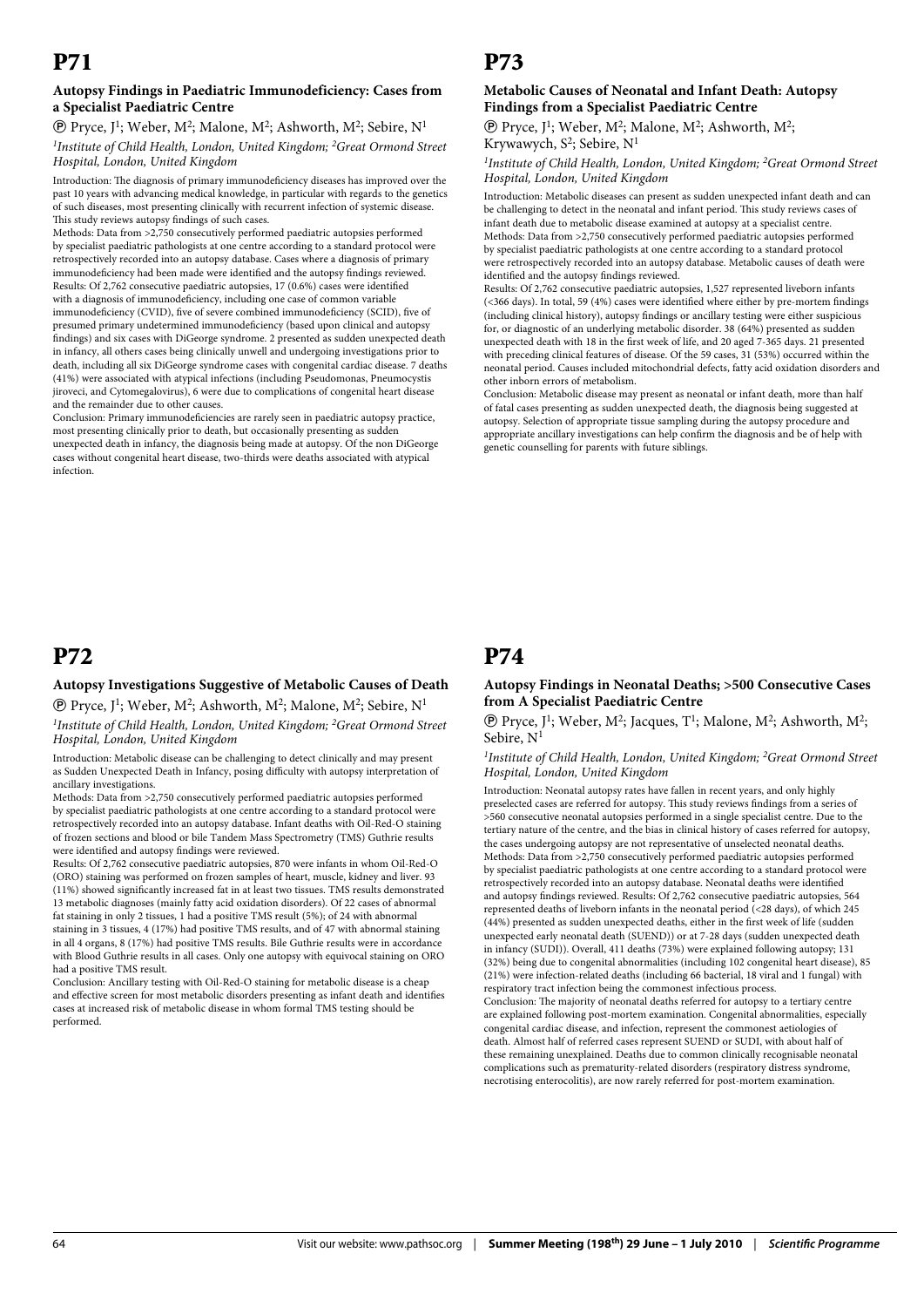#### **Difficulty of Interpretation of Post-Mortem Microbiology Results in Unexpected Infant Deaths: Evidence from a Multidisciplinary Survey**

 $\textcircled{P}$  Pryce, J<sup>1</sup>; Weber, M<sup>2</sup>; Ashworth, M<sup>2</sup>; Hartley, J<sup>2</sup>; Malone, M<sup>2</sup>; Sebire, N<sup>1</sup>

*1Institute of Child Health, London, United Kingdom; 2Great Ormond Street Hospital, London, United Kingdom*

Introduction: Interpretation of post-mortem microbiology results in investigation of sudden unexpected death in infancy (SUDI) remains difficult. A cross-specialty questionnaire survey was performed to assess interpretive differences and difficulties. Methods: 109 consultant specialists involved in infant death management were contacted (including Paediatric Pathology, Histopathology, Microbiology, Paediatric Infectious Diseases and Paediatrics/Child Protection) with information on 5 standardised SUDI cases differing only in their PM microbiology findings from blood, spleen and lung. Respondents classified each case regarding likely cause of death into 4 categories (definite bacterial infection through post-mortem contamination). Findings were chosen to represent definite infection/non-infection cases and more difficult cases. Results: 63 specialists responded (57%). There were no scenarios in which all specialists agreed. Concordance rates varied; Case 1-76% agreed definite bacterial infection and 20% probable bacterial infection. Case 2, 70% agreed probable bacterial infection. Case 3, 58% agreed post-mortem overgrowth/contamination. Case 4, (*Staphylococcus aureus* positive cultures) caused the most disagreement with 50% suggesting probable bacterial infection. Case 5, 82% agreed post-mortem contamination, including all paediatric pathologists. There were no other significant differences in responses between specialties. Conclusion: Interpretation of PM microbiology results in SUDI is difficult with no agreement of interpretation by specialists, discordant opinions regarding the significance of the same findings being seen both within and across specialties. The interpretation of *S. aureus* positive cultures is particularly challenging. Paediatric pathologists are more likely than paediatricians to attribute findings to PM overgrowth. Further research to aid correct interpretation is urgently required.

### P76

#### **Clinicopathological Features of Paediatric Deaths due to Cardiomyopathy: An Autopsy Series**

Roberts, S<sup>1</sup>; Weber, M<sup>2</sup>; Ashworth, M<sup>2</sup>; <sup>®</sup> Pryce, J<sup>3</sup>; Malone, M<sup>2</sup>; Sebire, N<sup>1</sup>

*1University College London, London, United Kingdom; 2Great Ormond Street Hospital, London, United Kingdom; 3Institute of Child Health, London, United Kingdom*

Introduction: Cardiomyopathy is an uncommon but potentially fatal condition which encompasses many types with a range of aetiologies and modes of presentation. This study reviews clinical and pathological features of children presenting with cardiomyopathyassociated death at a single specialist centre.

Methods: A retrospective review was carried out of 1,516 paediatric autopsies carried out at the centre from 1996 to 2005 inclusive, to identify cases in whom a diagnosis of cardiomyopathy was made at autopsy.

Results: 32 potential cardiomyopathy deaths were identified, 13 of which were excluded from further analysis (11 post-cardiac transplant deaths; 2 myocarditis). Of 19 cases included, the final diagnosis was dilated cardiomyopathy in 11 (58%), hypertrophic cardiomyopathy in three (16%), arrhythmogenic right ventricular cardiomyopathy in two  $(11\%)$ , metabolic cardiomyopathy in two  $(11\%)$ , and one case of histiocytoid cardiomyopathy. The age at death was 10 days to 15 years (median 18 months), with nine (47%) infants under one year of age, five (26%) aged 1-4 years, and six (32%) older children. Cardiomyopathy-associated deaths represented 0.9% of all 965 infant autopsies, 1.9% of 261 childhood deaths at 1-4 years of age, and 4.1% of paediatric autopsies aged 10-18 years. The majority (16; 85%) manifested some symptoms prior to death, whilst 3 (15%) presented as apparently sudden unexpected death without prodromal features. In more than half (10; 53%) of symptomatic deaths the diagnosis of cardiomyopathy was only established at autopsy.

Conclusion: Cardiomyopathy is an uncommon but recognisable cause of death, representing about 1% of paediatric deaths referred for autopsy to a single specialist centre over a 10-year period.

# **P77**

#### **Co-Sleeping and Sudden Unexpected Deaths in Infancy (SUDI): Autopsy Series from a Single Specialist Centre**

Weber,  $M^1$ ;  $\textcircled{P}$  Pryce, J<sup>2</sup>; Ashworth, M<sup>1</sup>; Risdon, R<sup>1</sup>; Malone, M<sup>1</sup>; Sebire, N<sup>2</sup>

*1Great Ormond Street Hospital, London, United Kingdom; 2Institute of Child Health, London, United Kingdom*

Introduction: It is suggested that co-sleeping increases risk of sudden unexpected death in infancy (SUDI), particularly when associated with maternal smoking, or parental alcohol or drug use. This study determines the prevalence of co-sleeping in SUDI deaths referred for autopsy to a single specialist centre.

Methods: Retrospective analysis of >1,500 consecutively performed post-mortem examinations at a single centre over a 10-year period (1996-2005). SUDI was defined as death of an infant 7-365 days that was sudden and unexpected; deaths were categorised into explained (cause of death was found at autopsy) or unexplained SUDI.

Results: Of 546 SUDI, 314 infants died during sleep in whom sleeping arrangements were well documented; of these, 174 (55%) were co-sleeping-associated deaths. More than half (59%) of unexplained SUDI were associated with co-sleeping, usually with one or both parents, compared to only 44% of explained SUDI (difference 14.4%, 95% CI 1.0-27.2%, p=0.03). In both groups, co-sleeping-associated deaths were more common in younger infants; however, co-sleeping-associated deaths were significantly more common in unexplained SUDI than explained SUDI only in the first six months of life (66% unexplained SUDI vs. 47% explained SUDI; difference 18.6%, 95% CI 3.5-33.2%, p=0.01), but not in older infants aged 6 to 12 months (27% vs. 35%; difference 8.6%, 95% CI -15.1- 35.3%, p=0.38). Overall, 32 (18%) co-slept on a sofa.

Conclusion: Co-sleeping is common, associated with more than half of SUDI, and is especially associated with unexplained SUDI in infants aged less than six months, suggesting that co-sleeping may be related to the pathogenesis of sudden death in younger infants.

### P78

#### **Herpes Simplex Viral Infections in Paediatric Deaths**

Roberts, S<sup>1</sup>; Weber, M<sup>2</sup>; <sup>(</sup>) Pryce, J<sup>3</sup>; Ashworth, M<sup>2</sup>; Malone, M<sup>2</sup>; Sebire, N<sup>3</sup>

*1University College London, London, United Kingdom; 2Great Ormond Street Hospital, London, United Kingdom; 3Institute of Child Health, London, United Kingdom*

Introduction: Herpes simplex virus (HSV) infections are a recognised cause of death in infants, but the frequency and age distribution of HSV-related deaths remain uncertain. This study reviewed paediatric deaths referred to autopsy associated with HSV infection. Methods: A retrospective review of >1,500 consecutively performed autopsies at a single specialist paediatric centre over a 10-year period (1996-2005). Findings of deaths in which HSV was demonstrated at autopsy were reviewed.

Results: Of 1,372 paediatric autopsies over a 10-year period, in 11 (0.8%), HSV was identified at autopsy, either on virological testing, or histology and immunohistochemistry. One was a 6-year old girl who died suddenly with necrotising HSV encephalitis, with no apparent underlying immunodeficiency; and one was a sudden unexpected co-sleeping-associated death of a 7-month old boy, in whom no cause of death could be determined at autopsy, with no histological evidence of infection, but in whom HSV was detected on PCR of the spleen. All other cases were neonatal deaths (7-15 days, median 14 days); one died from myocarditis associated with HSV and enteroviral infection, the other eight, representing 2% of 366 neonatal deaths (<28 days), died from disseminated HSV infection, all of which demonstrated liver involvement in addition to other organs. The diagnosis was based on a combination of histological, immunohistochemical and virological investigations.

Conclusion: Disseminated HSV infection is a rare cause of death at autopsy, accounting for 0.6% of all deaths (2% of neonatal deaths), and is largely restricted to the neonatal period, likely representing congenitally acquired infections.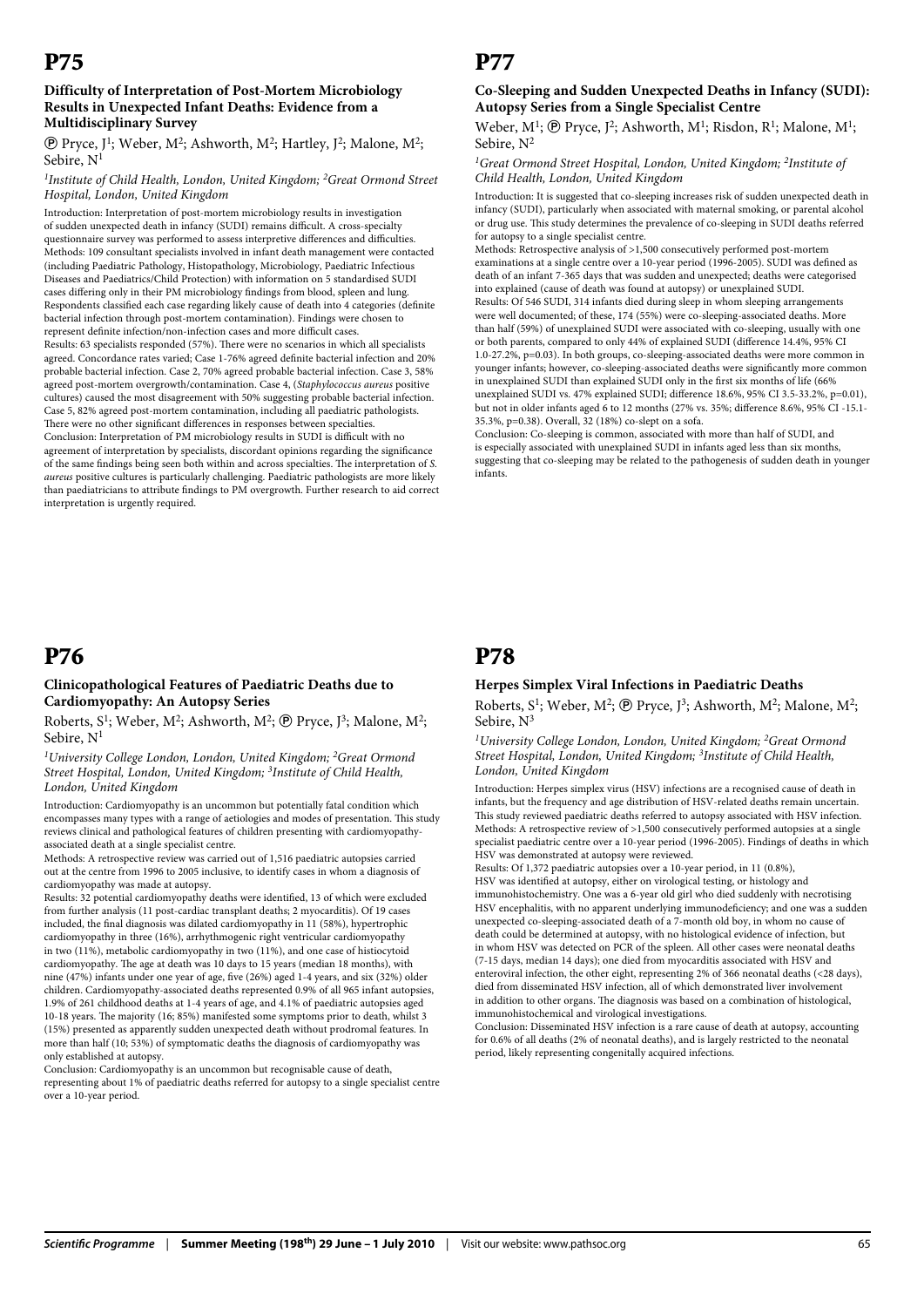# P81

#### **Staphylococcal Toxins in Sudden Unexpected Death in Infancy (SUDI)**

Weber,  $M^1$ ; Hartley, J<sup>1</sup>; Klein, N<sup>1</sup>;  $\bigcirc$  Pryce, J<sup>2</sup>; Ashworth, M<sup>1</sup>; Risdon, R<sup>1</sup>; Malone, M<sup>1</sup>; Sebire, N<sup>2</sup>

*1Great Ormond Street Hospital, London, United Kingdom; 2Institute of Child Health, London, United Kingdom*

Introduction: Two-thirds of sudden unexpected deaths in infancy (SUDI, aged 7-365 days) remain unexplained following autopsy. It has been postulated that some deaths may be caused by toxigenic Staphylococcus aureus (SA). This study compared prevalence of toxigenic SA in unexplained and explained SUDI (those in whom a cause of death is determined).

Methods: A retrospective review of SUDI autopsies as part of a larger review of >1,500 paediatric autopsies over a 10-year period was performed. SUDI cases were categorised as unexplained, explained with histological evidence of infection (bacterial infection group) or explained due to non-infective causes. Toxin gene profiling was carried out by PCR as part of routine investigation in cases with positive SA cultures.

Results: Of 507 SUDI, bacteriological investigations were performed in 470. SA was isolated on post-mortem cultures in 173 (37%). There were significantly more cases with SA identified in unexplained SUDI (40%) than in the non-infective SUDI group (21%; difference 19.0%, 95% CI 5.4-29.3%, p=0.006), but no significant difference in prevalence between the former and the bacterial infection group (33%; difference 7.0%, 95% CI -7.4- 19.4%, p=0.30). 46% of cases with SA underwent testing for the panel of staphylococcal toxin genes (including SEA to SAE, SAG to SAJ, TSST-1, and exfoliative toxins A and B). There were more slightly cases with at least one toxigenic strain of SA in the unexplained SUDI (81%) and bacterial infection groups (77%) than in the non-infection group (63%), but these differences were not statistically significant (Fisher exact test p=0.44). Conclusion: Carriage of toxigenic strains of SA is more common in unexplained SUDI,

further supporting the hypothesis that a subset of SUDI may be related to the production of bacterial toxins, but toxin gene testing does not demonstrate differences in frequencies between groups.

### **P80**

#### **Cardiac Causes of Sudden Unexpected Deaths in Infancy and Childhood: Autopsy Series**

#### Weber, M<sup>1</sup>; Ashworth, M<sup>1</sup>; <sup>®</sup> Pryce, J<sup>2</sup>; Risdon, R<sup>1</sup>; Malone, M<sup>1</sup>; Sebire, N<sup>2</sup>

#### *1Great Ormond Street Hospital, London, United Kingdom; 2Institute of Child Health, London, United Kingdom*

Introduction: Cardiac disorders are a recognised cause of sudden unexpected death (SUD) in infancy and childhood. This study examines the frequency and characteristics of sudden cardiac deaths referred for autopsy to a single specialist centre. Methods: From a review of autopsies carried out in a single paediatric centre over a 10-year period, sudden unexpected cardiac deaths were identified; those in which the underlying cardiac abnormality was first detected at autopsy. SUDs in children with preexisting cardiac pathology diagnosed during life were excluded. Results: Of 1,372 paediatric autopsies (0-18 years), 855 (62%) were sudden and unexpected deaths. 416 (49%) deaths were explained by the autopsy findings, of which 55 (13%; 6% of all SUDs) were due to previously unsuspected cardiac pathology, accounting for 34% of explained sudden unexpected early neonatal deaths (<7 days), 13% of explained SUD in infancy (7-365 days), and 6% of explained SUD in children aged 1-4 years, 10% aged 5-9 years, 27% aged 10-14 years, and 29% aged ≥15 years. Causes included structural congenital heart disease (CHD) in 23 (42%), myocarditis in 20 (36%), cardiomyopathy in 8 (15%) and other in four (7%; Kawasaki disease, coronary artery atheroma with homozygous familial hypercholesterolaemia, infarction of the atrioventricular node, and dilated (primary) endocardial fibroelastosis). Whilst myocarditis occurred in all ages, death due to previously undiagnosed CHD was limited to children <4 years of age, and cardiomyopathy to infants (<365 days) and older children (≥10 years). Conclusion: Previously undiagnosed cardiac pathology accounts for the cause of death in around 6% of all SUDs in infancy and childhood. The spectrum of cardiac abnormalities varies and is related to the age of the child.

#### **Variation and Uncertainties in the Classification of Sudden Unexpected Infant Deaths amongst Paediatric Pathologists in the UK: Findings of a National DELPHI Study**

Gould,  $S^1$ ; Weber,  $M^2$ ;  $\textcircled{P}$  Pryce,  $J^3$ ; Sebire,  $N^3$ 

*1John Radcliffe Hospital, Oxford, United Kingdom; 2Great Ormond Street Hospital, London, United Kingdom; 3Institute of Child Health, London, United Kingdom*

Introduction: Paediatric Pathologists use diverse terminologies to classify sudden unexpected infant deaths (unexplained, unascertained, sudden unexpected death in infancy/SUDI, and sudden infant death syndrome/SIDS). This study used the DELPHI method to investigate views of UK paediatric pathologists on their use of these terms in order to identify areas of consensus and disagreement.

Methods: A standard DELPHI approach was used, with three email rounds. In the final one, once views had been collated, participants scored statements using a modified Likert scale (0-9). Scores were analysed using non-parametric statistics; statements with median scores ≤3 or ≥7 were considered to have reached consensus agreement.

Results: 25 of 36 UK Paediatric Pathologists who were approached contributed to the final round. There was consensus that "SIDS" be used for otherwise unexplained deaths occurring during sleep; infancy was defined as up to one year of age but there was no consensus regarding the lower age limit for SIDS. SUDI was used for deaths with atypical but non-suspicious circumstances of death (e.g. co-sleeping-associated deaths), whils unascertained was used for unexplained deaths in whom findings were suspicious of a possible non-natural cause.

Conclusion: There remains significant lack of agreement in terminology used by UK Paediatric Pathologists, suggesting that an acceptable alternative term be identified to classify infant deaths which remain unexplained following autopsy with no suspicious features but not necessarily typical for SIDS; we propose that "unexplained SUDI" followed by a comment may represent the most factually correct compromise, but this requires further evaluation.

### **P82**

#### **Pneumocystis (Carinii) Jiroveci Identified at Autopsy: Findings from a Specialist Paediatric Centre**

#### P Pryce, J1; Weber, M2; Malone, M2; Hartley, J3; Ashworth, M2; Sebire,  $N<sup>1</sup>$

#### *1Institute of Child Health, London, United Kingdom; 2Department of Histopathology, Great Ormond Street Hospital, London, United Kingdom; 3Department of Microbiology, Great Ormond Street Hospital, London, United Kingdom*

Introduction: *Pneumocystis Jiroveci* (*PCJ*) is a unicellular fungus usually recognised as an opportunistic infection in immunosuppressed individuals. This study reviews autopsy findings from a single specialist paediatric centre in which *PCJ* has been identified. Methods: Data from >2,750 consecutively performed paediatric autopsies performed by specialist paediatric pathologists at one centre according to a standard protocol were retrospectively recorded into an autopsy database. Cases in which *PCJ* were detected on immunofluorescence were identified and the autopsy findings reviewed.

Results: Of 2,762 consecutive paediatric autopsies, lung microbiology was performed in 1,057 liveborn infants. 29 cases in total had *PCJ* detected by immunofluorescence, all but one of which were infants (65-339 days of age), the prevalence in infant deaths being 28/1057 (2.6%). 23 of the 28 infants presented as sudden unexpected deaths. Histologically, *PCJ* was identified in lung tissue sections in 13 cases (46%) and apart from two cases, there was associated inflammatory change. In total, of these 29 cases, 18 showed an inflammatory process ranging from a mild peribronchial mononuclear infiltrate to a severe acute pneumonia. In 7 cases, no definite other cause of death was found, in another 7, co-morbidities were present as the cause of death including congenital defects and neurological insults. In the remaining 15, there was evidence of pneumonia (7), pneumonitis (5) and systemic sepsis (3). There was associated co-infection in 9, including Cytomegalovirus, *Streptococcus pneumoniae* and Group B *Streptococcus*. In 4 cases, underlying immunodeficiency states were diagnosed.

Conclusion: Colonisation by *PCJ* appears to occur in the first year of life. In 7 of 1057 infants, *PCJ* may be identified in lung sections with no histological pneumonitis and no other cause of death. The significance of this finding remains uncertain.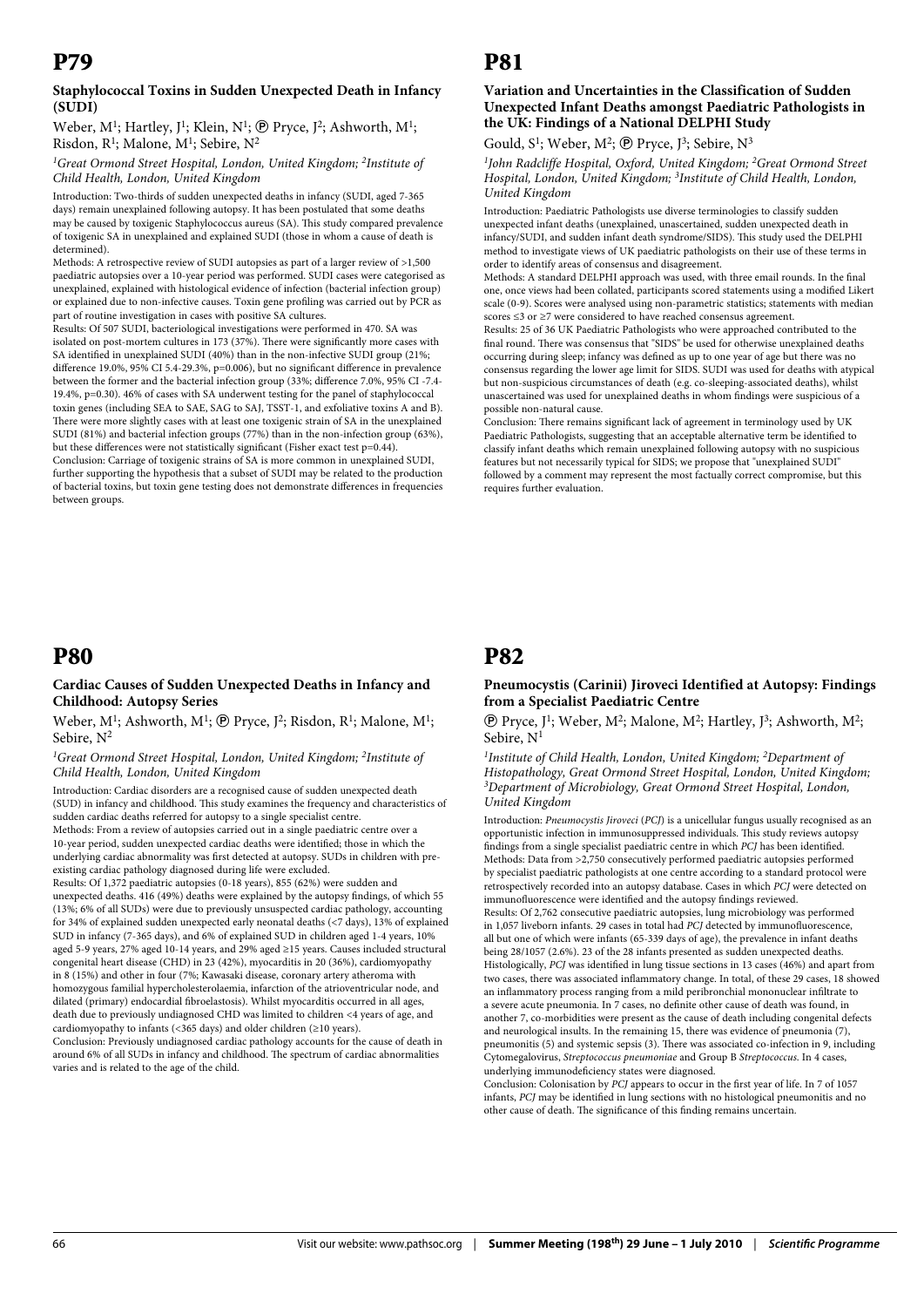#### **Mesocolic Excision with Central Vascular Ligation not Extended Longitudinal Excision may be the Key to Improved Survival in Colon Cancer: Lessons from Japan**

 $\mathcal{P}$  West, N<sup>1</sup>; Kobayashi, H<sup>2</sup>; Takahashi, K<sup>3</sup>; Sugihara, K<sup>2</sup>; Hohenberger,  $W^4$ ; Quirke,  $P^1$ 

*1Leeds Institute of Molecular Medicine, Leeds, United Kingdom; 2Tokyo Medical and Dental University, Tokyo, Japan; 3Tokyo Metropolitan Cancer and Infectious Diseases Center Komagome Hospital, Tokyo, Japan; 4University Hospital of Erlangen, Erlangen, Germany*

Over recent years there have been increasing calls to recognise the importance of high quality colon cancer surgery after years of emphasis on total mesorectal excision. We have previously shown that mesocolic plane surgery is associated with better survival and that complete mesocolic excision with central vascular ligation (CME with CVL) results in an oncologically superior specimen. Surgeons from Japan report similar outcomes to CME with CVL surgeons. We aimed to further investigate Japanese surgical principles and determine which factors may be most important.

We received clinicopathological data and fresh specimen photographs from 77 cases of primary colon cancer resected in two centres in Japan. The plane of surgery was assessed from the photographs and tissue morphometry was performed.

71% of specimens were resected in the mesocolic plane and none showed incisions down to the muscularis propria. The median length of bowel removed was 150mm (IQR 132 to 201mm) and the median distance from the tumour to the vascular tie (VT) was 110mm (IQR 97 to 137mm). The length of bowel was the same for right and left sided resections, however, right sided resections had a shorter distance to the VT (101 vs. 123mm, p=0.038). There was a positive correlation between body mass index (BMI) and the area of mesentery removed (r=0.467, p<0.0001). The median lymph node yield was 20 (IQR 13 to 24) which was not significantly correlated to the amount of tissue removed or BMI. We have shown that Japanese surgeons predominantly resect colon cancer in embryological tissue planes with a high VT in a similar fashion to CME with CVL surgeons. However, they remove a shorter length of colon resulting in a lower lymph node

yield. With impressive survivals reported, including in stage III disease, the principles of operating in the correct plane with a high vascular tie appears to be more important than the actual length of bowel removed.

### P84

#### **Measuring Colorectal Polyps Endoscopically and Histologically: Does it Matter?**

#### West, N; Hutchinson, J;  $\circledR$  Levine, Y; Quirke, P

#### *Leeds Institute of Molecular Medicine, Leeds, United Kingdom*

Colorectal polyps must be carefully examined to identify malignancy and determine the risk of developing further neoplastic lesions. An adenomatous polyp measuring 10mm or more in maximum size will trigger follow up by the NHS Bowel Cancer Screening Programme. It is important to determine the frequency of inclusion of size in endoscopy and histopathology reports, and the degree of correlation between the modalities. All endoscopic polypectomies performed in a 3 month period were identified, the endoscopy and histopathology reports collected and the relevant data extracted. Additional measurements of the maximum polyp size were performed on the glass slides using a ruler and a breast screening magnifier device.

222 patients underwent endoscopic polypectomy yielding 393 lesions including 264 adenomas. Of the adenomas, 89% showed low grade dysplasia, 9% high grade and 1% invasive adenocarcinoma. For all polyps, endoscopic size was reported in 83% (mean 6.7mm) and histological size in 15% (mean 12.2mm). For the adenomas, endoscopic size was reported in 88% (mean 7.8mm) and histological size in 21% (mean 12.6mm). Of the 268 polyps removed intact, endoscopy appeared to overestimate the size in 68% and underestimate in 16% when compared to the ruler measurement. For 24 cases, the endoscopy size fell on different sides of the 10mm cut-off to the ruler size (17 over and 7 below). The magnifier was strongly correlated to the ruler measurement (R=0.947, p<0.0001) but appeared easier to use.

Pathologists are poor at recording polyp size, even in adenomas, resulting in the intensity of follow up being determined by endoscopic size for the majority of lesions. If a ruler measurement on the glass slide is considered as the gold standard, the use of endoscopi measurements will overestimate the size of the majority of polyps resulting in a significant number of patients unnecessarily entering intensive follow up programmes.

### P85

#### **Investigating the Factors Linked to Histopathological Recovery in Coeliac Disease**

#### $\textcircled{P}$  West, N<sup>1</sup>; Hutchinson, J<sup>1</sup>; Robins, G<sup>2</sup>; Howdle, P<sup>1</sup>

*1Leeds Institute of Molecular Medicine, Leeds, United Kingdom; 2York Foundation Hospitals Trust, York, United Kingdom*

Coeliac disease is a relatively common condition which is usually managed by placing patients on a gluten free diet. Follow up biopsies to confirm histological recovery are controversial with a considerable variation in practice observed. We aimed to determine the length of time to histopathological recovery in a group of coeliac disease patients and assess its associations with clinicopathological data.

All patients attending a specialist coeliac disease clinic prior to March 2009 were entered onto a database which recorded various clinicopathological data. The histopathology reports for all duodenal biopsies were reviewed and each biopsy was given a histopathological disease score based on a modified Marsh grade.

284 patients underwent index and at least one subsequent biopsy. 227 (80%) showed histopathological improvement and 100 (35%) returned to normal (median recovery time 1.9 years, IQR 1.0-4.8 years). Patients with less severe disease at diagnosis were more likely to show a better response (r=0.281, p<0.0001). Older patients demonstrated a shorter time to histopathological recovery  $(r=-0.200, p=0.001)$ . Compliance with a gluten free diet was correlated with the best follow up biopsy score (r=-0.134, p=0.040) and degree of histological recovery (r=0.161, p=0.014).

Current guidelines for the timing of repeat biopsy after commencing a gluten free diet are unclear, although 4-6 months has been recommended. This study shows that time to histological recovery is longer than traditionally thought and may need to take into account the patient's age at diagnosis, the initial disease score and the level of compliance with a gluten free diet.

### P86

#### **No Relationship Between the Expression Patterns of CDH1, CTNNB1, BCL2 and EGFR in Gastric Cancer**

#### P Sivakumar, S1; Parkinson, C1; Maude, K2; Grabsch, H1

*1Pathology & Tumour Biology, Leeds Institute of Molecular Medicine, Leeds, United Kingdom; 2Medicine, Surgery and Anaesthesia, Leeds Institute of Molecular Medicine, Leeds, United Kingdom*

Aberrant E-cadherin (CDH1) expression is a common finding in gastric cancer (GC). It has been suggested that CDH1 is involved in regulating the expression of proteins involved in EGFR signalling, WNT signalling and apoptosis. Studies in the past have usually investigated CDH1 expression in GC in isolation. We aimed to assess the concurrent expression of CDH1, beta-catenin (CTNNB1), BCL2 and EGFR and its relationship to clinicopathological data and patient survival.

Tissue microarrays were constructed from 110 GC and protein expression was studied by immunohistochemistry (IHC). IHC staining was categorised as positive/negative (BCL2), abnormal/normal (CDH1), negative/membranous/nuclear (CTNNB1) and negative/ weaker/equal/stronger than matched normal mucosa (EGFR).

11% GC were BCL2 positive, 41% GC showed abnormal CDH1 expression, 69% GC were CTNNB1 negative. 18%GC were EGFR negative, 59% GC showed the same or lower EGFR staining intensity than matched normal. 24% GC showed EGFR overexpression compared to matched normal mucosa. No relationship was found between the expression of CDH1, BCL2, CTNNB1 and EGFR on bivariate correlation analysis. Loss of CTNNB1 was more frequent in high pT (p=0.004). Loss of EGFR was related to poor patient survival whilst patients with normal-like EGFR expression survived longest (p=0.026, univariate analysis).

Disappointingly, bivariate correlation analysis did not show the hypothesised related expression pattern between CDH1 and its suggested downstream targets. Hierarchical clusteranalysis may be required to show such a relationship. However, this is the first study to demonstrate that GC patients with complete loss of EGFR have a worse prognosis than those with EGFR overexpression. As EGFR is part of a complex regulatory network, further studies are warranted to analyse the effects of loss of EGFR protein expression in GC.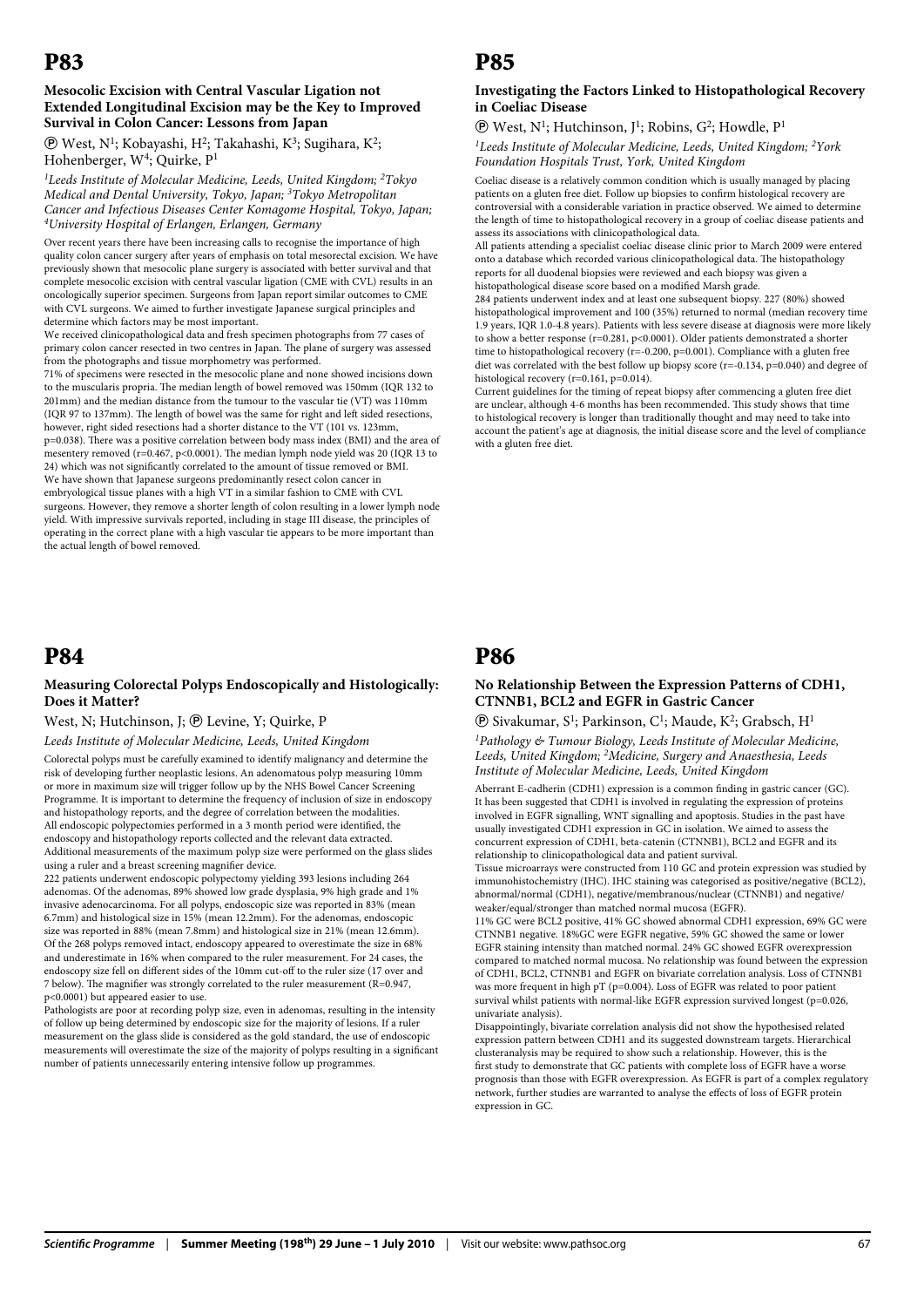#### **Quantitative and Qualitative Relationship of Tumour Cells and Vessels in Gastric Cancer – Identification of Three Distinct Vascular Patterns**

P Bonam, K; Weischede, S; Craven, C; Grabsch, H

*Pathology & Tumour Biology, Leeds Institute of Molecular Medicine, Leeds, United Kingdom*

Anticancer drug resistance is usually considered to be related to molecular changes of the tumour cell thus disregarding the potential influence of the tumour microenvironment. However, we think that drug response may depend on tumour cell density, overall tumour vessel density and spatial relationship between vessels and tumour cells ('vascular pattern'). No data is available on the relationship of tumour cells and vessels in gastric cancer (GC). We undertook a pilot study to measure overall tumour vessel density (TuVD), tumour cell density (TuCD) and determine the vascular pattern (VP). HE and CD34 stained sections of 52 GC were scanned and quantitatively assessed by point counting using 2000 points for TuVD and 300 for TuCD. VP was determined by visual inspection at low magnification. All slides were scored by 2 observers. A wide variation of TuVD (median: 7%, range: 2 to 28%) and TuCD (median: 34%, range 13 to 88%) was noted. High TuCD was related to low TuVD (p=0.024). Three major vascular patterns were observed (A) vessels evenly distributed, compressed and directly adjacent to small groups of tumour cells (30% of GC) (B) vessels randomly distributed and directly adjacent to tumour cells (40% of GC) and (C) vessels randomly distributed and separated by clearly visible stroma from tumour cells (30% of GC). VP-B was more frequent in diffuse type GC (p= 0.037). No relationship with pT, pN, grade or survival was found in this pilot study.

This is the first study that quantified both, overall tumour vessel density and tumour cell density demonstrating that there is a relationship between the two, a finding which may be important for anticancer drug resistance. Furthermore, three qualitative different vascular patterns were identified in GC for the first time. These could be related to different molecular phenotypes of tumour cells. Further studies in larger series are necessary for confirmation and validation.

# **P89**

#### **Systematic Audit of Upper GI Cancer Biopsies: Are We Missing Opportunities for Earlier Diagnosis?**

 $\textcircled{P}$  Byrne, E<sup>1</sup>; Sangster, H<sup>2</sup>; Everett, S<sup>2</sup>; Wyatt, J<sup>1</sup>

*1Leeds Teaching Hospital NHS Trust, Department of Histopathology, Leeds, United Kingdom; 2Gastroenterology, Leeds Teaching Hospital NHS Trust, Leeds, United Kingdom*

During the last year in Leeds, cancer was diagnosed in 193 out of 3737 gastric and oesophageal biopsy specimens (5.2%). These were taken by 70 endoscopists working in 4 endoscopy suites. We propose a routine audit should be carried out for quality assurance to avoid missed/delayed diagnosis of malignancy.

We piloted an audit of previous endoscopy in patients with a biopsy diagnosis of cancer as a quality assurance tool for the endoscopy service.

A monthly list of upper GI cancer was checked against the endoscopy database to identify patients who had had a previous endoscopy in Leeds in last 2 years. We reviewed endoscopy and biopsy reports of previous examinations, and histology slides of negative biopsies. 1582566 **/** P89

The results cover a 6 month period, March-Aug 2009. There were 95 patients with a biopsy diagnosis of gastric/oesophageal cancer; 68 had not had an endoscopy in the previous 2 years. Of the 27 who had an endoscopy within the last 2 years 12 had a previous biopsy diagnosis of cancer and 15 had a previous negative endoscopy.

|                                                                                | Number                             | Comment                                               |
|--------------------------------------------------------------------------------|------------------------------------|-------------------------------------------------------|
| New diagnosis of cancer with a non diagnostic endoscopy in<br>the last 2 years | 15                                 |                                                       |
| Previous biopsy suspicious                                                     |                                    |                                                       |
| Previous biopsy dysplasia                                                      | 4                                  | Dysplasia in Barrett's (2 high grade, 2 low<br>grade) |
| Previous biopsy not suspicious-focal lesion at endoscopy                       |                                    | 5 & 8 pieces, 3 levels, reviewed-no malignancy        |
| Previous biopsy not suspicious -no focal lesion at endoscopy                   |                                    | Barrett's no dysplasia                                |
| No biopsy - previous endoscopy suspicious                                      |                                    | Had early repeat endoscopy                            |
| No biopsy - previous endoscopy not suspicous                                   | 3 no lesion, 1 failed<br>procedure |                                                       |

In conclusion 15/83 (18%) new cancer patients had non-diagnostic endoscopy in preceeding 2 years. Review of endoscopy/histology can identify avoidable factors in delaying diagnosis and provides quality assurance of the service.

### P88

#### **Loss of MLH1 and MSH2 Expression Varies Significantly between Sporadic Cancers of the Gastrointestinal Tract – No Relationship With Survival in 1027 Cases**

 $\textcircled{P}$  Inam, I<sup>1</sup>; Murray, J<sup>1</sup>; Richman, S<sup>1</sup>; Maude, K<sup>2</sup>; Ward, L<sup>1</sup>; Mueller, W<sup>3</sup>; Howdle, P<sup>2</sup>; Quirke, P<sup>1</sup>; Grabsch, H<sup>1</sup>

*1Pathology & Tumour Biology, Leeds Institute of Molecular Medicine, Leeds, United Kingdom; 2Medicine, Surgery & Anaesthesia, Leeds Institute of Molecular Medicine, Leeds, United Kingdom; 3Gemeinschaftspraxis Pathologie, Starnberg, Germany*

Mismatch repair proteins, MLH1 and MSH2, play a crucial a role in DNA repair. Loss of MLH1/MSH2 expression results in microsatellite instability, one of the two major forms of genetic instability in cancer. The incidence of oesophageal (OeC), gastric (GC), small bowel (SBC) and colorectal (CRC) cancers varies substantially from 1.9/100,000 per year in SBC to 49.1/100,000 per year in CRC. The aim of our study was to investigate the frequency of loss of MLH1/MSH2 expression and its relationship to tumour location, clinicopathological data and patient survival.

Tissue microarrays and immunohistochemistry were used to assess and compare frequency of loss of MLH1/MSH2 protein expression in 1027 cases of gastrointestinal (GI) tract cancers: 165 OeC, 372 GC, 160 SBC and 330 CRC. Relationship to clinicopathological data and survival was established for each site.

Loss of MLH1/MSH2 expression was significantly different (all p<0.05) between different GI tumour sites and was observed for MLH1 in 0.6% OeC, 8% GC, 13% SBC, 12% CRC; and for MHS2 in 0.6% OeC, 4% GC, 8% SBC and 3% CRC. Loss of MLH1/MSH2 was more frequent in right than left sided CRC. No relationship of loss of MLH1/MSH2 and pT, pN, grade or survival was seen in any of the tumour sites.

This is the first study comparing MLH1/MSH2 expression in a large series of cancers of the upper and lower GI tract. Whilst the frequency of loss of MLH1/MSH2 varies significantly throughout the GI tract, loss of MLH1/MSH2 is not a prognostic factor in any of the GI cancers. SBC has the highest frequency of loss of MLH1/MSH2 indicating that microsatellite instability may play a much more important role in SBC carcinogenesis than in OeC and GC. Whether this is for example related to the much higher proliferative activity in the small bowel remains to be investigated.

# **P90**

#### **Invasive behaviour of the OE33 oesophageal adenocarcinoma cell line is dependent on co-operation with fibroblasts.**

#### Green, N<sup>1</sup>; Haque, A<sup>2</sup>; Corfe, B<sup>2</sup>; MacNeil, S<sup>1</sup>; <sup>®</sup> Bury, J<sup>2</sup>

*1Kroto Research Institute, Sheffield, United Kingdom; 2University of Sheffield Medical School, Sheffield, United Kingdom*

BACKGROUND: Cell-cell and -matrix interactions play a critical role in influencing tumour cell behaviour, but conventional culture systems fail to capture these aspects of the tumour microenvironment. To investigate the pathogenesis of oesophageal adenocarcinoma we have developed a tissue-engineered model of the oesophagus which includes epithelial and stromal cells and a microanatomically realistic extracellular scaffold. In this study we examined the impact of fibroblasts on tumour cell behaviour. MATERIALS & METHODS: OE33 oesophageal adenocarcinoma cells were seeded on the superficial surface of sterilsed, decellularised porcine esophageal mucosa, in the presence or absence of fibroblasts on the deep surface. All experiments were repeated with two different media: RPMI and a 3-stage media with increasing calcium that we have previously used in culturing normal oesophageal squamous epithelium. Tissue cultures were maintained at air-liquid interface for 14 days. The resultant tissues were fixed and examined histologically. RESULTS: In all conditions the tumour cells proliferated and formed epithelial and glandular structures, histologically in keeping with a moderately differentiated adenocarcinoma. Non-invasive extension of the tumour into pre-existing ductal and glandular structures was frequently observed. Experiments incorporating fibroblasts showed extensive destructive invasion of the tumour into the extracellular matrix. Where fibroblasts were absent there was damage to the collagen matrix beneath the basement membrane, but tumour cells did not invade and instead remained on the tissue surface above the damaged matrix. DISCUSSION & CONCLUSIONS: These results indicate an essential role for fibroblasts in indirectly promoting invasive behaviour in tumour cells, and demonstrate the power of this experimental system to model aspects of tumour behaviour that are not captured in conventional culture systems.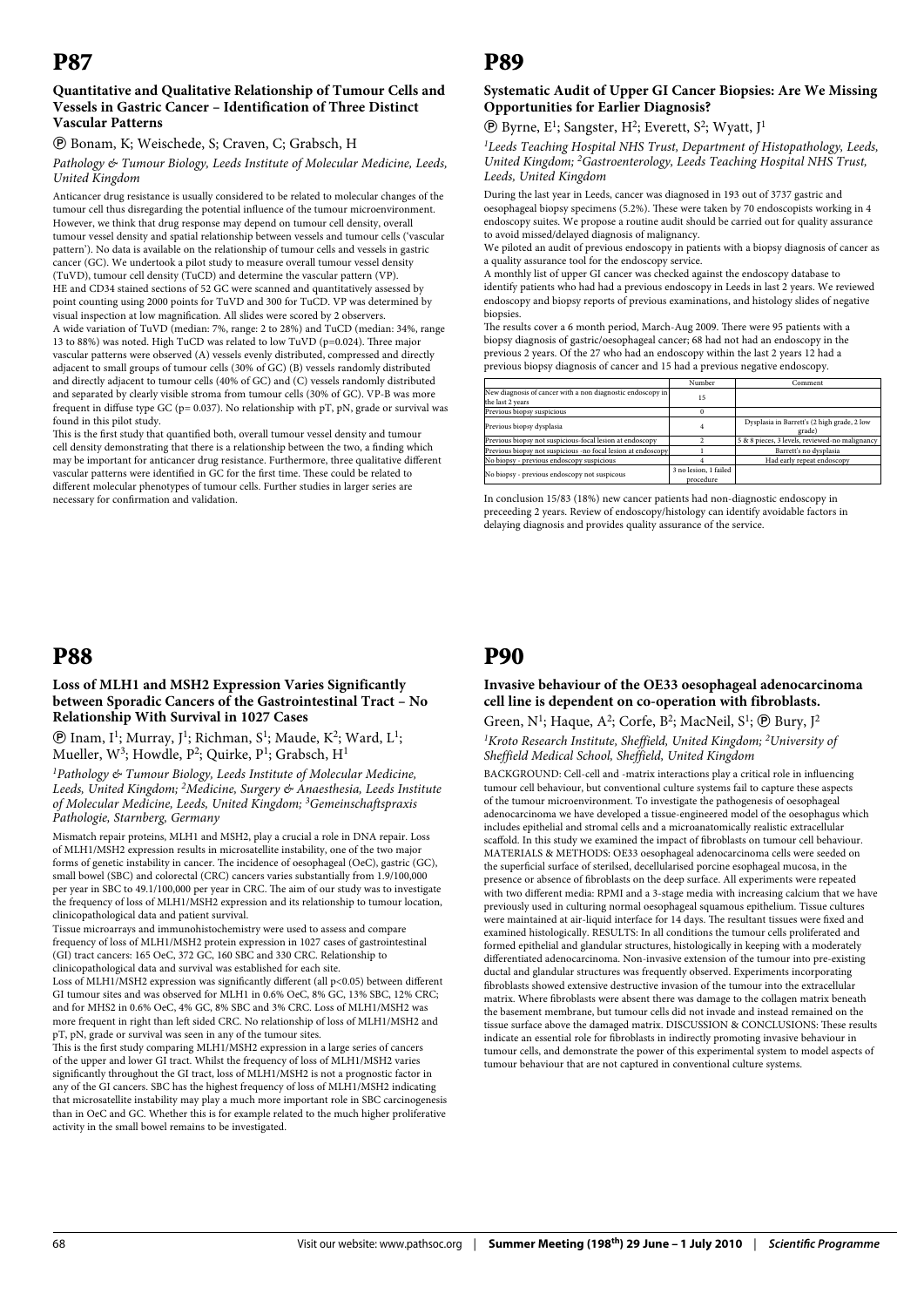#### **CTEN Modulates Integrin-Linked Kinase (ILK) /Focal Adhesion Kinase (FAK) Signalling and Nuclear Localisation is Associated with Liver Metastasis in Colorectal Cancer**

P Albasri, A; Kindle, K; Fadhil, W; Habashy, H; Zaitoun, A; Lobo, D; Aleskandarany, M; Durrant, L; Ilyas, M

*Nottingham University, Nottingham, United Kingdom*

C-terminal tensin-like (Cten) molecule acts as an oncogene in colorectal cancer (CRC) and is associated with alterations in cell motility. We initially used small interfering RNAs to knock down Cten in the CRC cell line SW620. This resulted in inhibition of cell migration (P<0.001) and invasion (P<0.001) and up-regulation of E-cadherin. We hypothesised that the mechanistic link between Cten and E-cadherin may lie in Integrin-linked kinase (ILK) and focal adhesion kinase (FAK) as these are known to reduce E-cadherin levels. Cten forced expression in HT116 cells and knocked-down in SW620 cells resulted in up-regulation and down-regulation of ILK, FAK and activated phosphoorylated-FAK (p-FAK) respectively. In order to confirm the interdependence of FAK and p-FAK with Cten, we examined a series of 40 cases of paired primary CRC and hepatic metastases using immunohistochemistry. This showed a significant positive correlation between Cten and both FAK and p-FAK (P<0.001 and P<0.002 respectively). Both primary and metastatic tumours showed similar levels of Cten cytoplasmic staining. However, nuclear Cten expression was significantly greater in the metastatic deposits than the primary tumours (P=0.002). Finally, Cten expression was evaluated in 462 cases of CRC using immunohistochemistry and tissue microarray. Cytoplasmic Cten expression was seen in 92% of the tumours and was significantly associated with advance Dukes stage (P=0.001), lymph node metastasis (P<0.001), extra-mural vascular invasion (P=0.001) and distant metastases (P=0.008). Kaplan-Meier curve demonstrated that patients with high Cten expression had significantly shorter disease free survival (P<0.001) than those with low Cten expression. We conclude that Cten expression in CRC could have a role in prognostic assessment and therapeutic planning and its role in cancer metastasis may be mediated through modulation of the ILK and FAK signalling pathways.

### P92

#### **CD133 Expression in Colorectal Cancer and its Prognostic Significance**

#### P Elsaba, T1; Martinez-Pomares, L2; Jackson, D1; Ilyas, M1

*1QMC, School of Molecular Medical Sciences, Nottingham, United Kingdom; 2QMC, Institute of Infection and Immunity, Nottingham, United Kingdom*

Background: CD133 is a glycosylated cell surface molecule which has been controversially, reported as a CSC marker in colorectal cancer. In this study, we sought to study the expression and the prognostic value of CD133 in a large series of CRC. Methods: The prognostic value of CD133 expression was studied in a large series of colorectal carcinoma using tissue microarray and immunohistochemistry. Association between CD133 expression and clinicopathological variables and patient outcome were investigated. Results: An association was found between CD133 expression and patient's survival. It was found that CD133 negative expression associated with better survival, although it is not statistically significant but there is a trend. Moreover, multivariate analysis showed that CD133 was not an independent prognostic marker. Conclusion: In this series, CD133 was found not to be a good prognostic marker in colorectal cancer

### P93

#### **A Case of Epithelial Dysplasia Arising in the Abdominal Wall Following Loop Colostomy Formation**

 $\textcircled{P}$  Fielding, D<sup>1</sup>; Zaitoun, A<sup>1</sup>; Armitage, N<sup>2</sup>

*1Department of Cellular Pathology, Nottingham University Hospitals NHS Trust, Nottingham, United Kingdom; 2Department of Colorectal Surgery, Nottingham University Hospitals NHS Trust, Nottingham, United Kingdom*

We report a case of a 77 year old female who presented in 2009 with a cystic mass in relation to a colostomy scar dating back to emergency surgery for an obstructing diverticular stricture 20 years earlier. An ultrasound scan showed a suspected recurrent incisional hernia. A previous incisional hernia at the same site had been repaired with mesh 10 years earlier at which time a small mucinous cystic lesion was found. Microscopy of this showed fragments of benign mucinous epithelium thought to represent residual colonic epithelium from the colostomy.

At subsequent operation in 2009 a further mucinous cystic lesion was found in association with the residual mesh alongside a recurrent incisional hernia. Microscopy showed fibrous tissue partly lined by a columnar epithelium showing low grade dysplasia with no evidence of invasion. Immunohistochemical staining was positive for CK20, CEA and CDX-2 indicating large bowel origin.

The patient experienced a self-limiting post-operative ileus confirmed on CT scan but soon recovered and was asymptomatic at three months' follow up.

To the best of our knowledge, low grade dysplasia arising in a previously benign residual colonic epithelium from a previous colostomy has not been described before in the literature. Hernia sacs containing copious mucin and atypical epithelial cells within is a common finding in pseudomyxoma peritonei however in this case the cysts were discrete and localised with no clinical or radiological evidence of pseudomyxomatous disease.

### P94

### **The Expression of RNA Binding Proteins in Colorectal Cancer**

Hope, N;  $\mathcal{D}$  Murray, G

#### *Department of Pathology, University of Aberdeen, Aberdeen, United Kingdom*

The heterogeneous nuclear ribonucleoproteins (hnRNPs) are a group of RNA binding proteins with a range of key cellular functions which are dysregulated in tumourigenesis including regulation of translation and RNA processing. The purpose of this study was to define the hnRNP expression profile in colorectal cancer and establish the significance of hnRNP expression. A tissue microarray containing 515 primary colorectal cancers, 224 lymph node metastasis of colorectal cancer and 50 normal colon samples was immunostained for 6 hnRNPs. hnRNPI, hnRNPK and hnRNPL displaying the most frequent strong immunoreactivity in primary colorectal tumour samples. hnRNPA1  $(p<0.001)$  and hnRNPU (p=0.003) showed significant alterations in nuclear expression in tumours compared with normal while hnRNPA1 (p=0.001), hnRNPI (p<0.001) and hnRNPK (p<0.001) all showed significant increases in cytoplasmic immunoreactivity in tumour cells. There were significant differences in cytoplasmic immunoreactivity between the primary tumour and the corresponding lymph node metastasis for  $h n RPA1 (p=0.001)$ , hnRNPI (p<0.001) and hnRNPK (p=0.001). There was a significant relationship between strong nuclear hnRNPH expression and survival (chi-squared=14.97, p<0.001). This study has defined the expression profile of hnRNPs in colorectal cancer and shown that there are significant alterations in individual hnRNP expression in this type of tumour.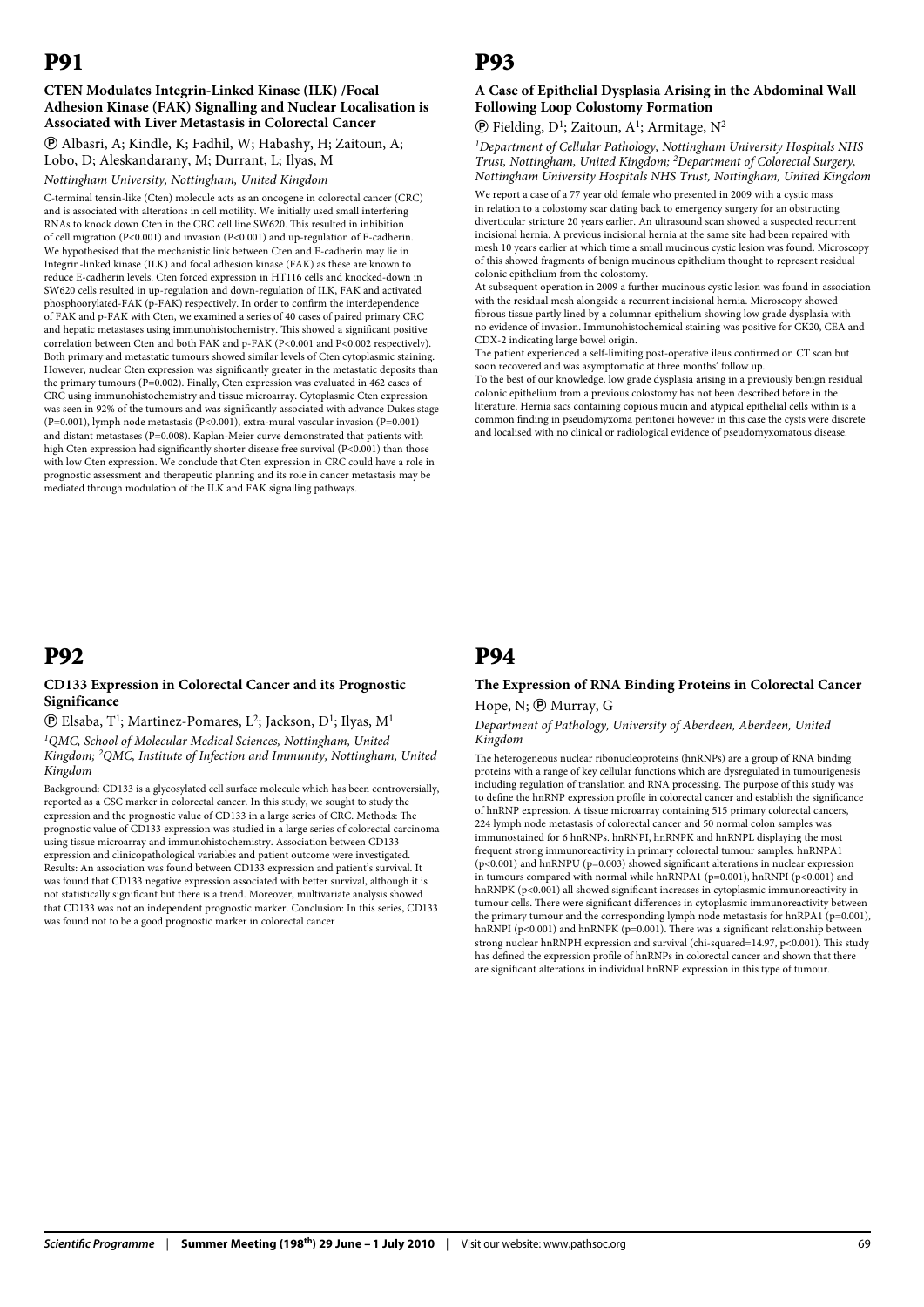#### **Colorectal Cancer Biomarker Identification: A Proteomics Approach**

#### Ralton, L;  $\overline{\mathcal{P}}$  Murray, G

#### *Department of Pathology, University of Aberdeen, Aberdeen, United Kingdom*

Colorectal cancer (CRC) is the third most common cancer in the UK and the second most common cause of cancer death, with a 5 year survival rate of 40-45%. Early diagnosis is essential for increased survival while improving response and outcome to chemotherapy may provide significant benefits to patients by reducing toxicity. Biomarkers have considerable potential to impact current understanding and outcome by providing prognostic or predictive information, act as screening tools or therapeutic targets. The purpose of this study was to profile protein expression in colorectal cancer. Colorectal tumour samples (n=29, all Dukes B) and normal colorectal mucosa were dissected within 30 minutes of resection and samples immediately frozen in liquid nitrogen and stored at -80oC. No patient had received any form of neo-adjuvant therapy. Proteins were separated using 2D gel electrophoresis. Gels were analysed using Progenesis Same Spots software for identification of differential protein expression between tumour and non-tumour tissues. Protein spots of interest were identified following in-gel tryptic digestion and analysis by liquid chromatography-tandem mass spectrometry. Of the 220 significantly differentially expressed proteins identified, 111 were up-regulated in tumour tissue. Initial analysis indicates nucleophosmin (2.1fold change, p<0.001), 14-3-3 protein (1.2 fold, p=0.004), translationally controlled tumour protein (1.6 fold, p<0.001) among others, are all up-regulated in colorectal tumour tissue compared to non-tumour tissue. Nucleophosmin, 14-3-3 protein and translationally controlled tumour protein are amongst a number of potential biomarkers of colorectal cancer identified using a 2D gel electrophoresis and mass spectrometry proteomic approach.

# **P97**

#### **Diagnostic Accuracy of Endoscopic Ultrasound Guided Fine Needle Aspiration of Pancreatic Lesions**

#### P Ironside, A; Young, M

*Royal Free Hampstead NHS Trust, London, United Kingdom*

*Purpose of Study*Endoscopic ultrasound (EUS)-guided fine-needle aspiration (FNA) of the pancreas allows the evaluation of pancreatic neoplasms without the need for exploratory surgery. We review our recent experience of EUS-FNA and report the diagnostic accuracy.

*Methods*Data was collected from cytology reports for all patients who underwent EUS-FNA of pancreatic lesions between 1st January 2008 and 31st November 2009. Subsequent histology reports were reviewed where available to assess the diagnostic accuracy of the preceding cytology. We compared our results with those reported in the literature. *Summary of Results*51 patients underwent EUS-FNA. 82% of samples were adequate for cytological assessment. 65% of these were given a benign cytological diagnosis and 35% were given a neoplastic diagnosis. Subsequent histology was available for review in 32% of cases. The sensitivity, specificity and accuracy of EUS-FNA for a neoplastic diagnosis were 78%, 100% and 85%, respectively. Studies from the literature report ranges of 64-94% for sensitivity, 88-100% for specificity and 74-94% for accuracy.

*Conclusions*EUS-FNA is an accurate method for the evaluation of pancreatic neoplasms. Our centre has limited experience of EUS-FNA and we have identified a need for improvement in the diagnostic accuracy of the technique. Our recommendations to improve the sensitivity and diagnostic accuracy include; cytologists to attend the hepato-biliary multi-disciplinary team meetings; cytology technical support available in the radiology suite for specimen preparation and the completion of a pro-forma for all pancreatic EUS-FNA specimens to maximise the clinical and radiological information available for correlation.

### P96

#### **Immunohistochemical Analysis of Colorectal Cancer with Gastric Phenotype: Claudin-18 is Associated with Poor Prognosis**

#### P Sentani, K; Matsuda, M; Anami, K; Sakamoto, N; Oue, N; Yasui, W

#### *Hiroshima University Graduate School of Biomedical Sciences, Hiroshima, Japan*

Claudin-18 plays a key role in constructing tight junctions, and altered claudin-18 expression has been documented in various human malignancies; however, little is known about the biological significance of claudin-18 in colorectal cancer (CRC). The aim of this study is to investigate the significance of claudin-18 expression in CRC and its association with clinicopathological factors. We performed clinicopathological analysis of claudin-18 expression in a total of 569 CRCs by immunohistochemistry. Moreover, we investigated the association between claudin-18 and various markers determining gastric/intestinal phenotype (MUC5AC, MUC6, MUC2, CD10 and CDX2). Claudin-18 expression was detected in 21 of the 569 CRCs (4%) and was seen exclusively on the cell membrane. Corresponding non-neoplastic colorectal mucosa and colorectal adenomas did not express claudin-18. Expression of claudin-18 was not correlated with T grade, N grade, staging, or histological type. Positive rates of various markers determining gastric/ intestinal phenotype in 569 cases are as follows: 86 (15%) cases for MUC5AC, 11 (2%) cases for MUC6, 370 (65%) cases for MUC2, 200 (35%) cases for CD10 and 448 (79%) cases for CDX2. Positive expression of claudin-18 showed a significant correlation with positive expression of MUC5AC and negative expression of CDX2. The prognosis of patients with positive claudin-18 or MUC5AC expression was significantly poorer than in negative cases. In contrast, the prognosis of patients with negative CDX2 expression was significantly poorer than in positive cases. Multivariate analysis revealed that T grade, M grade and claudin-18 expression were independent predictors of survival in patients with CRC. In summary, we revealed that claudin-18 expression correlates with poor survival in patients with CRC and is associated with the gastric phenotype. Claudin-18 may be a useful marker to predict CRC and its prognosis.

### P98

#### **Gastric Lymphangioma**

#### P Narula, A; Fernandez, S; Cano-Maldonado, A; Isla, A

#### *Ealing Hospital, London, United Kingdom*

Lymphangiomas are benign vascular tumour that usually arise in the neck, head and axilla of infants. Gastrointestinal lymphangioma is a solitary, localized benign tumour composed of multiple dilated lymphatic channels of various sizes lined by endothelial cells. The pathogenesis has been presumed to be sequestered lymphatic tissue that is separated from the normal lymphatic system. These are extremely rare with an incidence of 1 per 50,000 subjects examined by GI radiography. There have been very few cases of gastric lymphangiomas reported in the literature. Most of the GI lymphangiomas occur in the intestine and they are rarely found in the stomach. The location and rare occurence makes this tumour a diagnostic challenge. When present near the lesser curvature these can be confused with pancreatic pseudocysts, gastrointestinal stromal tumours and other pancreatic related cystic tumour radiologically. We present a rare case of gastric lymphangioma which includes its clinical, radiological, intraoperative and histological findings.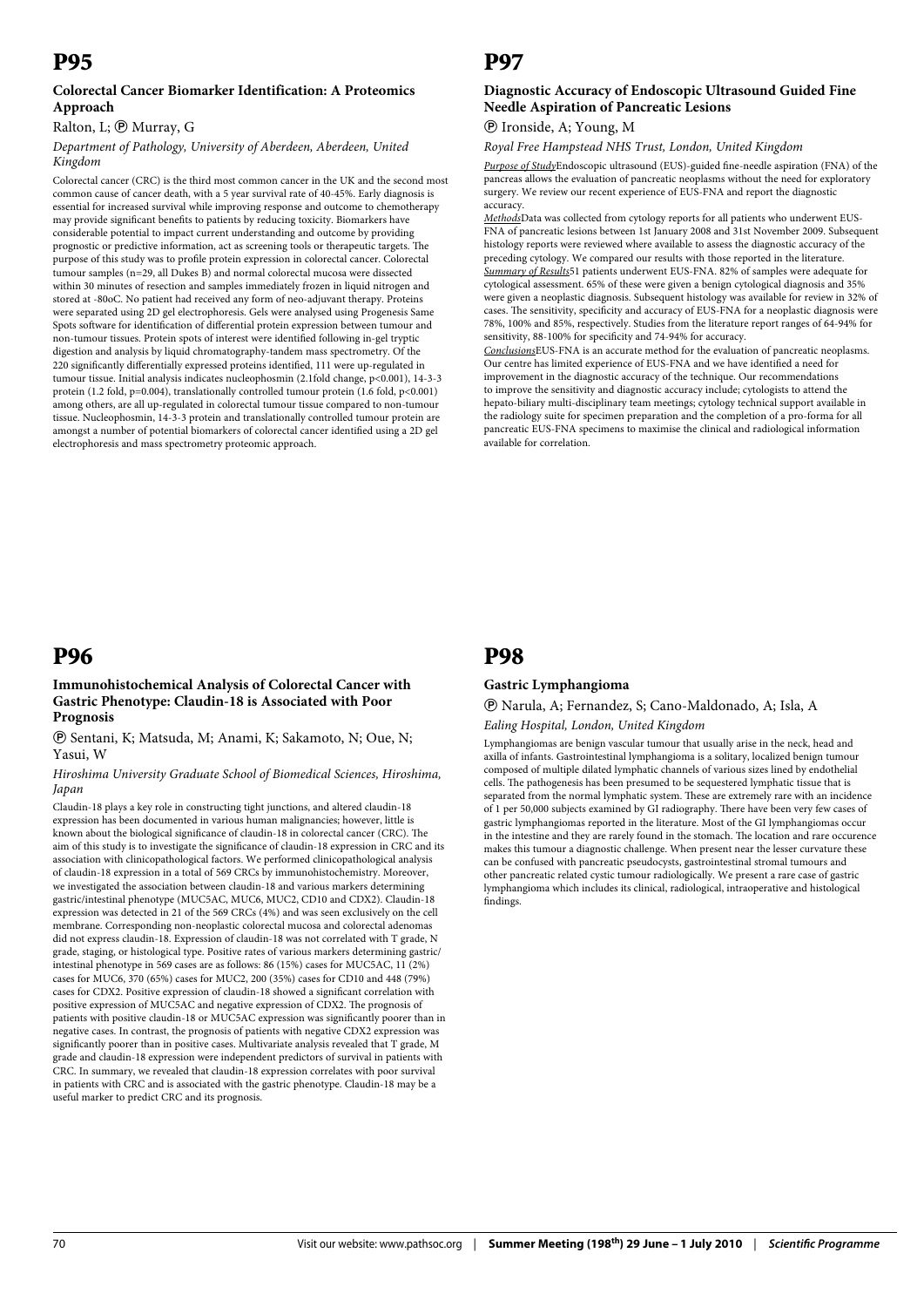#### **Audit of Changes in Diagnostic Practice of Hyperplastic Type Lesions in the Colon**

#### P Pirani, Z; O'Shea, A; Gulmann, C

#### *Beaumont Hospital, Dublin, Ireland*

Aims Hyperplastic polyps (HPs) are benign but several subtypes and mimics of HP have been described, including sessile serrated adenoma (SSA). Molecular studies suggest that SSAs may have a malignant potential but the distinction from HP is problematic and several papers describe high inter- and intra-observer variability. The overall aim of this study was to determine the overall and site specific (right versus left colon) incidence of SSAs in a primary referral centre and secondarily to determine the robustness of the histological diagnosis of SSA versus HP. Methods All 299 cases of 'HP' from 2001-2 (prior to 2003 where SSA was first described in detail) were examined by a consultant pathologists and a medical student. All cases considered possible SSA were then reviewed by a second pathologist. Both pathologists were blinded to the site. Finally, all biopsies from the right colon, regardless of initial diagnosis, were reviewed by the 2 pathologists. Results 271 of 299 cases were included (others were discarded due to other pathology). Initially 27 biopsies were identified as possible SSAs but when reviewed by a second pathologist both agreed on 16 biopsies (overall incidence 6%) which included a second review of all biopsies from the right colon. SSAs accounted for 37% of all biopsies in the right colon (7 of 19) and 3.5 % of all biopsies in the left colon (9 of 252). Conclusions SSAs are more common in hyperplastic lesions of the right colon (37% vs 3.5%). The differential diagnosis between HP and SSA is difficult and the most useful criteria were architectural features. Until diagnostic criteria are in common use and the biological potential is fully known, SSA remains a problematic entity.

# P101

#### **Gain of Chromosome 13 is a Cause of** *CDK8* **Overexpression Associated with Colorectal Adenoma to Carcinoma Progression**

P Carvalho, ; Vriend, L; Postma, C; Mongera, S; van Diemen, P; Ylstra, B; Meijer, G

*VU University Medical Center, Amsterdam, Netherlands*

Introduction: Colorectal adenomas are common precursors of colorectal cancer (CRC). About only 5% of adenomas progress to cancer and this progression is mostly associated with overall onset/increase of chromosomal instability. Gain of 13q is often implicated in this progression of adenoma to carcinoma (1). Until recently however no genes were identified to be the drivers of this amplicon. Recently, Firestein and collaborators (2) showed that cyclin 8 (*CDK8*), at 13q12.13, functions as an oncogene in CRC. The aim of this study was to evaluate *CDK8* gene dosage effects in colorectal adenoma to

carcinoma progression. Material and methods: Sixty seven colorectal tumours (34 adenomas and 28 carcinomas) were analysed by array CGH (5k BAC platform, including contig coverage of 13q) and by expression microarray (30k Compugen library). Integration of DNA copy number dosage and gene expression was performed using the Ace-it tool (3).

Results: In the tumours analysed we observed 13q copy number gain in 9% and 46% of adenomas and carcinomas, respectively. Integrating copy number and mRNA expression with the differential upregulation of genes between carcinomas and adenomas, provided us with a list of 43 genes. Within this list, CDK8 ranked 7th in significancy ( $p=0.003$ ). Upregulation of *CDK8* was confirmed by real-time RT-PCR.

Conclusions: Copy number gain of 13q has a gene dosage effect on *CDK8* mRNA expression, indicating a role of this gene in colorectal adenoma to carcinoma progression. (1) Hermsen M et al. Colorectal adenoma to carcinoma progression follows multiple pathways of chromosomal instability. Gastroenterology 2002 Oct;123(4):1109-19. (2) Firestein R et al. CDK8 is a colorectal cancer oncogene that regulates beta-catenin activity. Nature 2008 Sep 25;455(7212):547-51.

(3) van Wieringen WN et al. ACE-it: a tool for genome-wide integration of gene dosage and RNA expression data. Bioinformatics. 2006 Aug 1;22(15):1919-20.

### P100

#### **Monoclonality and Immunophenotype of Intraepithelial Lymphocytes in Lymphocytic Gastritis**

#### P Walters, Z; Proctor, I; Thind, D; Diss, T; Rodriguez-Justo, M

#### *University College London Hospital, London, United Kingdom*

Lymphocytic gastritis (LG) is an uncommon condition associated with autoimmune and infective diseases [e.g. H pylori, coeliac disease (CD), Crohn's disease) characterized by an increased number of intraepithelial lymphocytes (IELs) in the foveolar epithelium, primarily CD8+ T-cells. Its pathogenesis is poorly understood and the presence of monoclonal T-cell populations and the potential risk of T-cell lymphoma (similar to Enteropathy-associated T-cell lymphoma) have not yet been investigated. *Methods:* The study included 27 cases of LG. Clinical information regarding H pylori (Hp) infection and CD was recorded. Immunohistochemistry for Hp, CD3, CD4 and CD8 and PCR amplification of the T-cell receptor (TCR) gamma gene was performed in each case. *Results*: 8/27 cases were positive for Hp and 2/27 had histologically confirmed CD. In all cases the IELs showed a CD3+/CD8+ immunophenotype. In 19/27 cases DNA quality allowed PCR analysis and in 4/19 cases a monoclonal expansion of T-cells was seen. Two cases were associated with Hp and the remaining cases had no evidence of Hp infection or CD. In one case there was clinical / endoscopic improvement after Hp eradication and in 1/4 LG persisted despite treatment. None of the patients have developed lymphoma (median follow up 21 months).

*Conclusion:* Hp infection may trigger LG and induce infiltration of T lymphocytes in the gastric mucosa. In a significant proportion of cases (14% in our series) a T-cell clonal expansion may develop and in these cases repeat biopsy and close follow up should be mandatory. Some patients with monoclonal T-cell expansion are not H pylori-related and other host-related factors may play a role. It is important to include immunohistochemical analysis and TCR gene rearrangement tests in the diagnosis of lymphocytic gastritis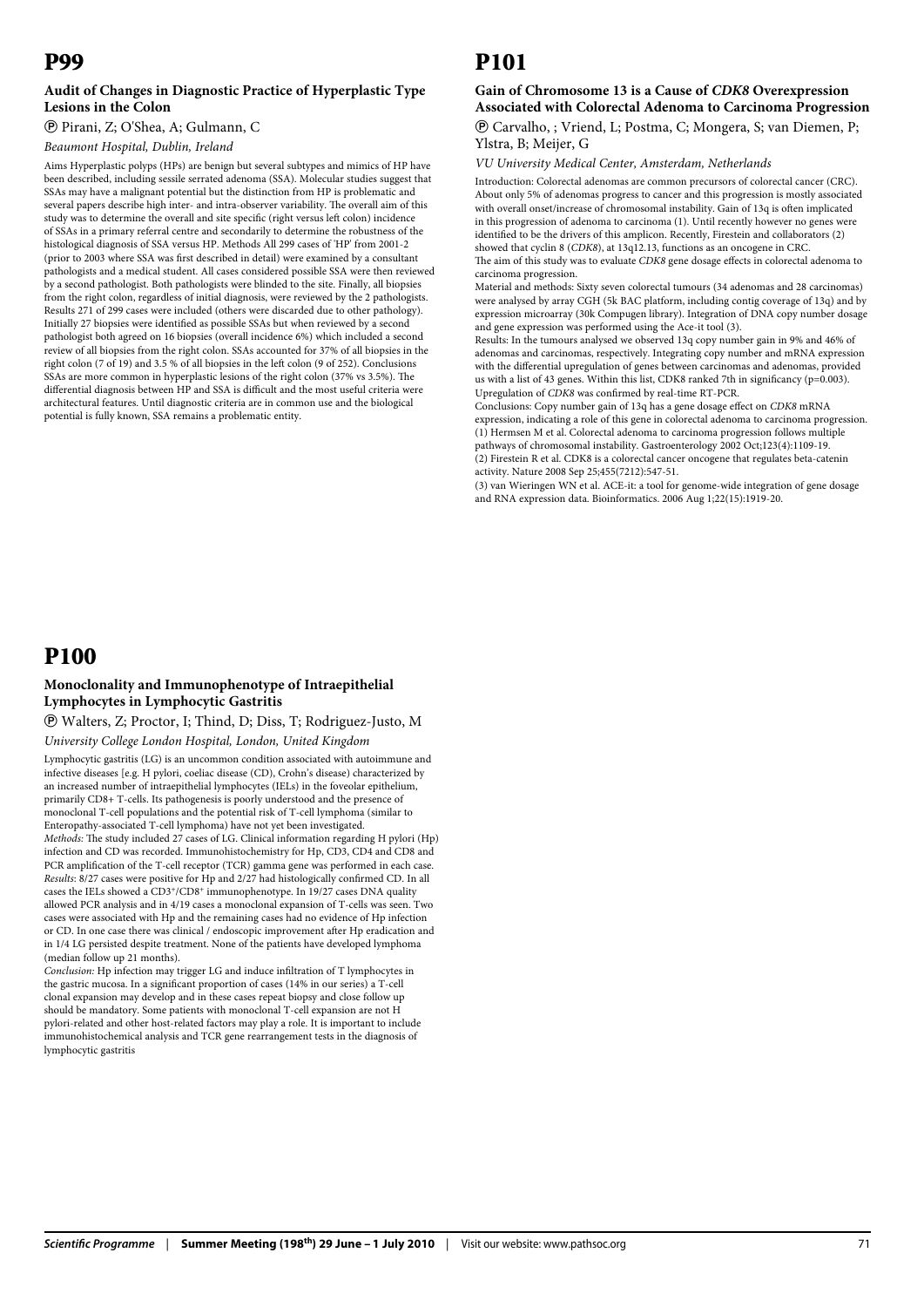# P102

### **Audit of Colorectal Cancer Pathology Reporting in Kent & Medway Cancer Network: Compliance with National Guidelines**

 $\textcircled{P}$  Marzouk, O<sup>1</sup>; Schofield, J<sup>2</sup>; Bagla, N<sup>3</sup>

*1Kings College Hospital, London, London, United Kingdom; 2Maidstone & Tunbridge Wells, Maidstone, United Kingdom; 3William Harvey Hospital, Ashford, United Kingdom*

Introduction: There is evidence in the literature of great variability in reporting of colorectal cancer pathology, which clearly can impact therapeutic decisions and prognosis prediction. We audited the compliance of pathology reporting, across Kent and Medway cancer network, with national guidelines. Patients and methods: 519 Patients with Primary colorectal adenocarcinomas treated with radical cancer resections in Kent and Medway cancer network from April 2008-April 2009 were included in the study. Data collection: Minimum data set paper forms, pathology reports and Pathosys database were used, with data entered into Bento 3 database and then exported to Excel Spreadsheet for analysis. Data collected: Size, stage, type, grade and appearance of the tumour, depth of invasion & presence of tumour perforation. Total number of lymph nodes excised and number involved. Tumour involvement at surgical margins, including circumferential margins and in rectal cancers involvement of distal margins and quality of mesorectal resection. Presence of extramural venous invasion. Whether Neoadjuvant therapy was used or not prior to surgery. Results: 12 nodes or more were harvested in 75-85% of patients. A median of 16-18 nodes were harvested per case across the network. Positive nodes were found in 41% - 50% of specimens.

All reports mentioned whether margins were clear or involved. Reporting on circumferential margins was variable. Some variations also occurred in reporting Quirke grade in rectal specimens, which was not reported in all rectal cases.

Colonic and rectal serosal involvement was reported in 30-35% and 14-17% of specimens respectively across the network. Extramural venous invasion was reported in all patients. It was positive in 37-49% 0f cases. Conclusions: Colorectal pathology reporting fulfilled the minimum data set across the network.



# Variation in the Reporting Format

| <b>Dataset</b>                               | <b>DOM</b>                                                                                         | <b>MTW</b> | <b>MEDWAY</b> | DARTFORD |
|----------------------------------------------|----------------------------------------------------------------------------------------------------|------------|---------------|----------|
| Size                                         | Same                                                                                               | Same       |               |          |
| Stage                                        | Same                                                                                               | Same.      |               |          |
| <b>Type &amp; Grade</b>                      | Same                                                                                               | Same       |               |          |
| Depth of Invasion                            | Generally reported for T2 only                                                                     |            |               |          |
| Lymph nodes                                  | Same                                                                                               | Same       |               |          |
| <b>Extramural Venous Invasion</b>            | Same                                                                                               | Same       |               |          |
| Surgical margins                             | Not reported in details by many pathologists. Report<br>concentrating on involved or near margins. |            |               |          |
| Circumferential margin<br><b>Involvement</b> | Different ways of reporting, circumferential, radial,<br>deep, anterior, posterior, lateral        |            |               |          |
| Quirke grade                                 | hat inperted sciversity by all patteringies.                                                       |            |               |          |

# P103

#### **A Case of Muir-Torre Syndrome**

 $\textcircled{P}$  Roberts, J<sup>1</sup>; Bracey, T<sup>2</sup>; Marshall, R<sup>1</sup>

*1Peninsula College of Medicine and Dentistry, Truro, United Kingdom; 2Royal Cornwall Hospitals Trust, Truro, United Kingdom*

We report a case of Muir-Torre syndrome (MTS), an autosomal dominant disorder with variable phenotypic expression characterised by the association of sebaceous gland neoplasms and visceral malignancy, usually colon cancer. It is a rare condition with just over 205 cases identified in a recent review. The patient was a male aged 56, who attended for routine colonoscopy in 2009, following abdominoperineal resection for adenocarcinoma of the sigmoid colon in 1985. This showed an annular tumour in the transverse colon. Subsequent right hemicolectomy showed a Dukes' C2 adenocarcinoma. Because of the history of metachronous carcinomas of bowel and his relative youth at the time of the first carcinoma, his previous medical history and family history were investigated. A sebaceous adenoma of the eyelid and a basal cell carcinoma with sebaceous differentiation of the nipple had been resected in 2001 and 2008 respectively. There was a strong family history of bowel cancer, the patient's mother, maternal uncle and two maternal cousins being affected. The most common skin tumours associated with MTS are sebaceous carcinomas, sebaceous adenomas and basal cell carcinomas with sebaceous differentiation. The most common visceral malignancy found in MTS patients is adenocarcinoma of the large bowel. The diagnosis of sebaceous gland neoplasms precedes visceral cancer diagnosis in 22% of cases, occurs concurrently in 6% and after visceral malignancy in 56%. Cutaneous findings can precede the diagnosis of internal disease by up to 25 years or follow it by up to 37 years. The genetic basis for MTS is defects of mismatch repair proteins (MMR). The importance of this condition is that diagnosis is often delayed and in some cases missed. The onus for prompt diagnosis lies mainly with pathologists and dermatologists.

# P104

#### **Villous Adenoma of the Bladder: Vogelstein Revisited?**

 $\textcircled{P}$  Damato, S<sup>1</sup>; Ismail, M<sup>2</sup>; Freeman, A<sup>1</sup>; Nigam, A<sup>2</sup>

*1Department of Histopathology, University College London Hospitals NHS Foundation Trust, London, United Kingdom; 2Department of Urology, Royal Surrey County Hospital, Guildford, United Kingdom* Villous adenoma of the bladder is a rare lesion that morphologically resembles villous adenoma of the colon. We present a case of a 71-year-old lady with a history of recurrent urinary tract infections. Computed tomography scan revealed a polypoid bladder mass and on cystoscopic examination a 4 x 5 cm mucus-secreting exophytic tumour was identified at the dome. Transurethral biopsies showed a papillary tumour composed of dysplastic enteric-type glandular epithelium consistent with a villous adenoma. The patient underwent further deep resection of the residual tumour and on this occasion foci of invasive mucinous adenocarcinoma were identified in association with villous adenoma. The patient went on to have a radical cysto-urethrectomy which confirmed the presence of a large villous adenoma with focal invasive adenocarcinoma of stage pT3. Although, in its pure form, villous adenoma of the bladder has an excellent prognosis with complete resection being curative, a significant proportion of cases have been reported to show co-existent invasive malignancy, with a risk of nodal spread and distant metastases. This case highlights the importance of complete resection of villous adenomas, as invasive carcinoma may not be apparent on initial biopsies. Where invasive carcinoma is identified, clinical and radiological correlation is essential to exclude direct invasion or metastasis from other primary sites including colon or female genital tract, which may show similar morphological and immunohistochemical features. Finally, the presence of adenocarcinoma arising within a villous adenoma of the bladder suggests an adenomacarcinoma sequence of tumourigenesis similar to that identified in the colon. However, whilst the latter has been extensively studied at a molecular biology level, relatively little is known about the sequence of events in the bladder. Further research in this field is required.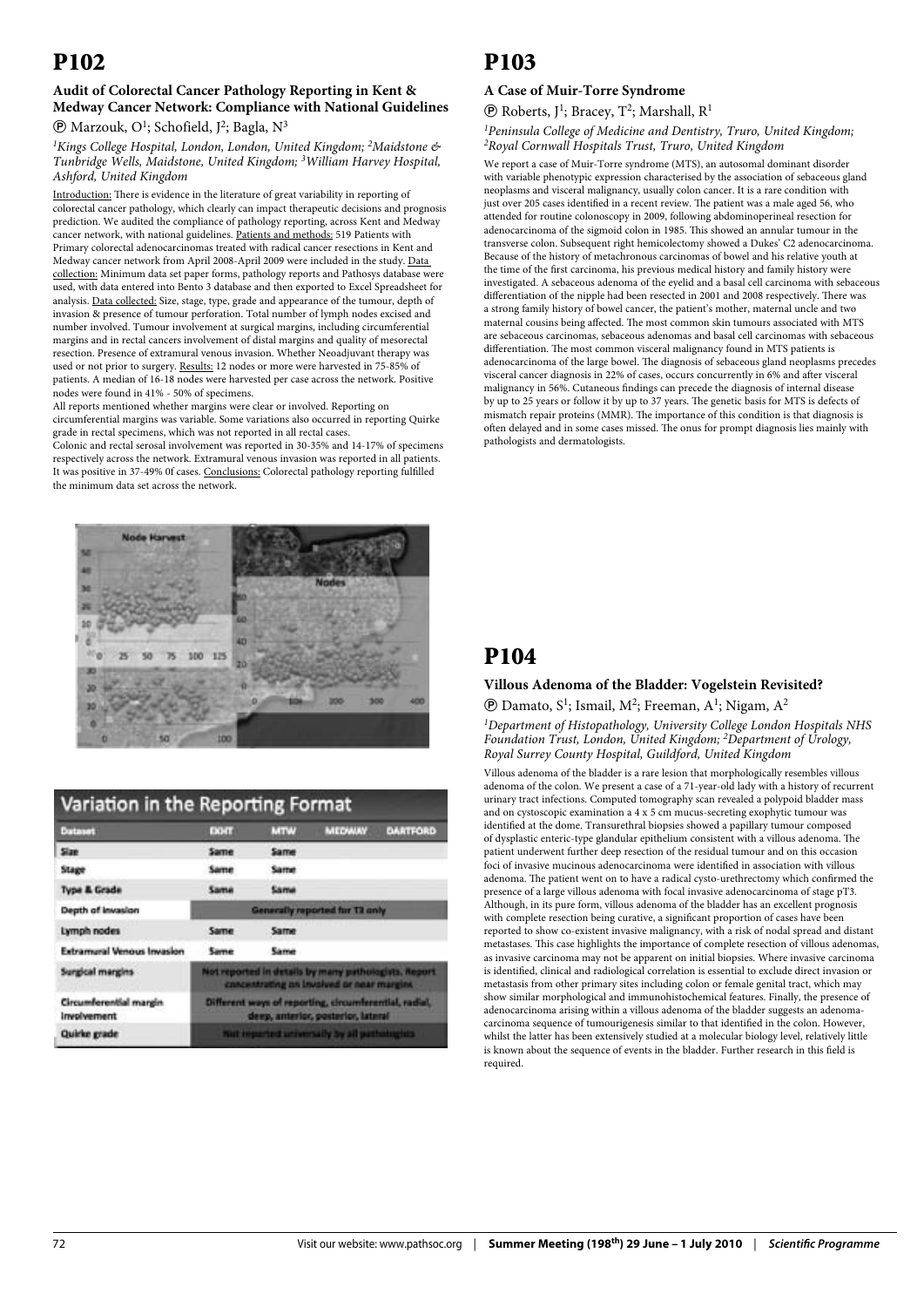## P105

#### **Epithelioid Haemangioma of the Penis**

 $\textcircled{P}$  Damato, S<sup>1</sup>; Ismail, M<sup>2</sup>; Freeman, A<sup>1</sup>; Nigam, A<sup>2</sup> *1Department of Histopathology, University College London Hospitals NHS Foundation Trust, London, United Kingdom; 2Department of Urology, Royal Surrey County Hospital, Guildford, United Kingdom*

A 50-year-old man presented with a 6-month history of a small painful nodule on the dorsum of his penis. Examination by ultrasound showed a well-circumscribed 8mm nodule within the subcutaneous penile tissue, superficial to corpus cavernosum, with evidence of vascular flow. The nodule was resected under general anaesthetic and histopathological examination revealed a lesion composed of sheets of plump epithelioid cells with evidence of vessel formation, particularly at the periphery of the lesion. There was a florid infiltrate of lymphocytes and eosinophils, but no significant cytological atypia and only a few mitoses. Immunohistochemistry showed the epithelioid cells were positive for CD31 and CD34 and negative for S100 and desmin. A diagnosis of epithelioid haemangioma was made. At 3 month follow-up there was complete resolution of symptoms with no evidence of local recurrence. Epithelioid haemangioma is an uncommon vascular lesion of uncertain aetiology and pathogenesis, most commonly arising on the head or distal extremities. Rare cases involving the penis have been reported. The lesion behaves in a benign manner and is best treated by local excision with regular follow-up to monitor for local recurrence. Clinically, it is important to distinguish this condition from Peyronie's disease, which is not normally biopsied or excised. Histologically, exuberant examples of epithelioid haemangioma can potentially be misdiagnosed as malignant epithelioid vascular tumours such as epithelioid haemangioendothelioma or epithelioid angiosarcoma.

# P107

#### **Stem Cell Niches in the Bladder? The Clonal Organization of Human Urothelium.**

 $\textcircled{P}$  Gaisa, N<sup>1</sup>; Graham, T<sup>1</sup>; McDonald, S<sup>1</sup>; Knüchel, R<sup>2</sup>; Wright, N<sup>1</sup> *1London Research Institute, Cancer Research UK, London, United Kingdom; 2Institute of Pathology, RWTH Aachen University, Aachen, Germany*

Purpose of the study: The urothelium is composed of 5-6 layers of cells; the basal cells, an intermediate compartment and a superficial layer of "umbrella" cells. Proliferation is usually restricted to basal layers, where the urothelial stem cells are thought to reside, but this has never been experimentally demonstrated. The clonal composition of normal urothelium is important in understanding how tumours begin to develop if we subscribe to the stem cell theory of carcinogenesis. Little is known about the stem cell population or clonal architecture of normal urothelium, therefore we wanted to visualize the clonal progeny of urothelial stem cells with the following methods. Methods: Histochemistry for mitochondrial enzyme cytochrome c oxidase (CCO) and succinate dehydrogenase was performed on multiple frozen sections of cystectomy specimens (n=9). CCO-active and -deficient areas were laser-capture microdissected. The entire mitochondrial genome (mtDNA) was amplified using a nested PCR protocol and subsequently sequenced for mtDNA mutations. Summary of results: CCO-deficient areas could be observed in normal urothelium of all cystectomies. The 2-dimensional length of these negative patches varied from 2-3 cells (about 2nm) up to areas of about 3mm. Each cell within a CCO-deficient region contained an identical mtDNA mutation, indicating a common stem cell of origin. Conclusions: Our results demonstrate that normal human urothelium contains markedly varying clonal units maintained by stem cells. These stem cells are capable of generating patchy areas with all differentiation characteristics. It is probable that each clone shows the site of a stem cell niche.

## P106

#### **Sequence Variation in the SDHD Gene in Renal Oncocytoma**

 $\textcircled{P}$  Elgoweini, M<sup>1</sup>; Ramsay, J<sup>2</sup>; Baty, D<sup>2</sup>; Mechan, D<sup>1</sup>; Christie, L<sup>1</sup>; Rahilly,  $M^3$ ; Fleming,  $S^1$ 

*1Division of Medical Sciences, University of Dundee, Dundee, United Kingdom; 2Department of Genetics, Ninewells Hospital, Dundee, United Kingdom; 3Fife Area laboratory, Kirkcaldy, Fife, United Kingdom*

Succinate dehydrogenase (SDH) is a nuclear encoded mitochondrial protein involved in both the Kreb's cycle and the electron transport chain. Heterozygous germline mutations in the genes encoding SDH subunits B, C and D are known to cause hereditary paragangliomas and phaeochromocytomas. Renal cell carcinomas (RCC) have also been described in around 4% of patients with germline SDHB mutations. Recently SDHB mutation has been described in oncocytoma and oncocytoma like renal tumours. DNA was extracted from 28 formalin fixed paraffin embedded (FFPE) sporadic renal oncocytomas (RO) and 4 chromophobe renal cell carcinomas (ChRCC) samples and analysed. Adjacent normal renal cortex DNA was extracted to allow demonstration of LOH. The use of these tissues for our research was approved by the Ethical Committee of the Regional Tissue Bank. Validated and SNP checked primer sets were available in the laboratory for the SDHB and SDHD genes that include all coding regions and intronexon boundaries A panel of microsatellite markers close to the SDHB and SDHD loci on chromosomes 1 and 11 respectively were used to examine RO tissue for evidence of LOH. No significant mutations were identified in the SDHB gene. However, two samples from the 21 RO cases that were successfully sequenced for SDHD exon 2 were found to be heterozygous for the SDHD c.149A>G / p.His50Arg variant (9.5% RO, 0 from ChRCC samples). This variant was also present in normal tissue from each patient, representing a germline change. This variant has a very low frequency in the general population. There was no evidence of LOH at the any of the chromosome 11 markers flanking SDHD. LOH for chromosome 1 was found in a proportion of RO but this is a well described event. In conclusion we have identified germline sequence variation in the SDHD gene in a proportion of renal oncocytoma patients.

## P108

#### **Caveolin-1; an Oncogene that Promotes Growth and Invasion of RCC Cells via Potentiation of AKT/mTOR and MAPKinase Signalling**

### Campbell,  $L^1$ ; Smith,  $M^1$ ;  $\bigcirc$  Griffiths,  $D^2$ ; Gumbleton,  $M^1$

*1Welsh School of Pharmacy, University of Cardiff, Cardiff, United Kingdom; 2Dept of Pathology, Cardiff University, Cardiff, United Kingdom* Immunohistochemical studies of Renal Cell Carcinoma (RCC) have shown that the overexpression of caveolin-1 (cav-1) correlates with increased tumour size, high tumour grade, presence of vascular invasion and shorter disease-free survival. However, the molecular mechanism(s) underlying the role of cav-1 in RCC pathophysiology remains unresolved. In a panel of clear cell RCC cell lines we have examined signalling mechanisms underlying the contributions of cav-1 to RCC cell growth and invasion.

The siRNA targeted down-regulation of cav-1 led to decreased cell growth in all RCC cell lines examined, with respective reductions of 30% and 50%, respectively in the primary, VHL (—ve), 786-O and A498 cell line, and a 75% reduction in growth in the metastatic VHL (+ve) caki-1 cell line (p<0.001). Using Matrigel™-coated chambers the inhibition of cav-1 decreased the invasive capacity of the RCC cell lines (p<0.05). Immuno-blotting revealed that silencing of cav-1 caused reduced expression of phosphorylated (activated) forms of AKT, S6K1 and ERK paralleled by lower expression levels of the down-stream mTOR effector molecules eIF4E and cyclin D1. The of cav-1 inhibition upon growth, invasion and altered cell signalling were demonstrably greatest in the caki-1 cell line. This study shows for the first time that cav-1 is an important oncogene in RCC promoting tumourigenesis through increased cell proliferation and invasion and that cav-1 promotes the activity of AKT/mTOR and MAPKinase signalling pathways. We conclude that cav-1 represents a novel target for the treatment of advanced RCC disease and underlines its importance as a biomarker for RCC progression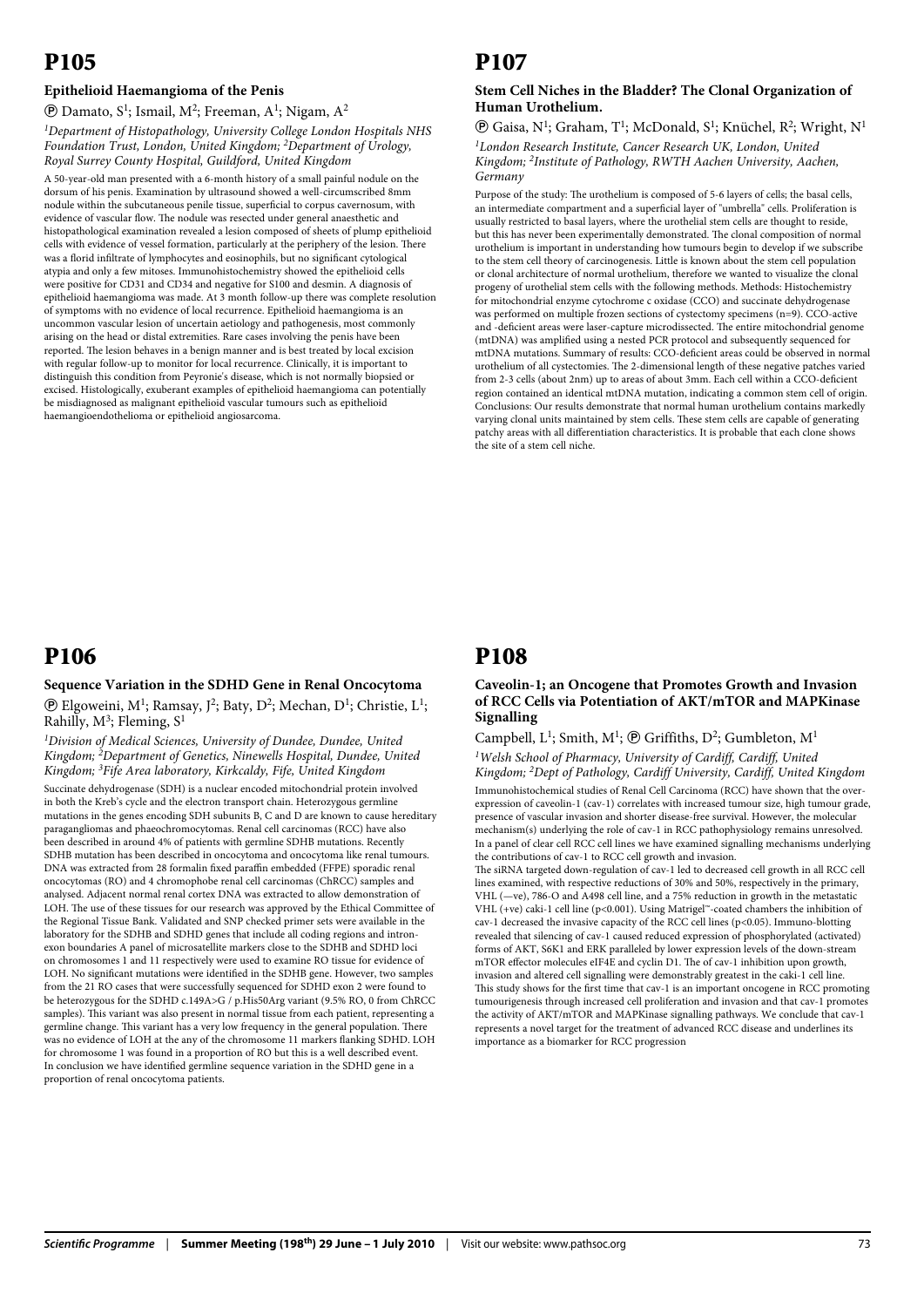### **Morphology of Recurrent Dense Deposit Disease is Not Typical of Native Disease: A Report of Two Cases**

Howarth,  $S^1$ ;  $\textcircled{P}$  Griffiths,  $D^2$ ; Ravanan,  $R^3$ ; Pitman,  $R^1$ ; King, L<sup>1</sup> *1Dept of Histopathology, Cardiff and Vale LHB, Cardiff, United Kingdom; 2Dept of Pathology, Cardiff University, Cardiff, United Kingdom; 3Southmead Hospital, Bristol, United Kingdom*

Dense deposit disease (DDD) commonly recurs in renal allografts; this may result in graft failure and correct diagnosis has important implications for immediate treatment and management of subsequent grafts. We present two females with primary renal failure due to DDD that illustrate the varied morphology; one was treated by rituximab. Case 1 had a renal allograft at 7 yrs after developing renal failure at 11 yrs age. At 14 months an acute increase in creatinine was investigated by renal biopsy. Histology showed an acute diffuse endocapillary glomerulonephritis with no GBM abnormality on silver stain and no interstitial inflammation. C3 was present on capillary loops; electron microscopy (EM) showed typical linear dense deposit. Treatment with plasmapheresis resulted in poor but stable renal function for the next 6 months.

Case 2 developed renal failure at 20 yrs age and had a renal allograft at 23 yrs. A biopsy at 3 weeks for secondary dysfunction showed glomerular intracapillary thrombus only. Biopsy at 7 weeks showed an acute focal segmental proliferative GN without significant scaring or tubulo-interstital changes. The GBMs were normal on silver stain; however on EM linear dense deposits were seen. Treatment with plasmapheresis and rituximab resulted in clinical recovery; a protocol biopsy carried out at 28 weeks showed focal segmental sclerosis with no active lesions and resolution of the dense deposit at EM. At 38 weeks relapse resulted in further decline in renal function.

Recurrent DDD rarely presents with a classical MPGN histological pattern; intracapillary thrombi and a focal segmental proliferative GN appear to be novel findings. This variety of morphologies emphasises the importance of electron microscopy. Initial success, including histological resolution, with rituximab is encouraging; further assessment of this treatment can only be made on a multicentre basis.

# P111

### **EIF4E and Caveolin-1 Co-operate to Drive the Aggressive Features of Clinically Confined RCC**

 $\mathcal{P}$  Griffiths, D<sup>1</sup>; Campbell, L<sup>2</sup>; Gumbleton, M<sup>2</sup>

*1Dept of Histopathology, Cardiff and Vale LHB, UHW, Cardiff, United Kingdom; 2Welsh School of Pharmacy, University of Cardiff, Cardiff, United Kingdom*

 $\rm{EIF4E}$  is an important translational regulator that acts down-stream of the  $\rm{AKT}/$ mTOR pathway. It is associated with chemo-resistance and inhibition of p53-induced apoptosis. We have recently shown in a panel of RCC cell lines that caveolin-1 (cav-1) is an important oncogene in RCC that serves to promote the over-expression of eIF4E. However, no information exists regarding the clinical significance of EIF4E or is potential association with cave-1 in RCC.

Immunohistochemistry for eIF4E and cav-1 expression was performed on tissue microarrays (TMAs) constructed from 174 clinically confined RCC cases. Specimens were scored semi-quantitatively according to previously validated criteria and converted to a binary simple covariate (positive or negative) according to the most informative split on Kaplan-Meier using the log-rank statistical test. A significantly decreased mean freesurvival was observed when eIF4E was co-expressed with cav-1 (2.6 vrs 6.0 yrs; p= 0.001) compared to when either EIF4E (4.3 vrs 6.2yrs; p=0.002) or cav-1 (4.7 vrs 6.2yrs; p=0.013) was expressed alone. On multivariate analysis, the composite co-variate of 'eIF4E/cav-1' was a significant influential indicator of poor disease free-survival with a hazard ratio of 3.4 (95% CIs: 1.6-7.1). Tumours that co-expressed eIF4E and cav-1 were more likely to be larger, of higher grade and show vascular invasion.

These results provide clinical evidence that eIF4E and cav-1 co-operate to drive disease progression in primary RCC tumours and that the cav-1/AKT/eIF4E axis may be an important molecular target for preventing metastasis and restoring chemo.-sensitivity.

## P110

### **Tubular Amyloid Casts in Myeloma**

may help the pathologist reach a diagnosis.

#### Christian,  $A^1$ ;  $\textcircled{P}$  Griffiths,  $D^2$ ; Pitman,  $R^1$ ; Maharg,  $K^1$

*1Dept of Histopathology, Cardiff and Vale LHB, Cardiff, United Kingdom; 2Dept of Pathology, Cardiff University, Cardiff, United Kingdom*

Myeloma may result in a variety of renal lesions. Cast nephropathy is the result of precipitation of monoclonal light chains in the renal tubules; occasionally these may form crystalline structures. The deposition of amyloid, also due to light chain organisation, usually occurs in the glomeruli or interstitial space and not in lumen of the tubules. To your knowledge there are only three previous reports of tubular amyloid casts. We here report two cases in association with multiple myeloma.

Case 1: 71 yr. old male with 3.9 gm proteinuria and rising creatinine to 268 was investigated with a renal biopsy. This showed soft eosinophilic casts in tubules at the cortico-medullary junction with a prominent giant cell reaction. These stained strongly with congo red and showed strong red-green birefringence. Subsequent investigation confirmed myeloma with Bence Jones protein in the urine.

Case 2: 83 yr. old male with known myeloma, 5gm protinuria and rising creatinine underwent a renal biopsy. Findings were similar to those in Case 1 except that the amyloid like characteristics were restricted to the periphery of the casts. Electron microscopy confirmed the fibrillary nature of the casts in both cases and in addition demonstrated probable amyloid deposition in glomeruli in case 2, not apparent on light microscopy. The diagnosis of a cast nephropathy in these cases was not in doubt; however in many cases the sparse distribution of the casts may make diagnosis challenging. An awareness of the possibility of tubular amyloid casts as a phenomenon

## P112

### **WT1, PTEN and phosphoPTEN Staining in an Ovarian TMA**

Fleming, S;  $\overline{\mathcal{P}}$  Gallacher, M

#### *University of Dundee, Dundee, United Kingdom*

WT1 was first described as a tumour suppressor gene in Wilms tumour, classically WT1 is now used as a marker of ovarian serous adenocarcinoma and is thought to be largely negative in the other ovarian malignancies. PTEN is the second most common tumour suppressor gene in human cancer and acts as a negative regulator of the AKT pathway which controls cell growth and proliferation. We created an ovarian TMA containing a variety of different ovarian malignancies & stained it with both the WT1 C19 and WT1 6F-H2 antibodies, PTEN and pPTEN antibodies. Each core was scored (cytoplasmic and nuclear staining) from  $0 - 3$ . There was a significant difference between WT1 C19 and WT1 6F-H2 staining (n to n staining  $p = 1.29862x10-15$ ), with non specific staining seen in WT1 C19. Table 1 shows the overall mode of each antibody together with the serous carcinomas.

|                                  | WT1                 | $6F-H2$  | <b>PTEN</b>         |          | phosphoPTEN |          |
|----------------------------------|---------------------|----------|---------------------|----------|-------------|----------|
|                                  | Cytoplasmic Nuclear |          | Cytoplasmic Nuclear |          | Cytoplasmic | Nuclear  |
|                                  | Staining            | Staining | Staining            | Staining | Staining    | Staining |
| Overall Mode Total<br>Tumours    |                     | 0        |                     |          |             |          |
| Overall Mode Serous<br>carcinoma |                     |          |                     | $\Omega$ |             |          |

There is a significant difference between WT1 nuclear staining and PTEN nuclear staining (p= 0.00065),& WT1 nuclear & PTEN cytoplasmic staining (p=7.64921x10-18). Overall there appears to be similar staining of the active PTEN and the inactive pPTEN but there is a significant difference seen between cytoplasmic staining (p= 0.00020) it would appear that WT1 6F-H2 does stain positively in the majority of ovarian serous carcinomas 73% of cases stained 1-3 nuclear positivity, however the majority of these cases displayed weak staining only. While 97% of cases showed no cytoplasmic WT1 staining. 64% of cases showed absent PTEN nuclear positivity 58% showed weak cytoplasmic PTEN positivity and 36% no staining. 94% of cases showed absent nuclear pPTEN staining 55% and 28% showed grade 1 and 2 cytoplasmic staining. In light of the significant differences between WT1 and PTEN there is evidence to suggest that they may play different roles and may even interact with each other, and further investigation is required to to examine this.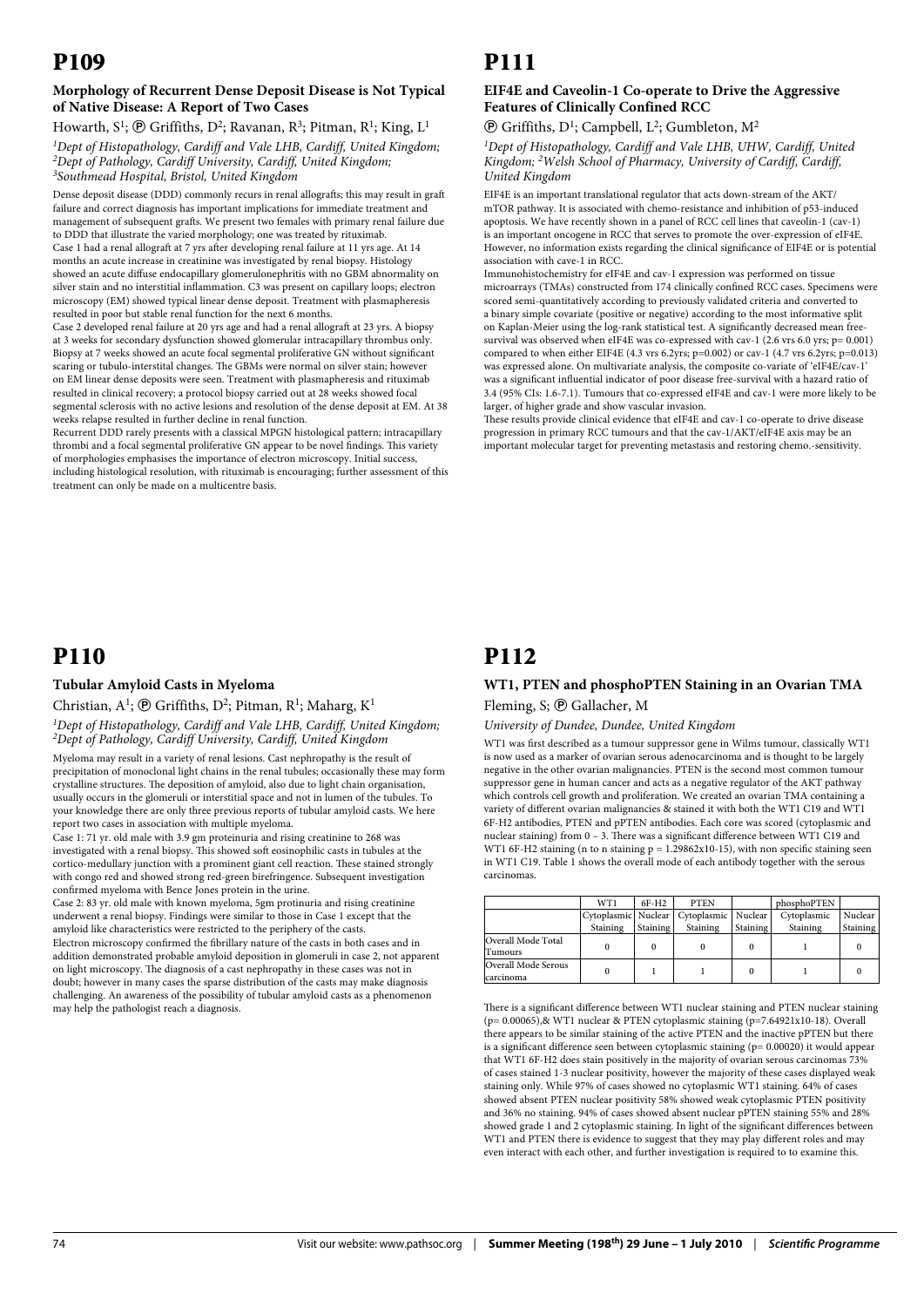## P113

#### **"Cadherin Switch" in Epithelial Ovarian Carcinoma**

 $\Theta$  Quattrocchi, L<sup>1</sup>; Green, A<sup>2</sup>; Deen, S<sup>3</sup>

*1Medical school, Nottingham University, Nottingham, United Kingdom; 2School of Molecular Medical Sciences, Division of Clinical Pathology, University of Nottingham, Nottingham, United Kingdom; 3Queen's Medical Centre campus, Nottingham University Hospitals NHS Trust, Nottingham, United Kingdom*

Epithelial ovarian carcinoma (EOC) often has a poor prognosis due to late presentation of the disease at first diagnosis and development of chemoresistance. New targeted therapy is required if the survival in these cases is to improve. There is a growing body of evidence supporting the promising role of adhesion molecules in cancer targeted therapy considering their association with tumour progression. The profile of E,P and N cadherins in EOC and its association with survival remain poorly understood. Downregulation of E-cadherin accompanied by up-regulation of either P orN-cadherin in advanced stages of cancer has been described as the "Cadherin Switch". We hypothesised that the behaviour of tumour cells is regulated by the "Cadherin Switch" in the scale of intensity of expression of the 3 cadherins. In order to identify the stages of the "Cadherin Switch" in EOC, we studied the immunoexpression of E, P and N-cadherins in a cohort of 311 cases of EOC. High expression of P-cadherin was associated with poor patient survival and was significantly higher in stage 2 in comparison to stage 1 and stage 3 disease (p=0.002). In contrast, loss of E-cadherin was observed in stage 3 EOC in comparison to other stages (p=0.046). Most interestingly, N-cadherin was a prognostic factor predicting survival independent of tumour stage (HR 0.558, 95% CI 0.325-0.960, p=0.035). Our results indicate the "Cadherin Switch" alters through progression of the EOC. Further, N-cadherin has an important role in determining the biological behaviour of ovarian cancer at an early stage before it is exposed to the influence of the new tumour microenvironment and being part of the Epithelial Mesenchymal transformation process and could potentially be used as a target for therapy.

## P114

#### **Grading of Endometrial Cancer: Concordance Between Pre-Operative Biopsy and Hysterectomy Specimens**

P Moore, L; Graham, A

#### *Aberdeen Royal Infirmary, Aberdeen, United Kingdom*

Introduction: Definitive histological grading of endometrial cancers is best undertaken on thoroughly sampled hysterectomy specimens. As grading of endometrioid lesions is dependent on assessing the relative proportions of solid and glandular components, thorough sampling minimises the risk of mis-grading due to sampling error. The initial diagnosis of endometrial cancer is usually made by examining pipelle biopsy or curettage specimens. Lesions can be provisionally graded using these biopsies but, due to potential sampling error, this grade cannot be regarded as definitive. Nevertheless, this provisional grade can inform as to the appropriate surgical management of the patient. Patients with a pre-operative provisional diagnosis of a Grade 3 lesion are likely to be considered for more aggressive surgical management, namely lymph node dissection to achieve definitive surgical staging, in addition to TAH&BSO. The aim of this study was to determine the concordance between the provisional pre-operative biopsy grade of endometrial cancers with the definitive post-hysterectomy grade.

Methods: The study was retrospective. All cases of endometrial cancer treated at Aberdeen Royal Infirmary between Jan 2003 and Feb 2009 in which a pre-operative biopsy was followed by a hysterectomy were identified. Histopathology reports were accessed and the pre-operative biopsy grade was compared to the definitive hysterectomy tumour grade. Results: Of 243 cases in the study 238 had both a pre-operative biopsy grade and a definitive hysterectomy grade documented. Of these cases 44% were pre-operatively Grade 1, 21% Grade 2 and 34% Grade 3. The overall concordance rate with subsequent hysterectomy was 80%. Pre-operative biopsies graded 1, 2 and 3 showed concordances of 76%, 68% and 93% respectively. The concordance rate for pre-operative biopsies either Grade 1 or Grade 2 was 92%.

# P115

#### **Audit of the Reporting of Invasive Cervical Carcinoma in Loop Excision Specimens**

### Yousuf, M;  $\Theta$  Herrington, C

*1Bute Medical School, University of St Andrews, United Kingdom* Careful reporting of loop excision specimens that contain invasive cervical carcinoma is important for determining the management, prognosis and follow up of patients. In this audit, reports were identified retrospectively using a computer-based search of the pathology reporting database at Ninewells Hospital, Dundee to retrieve all loop excision specimens that contained invasive carcinoma over the period from January 2002 to January 2010, which spans the introduction of proforma reporting in 2006, and modification of the dataset in 2008. Of the 70 reports identified, 19 used the 2008 proforma, 12 the 2006 proforma and 39 no proforma. Reports were anonymised and their content compared with the 2008 dataset. Introduction of the proforma in 2006 led to improvement in the inclusion of parameters describing the invasive tumour (type, size measurement, presence of lymphovascular invasion (LVI)), and the involvement of resection margins. The 2008 modification led to a further improvement in report content, with all 19 reports containing tumour type, differentiation, LVI, assessment of all tumour dimensions and all resection margins. However, the proportion of summaries of these reports that contained each of the 5 required parameters ranged from 53 — 95%. Whilst this represents an improvement over reports that did not use a proforma (10 — 41%) and those based on the 2006 dataset  $(17 - 92%)$ , there is clearly room for improvement in this component of the report. In conclusion, the introduction of proforma reporting of loop excision specimens containing invasive cervical carcinoma has led to the inclusion of clinically important parameters in almost all reports. However, report summaries are often incomplete.

## P116

#### **Classical Carcinoid Tumour Arising from an Intestinal Structure Within a Mature Cystic Teratoma**

### $\Theta$  Oparka, R<sup>1</sup>; Herrington, C<sup>2</sup>

#### *1Ninewells Hospital, Dundee, United Kingdom; 2Bute Medical School, St Andrews University, United Kingdom*

We present a case of an insular type carcinoid tumour arising within a recapitulated segment of bowel within a mature cystic teratoma. Well differentiated structures are commonly identified within mature cystic teratomas (MCT) but the presence of well formed organoid structures is relatively rare. Several studies have reported the presence of well-differentiated intestinal structures within MCTs, several of which appeared to give rise to separate neoplasms. A single case reported the presence of an intestinal structure within a MCT with a concomitant carcinoid tumour: however, the precise origin of the carcinoid tumour remained uncertain. The case presented provides strong evidence for an "intestinal" origin of the carcinoid tumour through immunohistochemical studies and on morphological grounds. The carcinoid tumour cells expressed CK7 and 19, which were also strongly co-expressed by the glandular epithelium lining the intestinal structure. Similarly, synaptophysin was expressed by neuroendocrine cells present in the lining epithelium and was strongly expressed by the carcinoid tumour. The presence of infiltrating islands of the carcinoid tumour within the apparent muscularis propria further support its origin from the segment of "intestine". This is an unusual case that highlights the diversity of findings present within the spectrum of mature cystic teratomas and provides evidence that carcinoid tumours arising in this context may be of true intestinal origin.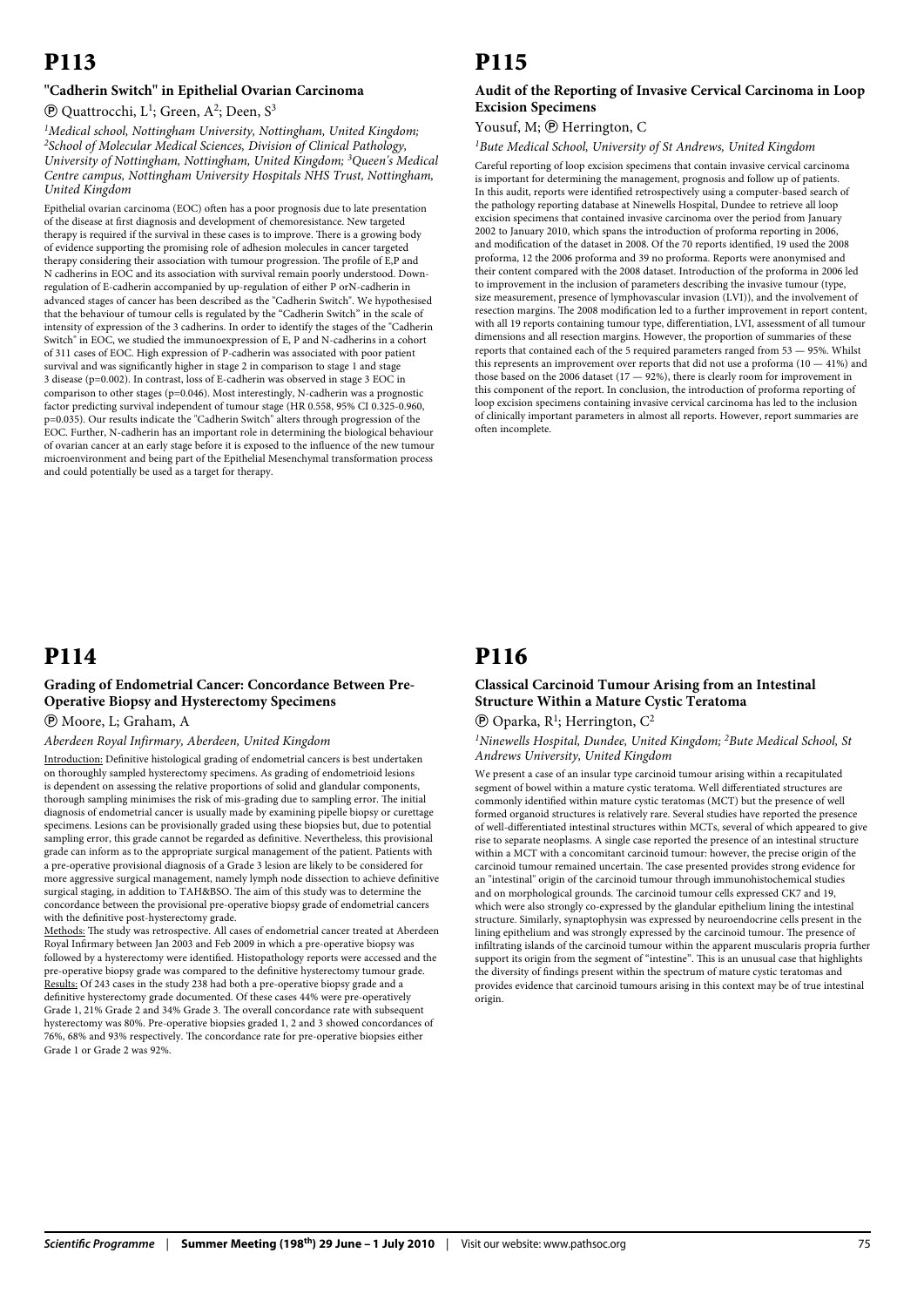### **An Audit Assessing the Adequacy of Liver Biopsy Specimens Sent Over a One Year Period.**

### P Mistry, A; Pearson, L; Kothari, C; Singhal, S; Hussainy, A

*Sandwell General Hospital, West Midlands, United Kingdom*

Background: Liver biopsy is an important tool in the evaluation of patients with liver disease. Biopsies are commonly collected via ultrasound guidance or through a transjugular approach. It is recommended that an optimal liver biopsy should be longer than 20mm or have 11 or more complete portal tracts (CPTs). This audit aimed to assess the proportion of liver biopsies collected over a one year period which met this standard. Method: Data was collected from the reports of biopsies collected over one year; data included patient demographics; the method used to obtain the biopsy; the number of cores taken, and the size and number of CPTs per biopsy. Cases where the samples were obtained from surgery were excluded. Results: Data was collected from 53 reports. 85% of the biopsies had been collected through ultrasound guidance. The mean age of the patients was 59.7 years. The mean length of the samples was 16.2mm; biopsies collected through ultrasound guidance were on average 16.7mm, the corresponding figure from transjugular specimens was 12.4mm. The specimens collected with ultrasound guidance were more likely to be in excess of 20mm than those collected through the transjugular approach (47% and 20% respectively). The number of CPTs was only documented in 13% of all the cases, in these specimens the mean number of CPTs was 8.4. Only 47% of the biopsies met our standard. Conclusion: Our results showed that less than half our sample met the standard. The standard was more likely to be met on the criterion of sample size. The mean number of CPTs was infrequently documented and therefore we recommend that the number of CPTs be routinely documented in reports. Furthermore, our data suggest that an ultrasound guided approach may be more likely to yield an adequate biopsy sample. However, due to our small sample size further study is required in this area to assess the adequacy of liver biopsy samples on a wider scale.

## P118

#### **Is Oil Red-O and Digital Image Analysis the Gold Standard for Quantifying Steatosis in the Liver?**

#### $\textcircled{P}$  Levene, A<sup>1</sup>; Kudo, H<sup>1</sup>; Thursz, M<sup>2</sup>; Anstee, Q<sup>2</sup>; Goldin, R<sup>1</sup>

*1Department of Histopathology, Imperial College Faculty of Medicine at St Mary's Hospital, London, United Kingdom; 2Department of Gastroenterology & Hepatology, Imperial College Faculty of Medicine at St Mary's Hospital, London, United Kingdom*

*Background & Aims:* The NAFLD Activity Score (NAS) is a well validated score for determining the severity of NAFLD using an H&E slide. The degree of steatosis contributes up to 3 of the 8 points to NAS and hepatocyte ballooning (which may be confused with fat) a further 2 points. Therefore, it is important to correctly identify steatosis in a liver biopsy. Oil Red-O (ORO) stain is the gold standard for identifying fat in tissue.

Our aim was to compare two pathologists with digital image analysis (DIA) using both H&E and ORO to assess the degree of fat in mice with NAFLD.

*Methods:* We studied histological steatohepatitis exhibiting a spectrum of steatosis in C57BL/6J mice with high fat and/or high fructose diets. Slides were stained with H&E and ORO and examined by two pathologists. DIA was used to calculate the percentage of steatosis on H&E and ORO stained slides and size distribution of fat droplets. Triglyceride concentrations in the tissue were measured biochemically as a true reflection of tissue lipid content.

*Results:* ORO staining identified fat in the control and fructose groups where no fat was identified by pathologists on H&E slides. Most of this fat was microvesicular. The two pathologists showed strong interobserver agreement (Pearson correlation R=0.991, p=<0.001). However, compared to ORO DIA, they overestimated the amount of fat for the high fat (71.6% vs 46.2%) and high fat/fructose (71.9% vs 47.0%) groups where was mainly macrovesicular fat (p=0.011 and p=0.003).

ORO DIA accurately reflected the liver triglyceride concentrations and is therefore an accurate reflection of liver steatosis (R=0.706, p=0.001).

*Conclusions:* ORO staining can identify fat in cases where it cannot be seen on H&E staining. Although NAS is clinically valid, in research situations ORO DIA is warranted as the most reliable way to accurately assess liver steatosis and also give additional information on fat droplet size

# P119

#### **Recognising Histological Regression in Colorectal Liver Metastases Treated with Oxaliplatin Based Chemotherapy: Inter-Observer and Inter-Tumour Variation**

#### P Pathak, D; Pine, J; Wyatt, J

*St James' University Hospital, Leeds, United Kingdom*

Neoadjuvant chemotherapy is used to increase the resectability of colorectal liver metastasis (CRLM). Can histopathologists distinguish chemotherapy response from 'biological' necrosis in CRLM? Method: Patients with CRLM who were chemo-naive or previously treated with oxaliplatin-based chemotherapy were identified. Tumour regression/fibrosis was scored using Mandard criteria adapted for CRLM (1), and the % tumour necrosis estimated, by 2 histopathologists unaware of previous treatment. We compared inter-observer variation using kappa statistics, and variability of tumour variability of tumour parts. regression among multifocal tumours. Results: Inter-observer variation kappa statistic (197 tumour blocks) was 0.87 for major/ partial/no response and 0.81 for necrosis scored 0-4. Evidence of tumour regression by patient is shown in the the table.

|                                                                         | No chemotherapy (20) | Neoadjuvant chemotherapy (20) |
|-------------------------------------------------------------------------|----------------------|-------------------------------|
| Median age in years (range); male:female                                | 73.5 (55-80); 14:6   | 58.5 (44-75); 11:9            |
| Number with >1 tumour                                                   |                      |                               |
| Median number of tumours/case (range)                                   | $2(1-7)$             | $2(1-21)$                     |
| Median tumour diameter (range)                                          | 21mm (3 - 150mm)     | 18mm (4 - 80mm)               |
| No regression, any tumour (score 4-5)                                   | 10                   |                               |
| Partial regression at least 1 tumour (score 3)                          |                      |                               |
| Major regression at least 1 tumour (score 1-2)                          |                      |                               |
| Of regression, number with unresponsive<br>tumour (score 4-5) elsewhere |                      |                               |
| Average necrosis score, all tumours                                     | 1.75                 | 1.5                           |
| Cases with necrosis score >50%                                          | 12                   | 10                            |

Conclusion: Major tumour regression with fibrosis (score 1-2) was seen in 8/20 chemotherapy patients and 1 untreated patient; 15/22 with regression also had non-regressed tumours. Some tumour necrosis was universal and independent of chemotherapy. Inter-observer agreement was excellent. Features suggestive of chemotherapy response also occurred in untreated patients, and regression was usually heterogeneous in patients with multiple tumours. Reference: 1) Rubbia-Brandt et al, Annals of Oncology 18: 299-304, 2007

# P120

#### **Nodular Lymphoid Hyperplasia Occurring Concurrently in the Pancreas and Liver**

#### P Tiam, R; Shrivastava, P; Wood, K; Haugk, B

#### *Royal Victoria Infirmary, Newcastle upon Tyne, United Kingdom*

A 64-year-old woman presenting with weight loss was found to have a suspicious mass in the tail of the pancreas and a smaller mass in the liver following investigations. Two fine needle aspirations showed features suggestive of chronic pancreatitis, but an elective distal pancreatectomy and a non-anatomic liver resection were performed to exclude a neoplastic process. The liver mass was a fairly well-circumscribed pale nodule measuring up to 5mm; the pancreatic tail mass was ill-defined, stellate-like and pale measuring up to 26mm. Microscopically, both lesions were composed of lymphoid follicles with polarised germinal centres containing tingible body macrophages and surrounded by well-defined mantle zones. These were also present in peri-pancreatic adipose tissue and lymph nodes. There was associated fibrosis, and a mild chronic inflammatory cell infiltrate in the pancreatic tail but no evidence of periductal inflammation. Immunohistochemistry demonstrated preserved B and T cell compartmentalisation with bcl-2-negative follicles throughout. In-situ hybridisation demonstrated a polyclonal light chain population. The overall appearances were of nodular lymphoid hyperplasia, a benign, localised lymphoid proliferation, which produces a tumour-like lesion. It has been described in various anatomic locations; however, to our best knowledge this is a first description of it occurring concurrently in the pancreas and liver. There are reported associations with immune-mediated disorders and immunodeficiency, but these were absent in this patient. It is important to be aware of this phenomenon and to exclude low grade lymphoma. We advocate an avoidance of the term"pseudolymphoma" to describe what is essentially a reactive process.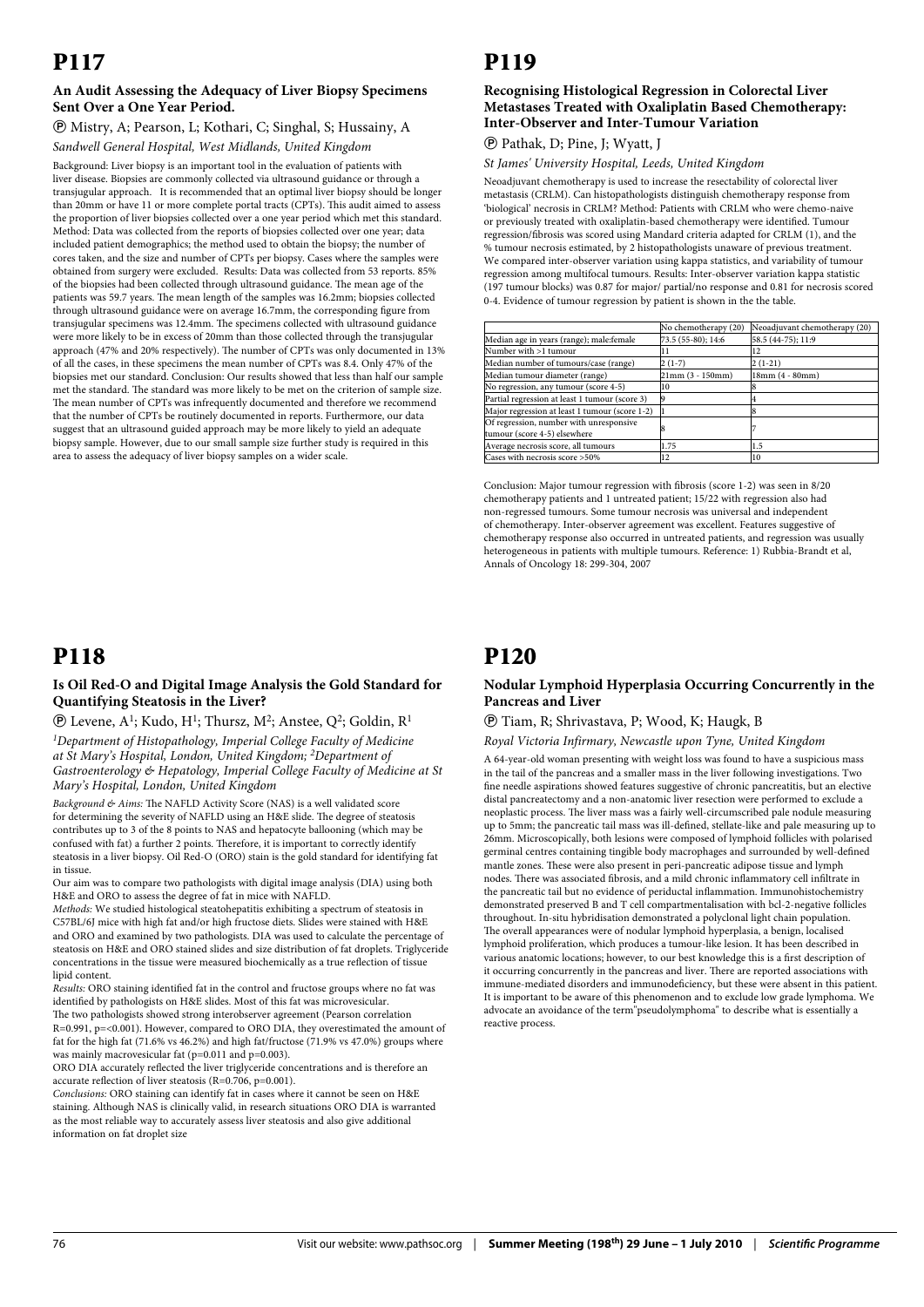### **Case Report: Congential Hepatic Fibrosis Presenting in the Sixth Decade**

### P Colling, R; Grigor, T; Mathew, J

*Royal Cornwall Hospital, Truro, United Kingdom*

Congenital Hepatic Fibrosis (CHF) is a rare autosomal recessive fibropolycystic disease with hepatic manifestations of periportal fibrosis and bile duct proliferation, presenting in younger life with cholangitis or portal hypertension. We describe here the case of a 60 year old lady who presented with jaundice and right upper quadrant pain after a ride on the 'Big Dipper' at Blackpool pleasure beach. This was her first episode and her past medical history was unremarkable. Serum biochemistry showed an ALT of 169, an ALP of 165 and a bilirubin of 31. Ultrasound showed a thickened irregular CBD but no gall stones and the initial clinical impression was that of having passed a stone. MRCP did not show any calculi, instead there was irregular peripheral duct dilatation in keeping with primary sclerosing cholangitis. She was managed conservatively and was asymptomatic until a second episode a year later. A CT was performed and showed progressive worsening of the ductal disease with CBD dilatation (maximum luminal diameter 9mm). Subsequently a liver biopsy showed hyperplastic and ectatic bile ducts with an associated periportal neutrophilic infiltrate, fibrosis and evidence of cholestasis; features consistent with CHF. No Mallory's hyaline, alpha – 1 antitrypsin bodies or HBsA positivity were seen. CHF is a challenging diagnosis to make and was particularly so in this unusual presentation and at this age. Liver biopsy was the definitive investigation in this case. CHF is a chronic disease which is often a challenge to manage, curative only by transplantation.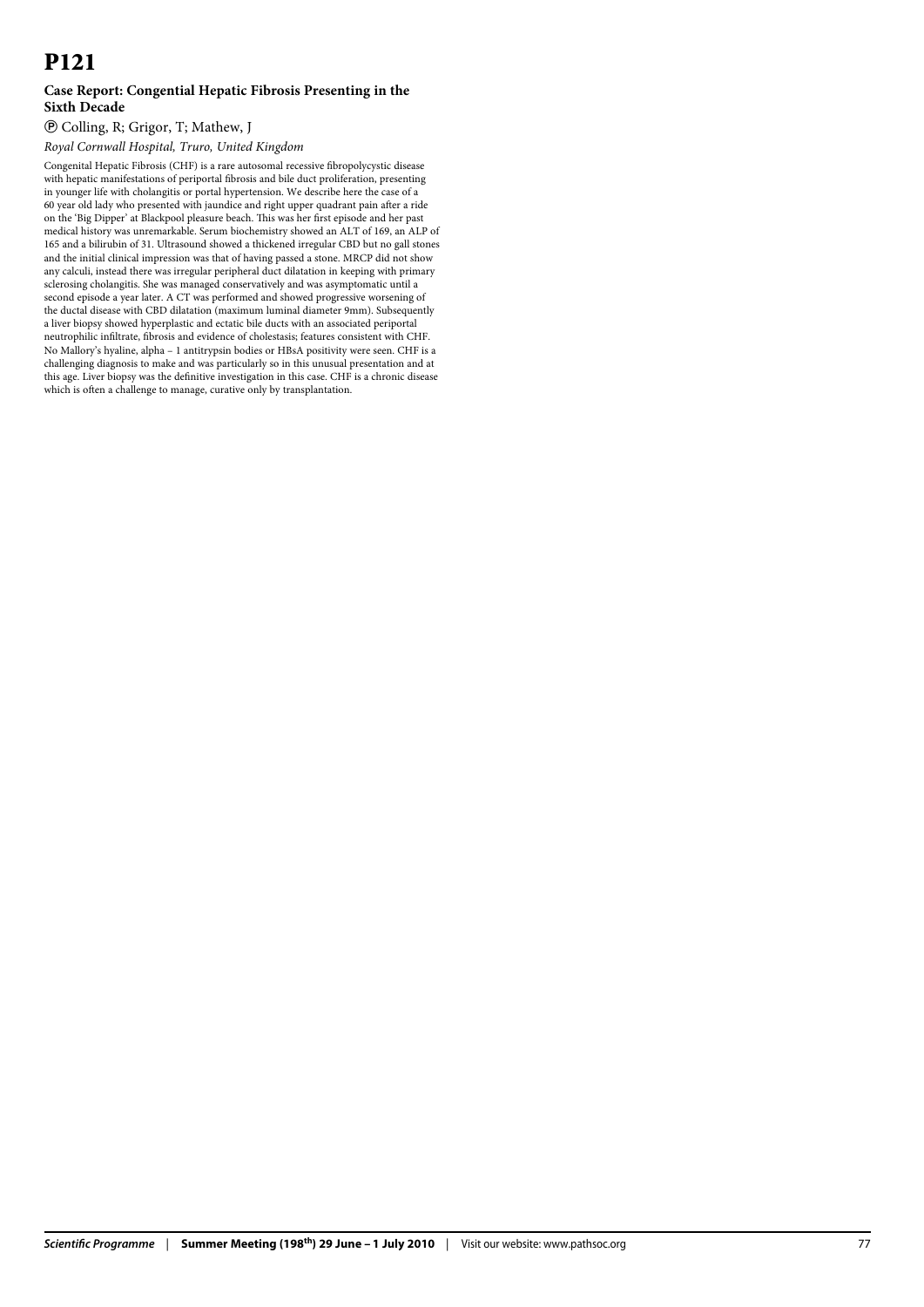Dr MJ Arends, Cambridge Dr EW Benbow, Manchester Dr K Blessing, Glasgow Prof AD Burt, Newcastle-upon-Tyne Dr RJ Byers, Manchester Dr JWM Chow, London Dr SS Cross, Sheffield Prof A Freemont, Manchester Dr PJ Gallagher, Southampton Prof KC Gatter, Oxford Dr JJ Going, Glasgow Dr J Gosney, Liverpool Dr S Gould, Oxford Prof AM Hanby, Leeds Dr TR Helliwell, Liverpool Prof M Ilyas, Nottingham Dr N Kirkham, Newcastle-upon-Tyne Prof J Lowe, Nottingham Prof SB Lucas, London Prof A Malcolm, Shrewsbury Dr S Manek, Oxford Prof JE Martin, London Prof WG McCluggage, Belfast Dr RFT McMahon, Manchester Prof G Murray, Aberdeen Prof M Pignatelli, Bristol Dr P Ramani, Bristol Dr JS Reis-Filho, London Dr ISD Roberts, Oxford Dr MN Sheppard, London Dr D Treanor, Leeds Dr KP West, Leicester Dr B Wilkins, London